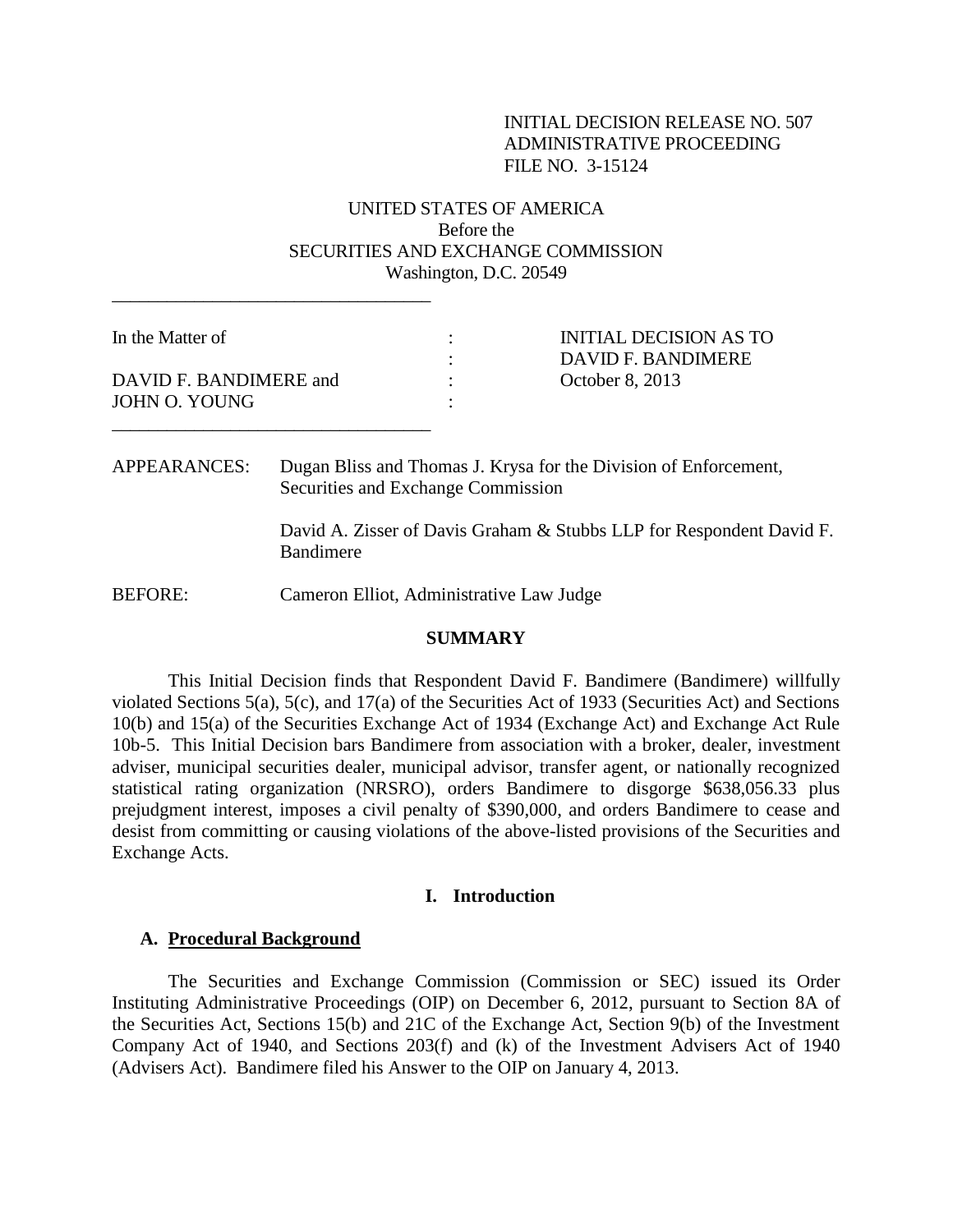A hearing was held from April 22 through April 26, 2013, and on May 2, 2013, in Denver, Colorado. The admitted exhibits are listed in the Record Index issued by the Commission's Office of the Secretary on September 24, 2013. The Division of Enforcement (Division) and Bandimere submitted their post-hearing briefs on June 14, 2013, and their reply briefs on July 8, 2013. $^1$ 

## **B. Summary of Allegations**

 $\overline{a}$ 

The instant proceeding concerns Bandimere's alleged violation of the antifraud and registration provisions of the Securities and Exchange Acts while allegedly operating as an unregistered broker in selling unregistered investments in IV Capital Ltd. (IV Capital) and Universal Consulting Resources LLC (UCR), two Ponzi schemes which the Commission brought actions against in 2011 and 2010. OIP at 2. The OIP alleges that these violations occurred through direct sales of IV Capital and UCR securities and/or sales of interests in three limited liability companies (LLCs) formed by Bandimere. Id. The OIP alleges that Bandimere misled potential investors by presenting only a one-sided, positive view of the IV Capital and UCR investments while failing to disclose red flags and potentially negative facts relating to those investments. Id. The OIP asserts that, based on such allegations, Bandimere violated Section 17(a) of the Securities Act and Sections 10(b) and 15(a) of the Exchange Act and Exchange Act Rule  $10b-5$ .<sup>2</sup> Id. The OIP also alleges that Bandimere violated Securities Act Section 5 by selling unregistered securities in UCR and IV Capital and/or the three LLCs when no exemption applied to the registration requirements. Id. The Division seeks a cease-and-desist order, disgorgement and prejudgment interest, civil penalties, and an associational bar. Div. Br. at 22- 27.

Bandimere admits that IV Capital and UCR were Ponzi schemes and that he made other persons aware of both IV Capital and UCR and those other persons provided funds to those entities for investment, but he denies he violated the antifraud provisions of the Securities or Exchange Acts and asserts that he was himself a victim of these Ponzi schemes. Bandimere Answer at 1. Bandimere denies that: he acted as an unregistered broker, he earned any transaction-based compensation, and his activities constituted sales within the meaning of the Securities or Exchange Acts. Id. at 1-2. Bandimere contends that he invested approximately \$1.2 million of his own funds, exclusive of purported earnings or fees, all of which were lost. Id., p. 1. Bandimere states that he did not mislead anyone and denies that he presented only a positive view of IV Capital and UCR. Id. at 2.

<sup>&</sup>lt;sup>1</sup> Citations to the transcript of the hearing are noted as "Tr.  $\Box$ ". Citations to Bandimere's Answer are noted as "Bandimere Answer at \_\_\_..". The Division and Bandimere submitted a joint exhibit list and citations to exhibits  $\overline{\text{are}}$  noted as "Ex. \_\_\_.". The Division's and Bandimere's post-hearing briefs are noted as "Div. Br. at \_\_\_." and "Bandimere. Br. at \_\_\_.", respectively. The Division's and Bandimere's reply briefs are noted as "Div. Reply Br. at and "Bandimere Reply Br. at \_\_\_.", respectively.

 $2^2$  The OIP also alleged that Bandimere violated Section 206(4) of the Advisers Act and Advisers Act Rule 206(4)-8, but the Division stated in its post-hearing brief that it was not pursuing its alternative theory of liability under the Advisers Act at this time. Div. Br. at 16 n.3.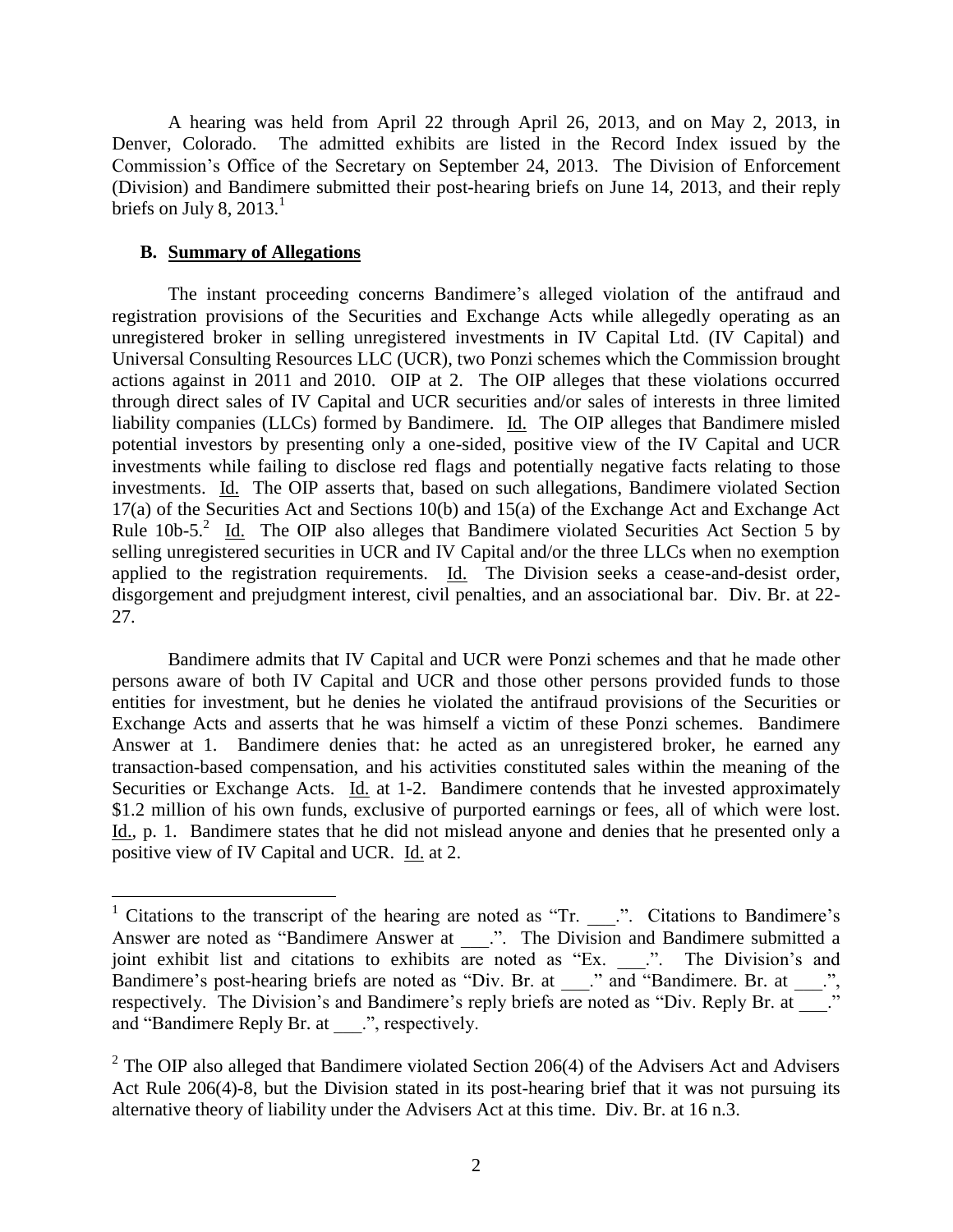#### **II. Findings of Fact**

The findings and conclusions herein are based on the entire record. I applied preponderance of the evidence as the standard of proof. See Steadman v. SEC, 450 U.S. 91, 102 (1981). I have considered and rejected all arguments, proposed findings, and conclusions that are inconsistent with this Initial Decision.

#### **A. Respondent and Other Relevant Individuals and Entities**

#### **1. Bandimere**

Bandimere is a resident of Golden, Colorado, and was 67 years old at the time the OIP was issued. OIP at 3; Bandimere Answer at 3. He has never been registered with the Commission as a broker or dealer or investment adviser and has never been associated with a registered broker or dealer or investment adviser. Division and Bandimere's Submission of Joint Stipulations (Joint Stipulations) at 1.

#### **2. The Three LLCs**

Victoria Investors LLC (Victoria) was formed on April 3, 2007, with an address in Golden, Colorado. OIP at 4; Bandimere Answer at 4. Bandimere was the managing member of Victoria. Joint Stipulations at 1.Cameron Syke (Syke), an attorney from Denver, Colorado, who has known Bandimere since the mid-1990s, assisted Bandimere in the formation of Victoria. Tr. 718-23.

Exito Capital LLC (Exito) is a Colorado LLC formed on June 27, 2007, with a business address in Greenwood Village, Colorado. OIP at 4; Bandimere Answer at 3. Bandimere was the co-managing member of Exito with Syke. Joint Stipulations at 1; Tr. 1148. Exito has never been registered with the Commission as a broker, dealer, or investment adviser. Joint Stipulations at 2.

Ministry Minded Investors LLC (Ministry Minded) was formed on September 18, 2008, with an address in Golden, Colorado. OIP at 4; Bandimere Answer at 4. Bandimere was the managing member of Ministry Minded. Joint Stipulations at 1. It has never been registered with the Commission as a broker, dealer, or investment adviser. Id. at 2.

#### **3. Richard Dalton and UCR**

Richard Dalton (Dalton), age 65 at the time the OIP was issued, is a resident of Golden, Colorado. OIP at 3; Bandimere Answer at 3. Dalton was the Director of Finance, general manager, and only employee of UCR. OIP at 3; Bandimere Answer at 3. UCR is a New Mexico limited liability company with its principal place of business at Dalton's home in Golden, Colorado. OIP at 3; Bandimere Answer at 3. Dalton was never registered with the Commission as a broker or investment adviser and was never associated with a registered broker-dealer or investment adviser. OIP at 3; Bandimere Answer at 3. Neither UCR nor UCR investments were ever registered with the Commission. OIP at 3; Bandimere Answer at 3; Joint Stipulations at 1.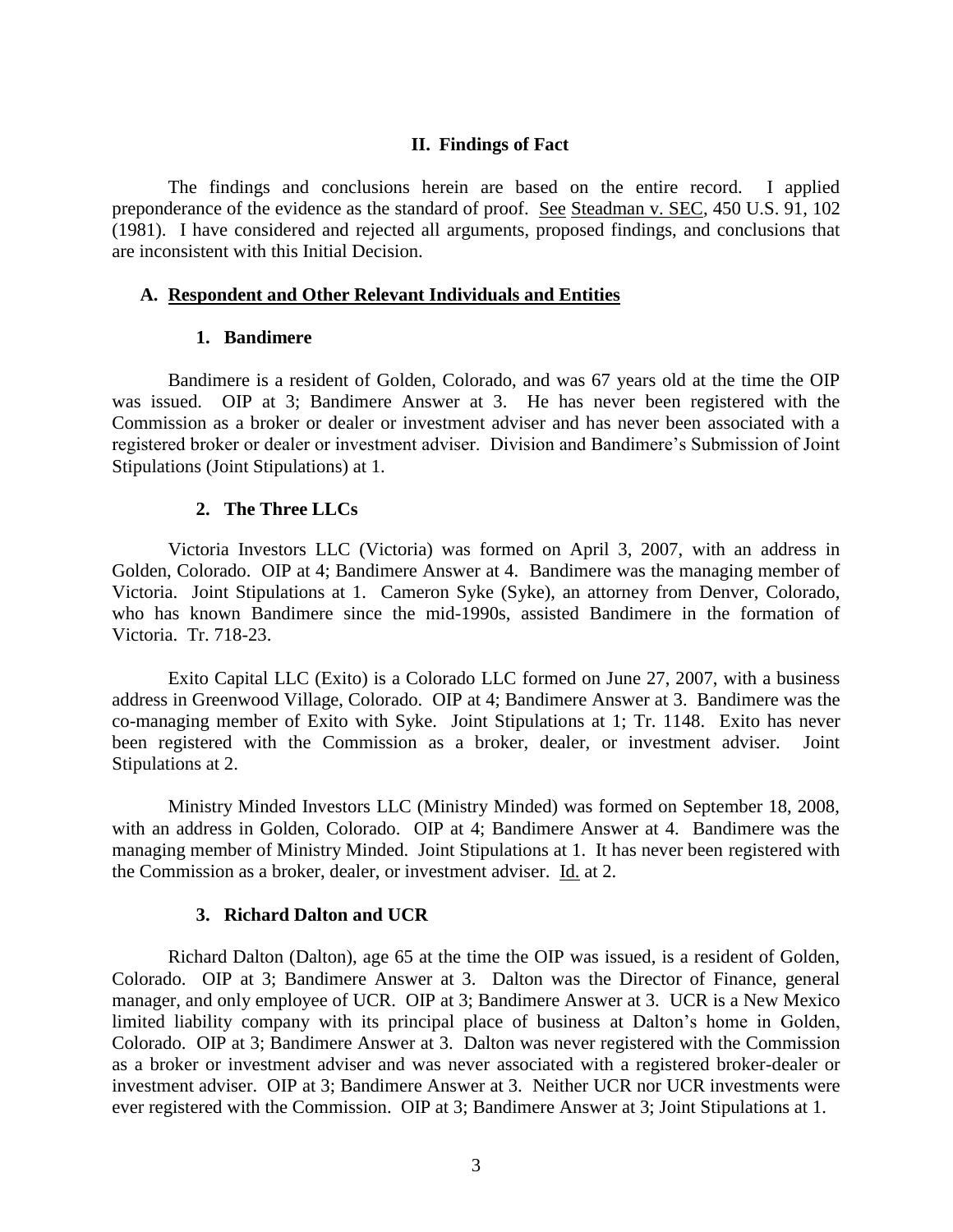On February 28, 2012, the Commission obtained an amended default judgment against Dalton and UCR. SEC v. Universal Consulting Res., No. 10-cv-2794-REB-KLM (D. Colo.). Among other violations, the court found that Dalton had violated Securities Act Section 5 by offering unregistered securities in UCR. Id. The court stated that there was no registration statement in effect for the UCR securities and no exemption applied to the registration requirements for the UCR securities. Id. Dalton was ordered to pay, jointly and severally with UCR, \$7,549,458 in disgorgement plus prejudgment interest of \$744,032, and a civil penalty of \$7,549,458 on December 7, 2011. Id. In a Commission administrative proceeding, Dalton was barred by default from association with a broker, dealer, investment adviser, municipal securities dealer, or transfer agent, and from participating in an offering of penny stock. Richard Dalton, Exchange Act Release No. 66547 (Mar. 9, 2012), 103 SEC Docket 51963.

Dalton was also criminally charged, by indictment dated October 19, 2011, for his conduct in connection with the sale of interests in UCR, and he pled guilty to money laundering and was sentenced to 120 months of imprisonment followed by three years of supervised release in United States v. Dalton, No. 11-cr-430-CMA-01 (D. Colo. June 30, 2013).

## **4. Larry Michael Parrish and IV Capital**

Larry Michael Parrish (Parrish), age 47 at the time the OIP was issued, is a resident of Walkersville, Maryland, and he was the President and sole Director of IV Capital. OIP at 3; Bandimere Answer at 3. IV Capital is a Nevis corporation owned and managed by Parrish. OIP at 3; Bandimere Answer at 3. Neither IV Capital nor IV Capital investments were ever registered with the Commission. OIP at 3; Bandimere Answer at 3; Joint Stipulations at 1.

The Commission obtained a default judgment against Parrish on September 25, 2012, in SEC v. Larry Michael Parrish, No. 11-cv-558-WJM-MJW (D. Colo.). The court found that Parrish had violated Sections 5(a) and 5(c) of the Securities Act by offering unregistered securities in IV Capital and had violated the antifraud provisions of the federal securities laws, among other violations, and ordered him to pay disgorgement of \$4,139,857.55, plus \$847,919.71 in prejudgment interest, and a civil penalty of \$4,987,777.26. Id. On May 24, 2013, Parrish settled an administrative proceeding with the Commission and the Commission entered an Order Making Findings and Imposing Remedial Sanctions Pursuant to Section 15(b) of the Exchange Act and Section 203(f) of the Advisors Act, which barred Parrish from association with any broker, dealer, investment adviser, municipal securities dealer, or transfer agent, and barred him from participating in any offering of a penny stock. Larry Michael Parrish, Exchange Act Release No. 69637, 2013 SEC Lexis 1524 (May 24, 2013). Parrish pled guilty on May 28, 2013, to one count of wire fraud for his misconduct in connection with IV Capital, and he is scheduled to be sentenced on November 15, 2013. United States v. Larry Michael Parrish, No. 12-cr-00342 (D. Md. May 28, 2013).

Previously, in April 2005, the Commission brought an action against Parrish for his involvement in a prime bank scheme in SEC v. Z-Par Holdings, Inc., No. 05-cv-1031 (D. Md. Apr. 14, 2005), and Parrish consented to a preliminary injunction, an asset freeze, under which he returned \$7.5 million to investors, and a permanent injunction. OIP at 3; Bandimere Answer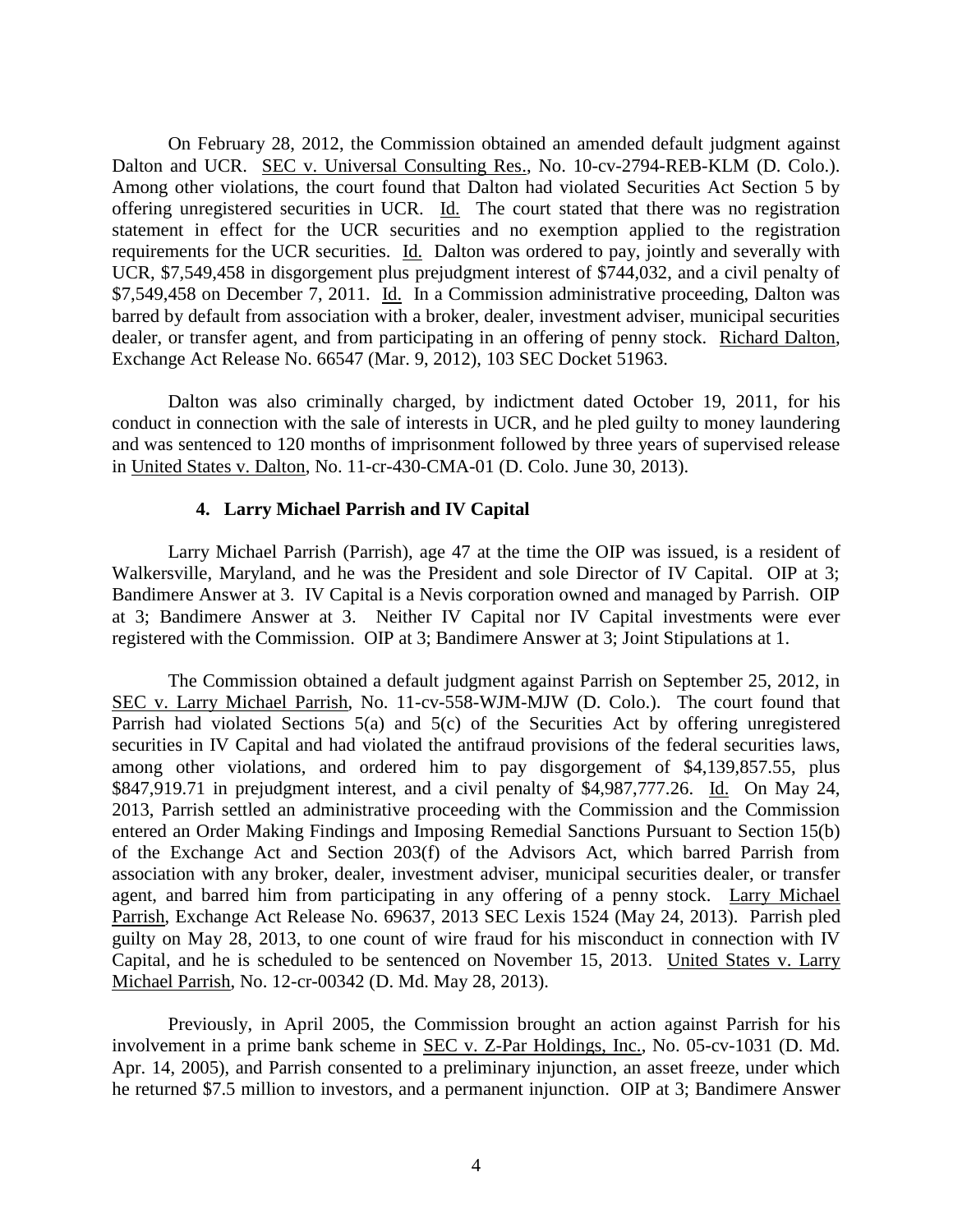at 3. Parrish also consented to an administrative order barring him from associating with any broker or dealer with the right to reapply for association after at least five years. Larry Michael Parrish, Exchange Act Release No. 55779 (May 17, 2007), 90 SEC Docket 2015.

# **B. The Investments**

 $\overline{a}$ 

## **1. Bandimere's Introduction to Parrish and IV Capital**

Dalton, who Bandimere had known for more than thirty years, introduced Bandimere to Parrish in 2005. Tr. 880-81, 1175. Bandimere understood Dalton to be an employee of Parrish who performed various functions, including introducing people to Parrish in connection with their investment interests. Tr. 880-83. Dalton reported "off and on" the amount of funds being traded by Parrish and the returns on those investments, and Bandimere understood that Dalton received compensation for handling the distribution of return checks to investors. Tr. 882-83, 1166.

Bandimere and his attorney met Parrish in November 2005, and Bandimere invested \$100,000 with Parrish in December 2005 and invested another \$100,000 in IV Capital in 2006. Tr. 884, 1165; OIP at 5; Answer at 5-6. Bandimere entered into a Structured Investment and Joint-Venture Agreement with IV Capital on December 2, 2005, and thereafter began receiving returns on his investment. Tr. 884; Ex. 2. Parrish represented to Bandimere that the funds invested in IV Capital were kept in an account, and he had an arrangement with a bank to use the funds in the account to receive up to ten times the depository value of the account in leverage.<sup>3</sup> Tr. 1167-68. Parrish told Bandimere that he had a partnership with an attorney in Nevis and their office was located there. $4$  Tr. 1169.

Parrish claimed to have approximately four people engaged in trading the funds, including a young protégé trader who lived in New Jersey and a trader who lived in Texas. Tr. 1169. Bandimere testified that Parrish made a point of stating that everyone involved had invested their own funds, "everyone had skin in the game," and everyone was at risk. Tr. 1169. At some point, Parrish represented to Bandimere that he personally was managing or trading \$22 million. Tr. 901-02.

## **2. Bandimere Introduces the IV Capital Investment to Others**

Bandimere testified that when he initially met Parrish, Parrish did not encourage him to refer other investors to him, although there was some discussion of expansion and whether Bandimere was interested in "doing something more" at some point. Tr. 1191. Approximately six months after Bandimere invested with Parrish, Bandimere's son, David M. Bandimere, and

 $3$  According to Bandimere, he confirmed with a bank president that he knew that U.S. banks provided three-to-five times leverage and foreign banks may provide twice as much leverage. Tr. 1168.

<sup>4</sup> Bandimere performed research on Nevis and learned that the island was mostly known for finance. Tr. 1170.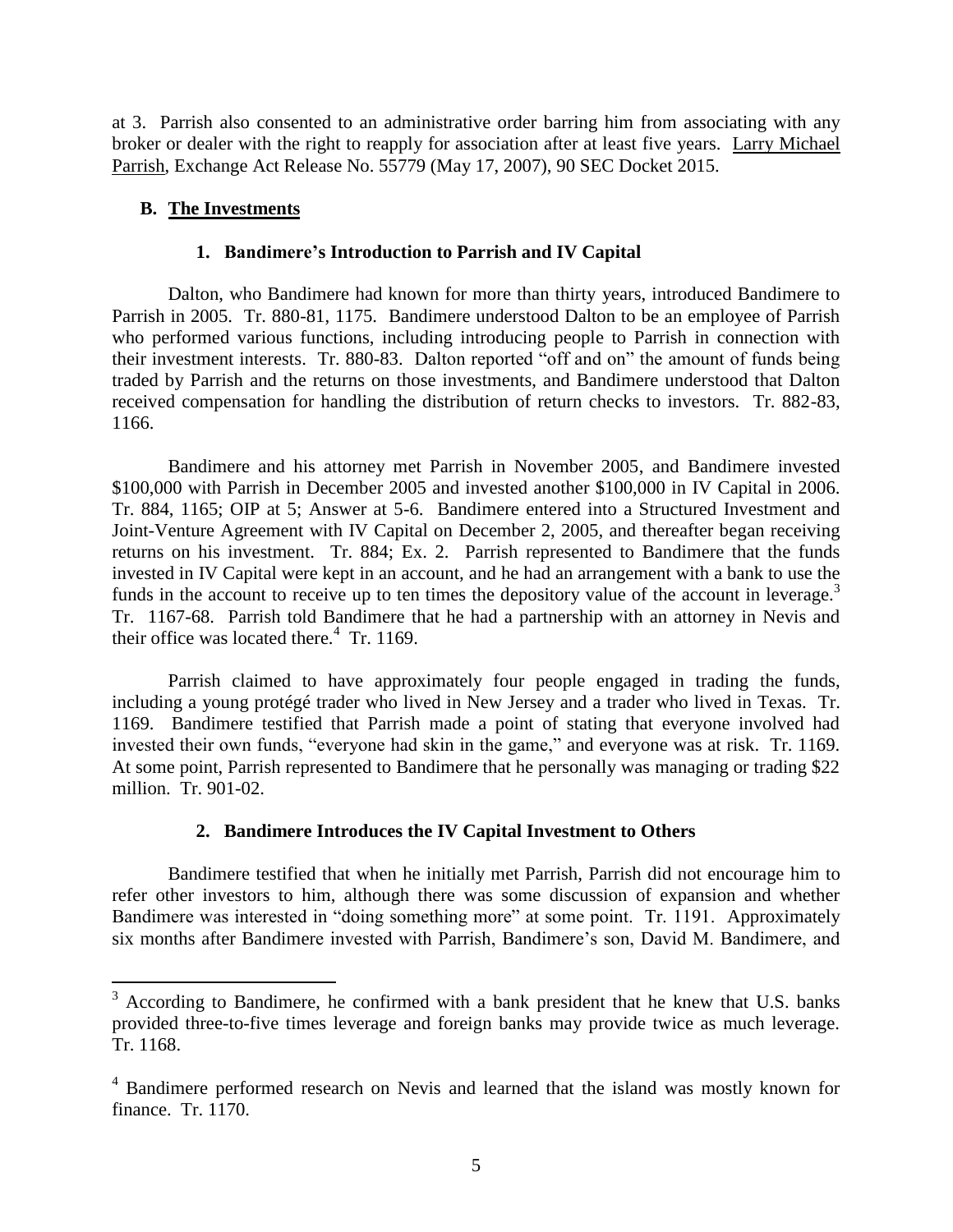his mother-in-law expressed interest in making an investment and they invested in IV Capital through Bandimere's account. Tr. 1191-92. A couple of Bandimere's friends and an employee of Bandimere's son also made investments in IV Capital through Bandimere's personal account. Tr. 1192-93. The LLCs were not in existence when Bandimere initially began telling others about the investment.<sup>5</sup> Tr. 885.

In 2006, Bandimere served on the executive committee of Global Connection International (Global Connection), a Christian humanitarian nonprofit organization. Tr. 719, 782. In early October 2006, it was announced that Global Connection had lost \$25,000, and Bandimere thereafter disclosed to, or "shared" with, the Global Connection board of directors the success that he had investing with IV Capital and Parrish. Tr. 1184, 1188-89. In early November, the Global Connection board of directors met again and the board asked Bandimere whether he would guarantee the investment with Parrish. Tr. 1188-89. Bandimere agreed to the guarantee because he was confident in what he was doing with Parrish and because the funds being invested were gifts that were a "stewardship to [the] board, especially the executive committee." Tr. 1188-89.

Syke also served on the Global Connection board with Bandimere.<sup>6</sup> Tr. 718-19, 782. Syke testified that at the Global Connection board meeting, Bandimere described IV Capital as a professional trading organization that traded commodities and futures and that Bandimere was impressed by the person running IV Capital. Tr. 724. Syke did not get the impression that Bandimere was making a sales pitch to the Global Connection board, but that the investment had worked well for Bandimere and he thought it would be a good place for Global Connection to invest excess funds. Tr. 783. Bandimere testified that when he discussed the IV Capital investment during the board meeting at Global Connection, he was not using the meeting for marketing purposes or to get people interested in investing with him.<sup>7</sup> Tr. 1184-85.

Following Bandimere's discussion with the board, Syke had subsequent discussions with Bandimere and they discussed in greater detail what Bandimere knew about Parrish, what the

<sup>&</sup>lt;sup>5</sup> In Bandimere's Answer, he stated that certain of his family members and personal friends made investments in IV Capital "as additional contributions to [his] existing investment." Bandimere Answer at 6.

<sup>&</sup>lt;sup>6</sup> Syke received an undergraduate degree in accounting from Denver University and a law degree from DePaul University in Chicago, Illinois. Syke also received an LLM degree in tax at the University of Denver. Tr. 780-81. For a couple of years, Syke worked in public accounting with Touch Ross and Laventhol & Horwath and also worked as a registered representative for approximately a year while holding a Series 7 license. Tr. 781-82.

 $<sup>7</sup>$  Bandimere testified that when he discussed the IV Capital investments at meetings of two other</sup> organizations, Desert Fathers and Abbas Ministries, he similarly was not using these meetings for marketing purposes or to get people interested in investing with him. Tr. 1184-85. Bandimere testified that in the evangelical faith-based community, there is a lot of camaraderie and it is very common to "share" what is going on in your life, including finances. Tr. 1185-86.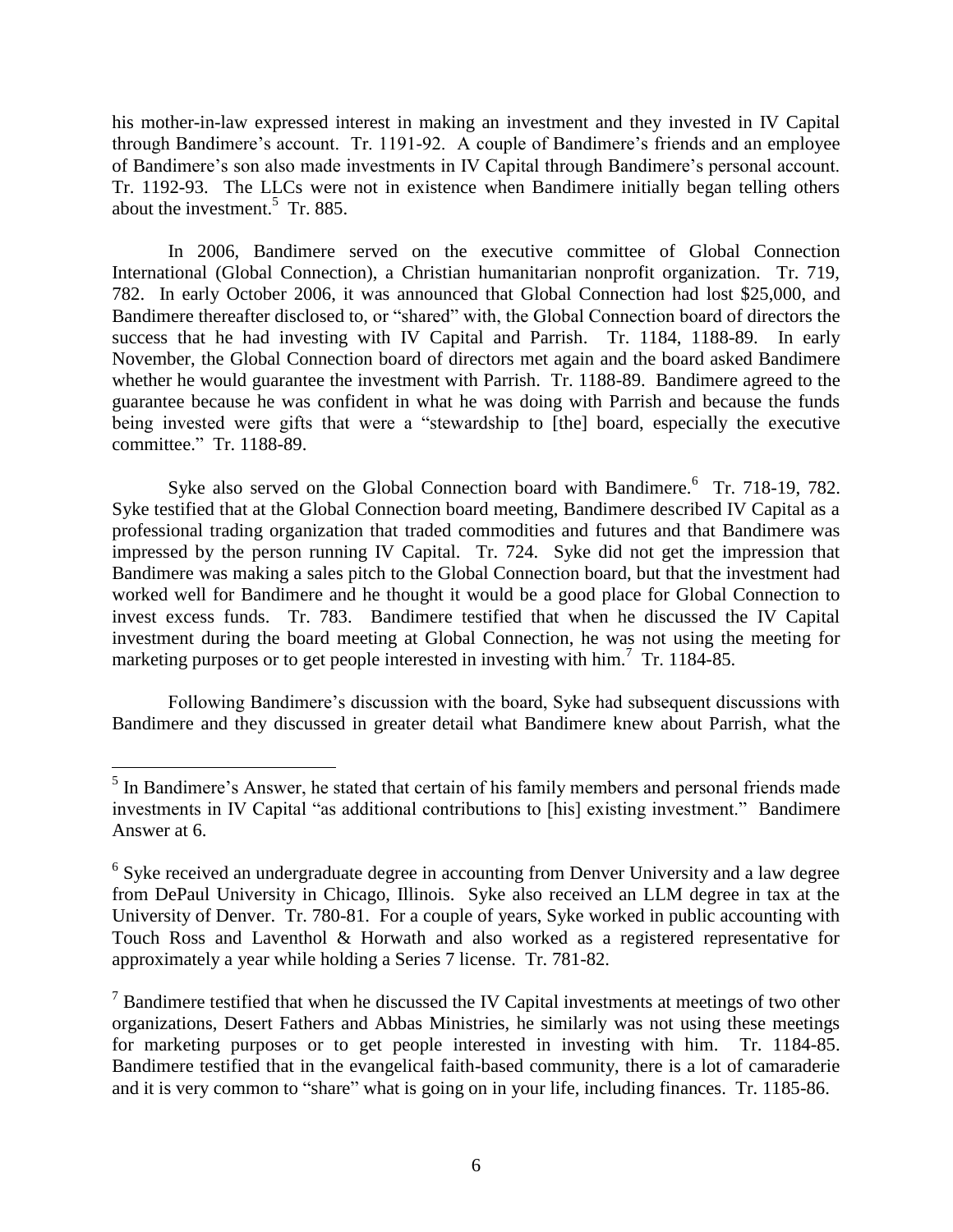investment was paying, what types of things Parrish was trading, and the personal guarantee to Global Connection. Tr. 785-86. Bandimere and Syke met with Parrish in December and Global Connections invested \$50,000 in January 2007. Tr. 1190. Syke personally invested \$80,000 with Parrish through Bandimere's checking account around the same time. Tr. 1190. At the time of these investments, the LLCs had not been formed, and Bandimere did not receive any compensation or management fees at that time from Parrish or anyone else for the investments by Global Connection or Syke. Tr. 1190-91.

# **3. Creation of the LLCs**

Bandimere testified that around February or March 2007, while Bandimere was visiting Global Connection's office, Syke invited Bandimere to his office, which was located in the same suite as General Connection, to discuss the investments. Tr. 1193-94. According to Bandimere, Syke told him that he had given some thought to the relationship with Parrish and the fact that Bandimere handled the investments through his personal checking account. Tr. 1194. Syke presented Bandimere with a document that discussed securities, which, according to Bandimere, was his first exposure to the definition of a security. Tr. 1194-95; Ex. 215. Bandimere testified that Syke explained to him that securities are "licensed and registered" and that Syke could help him understand private investment clubs and non-registered securities if the investments were going to continue. Tr. 1194. According to Bandimere, Syke told him that the number of investors needed to be "kept small" and "it was very important that it was non-solicitation." Tr. 1195-96. Bandimere testified that he believed that Syke gave him a specific number of investors and defined "solicitation." Tr. 1196. Bandimere understood Syke's definition of solicitation to mean intentionally marketing to or targeting potential investors, carrying business cards, and presenting promotional material and advertising of some kind. Tr. 1196. According to Bandimere, Syke told him not to do these things, and he did not do them. Tr. 1196.

Syke formed Exito in 2007 for the purpose of making investments on behalf of himself and his family in IV Capital. Tr. 721-22, 732; Ex. 67. Syke set up Exito to only include accredited investors because he believed unaccredited investors could lead to increased liability or run afoul of the securities laws.  $8$  Tr. 727-29, 732-33; Ex. 67. Syke also did not want to involve himself with anything that could be deemed a public offering or get involved with any more than a small group of approximately ten people. Tr. 728. Syke wanted to limit membership in Exito to a small group of people, in part, to avoid any potential issues with respect to the improper sale of unregistered securities. Tr. 802-03.

Prior to the establishment of Exito, it was Syke's understanding that Bandimere included investors' money in a personal account that Bandimere had with IV Capital and accounted for returns informally. Tr. 790. Syke testified that he formed Victoria for Bandimere around the same time that he formed Exito because he did not think it was a good idea for Bandimere to

<sup>8</sup> Bandimere testified that Victoria included non-accredited investors. Tr. 857.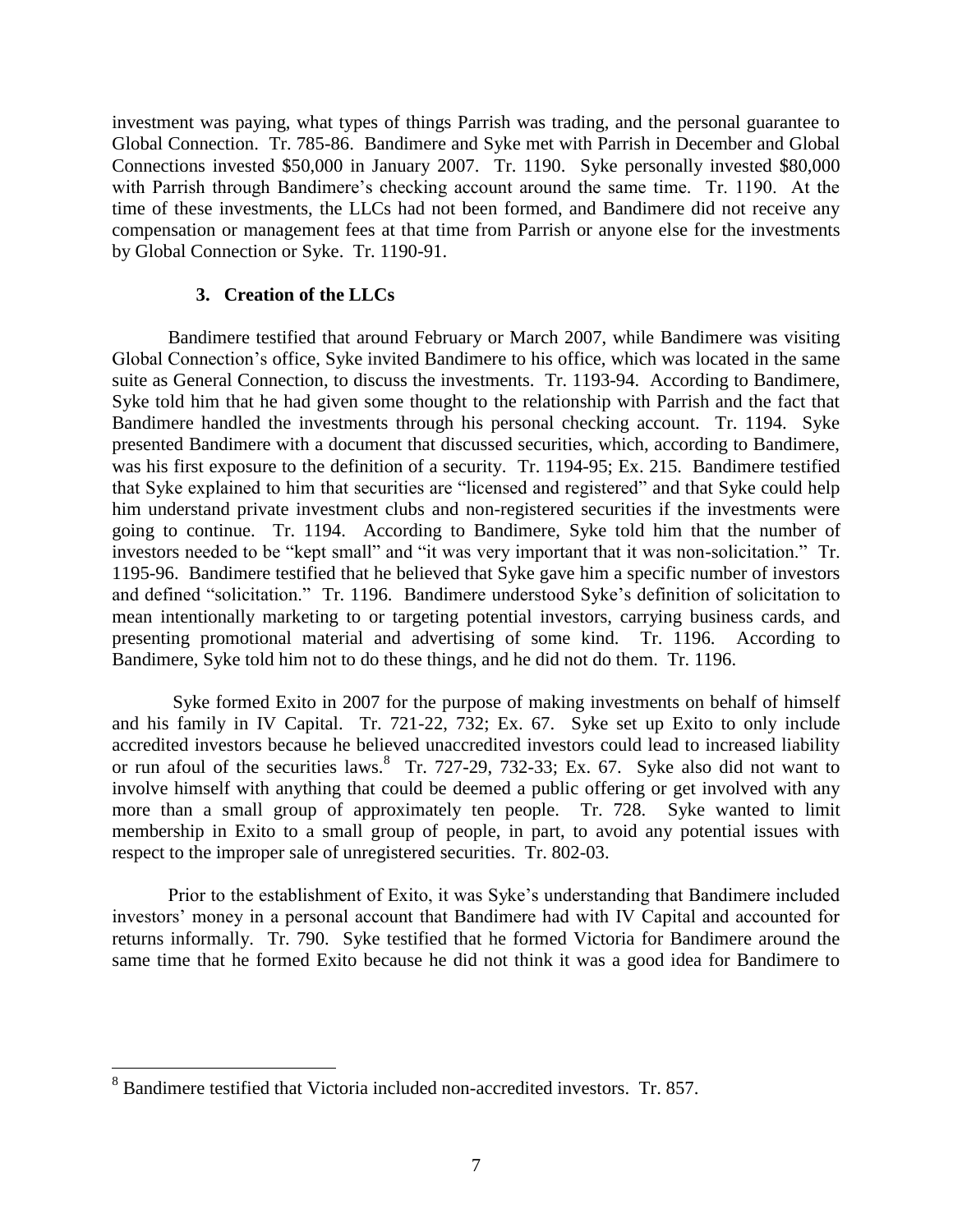accept investors' money and co-mingle it in his personal accounts.<sup>9</sup> Tr. 722-23, 833. Bandimere testified that Syke prepared a Subscription Agreement and Operating Manual for Victoria. Tr. 1197; Ex. 11.

When Syke formed Victoria, he attempted to give Bandimere an overview of Regulation D (17 C.F.R. § 230.501 et seq.) (Reg. D) and provided him with a copy of a "Private and Public Securities Offerings" memorandum that he prepared in the mid-1990's with a friend who was a securities attorney. Tr. 738-39; Ex. 215. Syke attempted to give Bandimere an outline of the parameters of securities offerings, and told Bandimere that if he was going to have more investors in the future, he needed to get counsel and, depending on his plans, consider filing a Reg. D registration. Tr. 739-40. At the time Syke was involved in the formation of Victoria, there were approximately five investors involved, and, according to Syke, he never knew how many investors were ultimately involved in Victoria. Tr. 839. Syke testified that he probably discussed the concept of an investment contract with Bandimere and explained that a relationship dependent on the efforts of others, like Parrish, would constitute an investment contract and would be a security. Tr. 740-41. Syke did not advise Bandimere whether offerings of Exito were in compliance with Section 5 of the Securities Act with respect to the registration of offerings, or whether Bandimere would be acting as an unregistered broker-dealer when he offered the IV Capital or UCR investments. Tr. 736-37.

# **4. Bandimere Introduces the UCR Investments to Others**

Investments in Dalton's investment program, UCR, were not available at the time Victoria was formed, but by June of 2008, members of Victoria were also investing in UCR. Tr. 1207-08, 1250. With respect to the investments in UCR, Dalton told Bandimere that he owned or oversaw an LLC that was a vehicle for transferring funds to a trader. Tr. 1116. Dalton's role in the investments was that of an intermediary or a liaison to the person who would be doing the trading. Tr. 1116-17. Investors in the LLCs could also invest their funds in UCR's diamond program (Diamond Program or UCR Diamond Program). Tr. 1120-21; Bandimere Answer at 8. According to Bandimere, Dalton told him that he was connected to an individual that had an airplane that went into the Congo and other places to purchase diamonds. Tr. 1121, 1246. Bandimere testified that he spoke on the telephone to this individual. Tr. 1121, 1246. Bandimere knew the man's name at one time, but did not recall it now, and did not research the trader's background. Tr. 1246-47.

# **5. Bandimere's Role in the IV Capital and UCR Investments**

Bandimere co-managed Exito with Syke and managed Victoria and Ministry Minded. Tr. 846, 1148. Prior to formation of the LLCs, Bandimere did not have any experience offering investments. Tr. 873. Following the creation of Exito, if someone invested through Bandimere in IV Capital, their money would be invested through an LLC, rather than through Bandimere's personal account. Tr. 885-86. Investors in the LLCs were located in Colorado, as well as other

<sup>&</sup>lt;sup>9</sup> Syke testified that he represented Victoria and Bandimere in connection with the formation of Victoria; however, following formation, he did not represent Victoria or any other entity associated with Bandimere. Tr. 730; Ex. 67. Syke did not form Ministry Minded. Tr. 723.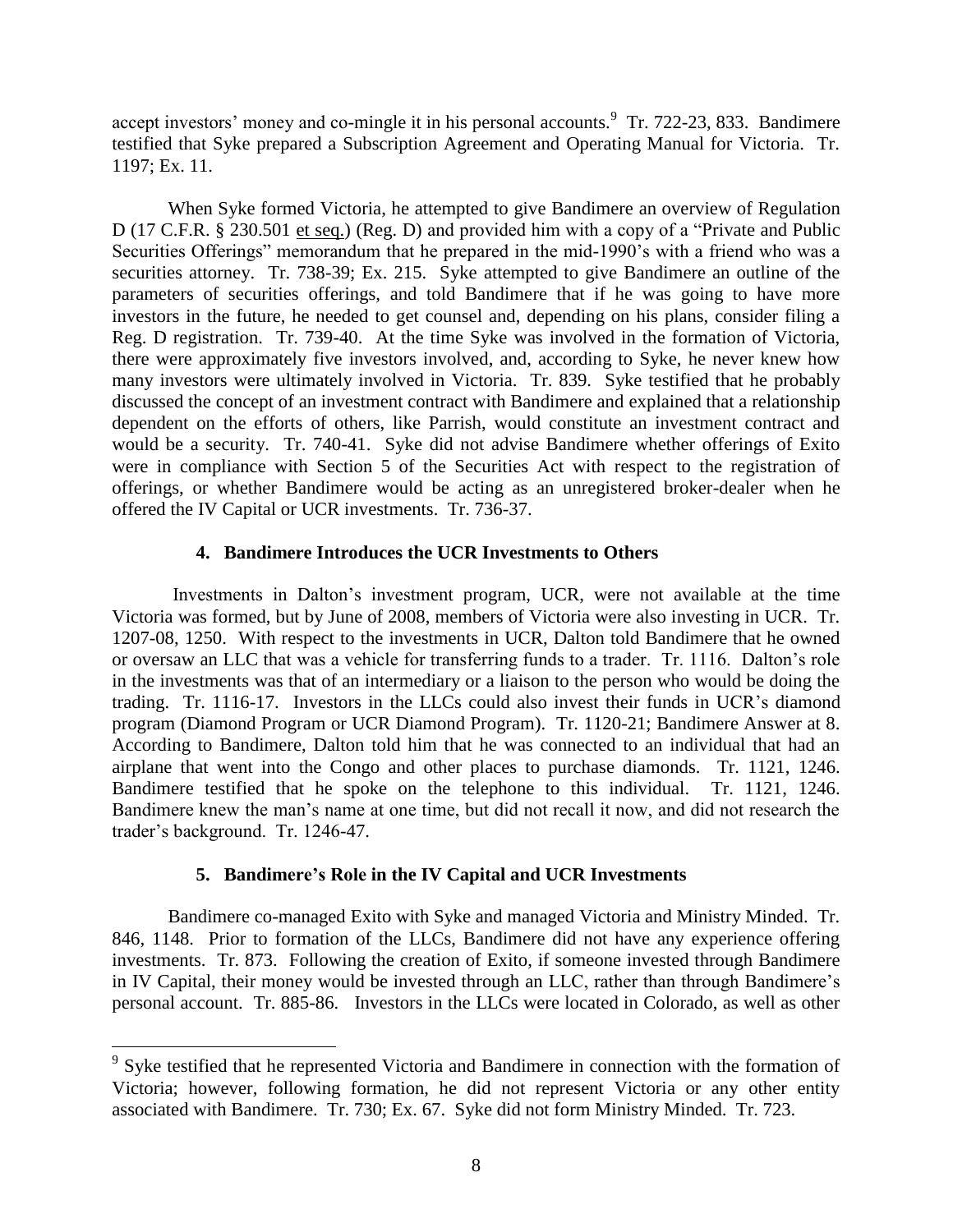states. Tr. 853. Bandimere testified that he did not have a business or personal relationship, defined as being something more than just being acquainted with a person, with all of the investor-members of the LLCs.<sup>10</sup> Tr. 853-55.

Bandimere described the IV Capital and UCR investments to potential investors, answered questions from potential and current investors about IV Capital and UCR, and handled the paperwork necessary for the investments. Tr. 844-45, 848. In describing the IV Capital and UCR investments to potential investors, Bandimere testified that he tried to be very careful and let them know that their investments would not be registered securities. Tr. 856. Bandimere was aware that there were investors other than the members of the LLCs involved in IV Capital and UCR at the time he was introducing investors to those entities, but Bandimere did not know how much the other investors had invested. Tr. 861-62.

With respect to the funds that were invested, Bandimere accepted money from investors into the LLCs and sent those investments from the LLCs to a specific bank account for either IV Capital or UCR. Tr. 846, 849. Bandimere understood that the investors, by putting their investment in the bank account of an LLC, became a member of the LLC. Tr. 979. The funds pooled in the IV Capital bank account were then allegedly used to make profitable trades, and the funds pooled in the UCR bank account were then allegedly used in either a trading operation or the Diamond Program. Tr. 849-50. Bandimere understood that it was the efforts of IV Capital or UCR and their respective traders that generated profits, and not any efforts by the members of the LLCs. Tr. 850, 852. The LLC members did not decide which trades IV Capital, or which trades or diamond deals UCR, engaged in. Tr. 851-52.

Profits generated by IV Capital or UCR would initially be paid to one of the LLCs in the form of a lump sum. Tr. 850-51. With respect to calculating the returns due to investors from IV Capital, Bandimere testified that he would keep a running record of the investments that had been made and send that figure to Parrish. Tr. 890-91. Parrish would verify whether Bandimere's figure matched his own and Parrish would share "the supposed percentage that he had earned for that month." Tr. 891. Bandimere would then respond to Parrish to let him know what he thought the return should be. Tr. 891. Similar to Parrish, Bandimere told Dalton on a regular basis what he thought that the investment total in the UCR programs should be. Tr. 955- 56.

Bandimere sent monthly returns from the LLCs to investors. Tr. 847. Profits to the LLC members were apportioned based on the size of the investor's investment, profits were not split equally by the members. Tr. 852-53. Either Bandimere or his wife would sign the return checks and the checks may have been mailed to or picked up by the investors, and sometimes the returns were directed to a CD or money market account. Tr. 847.

Bandimere testified that he handed out operating and subscription agreements for the LLCs and answered any questions about those forms from investors. Tr. 1208-09. Bandimere also performed "prep work" for the accounting for the LLCs, handled the wires and "bank runs,"

 $10$  Bandimere testified that he did not believe that Dalton or Parrish had a business or personal relationship with all the investor-members of the LLCs. Tr. 854-55.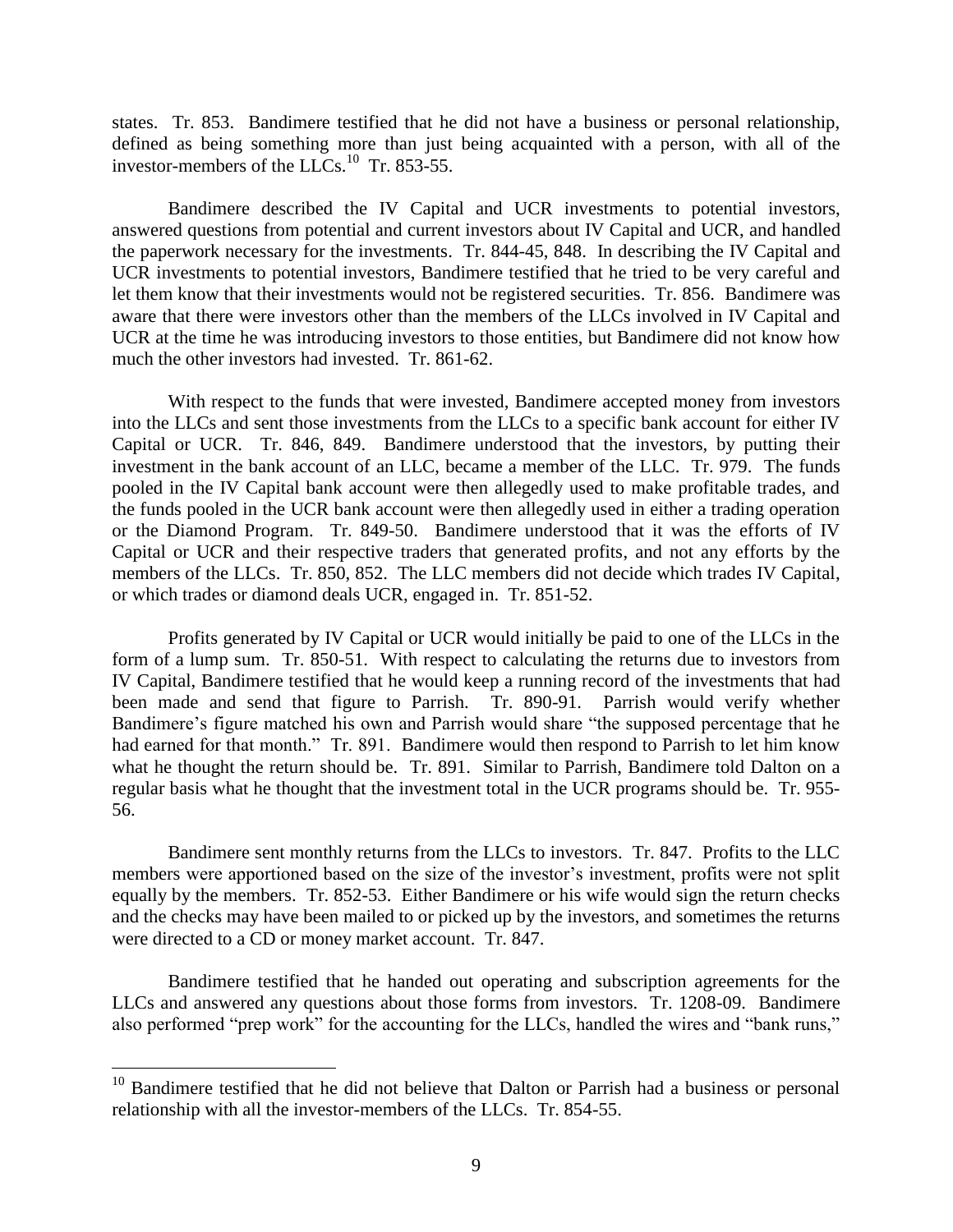maintained relationships with the bank, kept investor folders and other reference folders, and did the "prep work" on the distribution sheets. Tr. 1209. "Prep work" included reviewing any communications with Parrish or Dalton to determine if there were any irregularities or differences in trade periods so that Bandimere would be able to put together the correct investment and monthly return for the investors. Tr. 1209-10. Barbara Bandimere, his wife, performed the final accounting and created the ledgers. Tr. 1210. Bandimere spent approximately 80% to 90% of his time performing accounting tasks and 10% to 20% of his time communicating with members of the LLCs. Tr. 1211-12.

Parrish was a guest at Bandimere's home approximately four times, and when Parrish visited, Bandimere invited members of the LLCs over to meet him. Tr. 1212-13. On two occasions, Bandimere invited two non-members of the LLCs over to visit with Parrish, but neither became an investor, and on one occasion, Bandimere invited the children of two elderly couples who were investors, but he did not invite them in the hopes they would become investors. Tr. 1213-14. On one occasion fifteen to twenty people attended a group meeting at Bandimere's home, and some non-investors, whom Bandimere did not invite, attended. Tr. 1216. Bandimere assumed the non-investors were family members of investors. Tr. 1216.

Barbara Bandimere performed bookkeeping for Victoria, Ministry, and Exito, and for the investments made through those entities in IV Capital and UCR.<sup>11</sup> Tr. 993. Barbara Bandimere did bank reconciliations, used the QuickBooks Pro program to do accounting, filed checks or correspondence in investor files, and occasionally wrote checks at her husband's instruction. Tr. 998, 1002-03. Bandimere sent investor funds from the LLCs to IV Capital and UCR, and Barbara Bandimere did not play a role. Tr. 1000-01. She prepared tax returns for Victoria and Ministry from 2007 through 2009. Tr. 994, 1008-10; Ex. 18. Barbara Bandimere never communicated with investors when they were considering whether to invest and never recruited any investors or suggested that anyone speak to her husband about investing in IV Capital or UCR. Tr. 994-95. Barbara Bandimere infrequently communicated with investors about their investments or answered their questions. Tr. 995-97; Ex. 126 at BAND001851.

Barbara Bandimere maintained a general ledger for each LLC using the QuickBooks program and sometimes compiled financial statements and balance sheets for the LLCs. Tr. 1003-05; Exs. 113, 137, 138, 139. She testified she sometimes used Microsoft Excel in performing her bookkeeping duties and she tried to make the records as accurate as possible. Tr. 1003-06. She testified that she did not have any role in distributing or calculating investor returns. Tr. 1012. Barbara Bandimere maintained Distribution or Dispersement (sic) of Funds sheets for Victoria. Tr. 1015; Ex. 14. Bandimere would give her information and she would input that information into the Dispersement of Funds sheets. Tr. 1016; Ex. 14. According to Barbara Bandimere, the rate of 2.515% included on the Dispersement of Funds sheet for December 2007 would have been communicated to Bandimere by Parrish or IV Capital, and the rate would be used to calculate returns on investments. Tr. 1017-18; Ex. 14 at BAND000400. After she input the information, she would give the Dispersement of Funds sheet back to

<sup>&</sup>lt;sup>11</sup> Barbara Bandimere attended three years of college at Biola University in California. Tr. 991-92. She received some accounting training in high school and college, but she is not a CPA. Tr. 992.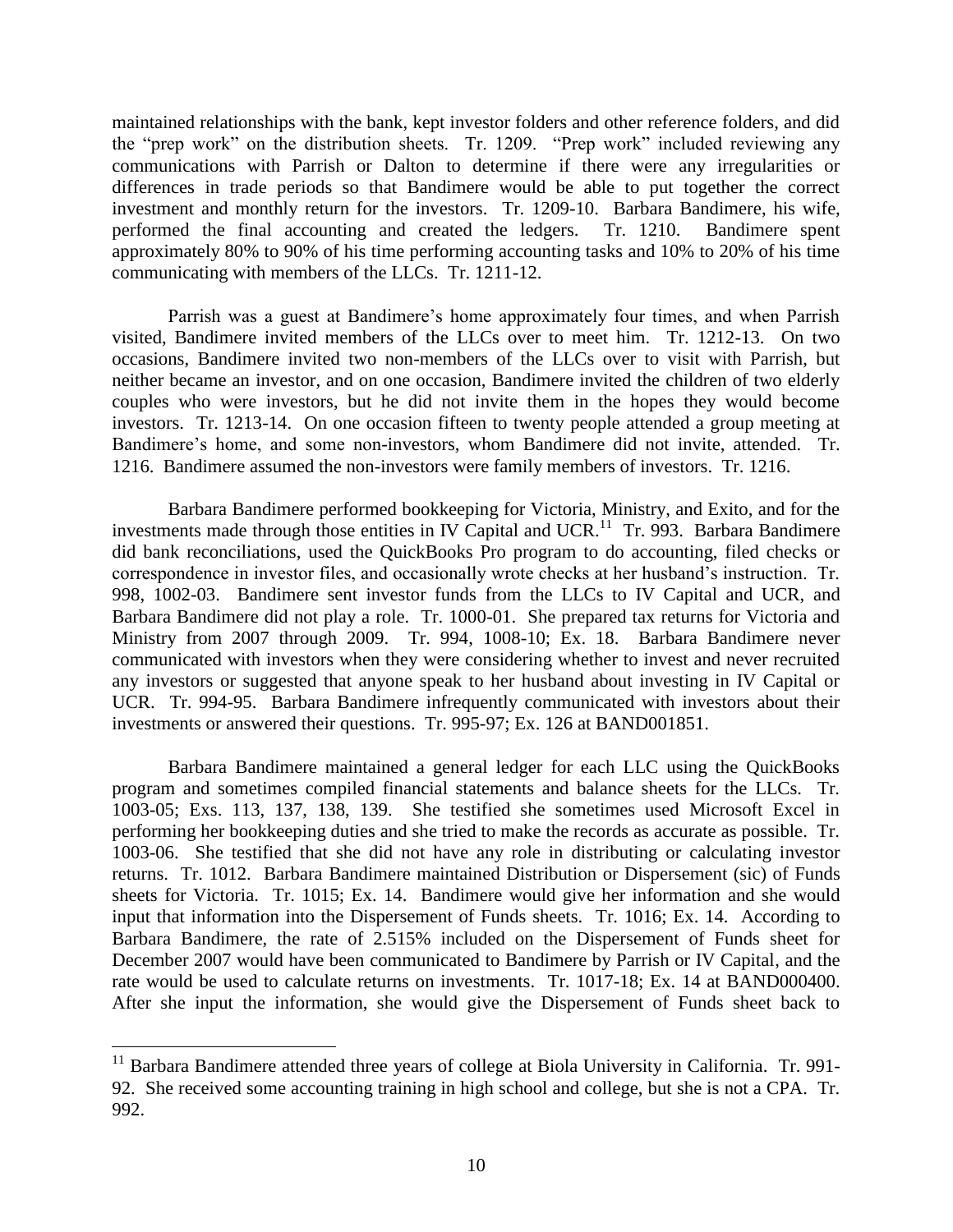Bandimere and he would sometimes make further edits. Tr. 1018. The Dispersement of Funds sheets were prepared on a monthly basis and were used to keep a summary of the transactions for each investor. Tr. 1018-20. Similar Dispersement of Funds sheets were prepared for Ministry Minded. Tr. 1022-24; Ex. 31.

Through the LLCs, Bandimere also offered investors the opportunity to invest in a money market fund and in an investment called Blue Rose. Tr. 847-48. Bandimere testified that he had asked Parrish about how he and other members of the LLCs could invest their IRA funds with him, and Parrish indicated it could not be done. Tr. 1250. Bandimere subsequently learned about a company called Entrust that could handle IRA funds, and when investors asked about investing IRA funds, he would provide Entrust's telephone number. Tr. 1231-32. Bandimere testified that if there was a new inquiry from someone to become an LLC member, he would explain that if they had IRA funds, they could invest through Entrust. Tr. 1232-33.

#### **6. Bandimere's Due Diligence Regarding the Investments**

Prior to introducing IV Capital to investors, Bandimere and his attorney had spoken to Parrish, who had answered their questions, and Bandimere testified that he may have spoken to a pastor in Texas who was involved in the investments about the returns he had been receiving. Tr. 886-87. Bandimere did not receive any documents verifying Parrish's trading history or how long Parrish had been trading successfully. Tr. 887. Bandimere spoke to Dalton's wife who described her comfort level with Parrish, which, according to Bandimere, made him more comfortable with Parrish. Tr. 887-88.

Bandimere asked Parrish for every kind of documentation he could get from him and Parrish promised to provide him with certain documents. Tr. 897-98. Bandimere testified that Parrish sent him the IV Capital website and some trading records that were compiled in Exhibit 217. Tr. 897-900; Ex. 217. Bandimere did not understand those trading records when he received them, but Syke, who had more of a background in trading, told Bandimere that the records looked "very legitimate." Tr. 901. One of the documents Bandimere received from Parrish reflected an equity summary in base currency of approximately \$137,000 for February 9 through February 20, 2009. Ex. 217 at Bandimere 548. When asked whether that number concerned him given that Parrish supposedly had \$20 million under management, Bandimere said that it did not and Parrish had represented this would have been a "separate piece of trading money" based on what he "had pulled from the . . . main account" and that Parrish would "borrow from the Nevis Bank in multiples in order to create various kinds of trades." Tr. 902- 03.

Bandimere testified that Parrish had probably shared the first names of the four protégé traders that he worked in cooperation with, but Bandimere never had their complete names and did not perform any independent research on them. Tr. 1248. Bandimere did not know how he would have been able to follow up on the four traders without Parrish's help. Tr. 1247-49.

Bandimere knew that Harley Hunter (Hunter), one of the individuals that invested in IV Capital through Bandimere, had questioned Parrish about the investment and Bandimere testified that Hunter reinforced what Bandimere had said and "went beyond" that. Tr. 1170. Bandimere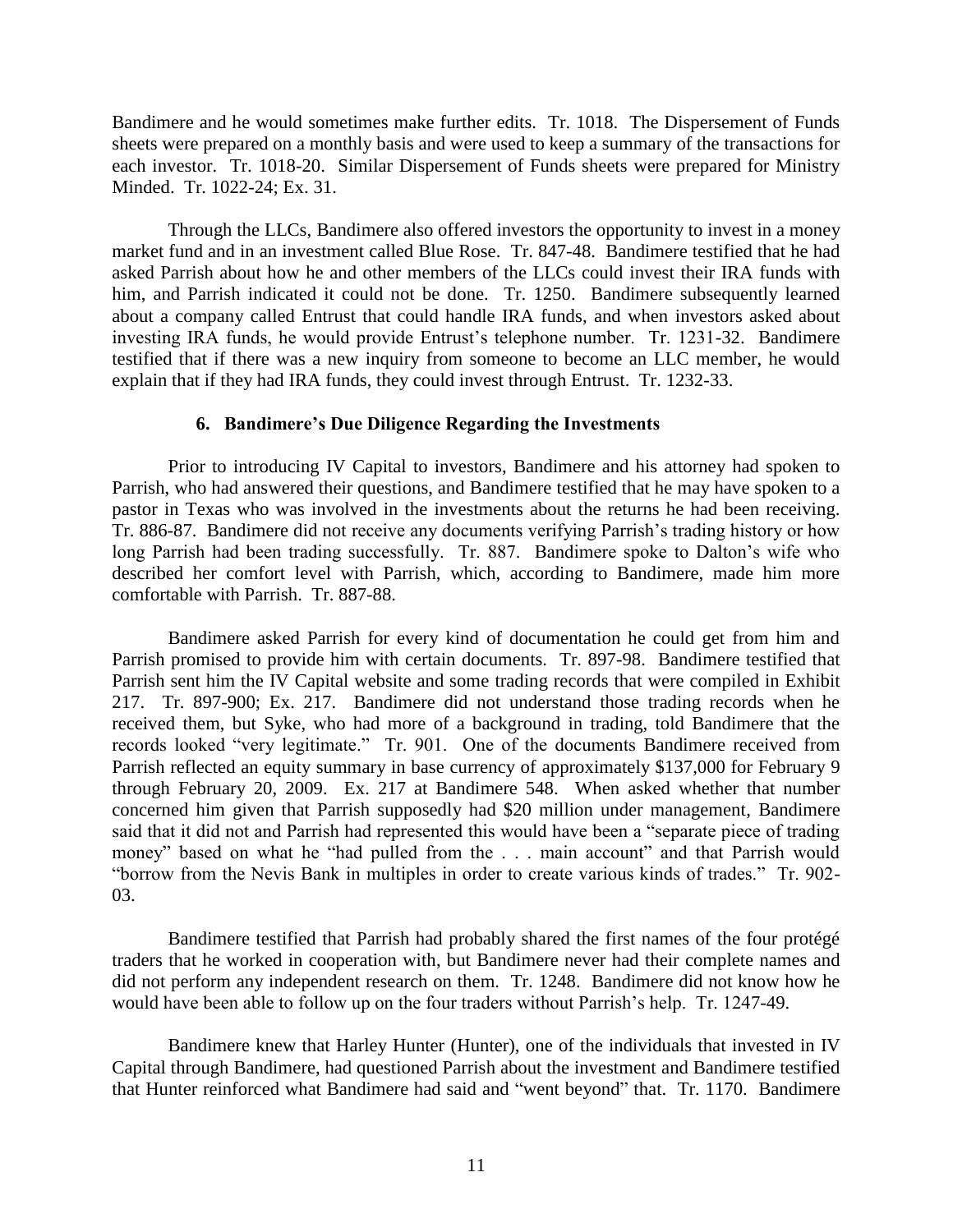understood Hunter to be a financial planner and he believed Hunter's knowledge of securities was superior to his own. Tr. 1170-71. Bandimere testified that Syke, who Bandimere believed to have a better investment background than his own, also spoke to Parrish and Parrish and Syke discussed the types of commodities or other things that would be traded. Tr. 1171-72. According to Bandimere, Syke indicated to him that he believed that Parrish was legitimate and able to do what he purported to be able to do and that had an effect on Bandimere's comfort level with Parrish and IV Capital. Tr. 1172.

Bandimere also spoke to another investor, Deborah Pickering (Pickering), about Parrish. Tr. 1172. Bandimere testified that Pickering represented herself to be a very qualified business woman with a lot of experience and different investments. Tr. 1172. Bandimere testified that Pickering's representation to him about Parrish was, similar to Hunter, that Parrish was "a person I've been looking my whole investment life for." Tr. 1172-73. Pickering mentioned one woman who had invested with Parrish for about five years and had been repaid most, if not all, of her principal. Tr. 1173.

During one of Parrish's visits to Denver, Bandimere met Matthew Daniels, a man who Parrish represented to be a longstanding friend and who shared that he had played golf, traveled, and invested with Parrish. Tr. 1174. Bandimere also spoke to a pastor outside of Texas who indicated that he and his family and friends were involved with Parrish's program. Tr. 1175. Bandimere met Parrish and his wife and three children twice in 2006 and 2007. Tr. 1167.

With respect to Dalton, Bandimere testified that he has known Dalton for more than thirty years and he and Dalton were on the board of directors of a religious organization, Abbas Ministries. Tr. 668-69, 1175. Dalton's service on the board of Abbas Ministries affected Bandimere's opinion of Dalton's integrity because the Abbas family had "amazing heart" and impacted people in positive ways. Tr. 1176. Bandimere testified that it would have been "very hard" for him to believe that Dalton would be part of the Abbas family's organization without the family having been sure of the type of person Dalton was. Tr. 1176. Over the years, Bandimere was introduced to different people Dalton was acquainted with, including one man who owned his own mortgage finance company. Tr. 1176-77.

Dalton's supposed role as an intermediary or liaison between investors and the person who would be trading the investments in UCR did not raise any questions in Bandimere's mind because Bandimere knew Dalton to be a "people-connector" and to have been a leader in "various business involvements." Tr. 1116-17. Bandimere understood Dalton to have exhibited leadership and responsibility while serving in the military in Vietnam and Dalton had represented to Bandimere that he had led a Fortune 500 sales team. Tr. 1117-18. Bandimere testified that when he was with Dalton, Dalton's telephone was ringing constantly, and on one occasion, Dalton handed Bandimere the telephone and told him to say "hi" to the head of finances for the Vatican. Tr. 1118. Bandimere did not consider the brief period of time that Dalton appeared to be experiencing a down-turn in his business career to be an obvious sign of fraud. Tr. 1120.

Bandimere never met the Singapore trader who Dalton discussed, and had no means to do research on him. Tr. 1247. Dalton had told Bandimere that, through his connections, he had met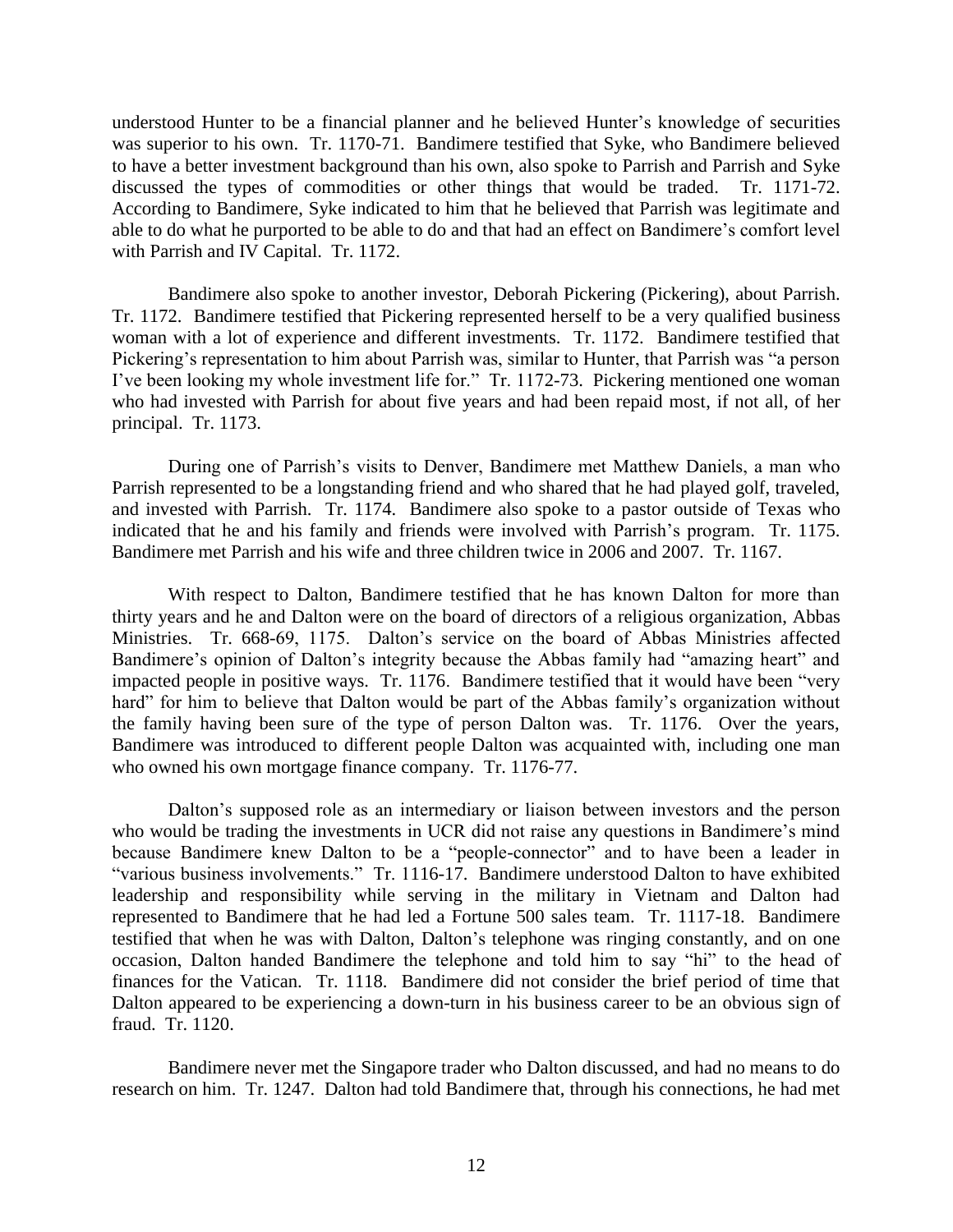an older gentleman with a trading business and there was a younger gentleman that was training to take over the business. Tr. 1247. Bandimere had heard the first name of the younger trader, but could not recall it and he had no means to do any independent research to verify who he was. Tr. 1247-48. Bandimere did not think he had ever heard the name of the older gentleman. Tr. 1248. With respect to the UCR Diamond Program, Dalton did not represent himself as a diamond merchant and Bandimere did not believe Dalton's represented role in the Diamond Program to be an obvious sign that the diamond opportunity was fraudulent. Tr. 1121.

Bandimere testified that the due diligence he did perform was performed because he wanted to protect his money and the money of the people he had introduced to IV Capital and UCR. Tr. 1249.

## **C. Bandimere's Alleged Misrepresentations and Omissions**

#### **1. Bandimere's Receipt of Fees and Disclosure of Fees to Investors**

Bandimere did not receive a salary from IV Capital or UCR, but did receive fees from those entities. Tr. 870. The amount of fees was calculated differently by each entity, and Bandimere testified that he received 10% of investors' monthly returns from IV Capital and 2% of the total amount of investors' funds each month or 24% annually from UCR. Tr. 870, 926. Bandimere testified that he earned \$734,996.33 in "management fees" in connection with IV Capital and UCR between 2006 and 2010. Tr. 889.

Bandimere did not earn a management fee on the first \$250,000 of his own investment with IV Capital, made through Victoria. Tr. 1147, 1251. With respect to one investor, Pickering, IV Capital only paid a fee of 5% of the monthly returns on her original \$750,000 investment with Parrish, instead of 10%. Tr. 1146-47. Bandimere and Syke generally split any management fees received by Exito, except Syke received all of the management fees on his own investments and those of his family and his secretary. Tr. 1149. Syke also received a portion of the management fees derived from his own investment in Victoria. Tr. 1148. Bandimere received management fees for his investments in UCR. Tr. 1252.

Throughout 2007 and during parts of 2008, Bandimere used the terms "broker fee" and "commission" to refer to the fees he received from IV Capital. Tr. 863, 866-69; Ex. 6 at BAND000474, BAND000478, Ex. 14 at BAND000407, BAND000412. At some point, Bandimere stopped referring to the fees as broker fees or commissions and began referring to them as "management fees." $12$  Tr. 868.

Section 8.2 "Compensation to Managers" of the Operating Agreement for Exito, which was prepared by Syke, stated in relevant part: "The Manager(s) shall receive a reasonable compensation for services to the LLC in managing its affairs and its properties. Such amount shall be deemed to be the excess of any funds received by the LLC in excess of the targeted returns per annum to Members." Tr. 748-49; Ex. 70 at Loebe 0000014. When asked why the fee

<sup>&</sup>lt;sup>12</sup> At least on one occasion in 2009, Bandimere described the fees as "commissions." Tr. 869-70; Div. Ex. 137 at BANDIMERE-SEC20000059.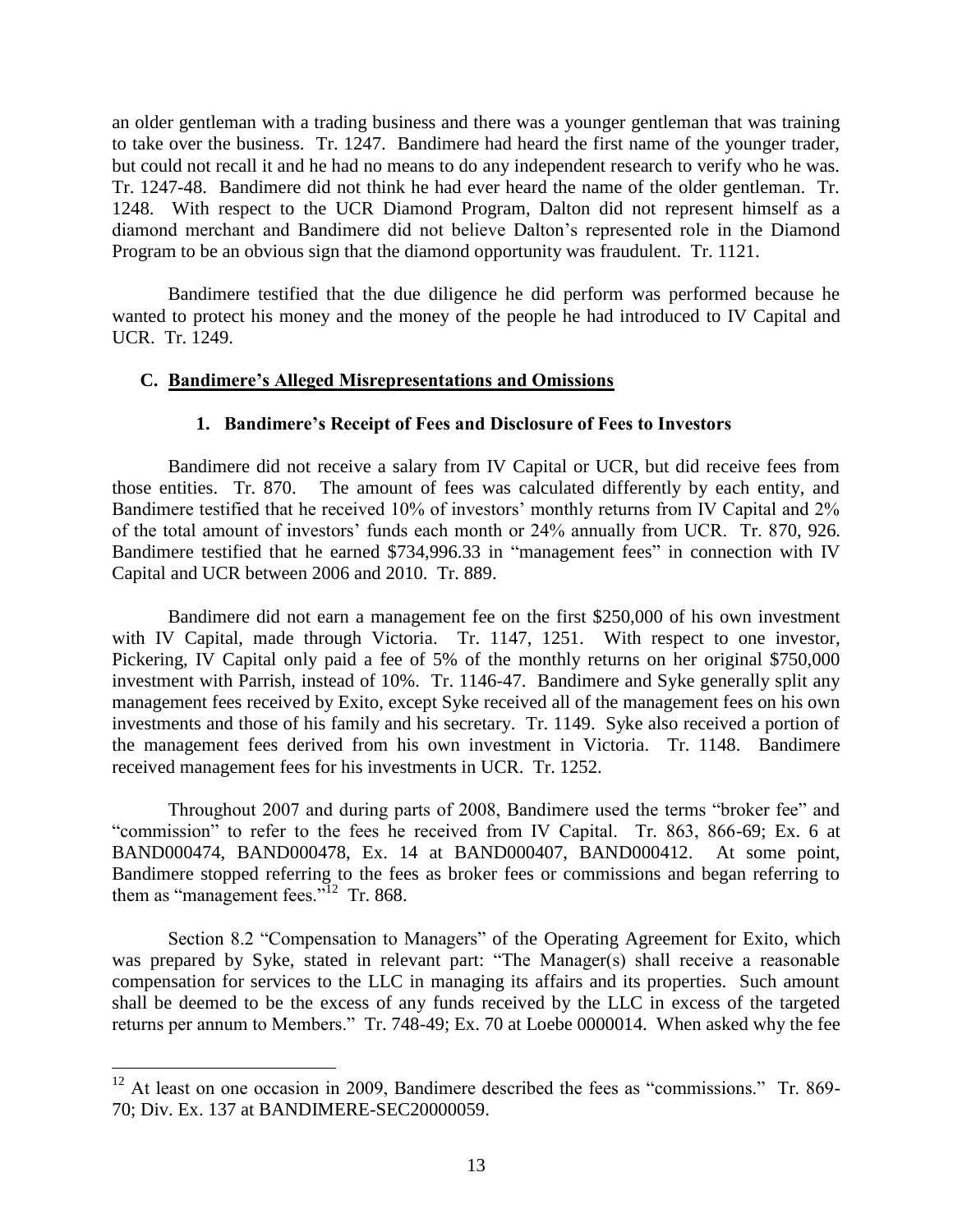he received from IV Capital of 10% of investors' monthly returns was not disclosed in Section 8.2, Bandimere explained that the 10% fee would have been in excess of what was available to investors, but acknowledged that Section 8.2 did not specifically mention 10%. Tr. 926-27. Bandimere also acknowledged that Section 8.2 did not specifically mention the fee he received from UCR of 2% of the total amount invested monthly or 24% annually. Tr. 927-28. Bandimere did not recall whether he ever told investors the actual percentage of the fee he was paid by Dalton, but he told investors that he would be receiving in excess of their targeted returns. Tr. 928-29.

Syke testified that he drafted the "Compensation to Managers" section of the Exito Operating Agreement after discussing with Bandimere what Parrish had told him. Tr. 749. According to Syke, the "excess of any funds" referred to in the Exito Operating Agreement was in reality nonexistent or miniscule and not even enough to cover bank fees, and he recalled at some point Parrish agreed to increase the fee to approximately 10% so that the investors were not receiving less but the administrative fees would be covered. Tr. 749-50. Syke received half of that management fee after expenses were paid. Tr. 750. Syke does not recall if the Operating Agreement for Exito was ever amended to reflect the changed compensation method, but he thought there may have been a document admitted as an exhibit that was changed in the early years. Tr. 751-52.

Bandimere testified similarly with respect to Victoria's Operating Agreement, which was also prepared by Syke. Tr. 930-31, 1197; Ex. 136 at BAND003411. Apparently, two versions of Victoria's Operating Agreement existed. Tr. 1197-1203; Exs. 11, 136. Syke testified that he drafted the Operating Agreement for Victoria based on the agreement he drafted for Exito but "tailored a bit." Tr. 746. One version of the Victoria Operating Agreement stated, with respect to "Compensation to Manager(s)," "The Manager(s) shall receive a reasonable compensation for services to the LLC in managing its affairs and its properties. Such amount shall be twenty percent (20%) of the gross income of the LLC." Ex. 136 at BAND003411. Syke testified that he must have known to include the 20% figure based on discussions with Bandimere. Tr. 747. When questioned, Bandimere agreed that the provision did not contain the terms of his agreement for compensation with Dalton or Parrish. Tr. 930-31. Later, Bandimere testified that the version of the Victoria Operating Agreement offered as Exhibit 136 may have been an earlier version of the Victoria Operating Agreement offered as Exhibit 11. Tr. 1203. Bandimere testified that to his knowledge, the version included as Exhibit 136 was never sent to investors. Tr. 1204.

The second version of the Victoria Operating Agreement stated, with respect to "Compensation to Manager(s)," "The Manager(s) shall receive a reasonable compensation for services to the LLC in managing its affairs and its properties. Such amount shall be deemed to be the excess of any funds received by the LLC in excess of the targeted returns per annum to Members." Ex. 11 at Syke 0000051. According to Bandimere, he did not have any input in drafting that language and "had nothing to do with the language of any . . . of what [Syke] prepared." Tr. 1199. Bandimere believed payment of the monthly earnings to investors took priority over payment of management fees by IV Capital and UCR and he believed that approach was consistent with what the Operating Agreement stated. Tr. 1200-01. According to Bandimere, Syke knew about the management fee arrangements between the LLCs and IV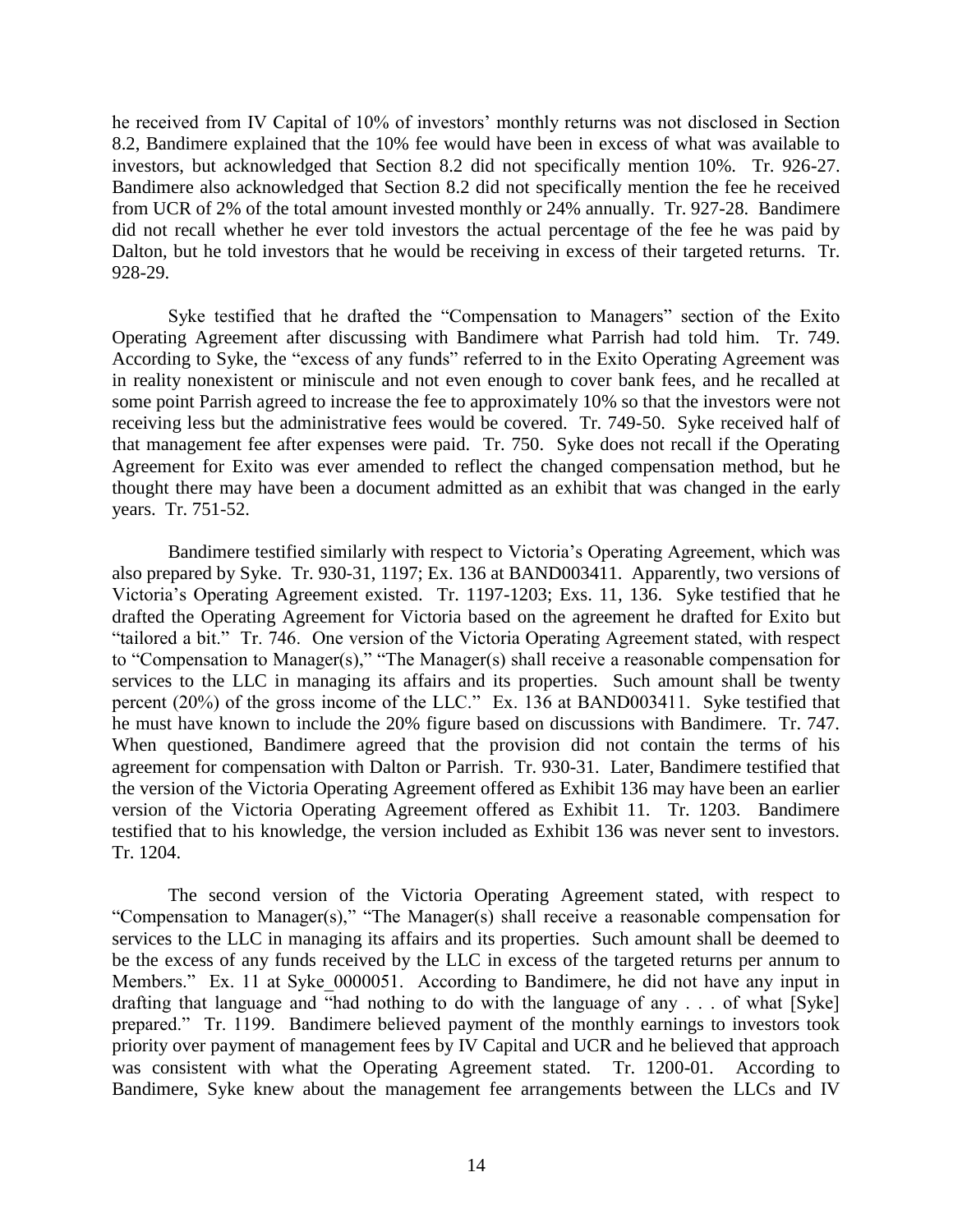Capital and UCR, but did not suggest that the Operating Agreement include more specific disclosure of the management fees that were paid. Tr. 1201-02. Syke, on the other hand, testified that he thought the language contained in that section came from Bandimere, who had established target returns with Parrish. Tr. 830. Syke testified that he believed the section did not specify the percentage that managers would be paid by Parrish because, although there was a target return, it was not clear what the return would be each month, and that this was the agreement that Bandimere and Parrish had made and thought was fair and workable at the time. Tr. 831. Syke was not able to distinguish between the versions of the Victoria Operating Agreement and he did not know which version investors signed. Tr. 837-38; Ex. 136 at BAND003411, Ex. 11 at Syke\_0000051.

According to Bandimere, he sent Syke an Earnings Report each month along with his return check, which provided a detailed accounting of how his earnings and management fees were calculated. Tr. 1204; Ex. 9. The Earnings Report contained a column labeled "10% Broker Fee" or "10% Management Fee," and Bandimere testified that Syke knew that the management fee received from IV Capital was 10% and Syke never asked Bandimere what he was referring to by a 10% management fee. Tr. 1205.

The management fees paid by IV Capital and UCR were included in the monthly payments sent to the LLCs along with investor returns, and if Bandimere received an amount that was insufficient to pay both investor returns and the management fee, the investors would be paid first. Tr. 1200-01. Bandimere did not consider his receipt of fees from IV Capital or UCR to be an obvious sign that Parrish and Dalton were conducting a fraud. Tr. 1111-12.

## **2. Bandimere's Knowledge and Disclosure of Dalton's Previous History**

Prior to Dalton's involvement with the IV Capital and UCR investments, Bandimere knew that Dalton was involved in two multilevel marketing businesses, Directions in Health and Essence. Tr. 874. At one time, Bandimere believed Dalton to be among the top three earners at Directions in Health; however, he was not the company's owner. Tr. 1178-79. Directions in Health went out of business at some point, and Bandimere assumed that it went bankrupt. Tr. 1179-80. Essence was a re-established network marketing business that Bandimere testified "sort of came out of the ashes of . . . Directions in Health." Tr. 1180. Bandimere testified that Essence continued for some time, but at some point, Dalton was no longer involved and he assumed Dalton was dismissed from Essence. Tr. 874-75, 1181-82. Bandimere testified that following Dalton's involvement in Essence, he paid an initiation fee of approximately \$500 or \$600 to another multilevel marketing business on Dalton's behalf because Dalton told him that he did not have the funds to pay the fee. Tr. 1244.

Bandimere also knew that Dalton had been involved in a debenture program in which \$2 million or \$3 million of investor funds were lost. Tr. 875. Bandimere understood that Dalton felt some responsibility toward the investors, but testified that Dalton never made it clear whether he had raised the funds or referred people to the investment. Tr. 875. Dalton never sold or participated in the sale of debentures to Bandimere. Tr. 1182. Bandimere believed that he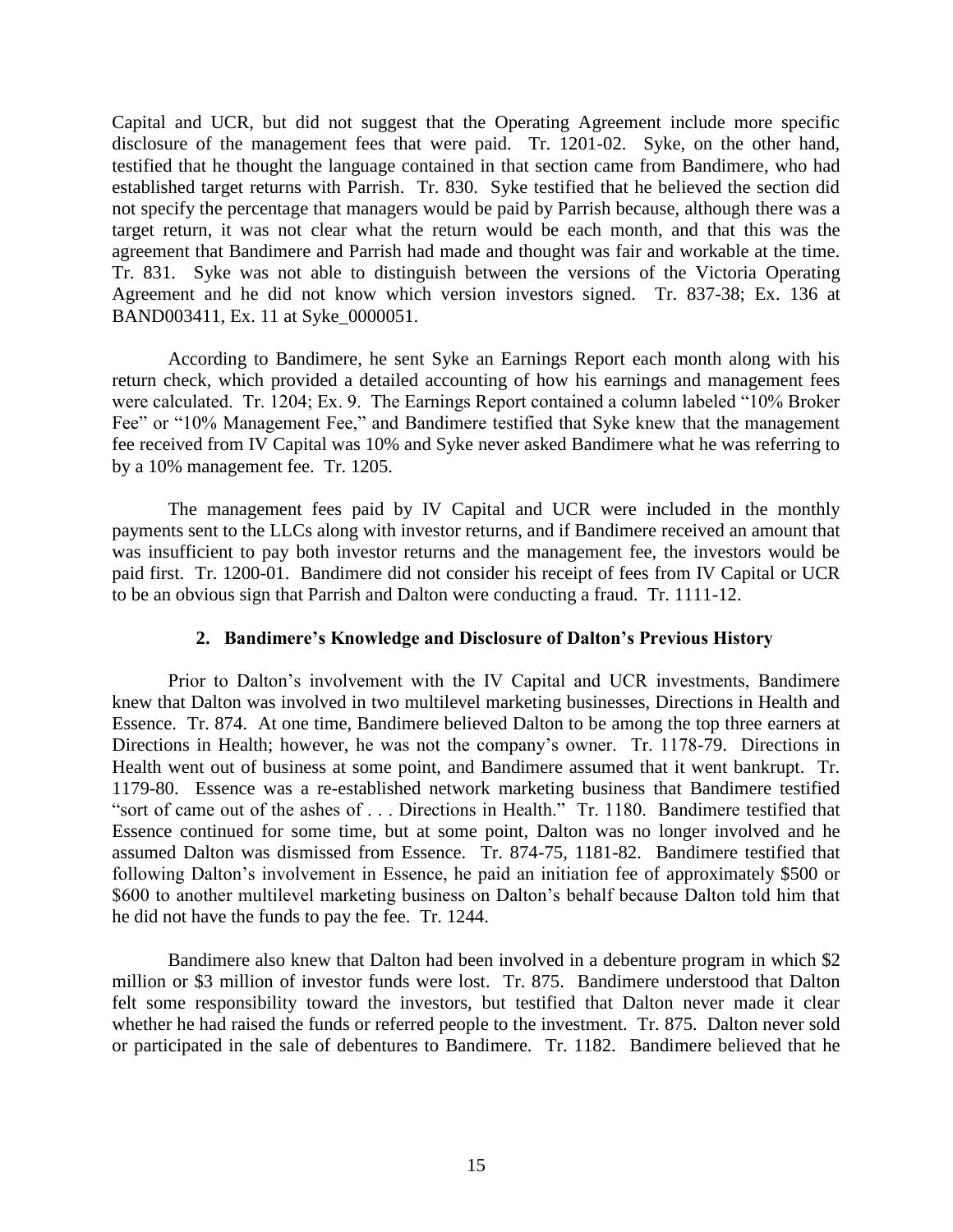lost more than \$10,000 in the debenture program.<sup>13</sup> Tr. 875-76. Bandimere also lost over \$50,000 in a project in the Philippines. Tr. 876, 1183. Bandimere saw Dalton at a meeting or two about the Philippines project and Bandimere was under the impression that Dalton knew some of the people who had an interest in the project, but to Bandimere's knowledge, Dalton was not managing the program, nor did he ever sell or participate in the sale of investments to Bandimere. Tr. 876-77, 1183.

Bandimere did not know whether Dalton had any investments prior to IV Capital and UCR that had been successful. Tr. 877-78. Bandimere testified that from approximately 2004 through 2006, Dalton and his wife lived in a two-bedroom apartment that Bandimere owned, and they paid rent of approximately \$800. Tr. 878-79. At some point a few years later, Dalton moved into a home in Golden, Colorado, that was a few thousand square feet in size. Tr. 879-80.

# **3. Bandimere's Knowledge and Disclosure of Parrish's Previous History**

Bandimere testified that sometime in 2005, Dalton told Bandimere that Parrish had an "issue with some jurisdiction," but that the issue had been resolved and the investors' funds had been returned to them. Tr. 909. At the time, Bandimere may have understood the issue to have been with the SEC or the Internal Revenue Service (IRS), but he was not clear about the jurisdiction. Tr. 910. Bandimere does not recall telling investors in IV Capital about Parrish's issue, and this included investors Samuel Duane Radke (Radke) and Hunter, who testified during the hearing that they recalled having such a conversation with Bandimere. Tr. 911. Bandimere did not view Parrish's issue with a governmental agency as an obvious sign of fraud. Tr. 1111.

One investor in IV Capital, Pickering, testified that she had a conversation with Bandimere at some point in 2011 and he told her that he had been aware that Parrish had some sort of problem in the past. Tr. 385-86. Pickering testified that she recalled Bandimere saying that "Mike had mishandled it and that it was not considered a problem." Tr. 386-87. Pickering testified that he may have referred to the SEC and she wrote down "almost verbatim" what Bandimere had told her during that conversation because it was "very important" and she sent it to the Commission in an email. Tr. 387-88; Ex. 71. Pickering testified that her purpose in sending the email was to send "new information on what Dave Bandimere knew." Tr. 388-89. The email stated in part:

> NEW INFORMATION OBTAINED FROM THE CALL – Had any of this following background been divulged to me, I would have withdrawn from the investment, there is absolutely no question in my mind.

> > . . .

 $\overline{a}$  $13$  Bandimere gave investigative testimony in 2012, during which he stated that Dalton was part of a debenture investment and that Dalton represented to him that he had raised approximately \$2 million or \$3 million that he felt he had the responsibility to repay and "[s]o he had been working on various supposed projects to try to recover that situation, and he presented to me different kinds of opportunities that he was looking at that he hoped would be an answer." Tr. 1245-46.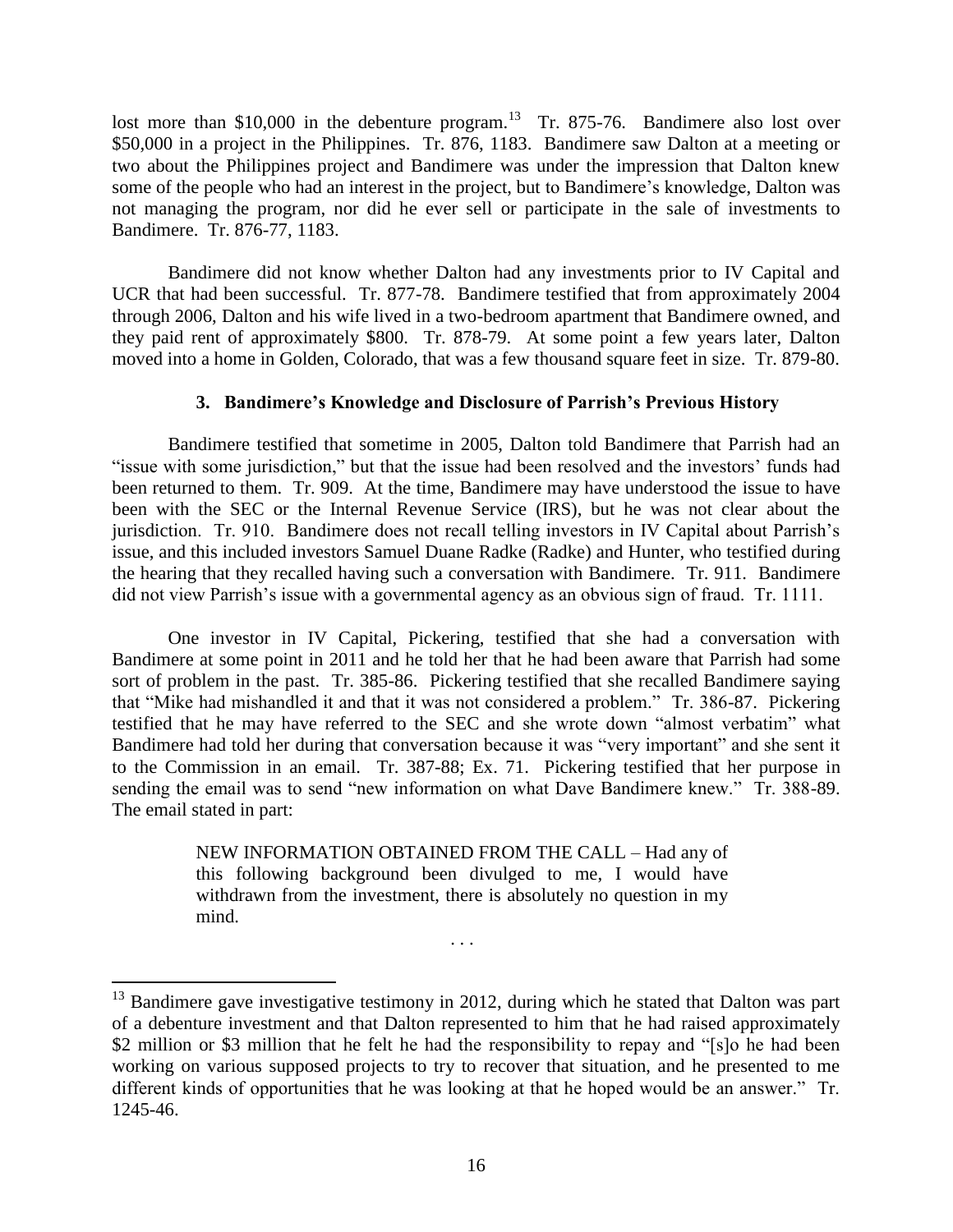4. It occurred to me to simply ask how he'd met Mike Parrish in the first place because here we are now, what a mess. He told me he'd met him through Dick Dalton, maybe in '04 or early '05. Dick had met a couple of Florida investors from Mike's old LLC business. These investors presented that they'd found and invested in a very unusual and interesting investment. Dick investigated it and invested his own money with Mike directly back then. (I don't know if Dick was investing for others with Mike in addition to Dave back then but it's likely true because that's what he does.)

5. Dave and Dick are very long term friends, for about 33 years. It makes sense to me for Dick to have told Dave about the investment. Dave further said Dick directly handled all of the returns from Mike back then, he estimated for maybe 1 to 1 1/2 years worth of time.

6. During this time, Dave was also informed by Dick about the investment problem with the old LLC business/SEC complaint problem. The story given was that Mike and company had mishandled the deal, all of the money was returned to the investors and it was taken care of. No problem. And, as a result of that complaint, Mike went offshore after the fact that so as to not be under U.S. jurisdiction and regulation.

Tr. 430-32; Ex. 71 at 1-2.

 $\overline{a}$ 

## **4. Calculation of Investor Returns and Management Fees and Shortages by IV Capital and UCR**

Bandimere used one investor, Radke, to explain the process of receiving returns from Parrish. Bandimere testified that Parrish would wire him the investor returns for a particular month and give him the number of days the investment traded during the month. Tr. 950-52; Ex. 112 at BAND000670. Bandimere then calculated Radke's return based on the number of trade dates. Tr. 952. When Bandimere was asked whether it concerned him that he, rather than Parrish, was calculating Radke's profit, Bandimere responded that he was surprised by the question. Tr. 952. Bandimere testified that it was his responsibility as a manager or co-manager of the LLCs to calculate the profits and look after the investors. Tr. 952-53, 1115. If Parrish disagreed with Bandimere's calculation, Parrish would let him know. Tr. 952. Bandimere testified that Parrish gave him the earnings, and Bandimere was "simply doing the math based on how many trade days he said that particular amount of the fund received." Tr. 953.

Bandimere did not believe he ever told the investors that he was calculating their profit payments and he did not think that any investor had ever asked about it. Tr. 953-54. Some of Bandimere's notes regarding the calculations would have been kept in the investors' folders, which the investors had the opportunity to review if they wanted. Tr. 953-54. Similar to Parrish, Bandimere told Dalton on a regular basis what he thought that the investment total should be.<sup>14</sup>

<sup>&</sup>lt;sup>14</sup> On July 28, 2010, after UCR had stopped paying investors, Bandimere sent an email to Dalton listing the total amounts invested in UCR and the Diamond Program through the LLCs because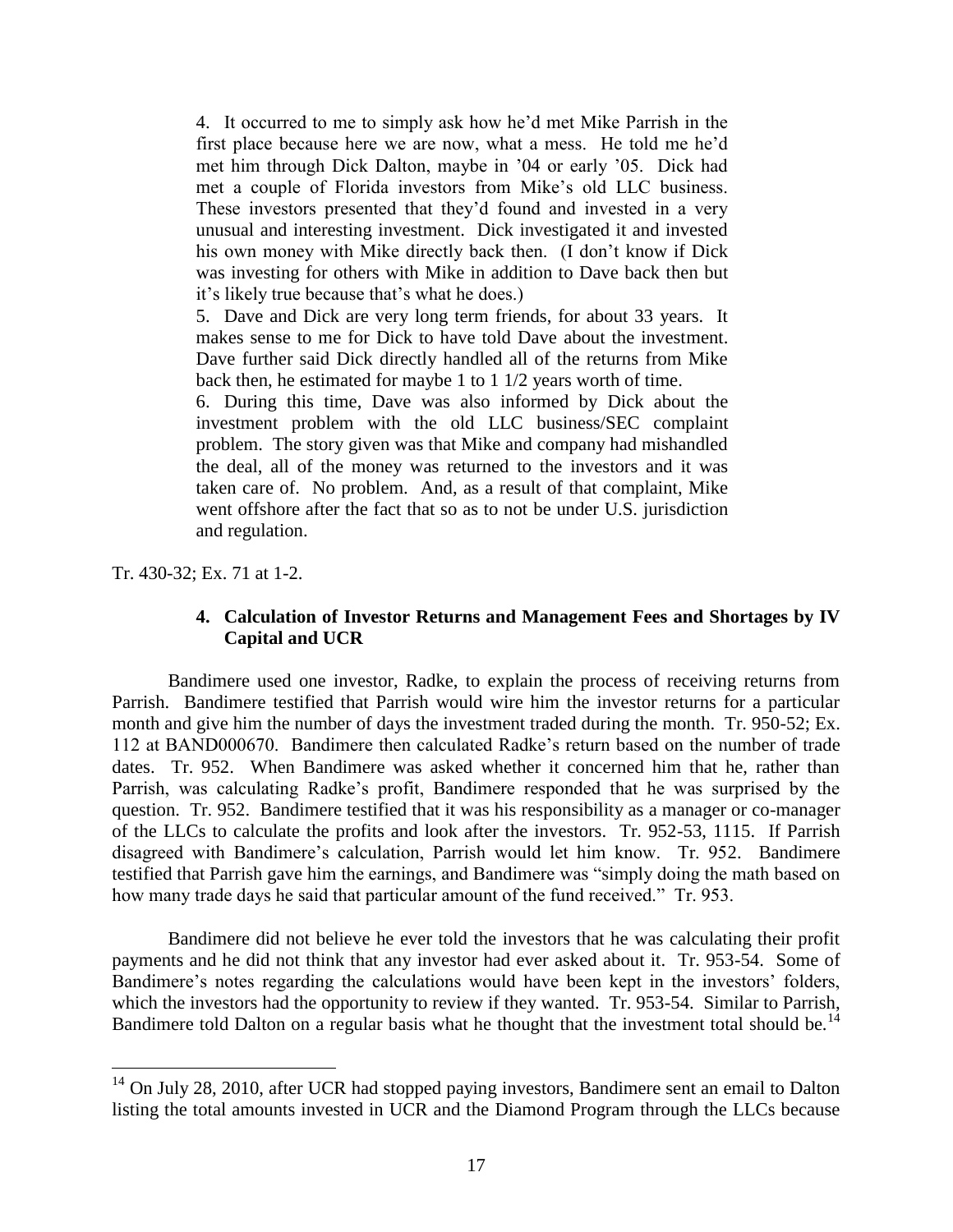Tr. 955-56. Bandimere did not consider the fact that he performed monthly calculations of the returns owed by IV Capital and UCR to member-investors of the LLCs to be an obvious sign of fraud. Tr. 1115.

Bandimere testified that he did not necessarily agree with the Division's allegation that Parrish had sometimes shorted him management fees that were owed. Tr. 889-96. Bandimere prepared a summary of the earnings and management fees that he was paid from 2006 through 2010 in connection with IV Capital and UCR. Tr. 888-89; Ex. 93. When asked why that summary reflected that he only received seven dollars in management fees in July 2008 for Victoria when management fees for the other months in 2008 totaled thousands of dollars, Bandimere explained that sometimes there was confusion between the LLCs and funds that were owed to one LLC may have gone to a different LLC and he would have to reallocate the funds. Tr. 892; Ex. 93 at 33. According to Bandimere, "shortage" was not the correct word for what occurred, and he testified that Parrish may have sent larger payments in later months to make up for any previous miscalculations, but he would have to go back and look before he could confirm that had occurred. Tr. 892-93.

Bandimere could not explain why the summary he prepared reflected that he did not receive any management fees from IV Capital in June, July, or August 2008 for Exito. Tr. 894- 95; Ex. 93 at 38. Bandimere agreed that his summary reflected negative \$300 in management earnings from UCR for Victoria in July 2009. Tr. 895; Ex. 93 at 42. Bandimere testified that he did not know what the October 28, 2010, entry titled "balance of management earnings not paid in 2010" on the Account QuickReport for Victoria referred to and stated that his "wife did the books." Tr. 896; Ex. 93 at 49. Bandimere acknowledged that it appeared that he had withdrawn \$14,000 on October 28, 2010, that was associated with that entry. Tr. 896-97.

Bandimere agreed that his handwritten records calculating amounts earned by Victoria, Ministry, and Exito from UCR in August 2009 and paid in September 2009 reflected "short" figures of \$7,561, \$13,596, and \$3,000 for those entities, respectively. Tr. 956-57; Ex. 130 at BAND002275. When asked whether he had experienced shortages with UCR like he had with IV Capital, Bandimere replied that he was referring to "shortages as far as what that month was reflective of," and that it "just simply was not paid correctly." Tr. 960. Bandimere testified that he would have to go back to determine whether it was his mistake or UCR's mistake. Tr. 960. Bandimere testified that with respect to UCR, he would meet with Marie Dalton and they would review her account records and trace the funds. Tr. 960-61. Bandimere did not know whether it was reconciled "month-by-month" but it was reconciled "as soon as we could get together." Tr. 961. Bandimere did not know whether, ultimately, there were shortages or the management fees were ever completely made up. Tr. 968.

Bandimere testified that, speaking in terms of thirty-day blocks of time, there were times when IV Capital or UCR did not send enough money to pay both investor returns and

Dalton asked him for a hard copy of the investments so that he could compare numbers. Tr. 955; Ex. 130 at BAND002273. Bandimere said that at that time Dalton represented that he was in the process of resolving things with his trader. Tr. 955.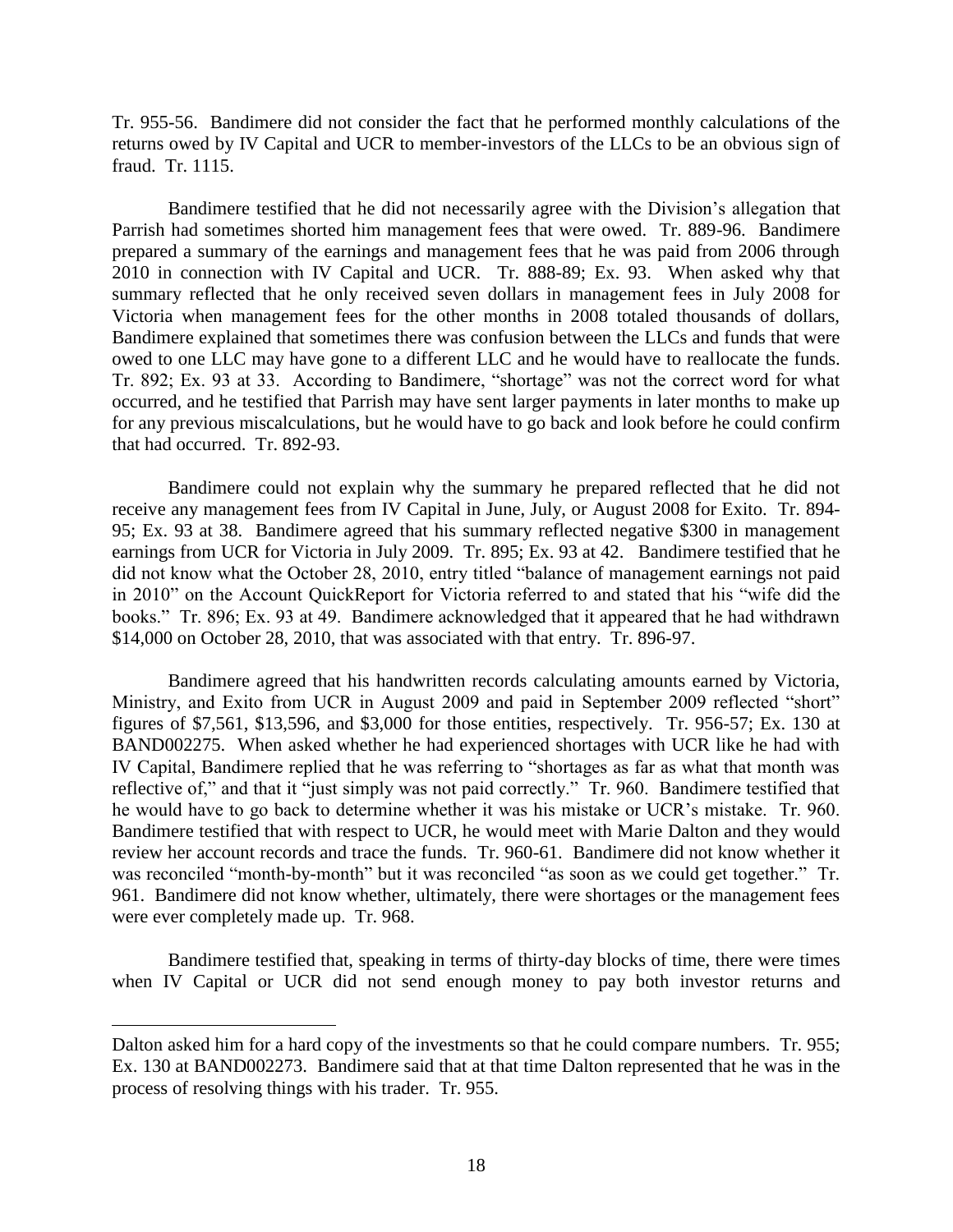management fees; however, there was always enough to pay the investors. Tr. 905-07. Bandimere did not view that as problematic because "it was an ongoing involvement," and sometimes the necessary funds would be there, but would have been sent to a different account due to an accounting error. Tr. 907-08. Bandimere did not tell investors in IV Capital or UCR that some months he was able to pay their returns but not management fees because there was not enough money to do so. Tr. 909.

Bandimere later testified on direct examination that beginning in April 2007, IV Capital would send one wire with investor returns and management fees to the appropriate LLC. Tr. 1127-28. UCR mailed one check with a total amount of investor returns and management fees. Tr. 1128. Separate payments were not made for management fees and returns. Tr. 1128-29. According to Bandimere, he did not always withdraw all of the cash in terms of investment returns or management fees that he was entitled to withdraw at a particular time; sometimes he left money in the LLC account. Tr. 1128-29. Bandimere testified that it was not correct to interpret the summary he prepared, and the Division questioned him about, as reflecting that he had received only seven dollars in management fees in July 2008. Tr. 1131; Ex. 93 at 33. He testified that the summary was "strictly to show in realtime what money actually, in that specific time period, would have been written on my behalf and it – it doesn't reflect anything more than just that." Tr. 1131. The summary only showed the money that was "written and taken in a given period of time," and did not show what came from Parrish, IV Capital, or UCR. Tr. 1132.

Barbara Bandimere testified that she may have been aware of some of the times that Parrish sent Bandimere the incorrect amount of funds, but she never helped Bandimere reconcile whether Parrish was short on a payment. Tr. 1027; Ex. 111 at BAND000614. She testified that Parrish "at times" shorted Bandimere on the amounts that he needed for the month. Tr. 1028. Barbara Bandimere testified that she believed that she and Bandimere attempted to calculate the amount of shortage in management fees received from IV Capital in 2009 and they made an entry at the end of 2009 to adjust for the shortage. Tr. 1038. She testified that Bandimere failed to receive \$123,137, but she did not believe it to be a shortage because it was an accumulation over the year of both earnings and management fees and she made an adjusting entry in the general ledger called "Earnings Payable." Tr. 1040; Ex. 93 at 42. She testified that the shortage was paid in 2010. Tr. 1038-39.

## **5. IV Capital and UCR's Lack of Financial Statements or Other Documentation**

Bandimere did not provide those that invested in IV Capital or UCR through the LLCs with the financial statements or audited balance sheets of IV Capital or UCR prior to their investment. Tr. 855-56. Bandimere testified that Parrish never provided him with any financial statements for IV Capital, but early on in the investment, Parrish did provide an accounting each month of the total group investment and the return. Tr. 903-04. For approximately the first fifteen months Bandimere was invested with IV Capital, he received some form of account statement from IV Capital, generally listing the investment amount, number of days of trading, interest, and profit distribution. Tr. 1113-14; Ex. 131 at BAND002364. The account statements may have taken on different forms but generally contained the same information. Tr. 1114. After the first fifteen months, the LLCs took over the accounting. Tr. 1114.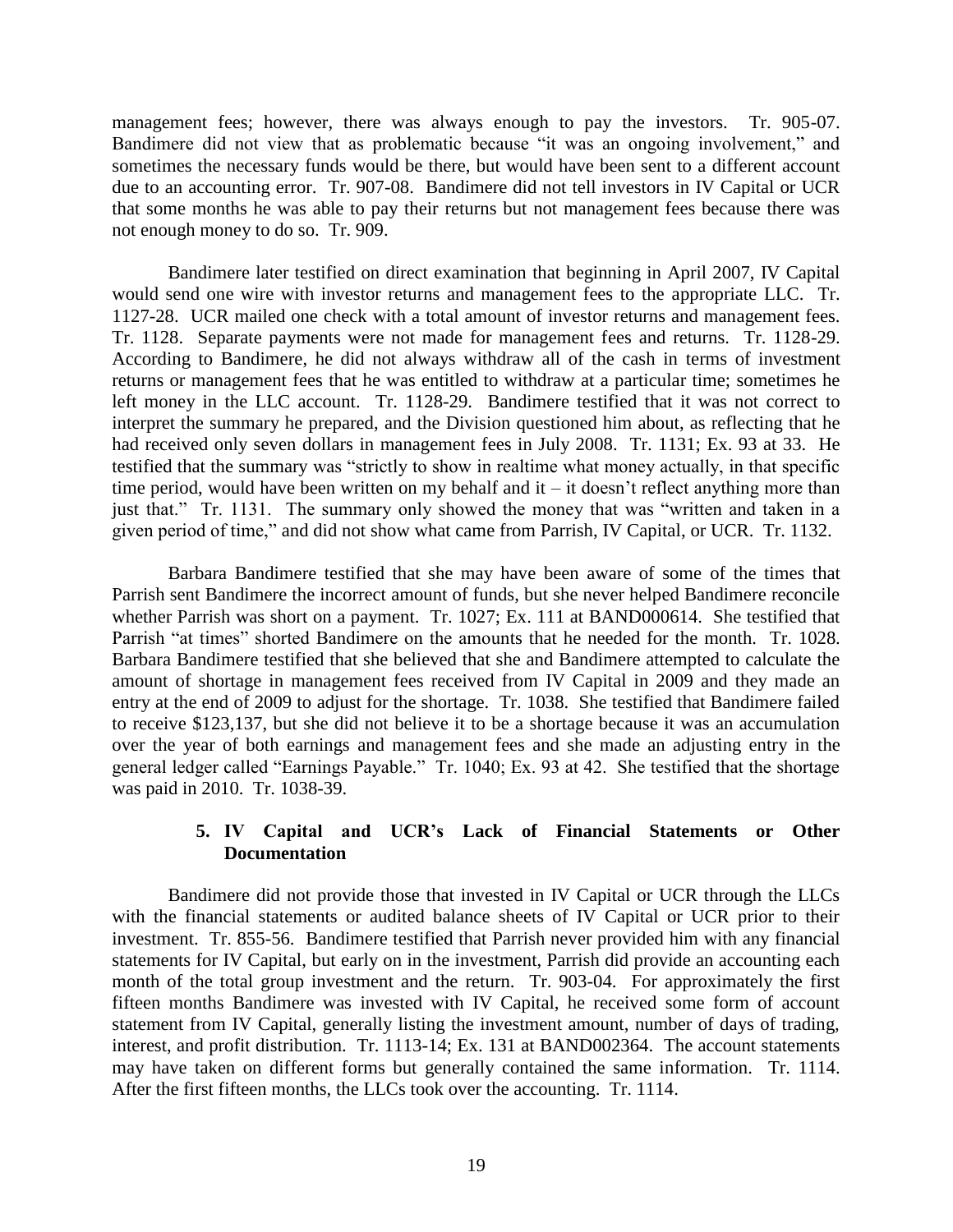Neither Dalton nor UCR ever provided Bandimere with any financial or accounting statements, but Bandimere testified that when he visited Dalton's office it appeared that Dalton's wife was performing the accounting and keeping records. Tr. 903-04. Bandimere testified that he verified certain numbers with Dalton's wife on her computer. Tr. 903-04. Bandimere did not believe that the failure to receive account statements in some form was an obvious sign of fraud. Tr. 1114.

Bandimere did not know whether there were audits of IV Capital or UCR, but if he had known there were no audits, he would not have considered that to be an obvious sign of fraud. Tr. 1112. Bandimere did not understand Parrish's trading to have been done through a brokerage firm and did not consider the fact that he did not have brokerage records to verify Parrish's trading to be an obvious sign of fraud. Tr. 1115.

## **6. Dalton Stops Doing Business with Parrish**

Bandimere testified that Dalton stopped representing Parrish in investment matters at some point and it was expressed to him that Dalton and Parrish had complications, but Bandimere did not know what the issues were. Tr. 912. Bandimere did not tell investors that Dalton stopped doing business with Parrish and Bandimere testified that he was not aware that the issue between Dalton and Parrish "was of such a nature that it really would be a concern." Tr. 913.

During Pickering's conversation with Bandimere in June 2011, which, as previously discussed, she subsequently described to the Division in an email, Bandimere told Pickering about Dalton's relationship with Parrish. Tr. 237; Ex. 71. In her email, Pickering stated:

- 7. Dave went on to say that he started the LLC with Cameron Syke due . . . to Dick's discomfort level being so high with Mike and also, that he'd discontinued doing business with Mike. The story goes.that (sic) Dick couldn't get the contracts he wanted from Mike, Mike ignored his calls and took forever to get things done. It was an acrimonious separation.
- 8. Very importantly, Dave told me that Dick warned him strongly at that time, be careful about doing business with Mike.

Ex. 71 at 2. Pickering testified that Bandimere told her all of that information in June 2011 and, with the exception of "It was an acrimonious separation," the rest of the information she received from Bandimere "pretty much verbatim." Tr. 237. She testified that Bandimere's statement, "Dave told me that Dick warned him strongly at the time, be careful about doing business with Mike," was "as verbatim as I can get." Tr. 237-38.

Bandimere denied that Dalton warned him to be careful about doing business with Parrish, and testified that he did not know why Pickering would have picked that up from his conversation with her. Tr. 934-35. Bandimere testified that Pickering may have misunderstood what he said. Tr. 935.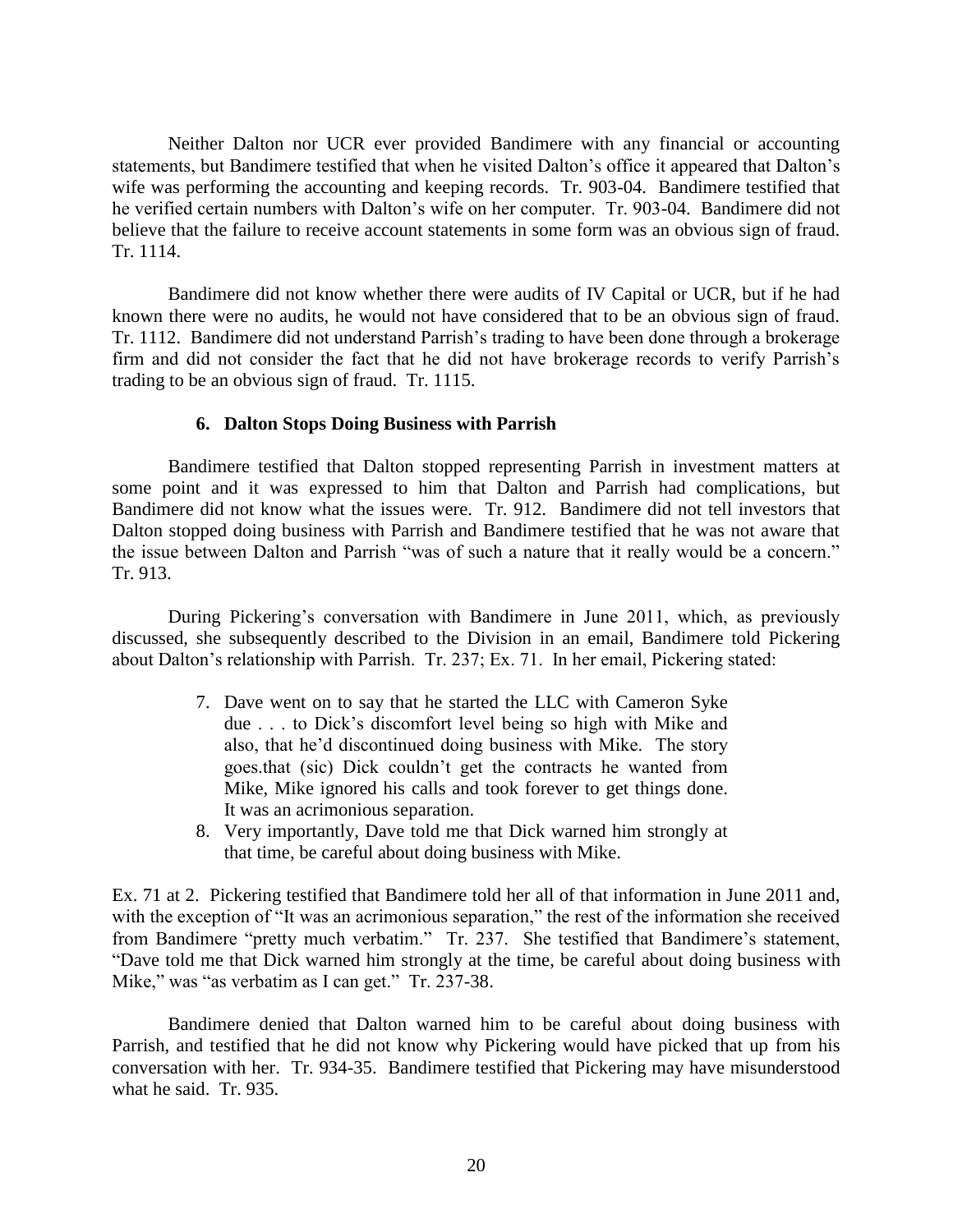#### **D. Investments Stop Making Return Payments**

Syke testified that in the spring of 2009, Parrish said that there was a bank audit of the bank in Nevis and auditors were looking into whether all of the investors had filed returns with the IRS.<sup>15</sup> Tr. 754, 817. Parrish said he was waiting to make payments until the audit was complete. Tr. 754, 816-17. Syke testified that he felt a responsibility, as a manager of Exito, to fix the situation. Tr. 756. At one point, Bandimere and Syke set up a meeting with Parrish and his associate, Greg Hardtman (Hardtman), in New York, but a couple of days before the meeting was scheduled, Parrish cancelled because neither he nor Hardtman could make it. Tr. 818-19. Following that attempt, Syke and Bandimere had a few more telephone conversations with Parrish. Tr. 819. During one of the last telephone calls, Parrish told them that he could not find one of his partners, Ken Brown (Brown), and Syke testified that Parrish was trying to create a scenario where he could blame Hardtman and Brown. Tr. 819-20. At some point Parrish disappeared. Tr. 756.

After IV Capital and Parrish stopped making payments on the investments, Syke and Bandimere traveled to Maryland to look for Parrish. Tr. 820, 1128. They hired private investigators who ultimately tracked Parrish down at a house he was renting and Bandimere and Syke were able to speak with his wife, although Parrish was not there. Tr. 820-21, 1227-28. Parrish's wife said that Parrish had been gone for a week on business but it had turned into two weeks and let Bandimere and Syke into Parrish's office. Tr. 821. Syke testified that the office had been cleared out. Tr. 821. Parrish's wife claimed that she did not know what was going on or that there was a problem. Tr. 821. Parrish's wife gave Syke the hard drive to Parrish's computer, which Syke turned over to the Commission. Tr. 821, 1228-29. Syke coordinated with Hardtman in Neves to get the bank records. Tr. 1228-29. Bandimere testified that he and Syke agreed that Syke should contact the SEC. Tr. 822, 1229. Bandimere put together the wires for the SEC. Tr. 1229. Bandimere testified that he did not disagree with the decision to report Parrish to the SEC. Tr. 1229.

By approximately July 2010, neither UCR nor the Diamond Program was paying returns to investors. Tr. 1122-23. Dalton told Bandimere that the trader involved in the investments had come to the end of his contract with the bank, but if the members of the LLCs would approve the movement of their funds from a bank in Albuquerque to Europe, it would help facilitate the trader's new contract. Tr. 1123. Bandimere told Dalton that he did not think anyone was interested in moving their funds and his preference would be to close down the trading. Tr. 1123. Bandimere testified that Dalton then claimed that the trader had already committed to a new contract and "was kind of holding a gun to his head, so to speak." Tr. 1124. When Bandimere pressed the issue, Dalton admitted he had already moved the funds to Europe. Tr. 1124.

According to Bandimere, Dalton supposedly told the trader that he did not want to go forward and wanted the funds returned, but the trader would not cooperate and the trader

<sup>&</sup>lt;sup>15</sup> Syke believes that he initially heard about the audit from Bandimere, but that he later had a conversation with Parrish and may have exchanged emails. Tr. 755.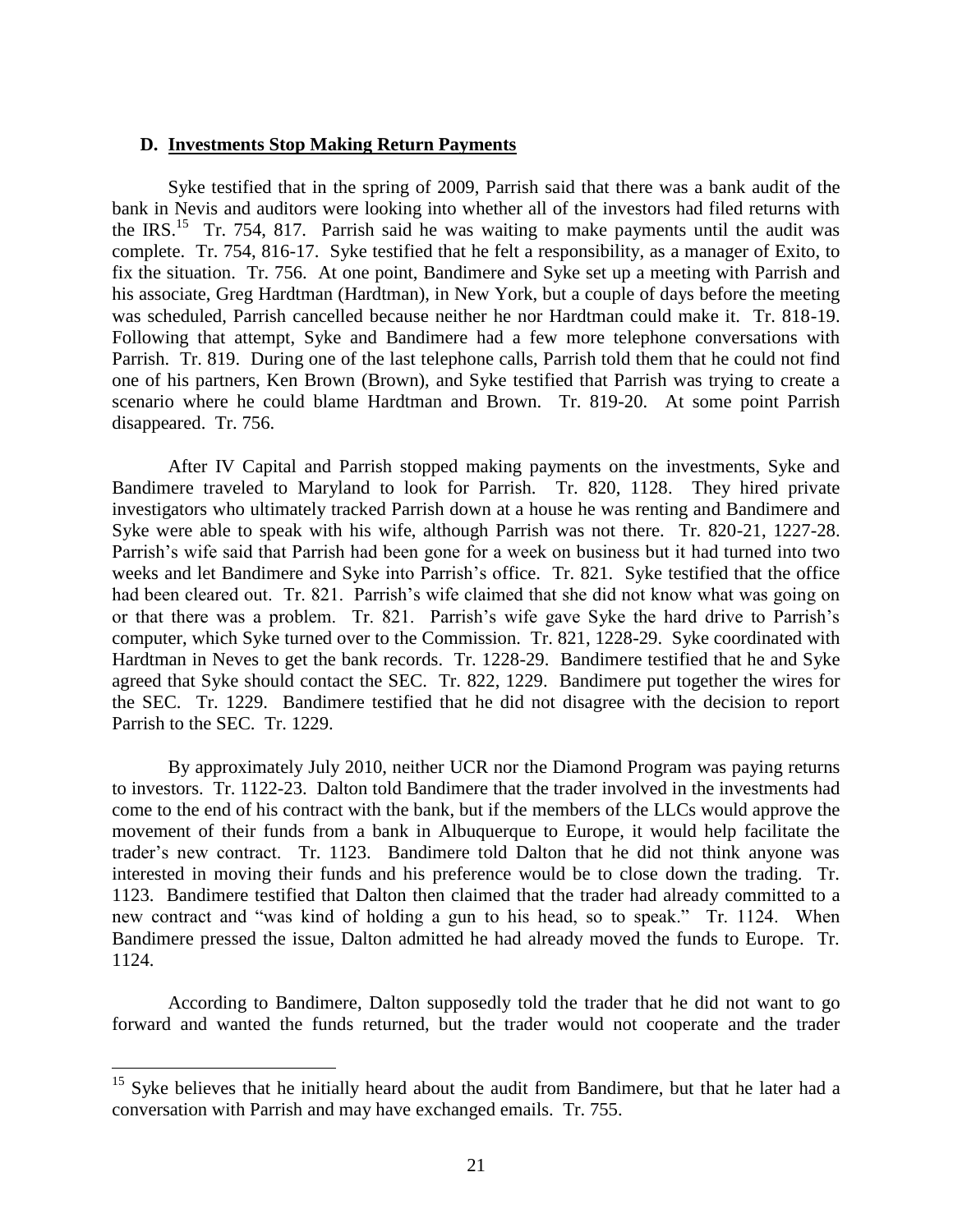allegedly told Dalton that Dalton had cost him so much money that he was going to continue to hold the funds to recover some of the losses. Tr. 1124. Dalton represented to Bandimere that there were ways for him, through other connections, to earn enough to repay investors their principal. Tr. 1125. Bandimere then provided Dalton with his own personal funds, or funds that he borrowed, to assist him. Tr. 1125-26.

#### **E. Bandimere's Investments in IV Capital and UCR**

As of September 6, 2010, after UCR and IV Capital had stopped paying returns, the LLCs had collected over \$9 million in investor funds, including Bandimere's investments. Tr. 861; Exs. 93, 113.

Bandimere helped prepare a Summary of Bandimere Investment and Returns, which reflected that he personally invested \$1,145,419 in the IV Capital and UCR investment programs in total. Tr. 969; Ex. 200. That total included \$50,000 and \$5,000 of his own funds that he invested for the benefit of David M. Bandimere and George Stepan (Stepan). Tr. 969-70; Ex. 200. Bandimere received \$477,878.93 in earnings or profit payments on those investments, not including profits made on the investments for David M. Bandimere or Stepan. Tr. 970-71; Ex. 200. Bandimere received \$734,996.33 in management fees. Tr. 971; Ex. 200. Bandimere borrowed money to invest in some of the programs and paid \$17,008.45 in interest payments. Tr. 971-72; Ex. 200.

Bandimere chose to personally guarantee the investments made by Global Connection, Nomad Club, and Abbas Ministries and, in total, paid \$53,815 back on those guarantees. Tr. 972; Ex. 200. Bandimere testified that he has not been in a position to completely pay back the guarantee to Abbas Ministries. Tr. 972. Bandimere paid \$40,425 in investor advances to three investors who requested the return of their capital because of personal issues. Tr. 972-73; Ex. 200. Bandimere also paid \$2,700 to Radke because either he or his wife made an error in calculating Radke's rollovers. Tr. 975; Ex. 200. Bandimere did not recall what the "Investor repayment" entry on the Summary of Bandimere Investment and Returns of \$17,750 was used for. Tr. 975; Ex. 200. Bandimere also spent \$11,796.46 for "professional fees" and the trip to Maryland to try to talk to Parrish. Tr. 975-76; Ex. 200.

## **F. Investor Testimony**

#### **1. Richard Moravec**

During 2007 and 2008, Richard Moravec (Moravec), a resident of Wheat Ridge, Colorado, worked as a sales manager for a small commercial printer, and he described himself as a "very novice" investor. Tr. 152-54. Moravec met Bandimere during a meeting of a vintage car club in December 2007. Tr. 152-54, 180-81. During a club meeting, Bandimere mentioned he had an investment deal that would result in a 30% annual gain on the \$1,000 the club had available to invest. Tr. 155, 181. The car club and Moravec and his wife subsequently invested with Bandimere. Tr. 156-57. Moravec testified that Bandimere did not pressure him to invest. Tr. 189.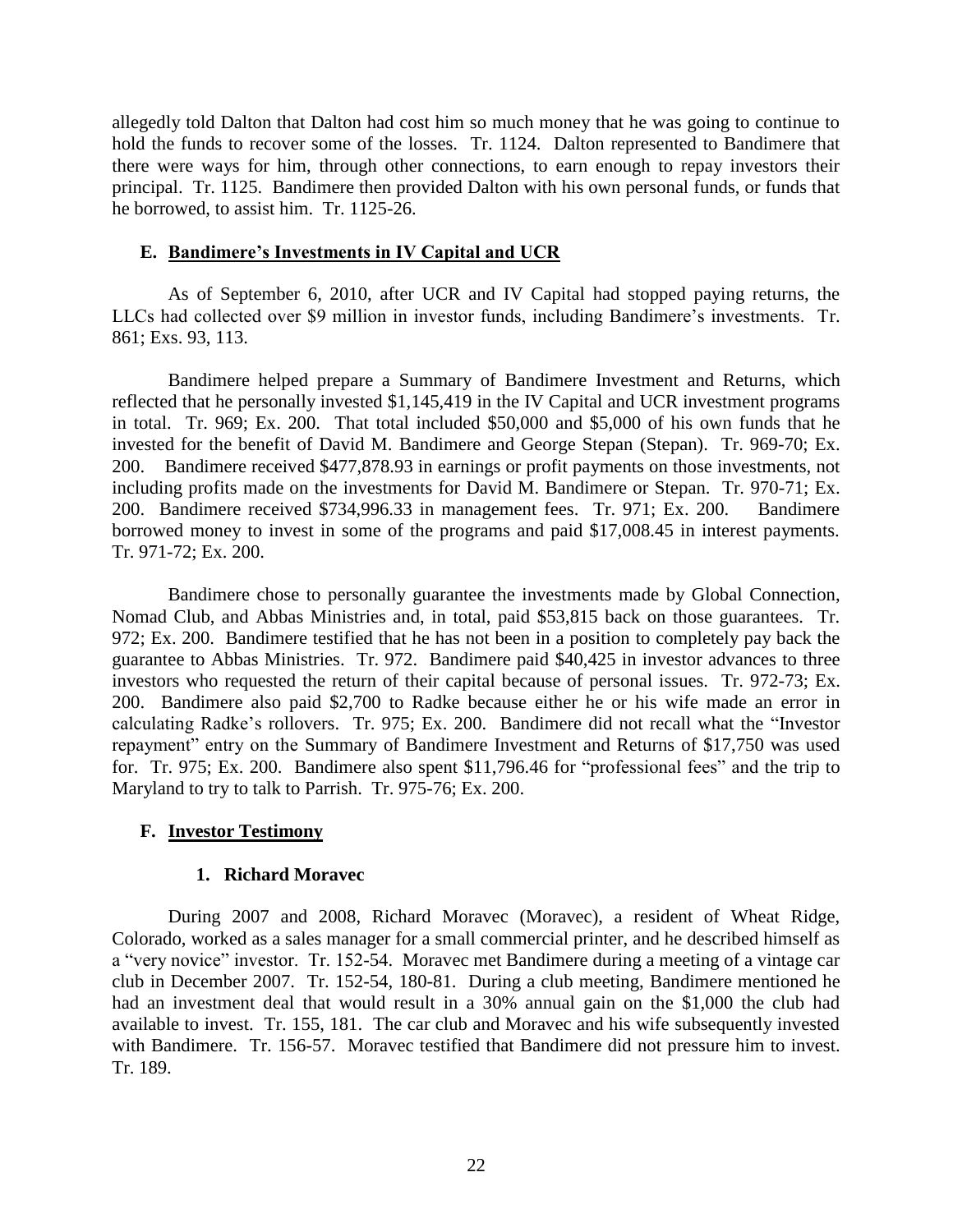On February 26, 2008, Moravec invested \$100,000 in IV Capital through Bandimere.<sup>16</sup> Tr. 158-60, 181-83; Ex. 122 at BAND001669. Prior to that investment, Moravec and Bandimere discussed the "great return" of 2.5% per month Moravec would receive, but Bandimere did not mention Parrish or provide any negative information about the investment. Tr. 160-61. Moravec did not recall whether Bandimere described the investment as safe or low risk, but he knew that any investment had some risk. Tr. 184. Prior to the investment in IV Capital, Bandimere did not tell Moravec that a principal for IV Capital had previous problems with the SEC, that he had an arrangement with IV Capital to earn 10% commissions on returns, that Parrish or IV Capital had refused to provide account or trading records, or that Parrish or IV Capital had shorted him funds he needed to pay returns or cover his commissions. Tr. 165-67.

On June 27, 2008, Moravec invested an additional \$100,000 in IV Capital and \$49,000 in UCR, and in July 2008 he invested \$50,000 in UCR and Blue Rose. Tr. 162, 164; Ex. 122 at BAND001669. Moravec recalled Bandimere told him about a "pretty high rate" of return for the UCR investment before he invested, but did not recall anything else he was told. Tr. 162-63. Bandimere did not mention Dalton's involvement or provide Moravec with any negative information about the investment. Tr. 164. Prior to the investment in UCR, Bandimere never told Moravec that he had an agreement with UCR to receive 24% annual commissions, that a principal for UCR had some failed financial dealings, that UCR and Dalton had refused to provide account or trading records, or that UCR or Dalton had shorted him funds he needed to pay returns or cover his commissions. Tr. 166-67. Moravec also invested \$10,000 in a "diamond fund" through Bandimere, and he was paid back 15% on that investment. Tr. 164; Ex. 122 at BAND001669. Moravec did not have access to financial information relating to UCR or IV Capital before investing. Tr. 169.

Moravec testified that he understood he became a member of Victoria, Bandimere's investment group, by making the investments. Tr. 185. He thought the return on his investments was going to be a function of how the group as a whole did, and he understood that Bandimere would allocate investment returns to the other members of Victoria based on the allocation of the particular kinds of investments that each member selected. Tr. 186. Moravec testified he could not recall receiving a form asking for a vote on any issues during his membership in Victoria, and he never recalled casting a vote on how his funds would be traded in IV Capital or UCR.<sup>17</sup>

<sup>&</sup>lt;sup>16</sup> Moravec received the 2.5% return per month he was promised on that investment. Tr. 183-84.

 $17$  Exhibit 22 is a series of Statements of Consent by the Members of Victoria variously dated January 3, 2008, or January 5, 2009. Tr. 1236; Ex. 22. Bandimere testified that these were the annual vote sheets, and Moravec and his wife appear to have signed a Statement of Consent on January 5, 2009, which stated, "the member of the LLC desires to approve the investment of LLC funds per their individual requests for the 2009 year . . . it is RESOLVED, that the funds of the LLC shall be invested with IV Capitol (sic), Blue Rose Wealth Management LLC, Universal Consulting LLC, and local money market accounts, for the 2009 calendar year." Tr. 1236; Ex. 22 at BAND001984. Bandimere acknowledged that the Statement of Consent dated January 3, 2008, which stated that the funds of Victoria would be invested in IV Capitol (sic) for the 2008 calendar year, did not mention investments in UCR, although beginning in June 2008 some members of Victoria were investing in UCR. Tr. 1249-50.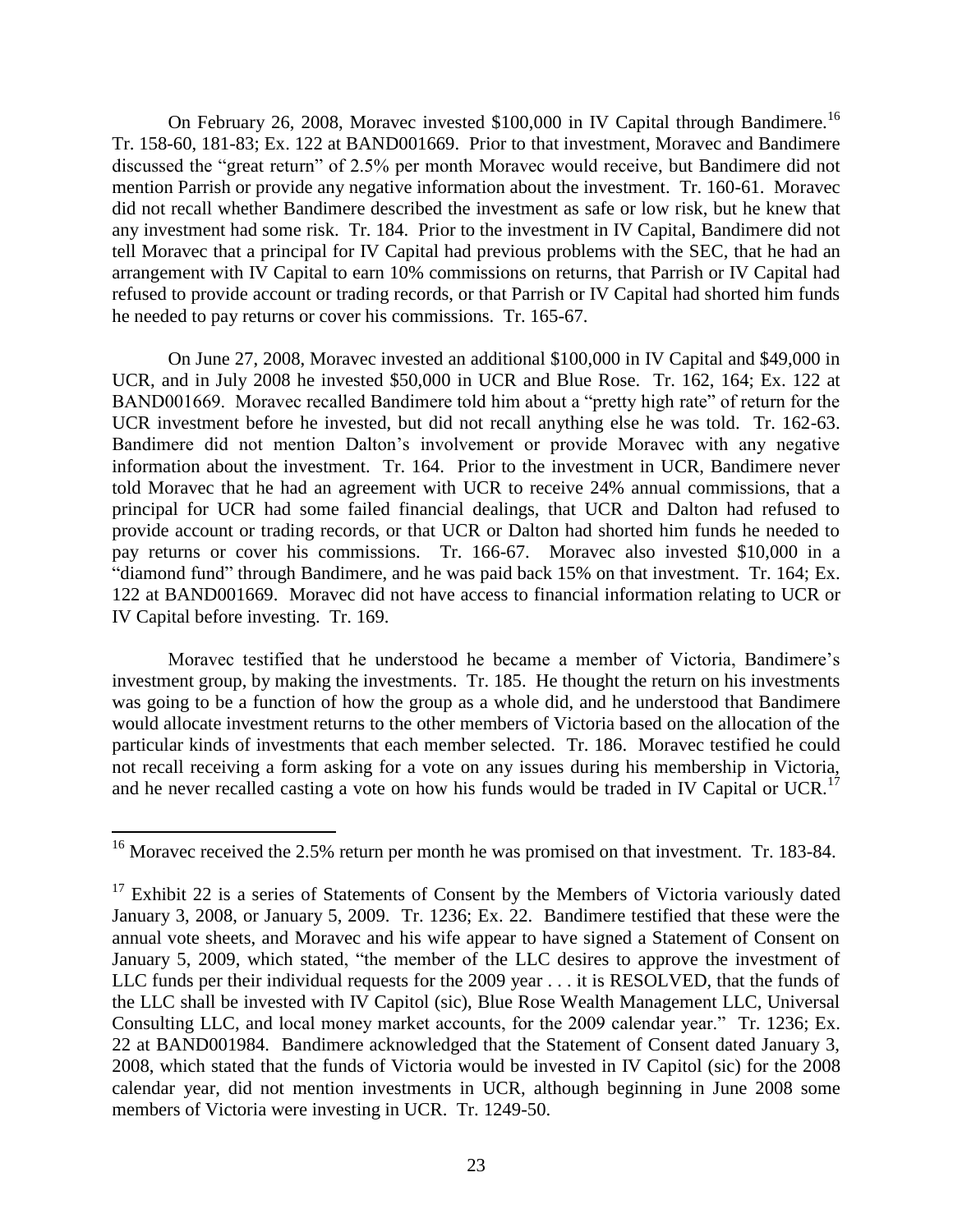Tr. 198. Moravec did not know Bandimere was going to be compensated for his activities on behalf of Victoria. Tr. 188-89.

Moravec played no role with respect to how profits were earned by IV Capital and UCR and he did not deal with Parrish or Dalton regarding his investments, only Bandimere. Tr. 168. Checks for Moravec's investments were provided to Bandimere. Tr. 171. If Moravec had an issue with his investment he would ask Bandimere, and Bandimere and, very rarely, his wife, handled any paperwork related to his investments. Tr. 170-71. Bandimere provided Moravec's returns to Entrust, and Entrust provided them to Moravec. Tr. 171-72. Moravec testified that Bandimere mentioned to him that he should diversify his funds, but Bandimere did not provide an exact amount to be diversified or charge Moravec for that advice. Tr. 188.

Moravec met Parrish at Bandimere's home sometime during the course of his investment. Tr. 189-91. Bandimere made an investment presentation and did most of the speaking and Parrish showed investors "how he did his trading" on the computer. Tr. 191, 199-200. Moravec did not understand what he was shown by Parrish, but agreed Parrish described it as evidence of his trading. Tr. 192. Moravec believed the purpose of the meeting was to introduce Parrish to investors and prospective investors because there were questions about him. Tr. 198-201.

Moravec stopped receiving payments on his investments at some point, and Bandimere provided him with various excuses. Tr. 174. Bandimere offered to take, and Moravec gave, \$25,000 from Moravec's Blue Rose account, so that Bandimere could use it in an attempt to recoup Moravec's investments, but Moravec never received the \$25,000 back. Tr. 174-76. Moravec ultimately lost all of his investments, and he described the impact the losses had on his life as "unbearable." Tr. 177-78. He currently lives in a 600-square-foot single-room cabin that did not have plumbing until last fall. Tr. 178. Moravec would not invest through Bandimere if he had the opportunity to do so again. Tr. 178. Moravec told the Commission that he believed Bandimere had meant well, but after the Commission asked him if he knew if Bandimere had knowledge that Parrish had earlier been involved in a Ponzi scheme, Moravec was no longer sure whether Bandimere meant well. Tr. 196-97.

## **2. Deborah Pickering**

Pickering, of Capistrano Beach, California, a former business developer who is currently retired, learned of Parrish and the IV Capital investments in early-to-mid 2007 through Sonja Cassel, a previous investor who told Pickering about her own successful investments and those of her parents. Tr. 202-05, 252-54. An individual named David Smith (Smith) initially described the IV Capital investment to her, gave her a "profile" of the trading, and referred her to Parrish. Tr. 205-06, 257. In April or May of 2007, Parrish told Pickering he had twenty-two years of trading experience, a staff of eleven, and \$22 million in assets under management. Tr. 207-08. Parrish told her that her principal was 100% "safe at all times" unless there was another "9/11 type of event," and that the total expected rate of return was 5% per month with 2.5% being distributed to partners and 2.5% to Pickering. Tr. 208. At the time Pickering invested in IV Capital, she had a net worth of more than \$1 million. Tr. 204.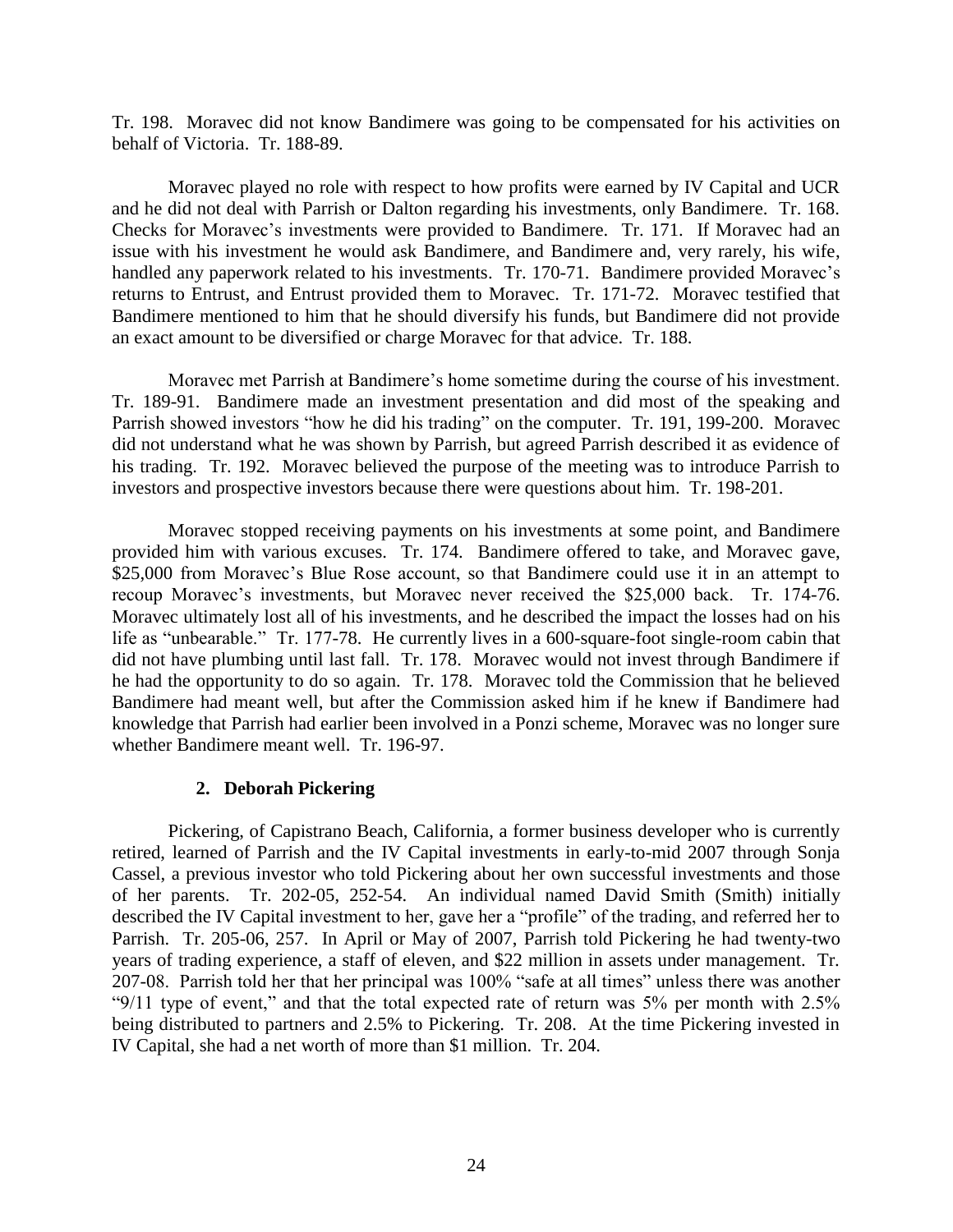Pickering invested \$750,000 with IV Capital through Parrish in 2007 and began receiving 2.5% per month returns. Tr. 209-10. Prior to this initial investment, Pickering did not speak to Bandimere or Syke. Tr. 259-60, 273, 381-82. Due to Pickering's tax requirements, Parrish referred Pickering to Syke in mid-2007, and Syke recommended that she invest through Exito. Tr. 210-11, 270-71. Pickering understood Syke and Bandimere to be partners in Exito, with Bandimere handling the money and Syke handling the legal aspects. Tr. 211-12. Pickering initially told Syke she did not want to become a member of Exito because she did not understand the Subscription and Operating Agreements and had never participated in an LLC before. Tr. 276; Ex. 230. After further explanation from Syke, she was comfortable participating. Tr. 276. In June 2007, Exito began managing Pickering's initial \$750,000 investment with IV Capital. Tr. 210-11, 215-16.

In approximately September 2007, Pickering invested another \$250,000 in IV Capital through Exito. Tr. 216; Ex. 115 at BAND000847. Pickering sent both the \$750,000 and \$250,000 investments via wire transfer directly to IV Capital accounts at a bank in Bermuda. Tr. 266-67. Pickering did not recall when she first spoke to Bandimere, or whether it was prior to making the \$250,000 investment, but testified she may have first spoken to him when she started receiving return checks. Tr. 268-69, 313. Bandimere spoke to her regularly about those checks. Tr. 268-69. Pickering agreed that during 2007 she probably only communicated with Bandimere about administrative matters. Tr. 270.

Pickering invested approximately \$501,000 from her IRA through Entrust in IV Capital in 2008. Tr. 219-20; Ex. 115 at BAND000850. Pickering received a call from Bandimere who told her that she could invest her IRA funds in IV Capital through Entrust. Tr. 220-23, 314. During the call, Bandimere did not tell her any negative information about IV Capital. Tr. 223. Prior to that time, Pickering had invested her IRA with either UBS or Wells Fargo Bank and had received good returns.<sup>18</sup> Tr. 314-15. Pickering verified with Parrish that he could manage money that was held by an IRA custodian after speaking to Bandimere. Tr. 335. Pickering also invested \$1.365 million directly in IV Capital, for total investments in IV Capital of close to \$3 million, which was Pickering's entire net worth. Tr. 239-42.

Pickering did not have any role in deciding how IV Capital was invested and did not have any management control over IV Capital. Tr. 227-28. Pickering understood that IV Capital generated profits by trading in various instruments, including stocks, bonds, mutual funds, and options. Tr. 227. Pickering received contracts, monthly income statements, and monthly payment checks from Bandimere. Tr. 228. Pickering expected to receive monthly return checks from Exito provided by either Bandimere or his wife. Tr. 264-65. Pickering testified that she had regular conversations with Syke and Bandimere about the investments. Tr. 230.

Parrish told Pickering that Bandimere and Smith shared in a 1% monthly commission; Bandimere never told Pickering how much he was making in commissions. Tr. 229-30.

 $18$  Pickering worked with financial advisors to manage the funds in her IRA, and she reviewed the prospectuses for her investments, articles in the Wall Street Journal, and Yahoo news articles as research. Tr. 316-19. The fact that she did not have to actively research the investments in IV Capital factored into her decision to transfer her IRA. Tr. 324-25.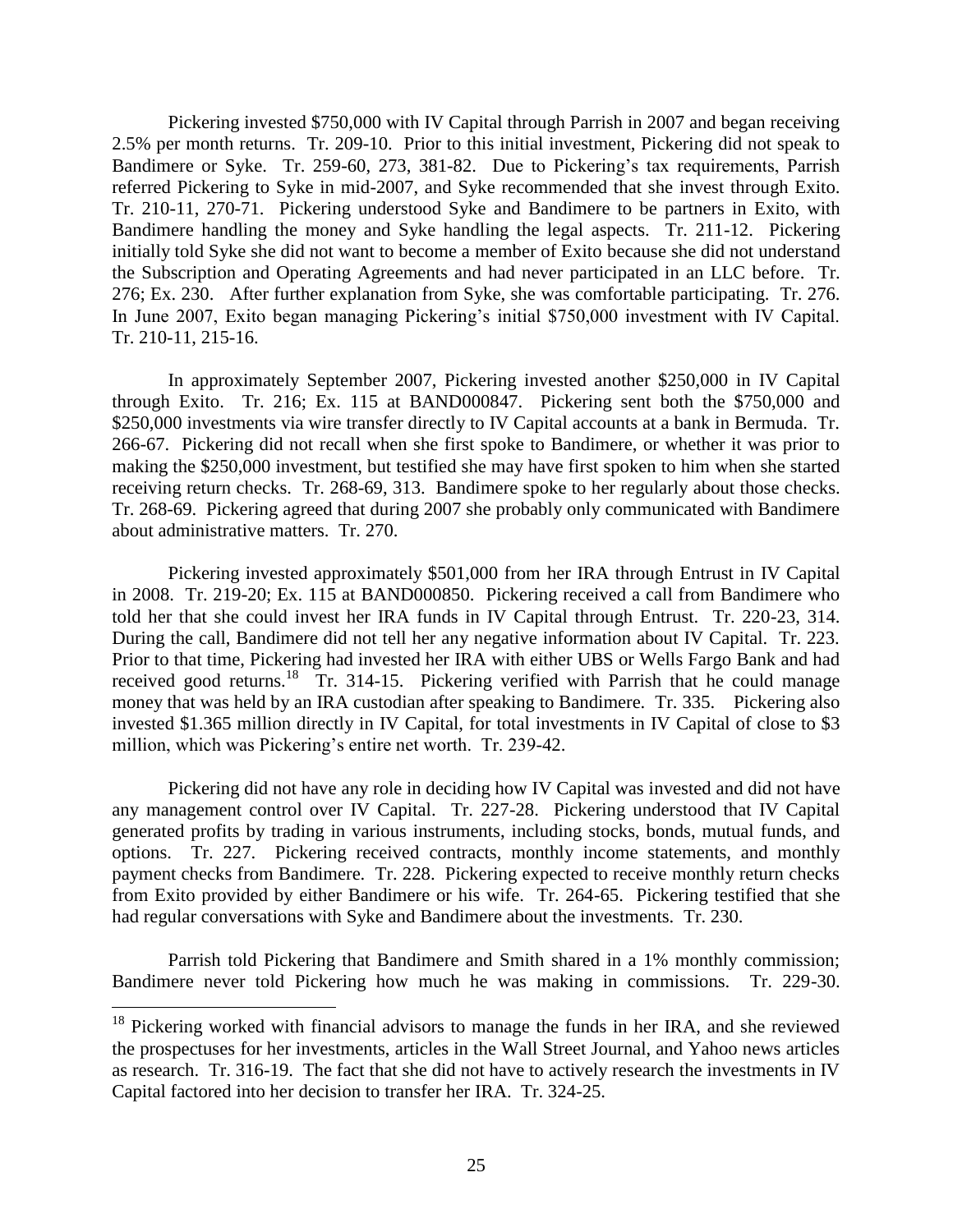Bandimere never told Pickering that he actually calculated the monthly returns for IV Capital and gave that information to Parrish, or that he was sometimes shorted money from Parrish for commissions. Tr. 231. Pickering testified that she would have been concerned if Bandimere had missed a monthly payment that she was owed. Tr. 231.

At a time when IV Capital was still paying returns, possibly sometime in 2007, Pickering became aware that Bandimere was not receiving reports from IV Capital. Tr. 400. She testified that the lack of reports did not lead her to believe it was a fraudulent scheme and she took no steps to withdraw her money from IV Capital. Tr. 400-01. Pickering was also aware that Bandimere was not receiving any evidence of trades or third-party documentation, but that did not lead her to believe it was a fraudulent scheme, and, in fact, she invested more money. Tr. 402-03; Div. Ex. 71 at 3. Pickering does not recall having knowledge as to whether Parrish's business was audited, but she assumed they were not audited. Tr. 404-05. Pickering admitted that she knew Exito was receiving fees sometime in 2007. Tr. 406-07.

In approximately June 2009, IV Capital stopped paying investment returns to Pickering.<sup>19</sup> Tr. 230, 232, 242. Pickering invested \$100,000 in UCR through Victoria on March 26, 2010, using a \$2,000 loan from her brother and credit lines on her credit cards. Tr. 214, 242, 247-48; Ex. 115 at BAND000846. According to Pickering, Bandimere knew about her "desperate financial straits" before she invested in UCR, and he told her "Don't worry, honey. We'll get you money coming in right away, next month." Tr. 242-43, 365. Bandimere admitted that he knew that Pickering had borrowed the \$100,000, that she needed more income, and that she had lost at least \$2.5 million in IV Capital. Tr. 986. Bandimere presented Pickering with a profile for the UCR investment reflecting that a trader in Singapore generated profits on the investment, managed by a couple, and the investment was made through Dalton with a 4% monthly return. Tr. 243-44. Because Pickering was no longer an accredited investor, Bandimere said she could not speak to Dalton directly but she would have to work through Bandimere; Pickering recalled Bandimere stating that he needed to arrange the contract with Dalton.<sup>20</sup> Tr. 244, 367-68, 370. Pickering recalled asking Bandimere whether the investment could be bonded because she could not afford to lose \$100,000, and Bandimere checked with Dalton who said that it could not be bonded. Tr. 368.

After Pickering stopped receiving returns she contacted Hardtman to get her financial information. According to Parrish, Hardtman was an attorney, CPA, a managing partner of the company that set up the foreign investments, and was planning to be the next prime minister of Nevis. Tr. 424. Hardtman sent Pickering bank statements for the IV Capital bank account in Bermuda, which reflected low account balances. Tr. 425.

<sup>20</sup> Pickering does not recall whether she first spoke to Syke about investing in UCR, but after reviewing an email she sent to Syke on March 10, 2010, she agreed that she must have spoken with Syke initially about the "4% deal," although she does not recall a specific conversation. Tr. 361-62. Pickering believed that she decided to invest in UCR right after she spoke to Bandimere. Tr. 365-66. She also believes that Smith may have mentioned a 4% monthly return program to her sometime in 2007. Tr. 407-08.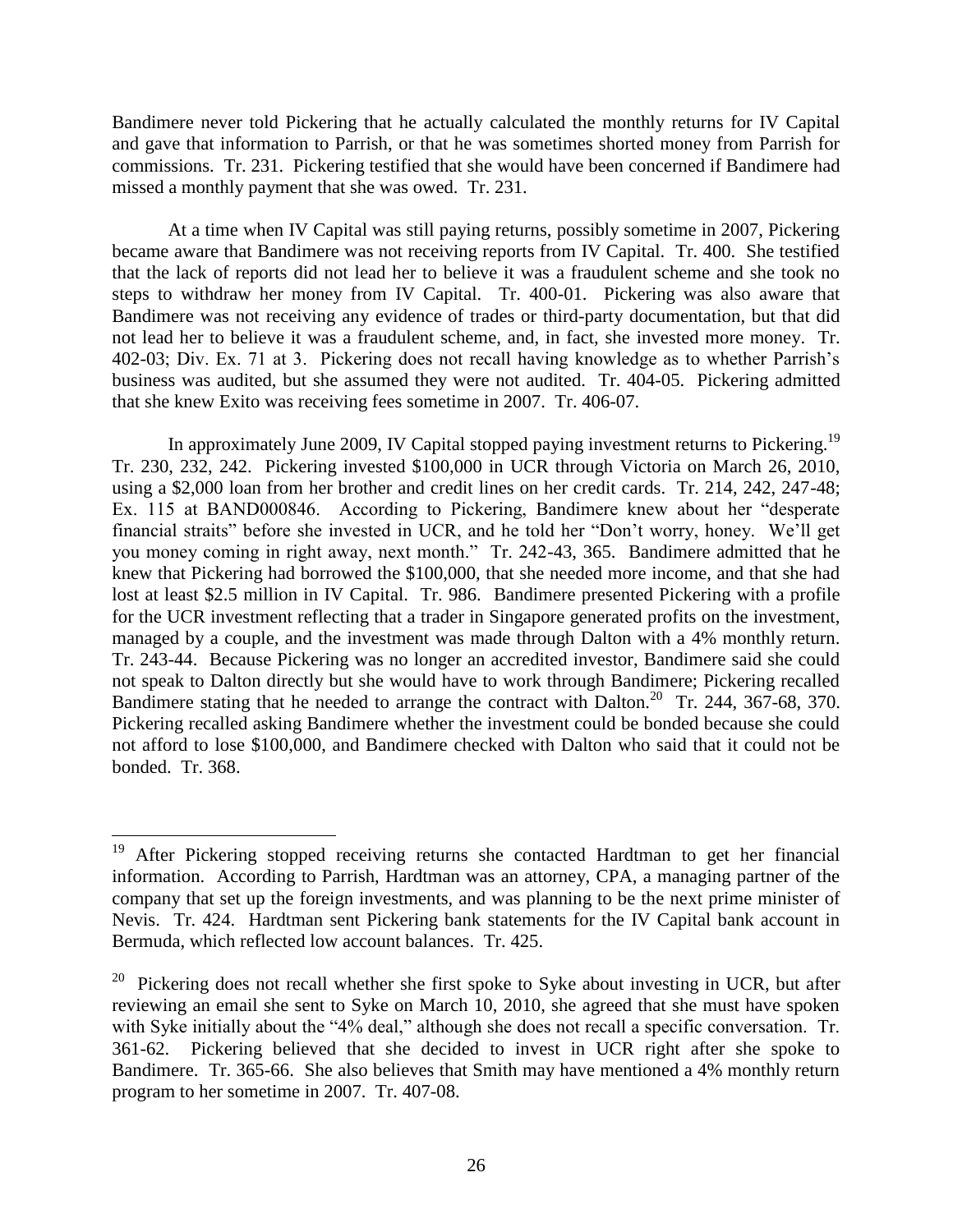Before she made the investment in UCR, Bandimere never told Pickering any negative information about UCR, that Dalton had been involved in prior failed investments, or that Syke had written Bandimere an email prior to Pickering's investment, stating "the failure to perform on the diamond deal casts a cloud over [UCR] and effectively precludes new investors from investing in either deal." Tr. 245-47; Ex. 43. Pickering testified that if Bandimere had told her about the statement made by Syke on March 5, 2010, she would not have invested \$100,000 in UCR. Tr. 246-47. Following her investment, Pickering was told that the UCR fund was closed and that she would receive a refund, but she never received the refund or the investment contract. Tr. 247. Pickering testified that she really believed that the investment did not have any risk, and while Bandimere did not say so specifically, she assumed it was successful and was not told otherwise. Tr. 413-14.

As a result of her losses, Pickering sold her house and moved in with her younger brother who now assists her financially. Tr. 248-50. Pickering testified she worked very hard her entire life to save money so that she could retire early, but now she considers herself to be a burden to her family. Tr. 249-50. Pickering testified that following the losses, her immune system collapsed and she has had several surgeries. Tr. 248-50. She testified that she would never again invest through Bandimere. Tr. 250.

#### **3. David A. Loebe**

 $\overline{a}$ 

David A. Loebe (Loebe) of Bailey, Colorado, invested through Bandimere beginning in 2009. Tr. 285, 288-89; Ex. 114 at BAND000819. Loebe is currently self-employed and deals in real estate. Tr. 285. When Loebe invested with Bandimere, he had a net worth of at least \$1 million, primarily in real estate, and had very limited investment experience, having only invested through his previous employer, Boeing Company. Tr. 286.

Loebe learned of Bandimere through Brad Moser (Moser), a carpenter working on Loebe's home who had also worked for Bandimere. Tr. 286, 301. Moser told Loebe that Bandimere had an investment set up and he had seen checks going out every month. Tr. 286-87. Moser arranged a meeting for Loebe at Bandimere's home and Bandimere told Loebe he had several funds, including funds investing in diamonds and foreign currency. Tr. 287-88, 301-02. Bandimere explained how the funds worked and said the funds Loebe was to invest in were supposed to pay a 2% monthly return. Tr. 288. It was Loebe's impression that Bandimere was enthusiastic about what he was doing and there were no high pressure sales. Tr. 303.

In May 2009, Loebe invested \$25,000 in IV Capital and \$50,000 in UCR. Tr. 288-89; Ex. 114 at BAND000819. Bandimere's statement regarding UCR's 2% monthly returns made Loebe decide to invest and returns were most important to  $\lim_{n \to \infty} 21$  Tr. 289-90. Loebe understood that investment profits would be generated from some sort of trading activity, but he did not have any role in generating those profits. Tr. 294-95. Loebe had the impression from Bandimere that returns on the IV Capital investment were guaranteed and also that the investment was safe

 $21$  After having his recollection refreshed, Loebe testified that he was actually supposed to receive a 4% monthly return on the UCR investment and a 2% monthly return on the IV Capital investment. Tr. 291-92.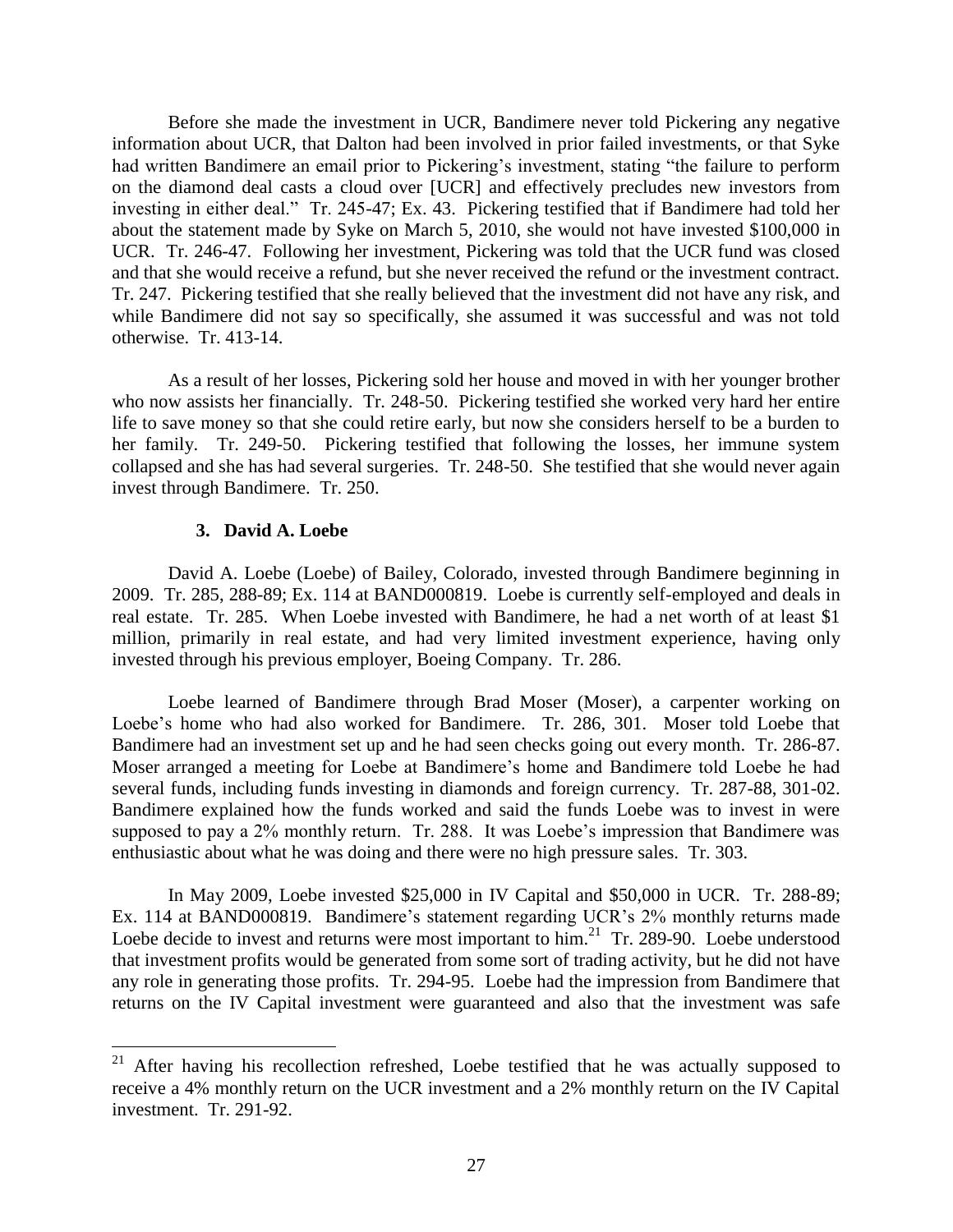because Bandimere and his friends had invested. Tr. 304-05. Bandimere did not advise Loebe how much to invest or how to allocate his investments. Tr. 306.

Loebe received a copy of the Operating Agreement for Exito at the time he made the investment and he read the agreement. Tr. 293; Ex. 70 at Loebe0000010. The Operating Agreement for Exito stated, with respect to "Compensation for Manager(s)," "The Manager(s) shall receive a reasonable compensation for services to the LLC in managing its affairs and its properties. Such amount shall be deemed to be the excess of any funds received by the LLC in excess of the targeted returns per annum to Members." Tr. 293-94; Ex. 70 at Loebe0000014. Bandimere never told Loebe that he received 10% monthly commissions from monthly payouts from IV Capital or a 24% annual commission for money invested in UCR. Tr. 293-94. Loebe testified that Bandimere told him that any funds in excess of investor returns every month would go to a Christian charity doing work overseas.<sup>22</sup> Tr. 294.

Loebe knew that Parrish was the trader for the IV Capital investment before he invested, but never spoke to him. Tr. 295. Loebe had never heard of Dalton. Tr. 295. Loebe believed Bandimere handled the paperwork for the investments, possibly in connection with an attorney responsible for legal documentation, and Bandimere sent him return checks through the mail. Tr. 296. Loebe understood that the investment programs would send Exito whatever returns were due to it or its members and someone at Exito would do an accounting and send members their returns. Tr. 306-07. Bandimere answered Loebe's questions about IV Capital and UCR, and never told Loebe any negative information about the investments. Tr. 296-97. Bandimere never told Loebe that he was shorted money for his commissions from UCR and IV Capital, that it appeared to him that IV Capital and UCR did not have accounting records, or that persons associated with UCR had been involved in prior failed investments. Tr. 297-98. Loebe understood that IV Capital and UCR paid trading profits to investors, but it was not his understanding that Bandimere told IV Capital and UCR how much profit to pay. Tr. 297. Loebe agreed that the aforementioned information that Bandimere did not tell him would have been important to him in deciding whether to invest in IV Capital or UCR. Tr. 299-300.

Loebe received nine monthly payments of \$2,000 from UCR until March 2010 when the payments stopped. Tr. 290; Ex. 114 at BAND000819. Loebe never received any return payments for his IV Capital investment. Tr. 290. On July 15, 2009, Loebe received a letter from Bandimere explaining that Loebe's June 2009 returns from IV Capital could not be released until after a bank audit was completed. Tr. 290-91; Div. Ex. 114 at BAND000820. In total, Loebe recouped \$18,000 of his \$75,000 investment and he testified he would not again invest through Bandimere. Tr. 300.

 $22$  When Bandimere was asked whether he told Loebe that the excess he received would be donated to charity, Bandimere responded, "I don't recall that that was the case. I may have shared with him that – he may have asked what I did with some of my funds in my life. And most people who know very much about me know what – that  $\Gamma m$  – that I give to a variety of causes, so that may have been what was in the conversation that  $-$  that he  $-$  that he took from that." Tr. 929.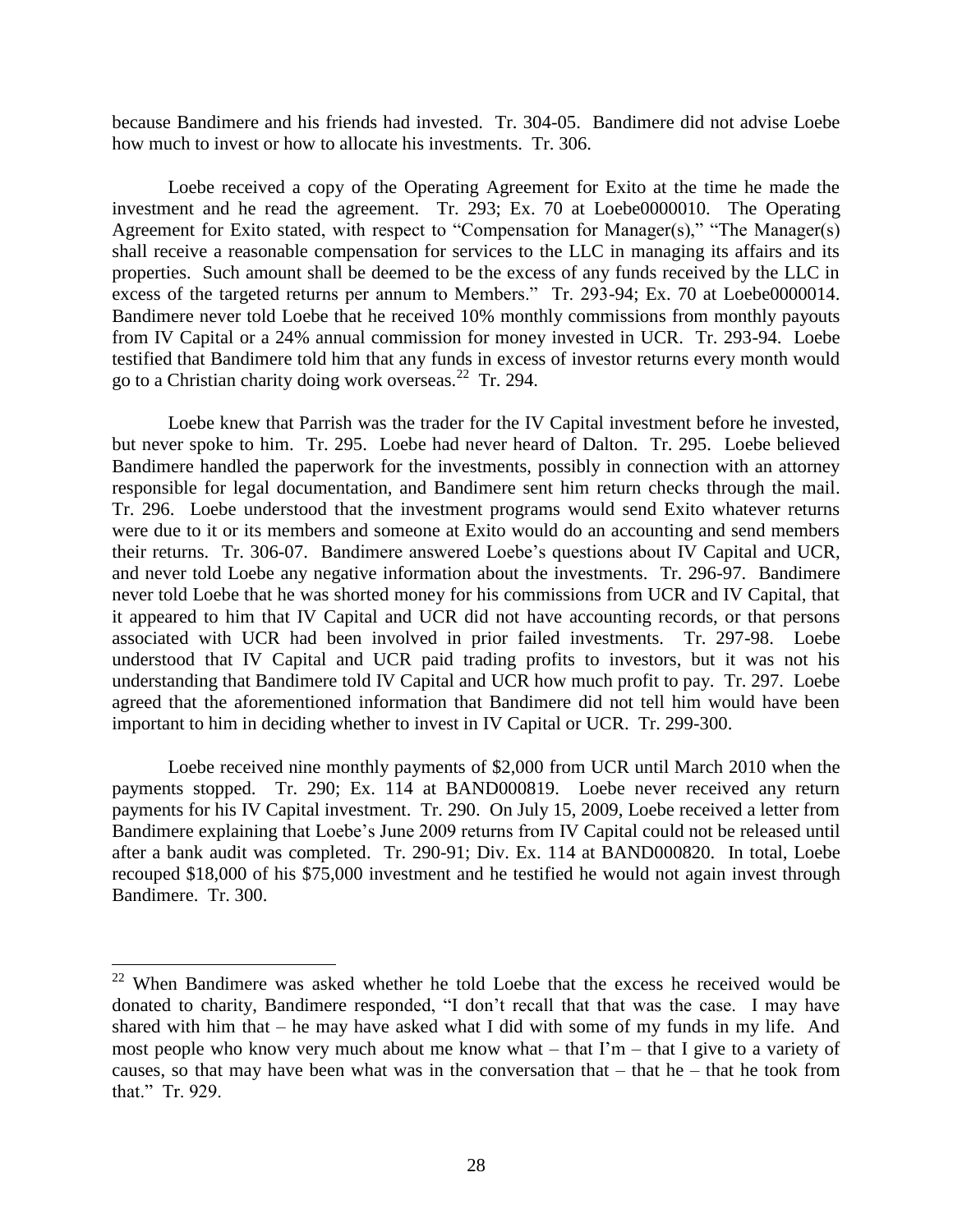#### **4. Robert Loren Blackford**

Robert Loren Blackford (Blackford), a resident of Santa Barbara, California, from approximately 2008 through 2010, invested through Bandimere in February 2008.<sup>23</sup> Tr. 436-37, 446. Blackford first met Bandimere in January 2008 at an annual pastors' retreat. Tr. 437-38. Blackford and Bandimere took a walk during the retreat and Bandimere told Blackford about some of his investments. Tr. 437-38. Bandimere did not discuss the specifics of the investments, but he described a "particular man who was a wizard at investing" and stated that the trader was among a "handful of people who might know how to turn profits" in a day trading situation. Tr. 439, 472. Bandimere also explained how the investment club worked and told Blackford the investments had gotten really good returns. Tr. 439.

Blackford further discussed the investments with Bandimere over the next couple of weeks by telephone, getting information about how the investments worked, minimum investments, interest rates, and returns. Tr. 439-40. Blackford testified that Bandimere did not provide him with any information that caused him concern during those discussions. Tr. 442. Bandimere never told Blackford Parrish's last name, and referred to the trader as "Michael." Tr. 443. At the time Blackford made his first investment, he believed he knew that Bandimere did not have a securities license. Tr. 469.

On February 19, 2008, Blackford invested with Bandimere and Blackford understood he was investing in IV Capital, which would pay a return of 2.5% per month or 30% per year. Tr. 446-47; Div. Ex. 118 at BAND001093. In 2009, Blackford invested \$88,000 in UCR with a return of 4% per month or 48% per year. Tr. 447-48; Div. Ex. 118 at BAND001093. Blackford also transferred some money from his IRA into a Blue Rose investment through Bandimere. Tr. 448. Blackford understood from discussions with Bandimere that the UCR investment had something to do with construction loans. Blackford testified that Bandimere was excited about the investment and the represented return was "even higher." Tr. 449. Bandimere did not provide Blackford with any information about the UCR investment that caused him concern, nor did Bandimere provide him with any information about the names of the principals involved in UCR. Tr. 449.

Bandimere did not use the word "guarantee" when discussing the returns, but he explained the returns that previous investors had received. Tr. 480. Blackford understood that prior returns did not mean that those returns would continue indefinitely in the future. Tr. 482. Blackford testified he understood that in light of the targeted returns represented, the investments were very risky, but Bandimere described the principal as remaining in a bank account and being used for leverage and so the principal never seemed to be at stake. Tr. 482-83. With respect to IV Capital, Blackford thought his principal investment would be held in escrow, and he associated the risk with the rate of return rather than the principal investment. Tr. 488-89.

 $^{23}$  Blackford worked for New York Life Insurance Company between 1985 and 1995 and during that time he had his Series 6 and Series 22 securities licenses. Tr. 437. Blackford personally owned mutual funds and a few stock investments. Tr. 437.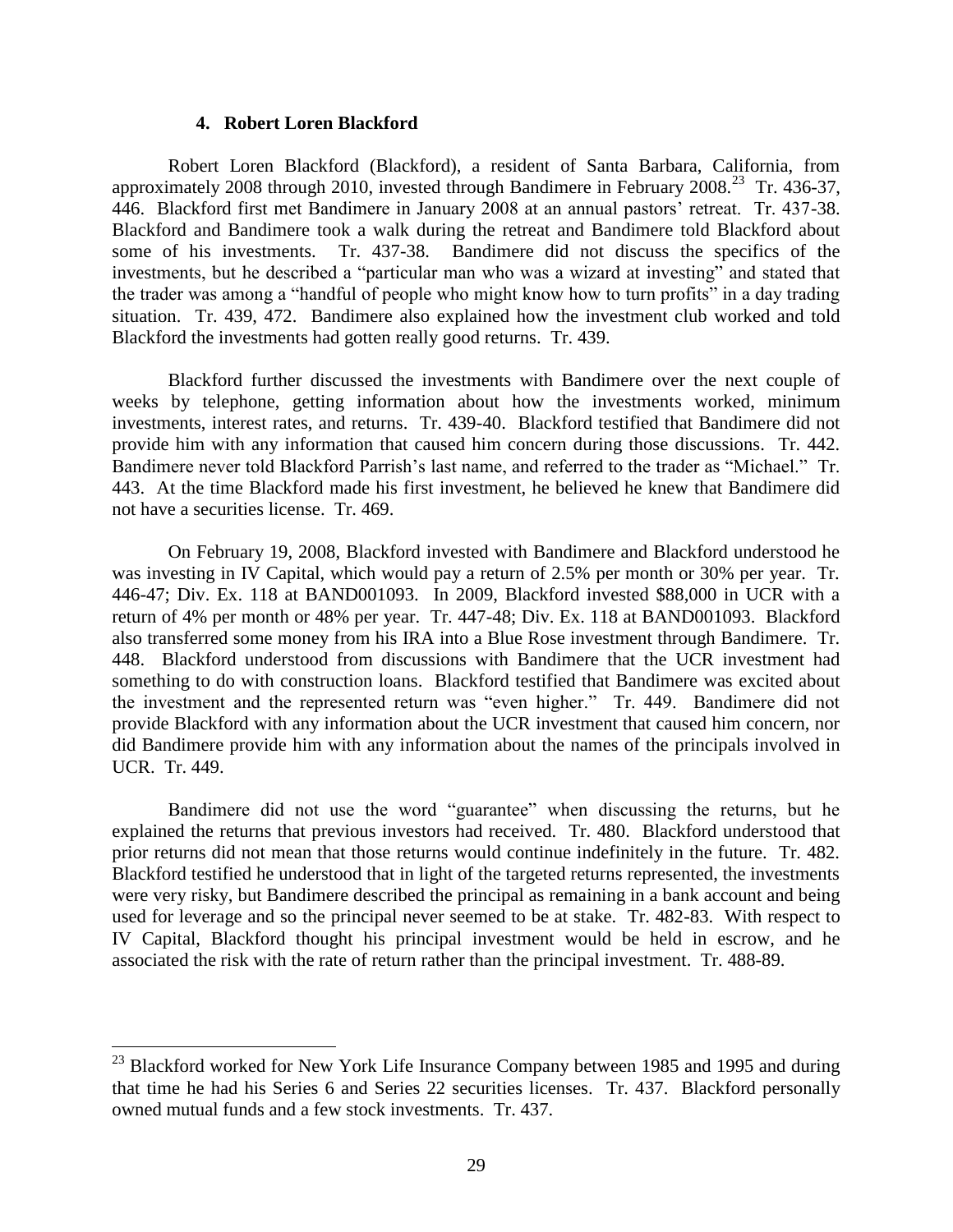Blackford was a member of Victoria and he understood that by sending money to Victoria that money would be allocated to the investment programs according to his wishes. Tr. 485-86. Blackford understood that IV Capital or UCR would send returns back to Victoria and someone at Victoria would be responsible for distributing the returns in accordance with his allocations. Tr. 486.

Blackford never received any payments from the investments because he rolled over the investments into IV Capital and UCR. Tr. 450. Approximately a year after Blackford first invested, he requested some sort of accounting statement from Bandimere, and he received a spreadsheet from Bandimere reflecting his investments, earnings, and amounts rolled over. Tr. 451-52. Blackford believed he saw the spreadsheet for the first time when Bandimere and his wife visited Blackford at his home in Santa Barbara, California, in January 2009. Tr. 452-53. During that visit, Bandimere explained the IV Capital and UCR investments to Blackford and his wife using drawings on a piece of paper. Tr. 453-54.

Blackford testified he played no role in the management of IV Capital or UCR or had any role in how his funds were traded in those investments. Tr. 455. Blackford did not believe that Bandimere asked him whether he was an accredited investor, and Blackford testified that Bandimere knew Blackford was not working because of a disability at the time of the investments and the investments represented a good portion of his savings. Tr. 455-56. Blackford testified that he relied heavily on Bandimere and said that Bandimere mentioned an attorney he worked with and that they had done some investigation and were confident in the investment. Tr. 476.

Bandimere did not tell Blackford that he had requested trading and financial data from IV Capital and UCR and had been refused, but Blackford would have wanted to know that information. Tr. 457-58. Blackford only dealt with Bandimere regarding the investments and he relied on Bandimere to get information about the investments and handle the paperwork. Tr. 458-59. Bandimere directed Blackford to wire his investments to a bank in Colorado, and Blackford believed that Bandimere handled his money. Tr. 459. Before Blackford invested in IV Capital, Bandimere never told him that the principal of IV Capital had a previous problem with the SEC, and Blackford testified that he would have wanted to know that and whether the problem was resolved. Tr. 465-66.

Blackford understood that Bandimere received some sort of management fee but never asked him about it because it did not seem like it was his business. Tr. 478. Blackford was not told prior to his investment that Bandimere was receiving a commission of 10% on investor returns in IV Capital or that he had an agreement with UCR to earn 24% annual commissions. Tr. 466. Blackford would have wanted to know about the 24% annual commission because it would have caused him to wonder how the investment could make so much money in a volatile environment. Tr. 466-67. Bandimere never told Blackford prior to his investment that IV Capital or UCR had shorted him on commissions or that a principal of UCR had a history of failed financial dealings. Tr. 466-67.

Beginning in January or February 2009, Blackford withdrew some of the returns on his investments and placed them in a money market account. Tr. 460. Bandimere suggested he do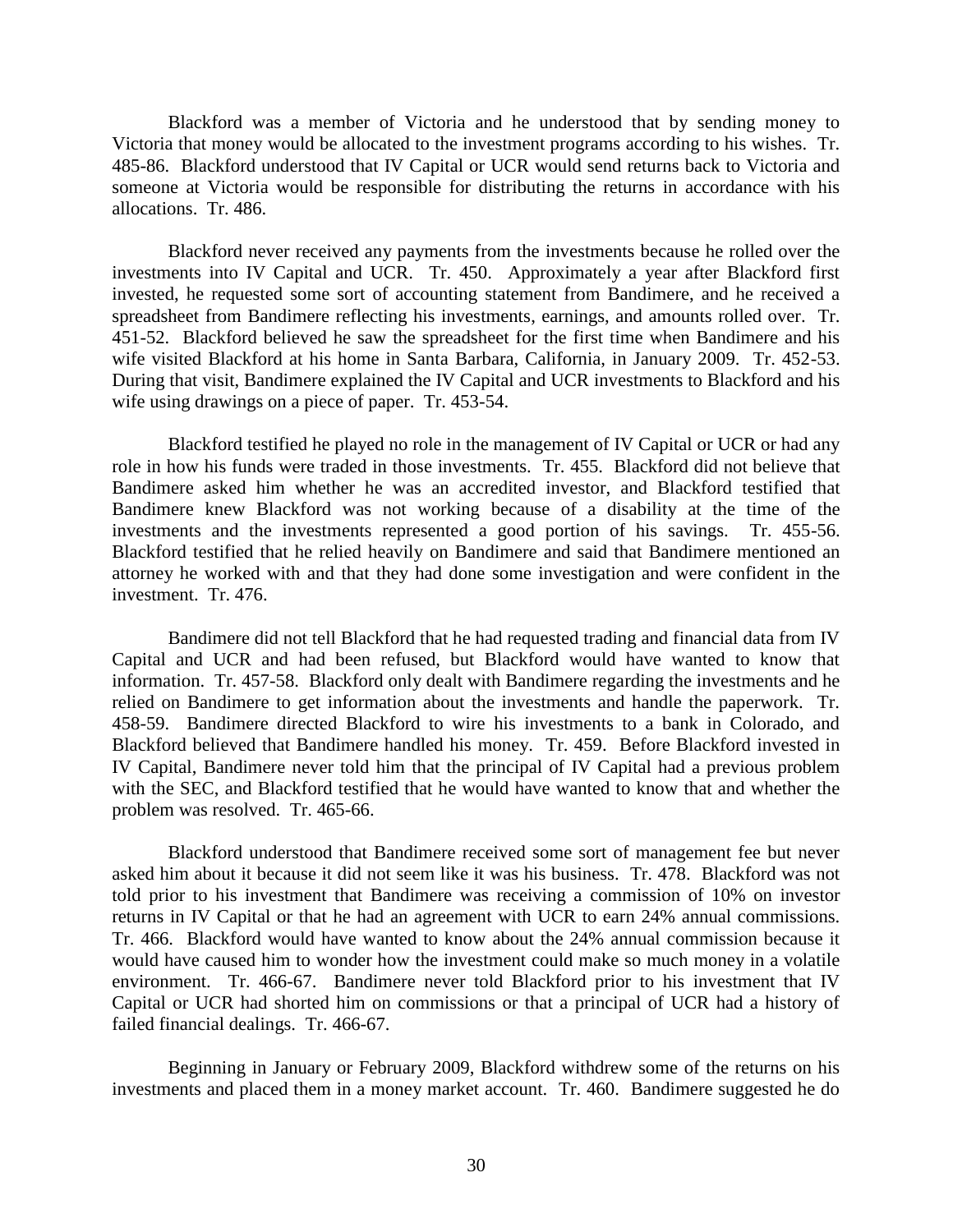so for diversification. Tr. 477-78. In June or July of 2009, Bandimere told Blackford that because of tax issues involving some of the other investors, the government had frozen the bank accounts that the investments were held in and returns would be credited on paper until the accounts were unfrozen. Tr. 460-61. In fall 2009, Blackford invested through Bandimere into the Diamond Program which Blackford understood to involve diamonds in Africa. Tr. 454. Blackford initially invested \$10,000 and received a 10% return, which he reinvested in the Diamond Program. Tr. 454-55.

In February 2010, Bandimere told Blackford that the person involved with IV Capital, Michael, had disappeared. Tr. 461. Following that disappearance, Blackford understood that Victoria was going to be disbanded and was going to request its capital back from UCR. Tr. 462. In approximately December 2010, Blackford heard from Bandimere that some person or group of people affiliated with UCR had also disappeared. Tr. 465. Until that point in time, Blackford never knew who Dalton was. Tr. 463. Blackford testified that he thought Bandimere was trying to resolve the situation with UCR and return money to investors. Tr. 463-64. Blackford testified that during this time he was asking Bandimere a lot of questions and he felt that Bandimere knew more than he was telling him. Tr. 464-65.

Blackford lost approximately \$300,000 in principal investments in UCR and IV Capital in the scheme, representing a high percentage of his retirement savings, which caused a lot of stress in his marriage and personal life. Tr. 467-68, 487. Blackford did receive approximately \$30,000 back from the money market account, and his principal investments in Blue Rose were eventually returned to him. Tr. 478-80. Blackford would not invest again through Bandimere. Tr. 468.

#### **5. John Davis**

John Davis (Davis) of Golden, Colorado, invested through Bandimere beginning in April 2009. Tr. 490, 496; Ex. 121 at BAND001514. Davis is currently retired. Tr. 490. Prior to retirement, he spent thirty-eight years at Coors Brewing Company, most recently as a quality analyst. Tr. 490-91. Prior to investing with Bandimere, Davis held an IRA and a Roth IRA that mostly invested in mutual funds. Tr. 491. A friend of Davis's wife introduced Davis to Dalton and told Davis that the investments she had made through Dalton had good returns. Tr. 491-92. Davis met Dalton in February 2009 and Dalton described his investments and said that they were paying off very well. Tr. 493. Davis did not invest with Dalton because he had the impression that Dalton was not interested in his investment because at the time he was contemplating only investing \$20,000 from his Roth IRA. Tr. 493-94. Dalton recommended that Davis speak to Bandimere who would invest Roth IRA money for him. Tr. 494-95. Davis called and asked for an appointment with Bandimere, and they met at Bandimere's house and Bandimere described some investments to him. Tr. 495. The meeting with Bandimere was the first time Davis heard about the return that might be gained by investing through Dalton. Tr. 520, 525-26.

During the initial meeting, Bandimere drew a diagram to explain the investments. Tr. 521-22; Ex. 121 at BAND001523. The diagram included the term, "targeted returns," but Davis did not recall Bandimere using that exact wording and recalled that Bandimere told him that, based on his investment amount, he would fall into a range of 4% monthly returns. Tr. 521-22.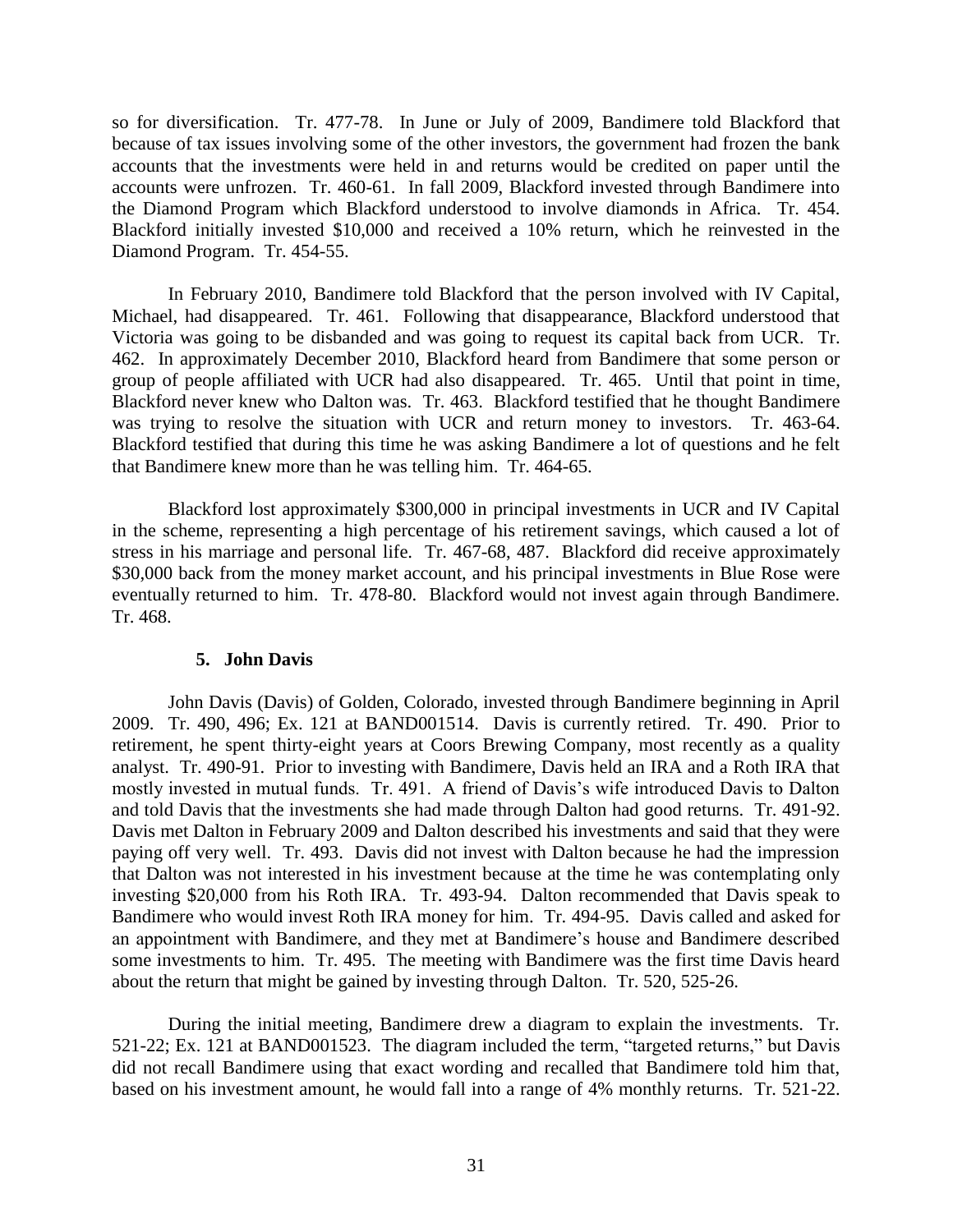Davis recalled Bandimere explaining that by contributing money to a larger fund that was then going to be used by a trader he was going to be positioned to earn a better return. Tr. 527. Davis testified that Bandimere referred to Dalton both as his partner and his associate. Tr. 527-28. Davis testified that Bandimere told him that he was managing this particular investment and he was funneling funds to Dalton. Tr. 528-29. Davis testified that Bandimere said they would get a regular return on their investment. Tr. 534.

Davis testified that he never told Bandimere to invest his money in UCR because Bandimere "was the money manager, so [Davis] assumed that [Bandimere] was going to make the decision." Tr. 529. Davis testified that he did not make any decisions regarding allocation of the \$20,000 investment.<sup>24</sup> Tr. 529-31. Davis did not recall Bandimere stating that he had any training in investments or was in the brokerage profession; however, Bandimere was a Christian, like Davis, and Davis trusted him. Tr. 533-35. Davis understood that all investments were risky, but the fact that Bandimere said he was receiving a regular rate of return and he felt it was a good investment implied to Davis that it was a safe investment. Tr. 536-37.

On April 21, 2009, Davis invested \$20,000 in UCR through Victoria. Tr. 496-97; Ex. 121 at BAND001514. Davis's wife, Karin Lopez, invested IRA money through Bandimere into Blue Rose. Tr. 503-04; Ex. 121 at BAND001529. Although the records kept by Victoria reflected that Davis received returns equal to ten payments of \$800 continuing through April 2010, Davis testified that he only received four checks, and he was asked to hold the last one.<sup>25</sup> Tr. 497; Ex. 121 at BAND001514. Davis understood that Dalton was involved in UCR, there were other investors in UCR, that investors' money would be pooled together for trading, and that returns would come from UCR. Tr. 498-99. Davis understood that he was investing in UCR with a 4% monthly return. Tr. 502, 504. Bandimere told Davis that he had known Dalton for a long time, and they were working as partners and providing money to Parrish on the east coast who would trade the investments. Tr. 503. In deciding to invest it was important to Davis that Bandimere told him that he was looking to help Christian people invest and take advantage of an opportunity to earn some money. Tr. 505.

Davis testified that he did not have any role in trading or management. Tr. 505-06. When Davis received payments from UCR, they were in the form of checks from Bandimere. Tr. 506. Bandimere answered any questions Davis had about the UCR investment and facilitated the use of retirement funds in the Blue Rose investment. Tr. 506-07. Bandimere did not tell Davis that he was receiving a 24% annual commission from UCR on Davis's investment or that he was ever shorted payments he was owed by UCR. Tr. 507. Bandimere never told Davis that he calculated the returns that were due each month and sent that information to UCR or that UCR did not provide Bandimere with financial statements or trading records. Tr. 507. Bandimere did not tell Davis that it appeared to him that UCR did not have any accounting

<sup>&</sup>lt;sup>24</sup> Bandimere testified that he believed that Davis's wife decided which program to invest in. Tr. 981-82.

 $25$  Exhibit 238 contains a series of eight checks reflecting seven payments of \$800 and one payment of \$750 made to John Davis. Tr. 1218-23; Ex. 238 at 11-13. The checks each appear to be signed by "John Davis." Tr. 1218-23; Ex. 238 at 11-13.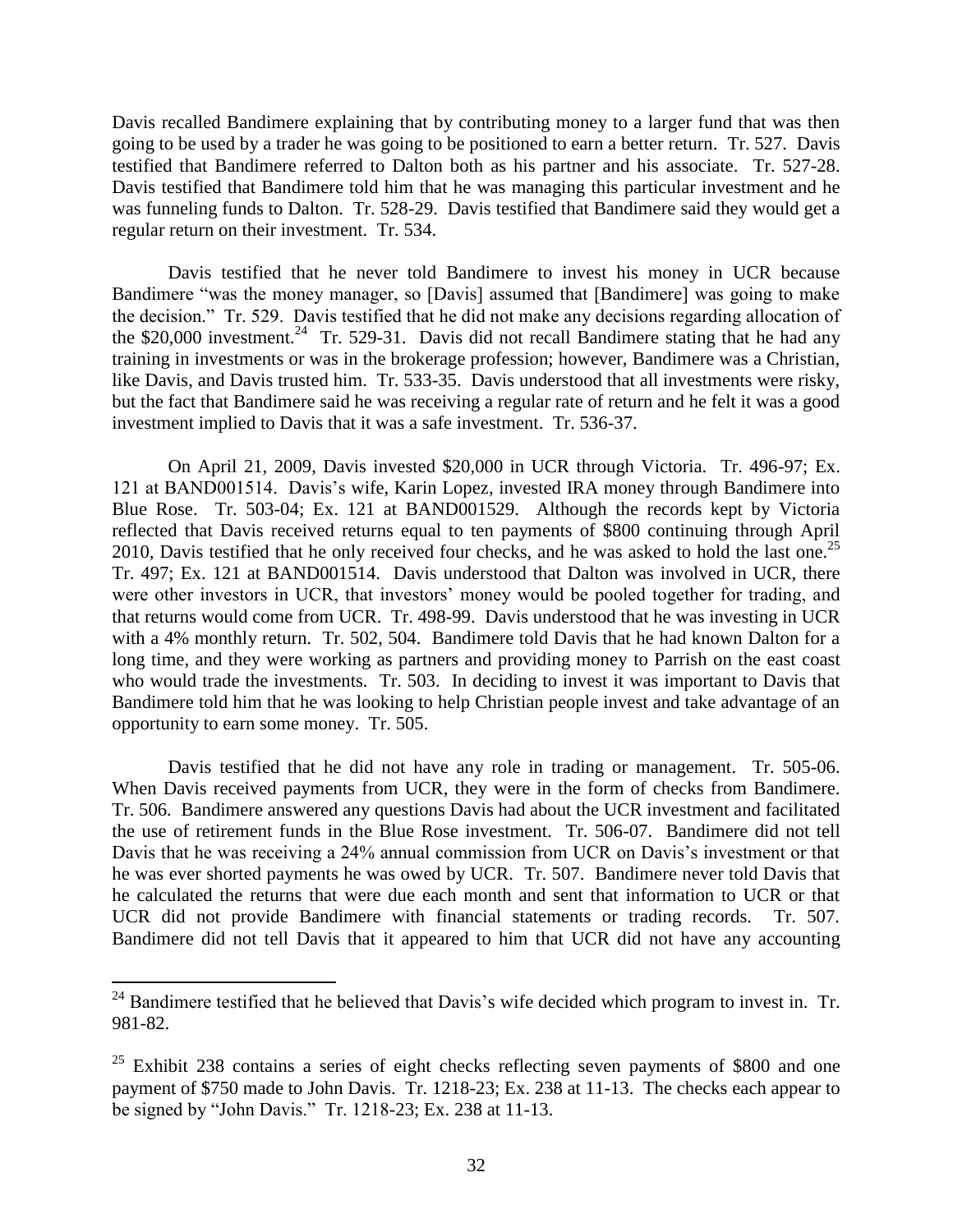records at all or that Dalton had been involved in several failed investments in prior years. Tr. 507-08. Davis testified that he would have wanted to know the aforementioned information prior to investing and had he known that information he did not think he would have invested. Tr. 508.

UCR stopped paying returns to Davis sometime in 2009 and Bandimere provided numerous explanations, including that they were having issues with the trader. Tr. 509. Davis lost his entire \$20,000 investment in UCR and would not invest through Bandimere again. Tr. 510. Davis's wife's investment in Blue Rose was ultimately returned to them. Tr. 538.

## **6. Harley Hunter**

 $\overline{a}$ 

Hunter, an unregistered financial advisor who does not hold any securities licenses, invested with Bandimere beginning in February 2008. Tr. 543, 549; Ex. 120 at BAND001476. Hunter has known Bandimere for twenty years and is friends with him currently. Tr. 544. Hunter testified that he had extensive investment experience before investing through Bandimere, having served as a broker-dealer for over twenty years primarily dealing with limited partnerships that had economic and tax ramifications. Tr. 544-45. Bandimere brought up an investment opportunity during a telephone call. Tr. 546. Hunter testified that Bandimere told him that he had a large amount of money invested himself and that there were other people Hunter knew that had invested. Tr. 546-47. Hunter and Bandimere also discussed investments in person. Tr. 547.

Hunter understood the investment was called Victoria and it would invest in IV Capital. Tr. 547-48. Hunter understood Michael Parrish, an expert trader, to be involved with IV Capital. Tr. 548. Hunter did not have any role in Parrish's trading or any management role over IV Capital. Tr. 548. Bandimere told Hunter that Parrish had a long-term track record and many people had invested with him for a long time. Tr. 558. Hunter believed Parrish to be hedging particular stocks or futures, or staying in the position for a short time to make a profit and reinvesting again, which Hunter believed to be a viable trading strategy that could result in a very high return. Tr. 558-59. Bandimere confirmed that Hunter was on the right track with his understanding of the trading strategy and Hunter also discussed the strategy with Parrish. Tr. 559. Hunter also spoke to Syke who confirmed what Parrish and Bandimere had stated. Tr. 560. At the time when Bandimere presented the investment opportunity to Hunter, Hunter perceived Bandimere's investment savvy in the area of real estate to be good, but limited with respect to Parrish's trading program. Tr. 565-66.

Hunter's wife, Jeannie Hunter, invested \$350,000 in IV Capital through Victoria in February and March 2008.<sup>26</sup> Tr. 549; Ex. 120 at BAND001476. At least \$200,000 of that investment was wired to IV Capital. Tr. 552; Ex. 120 at BAND001484. Hunter and his wife began to receive payments from Victoria around March or April of 2008 and the checks were provided by Bandimere. Tr. 550. Some of the profits from the Victoria payments were being

<sup>&</sup>lt;sup>26</sup> Neither Hunter nor his wife wanted to be a member of Victoria and so the Jean E. Hunter Trust entered into a joint venture agreement with IV Capital. Tr. 560-61; Ex. 220. Victoria facilitated and handled the distributions in connection with the joint venture agreement. Tr. 562.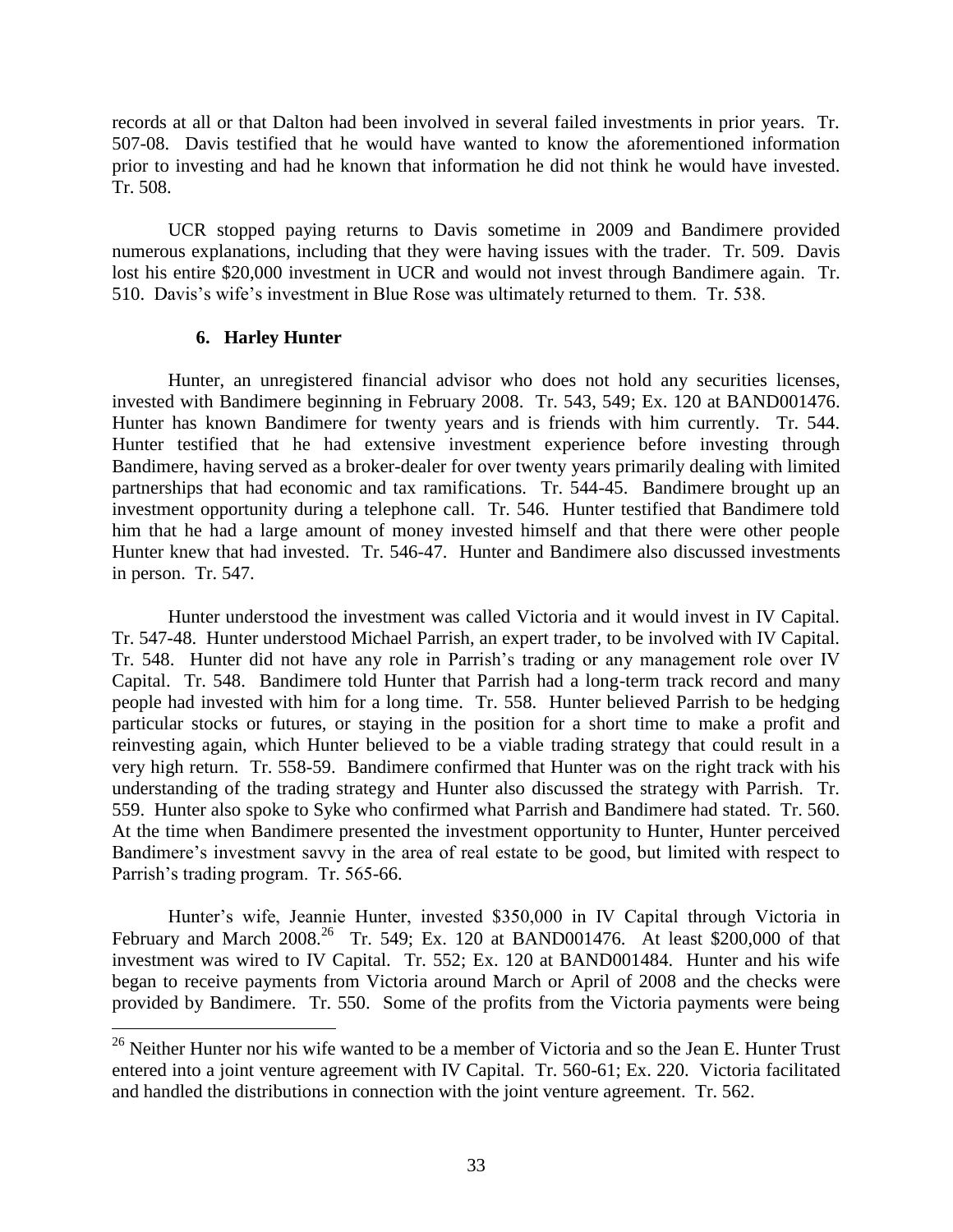deposited into Jeannie Hunter's money market fund at Vanguard Group. Tr. 550-51; Ex. 120 at BAND001476. Bandimere arranged for that transfer of funds. Tr. 551. Bandimere facilitated any paperwork that was necessary to invest in IV Capital through Victoria and Bandimere answered questions about IV Capital. Tr. 552-53. Hunter understood that Victoria would be compensated by IV Capital for the services it provided and he was told the amount of compensation. Tr. 562.

On January 16, 2008, Bandimere told Hunter about an "SEC problem" that Parrish had in 2004. Tr. 556-57; Ex. 143. Parrish and Hunter spoke on January 18, 2008, and Parrish explained his SEC problem and Hunter was satisfied with Parrish's answer. Tr. 557, 564. Hunter does not recall whether he spoke to Bandimere about Parrish's explanation. Tr. 557. Hunter did not receive, nor did Bandimere provide, a copy of the Commission's 2005 complaint against Parrish or the judgment the Commission received in that case. Tr. 574-75. Hunter did not receive a copy of the complaint or judgment until after the fact, when he found it himself. Tr. 575. Hunter met with Parrish at one point in time and they had a "question-and-answer session" and Parrish used his laptop computer to show Hunter how he performed his trades. Tr. 563. Bandimere was present at that meeting. Tr. 563. Hunter testified that what Parrish showed him appeared to be legitimate. Tr. 564.

In the summer of 2009, the investment stopped performing the way that Parrish had indicated it would and Hunter was told that there was some sort of IRS issue that prevented investors from receiving payments, which sounded reasonable to Hunter at the time. Tr. 568-69. After Hunter stopped receiving payments from IV Capital, he contacted Bandimere and expressed grave concern over the possibility of losing his home and asked Bandimere to personally make some of his payments in the hopes that Parrish would again start making payments and Hunter could repay Bandimere. Tr. 1234. Hunter and Bandimere reached a mutual agreement where Bandimere agreed to make the payments as an advance. Tr. 570. The advance payments totaled between \$20,000 and \$30,000. Tr. 571.

## **7. James Koch**

 $\overline{a}$ 

James Lloyd Koch (Koch) of Lakewood, Colorado, is currently employed with the Colorado Department of Human Services, and he first invested with Bandimere beginning in July 2009. Tr. 578-79, 583. Koch has known Bandimere for forty years. Tr. 579-80. They attended the same church beginning in 1972 or 1974 through the early 1980s, and Koch worked for the Bandimere Speedway in the late 1970s through the early 1980s. Tr. 580-81. Koch and Bandimere met up for breakfast from time to time. Tr. 581, 622-23, 1238. Prior to investing with Bandimere, Koch considered himself to be a novice investor. Tr. 579.

Koch and Bandimere first spoke about investments during a breakfast meeting in late 2008 or early 2009.<sup>27</sup> Tr. 581, 622. During that meeting, Bandimere explained that he had an

 $27$  Bandimere testified that during 2009, Koch asked him about the investment opportunities, having been made aware of them by his family members. Tr. 1238. Bandimere testified that he had been involved with investments with Koch's father that Koch's father had brought to his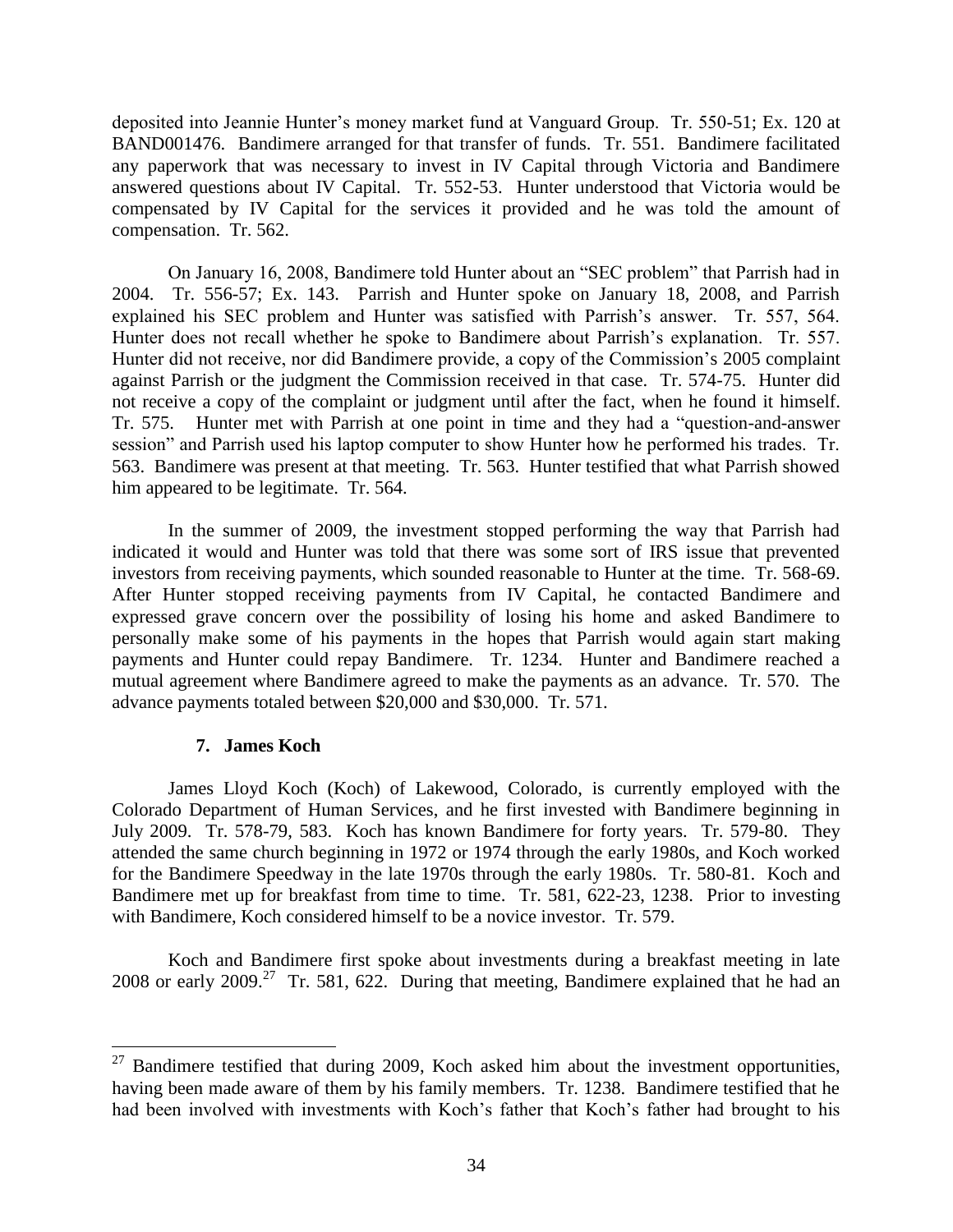opportunity that allowed him to receive good returns on investments and to meet the financing needs of certain ministries he was involved in, and also discussed diamond trading. Tr. 582. Koch testified that Bandimere thought he may be interested in the investment because he would be "able to have [his] money work for [himself]," and at the same time, Bandimere would be able to further his ministry goals by receiving a percentage of returns. Tr. 624-25.

In June 2009, Bandimere gave Koch a Subscription Agreement and in approximately July 2009, Koch and his wife went to Bandimere's home and discussed the IV Capital, UCR, and diamond investment options. Tr. 584. During the meeting, Bandimere explained the different programs: 1) a day-trading type program by Parrish that offered earnings of 2% per month; 2) an investment with UCR through a "mysterious or secret broker" with earnings of 4% per month; 3) a diamond investment with a "mysterious or secret diamond dealer" that had substantial connections and success in diamond trading. Tr. 584-85. During the meeting, Bandimere did not tell Koch anything negative or anything that concerned him about the investments. Tr. 587.

Following the meeting, Koch and his wife spoke to an attorney, Shaun Pearman (Pearman), who Bandimere mentioned had reviewed the investment and had met with Parrish, and they also spoke to Bandimere's brother, John Bandimere, who was involved in the investments. Tr. 586, 620. Pearman was not an investor but he had met with Parrish and it seemed to Koch that Pearman "didn't quite understand all that [Parrish] was involved in, except that he was a day-trader." Tr. 587. Pearman also said he would never invest in the market because he did not trust the market. Tr. 587. Koch testified that he did not think Pearman had a favorable impression of Parrish. Tr. 620. John Bandimere did not elaborate on how much money he had made, but said "I think David's really found something here." Tr. 619. Koch also spoke to his two sisters about Bandimere's investments because they invested some money with Bandimere. Tr. 615-618, 621, 636-38. They indicated that they did not understand the investments, but the investments had done alright for them. Tr. 618.

Koch and his wife first invested with Bandimere in July 2009. Tr. 582-83. On July 13, 2009, Koch invested \$10,000 in IV Capital, \$20,000 in UCR, and \$10,000 in the Diamond Program. Tr. 588-89; Ex. 135 at BAND003257. Bandimere explained to Koch that he would invest through Ministry Minded and that his original principal must remain with IV Capital for a minimum of eighteen months and with UCR for a minimum of twelve months. Tr. 588-90; Ex. 135 at BAND003266. If Koch had a question about his investments, he would ask Bandimere, Koch received payment checks from either Bandimere or his wife, and the Bandimeres handled the paperwork with respect to Koch's investments. Tr. 593-94.

At the time Koch invested in UCR and the Diamond Program, Bandimere did not tell Koch that Dalton was associated with those investments. Tr. 591. Koch knew Dalton from church and Bandimere knew Koch knew Dalton at the time Koch made his investments. Tr. 590-91. Koch testified that he would not have invested in UCR or the Diamond Program if he knew Dalton was involved because Koch did not believe Dalton had ever been successful in anything financial or in employment. Tr. 591. Koch testified that he did not see Dalton "as a

attention, and that he spoke freely with Koch's father and his father's employer about their investments and things that they had bought and sold. Tr. 1238-39.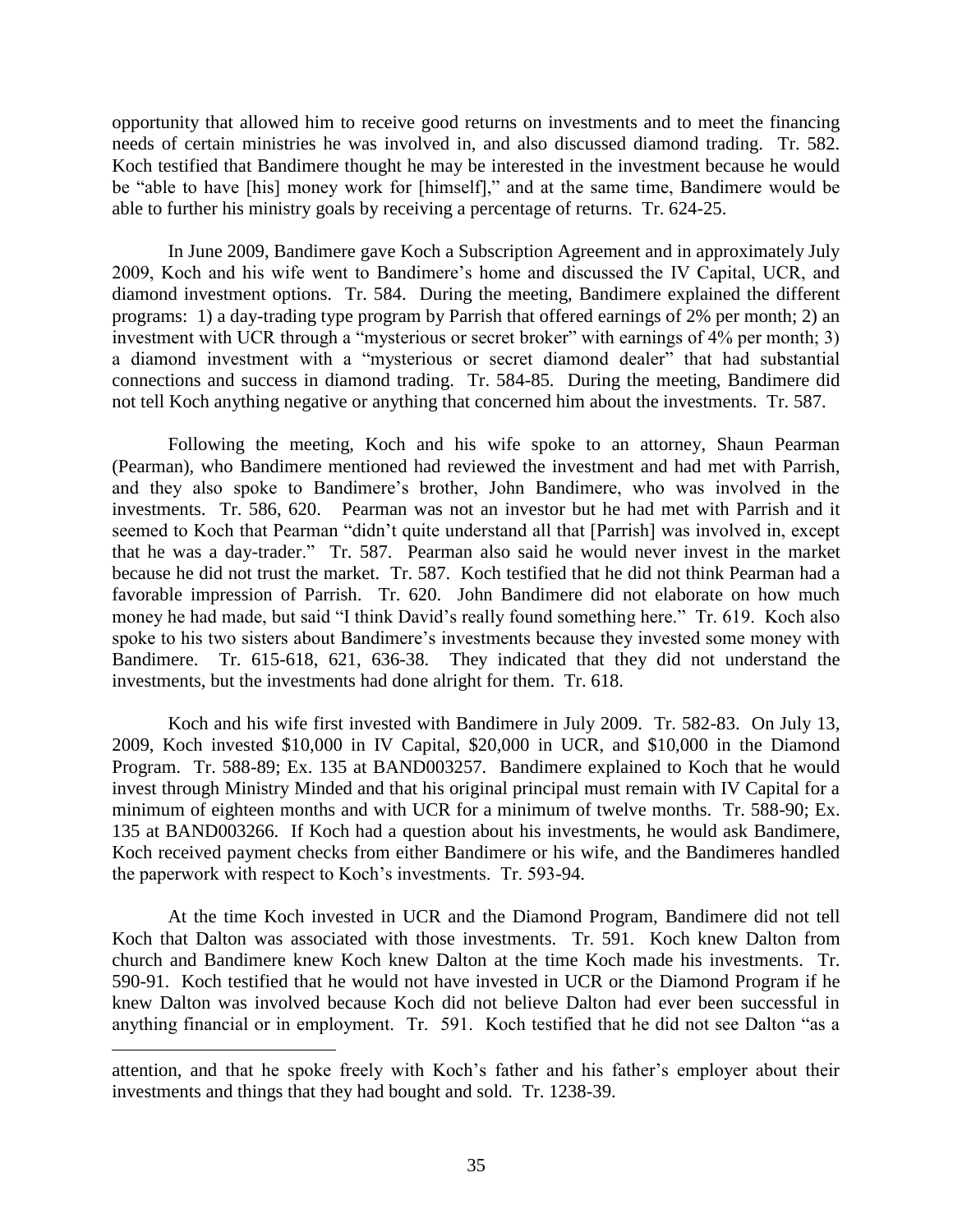person who was doing well." Tr. 591. Bandimere did not tell Koch before Koch invested in UCR or the Diamond Program that he had an agreement with Dalton and UCR to earn a 24% annual commission, that Dalton had sometimes shorted Bandimere on his commissions, or that Dalton refused to provide trading and account records to Bandimere. Tr. 591-92.

Prior to Koch's investment in IV Capital, Bandimere did not tell Koch that Parrish previously had a problem with the SEC or that Parrish had refused to provide him with account or trading records. Tr. 592-93. Bandimere did not tell Koch that Parrish sometimes shorted him on commissions. Tr. 593. Bandimere told Koch that he had an agreement with Parrish and IV Capital and would receive some type of finder's fee, but Bandimere did not tell him that he had an agreement to receive 10% on investor returns. Tr. 592.

Koch received approximately five \$800 checks relating to his UCR investment, but never received any checks from IV Capital. Tr. 594-95; Ex. 135 at BAND003257. In approximately March 2010, Koch began to understand that there were problems with the payments, and around that same time, Koch found a case by the Commission against Parrish by searching the internet, which Koch characterized as describing Parrish as a "habitual fraudster." Tr. 595-96. Bandimere never offered to cover Koch's missed payments. Tr. 596.

In April 2011, Koch learned that Dalton was probably involved in the investment operation. Tr. 597-98. When he asked Bandimere who was involved with at least the Diamond Program, Bandimere said that he had promised the broker and diamond dealer anonymity. Tr. 598. Koch testified that he had asked who was involved in the investments when he was planning to invest and Bandimere told him that the trader had significant contacts and was of high stature. Tr. 598; see also infra. Koch testified that when he found out from Bandimere that the trader was Dalton, a mutual acquaintance, he felt betrayed. Tr. 598-99. Bandimere met with Koch in April 2011 and Koch questioned him about where and how the money was invested and Bandimere referred him back to the Subscription Agreement. Tr. 599-600. Koch testified that Bandimere said "Well, if you're so smart . . . why did you invest," and that he felt that Bandimere, as a friend, should have done his due diligence to determine whether the investment opportunity was credible. Tr. 600.

Koch asked Bandimere if he would refund his principal investment, but Bandimere refused and said he was bothered by the fact that some Christians were so interested in their capital and getting a return on their investments "that they're not interested in the ministry side and being willing to understand and forgive." Tr. 600. Koch also requested Bandimere give him the interest that was represented would have been earned on the principal. Tr. 645. Koch asked him to return the money based on their friendship and because Bandimere was a person who had counseled him in his investment. Tr. 647. Koch sent a letter to Bandimere on January 7, 2012, by mail and email, again requesting a refund from Bandimere. Tr. 597; Ex. 144. Bandimere refused and Koch testified that Bandimere said that he was upset because Koch had been harsh with him. Tr. 597, 600-01. Koch testified that he and his wife were modest earners and the investment losses have impacted his life. Tr. 601. Koch would not invest again through Bandimere. Tr. 601.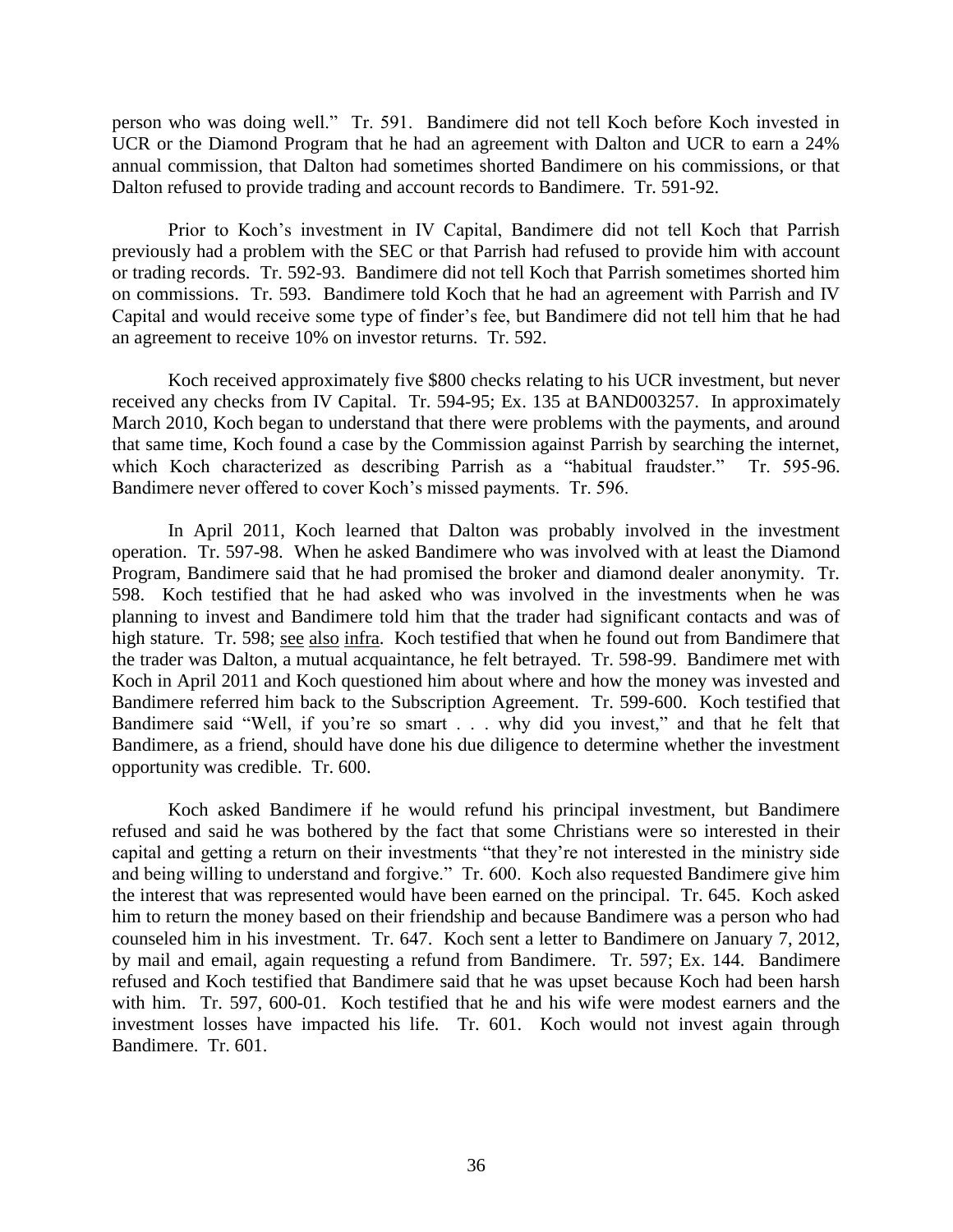#### **8. Samuel Duane Radke**

 $\overline{a}$ 

Radke, currently a hospital administrator in Estes Park, Colorado, invested with Bandimere beginning in June 2008. Tr. 667, 673; Ex. 126 at BAND001806. Prior to investing with Bandimere, Radke's investment experience was fairly limited, mainly investing in money market accounts and CDs. Tr. 667. Radke has known Bandimere for approximately fifty years. Tr. 667. Radke and Bandimere attended the same church in Denver in the early to mid 1960s. Tr. 667. Radke was on the board of directors of Abbas Ministries with Bandimere and Radke was at the board meetings when Bandimere suggested that Abbas Ministries invest some of its extra funds in IV Capital. Tr. 667-68. Radke testified that he was considered "the financial person" on the board, and so the board was willing to consider the investment subject to Radke's meeting separately with Bandimere to discuss some of the issues. Tr. 667-68. Dalton was also on the board of directors of Abbas Ministries and routinely attended board meetings, although Radke does not remember if Dalton attended the meeting when Bandimere first mentioned IV Capital. Tr. 669, 677-78.

Bandimere went to Radke's home one evening to explain how the investment worked, and Radke was satisfied with the investment. Tr. 669. Bandimere told Radke that he had been involved with the fund for several years, that it had a target yield, and that it had been his experience that it had lived up to that target "month-after-month, year-after-year." Tr. 669-70. Radke believed the target rate of return was 2.5% per month, contingent upon how much principal was invested. Tr. 670. Bandimere told him that the return was not guaranteed, but did not provide him with any other negative information at that point in time. Tr. 670-71. Within two or three months after meeting with Bandimere, Radke decided to make a personal investment with Bandimere. Tr. 671-72.

Radke understood Victoria to be a small group of handpicked investors who Bandimere had chosen to participate in an investment account that Bandimere managed or for which Bandimere was the administrator. Tr. 673. Radke invested \$100,000 on June 20, 2008, in UCR with the percentage of targeted returns listed as 4% per month, and on June 23, 2008, invested  $$100,000$  in IV Capital with the percentage of targeted returns listed as 2.5% per month.<sup>28</sup> Tr. 673-74; Ex. 126 at BAND001806.

Bandimere told Radke that the trader for the UCR investment was an elderly gentleman located in Singapore, and the principal for the investment was held in escrow in a bank in New Mexico as collateral. Tr. 674-75. Radke did not think it was his money that was going directly to the trader to make the deals. Tr. 675. When Bandimere explained the investments, he did not tell Radke that Dalton was involved, although Bandimere knew that Radke was acquainted with Dalton. Tr. 677. Radke did not know Dalton that well, but knew he was struggling financially and at one point lived in an apartment building for which Bandimere was the landlord. Radke

 $28$  Radke learned that Dalton was involved in the Diamond Program at some point in time, and after he learned that information, Radke testified he "kind of crossed it off [his] list," but with an eye to seeing whether other investors' earnings and principal would be returned. Tr. 710. At some point Radke learned "that the money was not flowing." Tr. 711.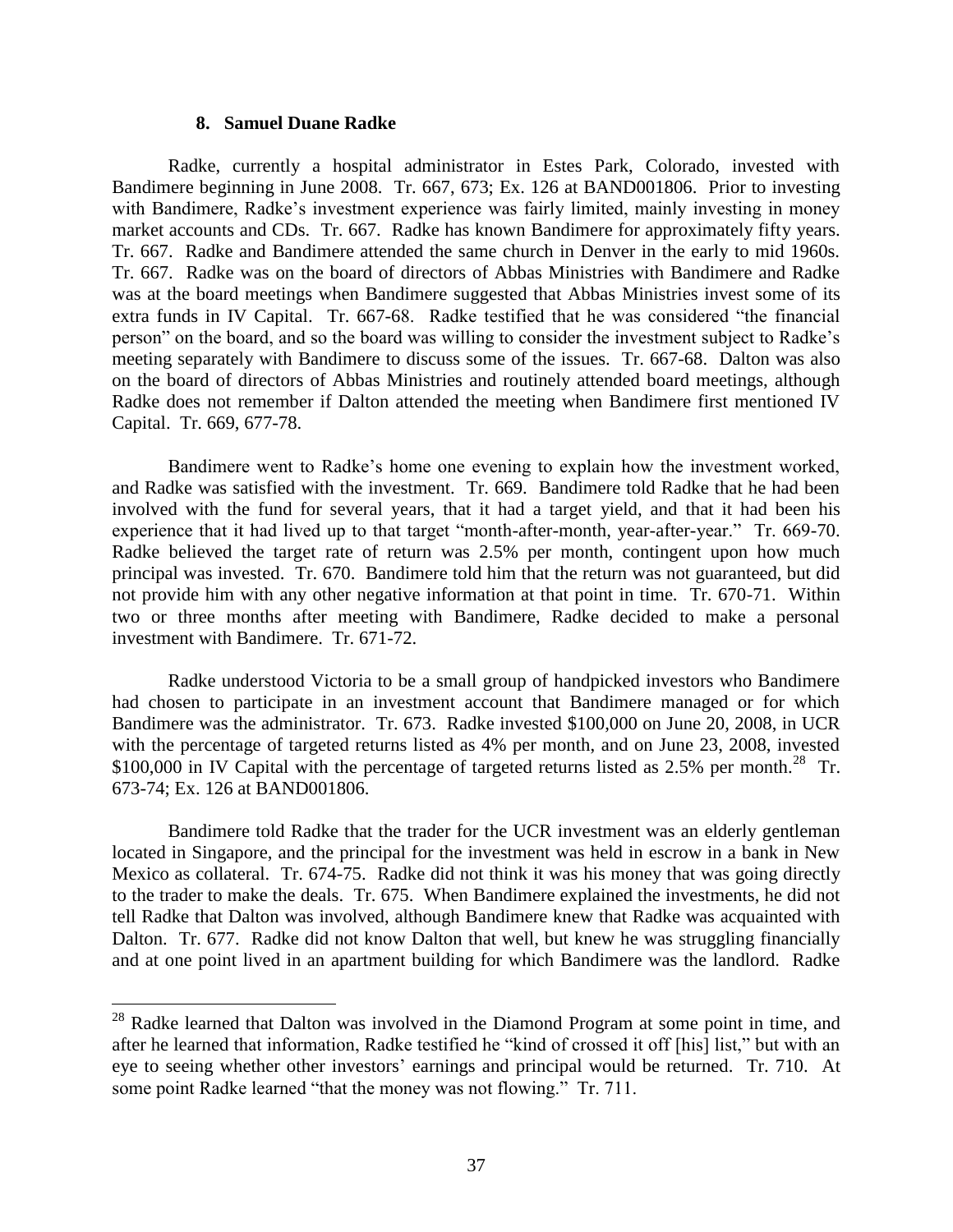later attended an Abbas Ministries board of directors meeting at Dalton's home, which he described as a beautiful, million-dollar home, and testified that it was a puzzle to him what kind of work he did. Tr. 676.

Bandimere indicated to Radke that Parrish tried to make consistent growth in the principal and earnings on the investments and did not seek huge advances and that Parrish had a positive track record for three or four years. Tr. 679. Before Radke invested in IV Capital and UCR, he did not have access to any of their financial information. Tr. 683. At some point after Radke made his investment, Bandimere indicated to Radke that he had reviewed details of trading for a sample month or some other period of time. Tr. 680-81.

Prior to Radke's investment in IV Capital, Bandimere told him that Parrish was in a situation where he was being audited and reviewed, or maybe sanctioned, but that Parrish had successfully turned it around and was starting to make investments again. Tr. 678-79. Radke testified that Bandimere may have mentioned that Parrish's problem was with the Commission. Tr. 680. Bandimere never told Radke that he had an agreement with Parrish to earn a 10% commission on investor returns or that Parrish had refused to provide account or trading records to him. Tr. 680. Prior to his investment, Bandimere did not tell Radke that Parrish sometimes shorted him on commissions owed. Tr. 681. Radke thought Bandimere made a nominal administrative fee for the UCR investment, but Bandimere never told Radke that he was due to earn a 24% annual commission on investor funds in UCR. Tr. 681-82, 687-88.

Radke and his wife met Parrish on one occasion. Tr. 707-08. They met Parrish at a roadside restaurant halfway between Baltimore, Maryland, and Charleston, West Virginia, and Parrish described his business. Tr. 707-08. Parrish attempted to show them transactions on his laptop computer, but due to technical difficulties was unable to access his website. Tr. 707. Radke never met the trader from Singapore for the UCR investment. Tr. 712. Radke asked Bandimere whether it would be possible to meet the Singapore trader, but Bandimere indicated that it would likely never happen. Tr. 712-13.

Radke did not have any involvement in how profits were earned with respect to IV Capital or UCR. Tr. 682. Radke understood that the operators of the various investment programs would send the profits generated back to Victoria and his return would be based upon his investment allocations and would not be affected by investment allocations by other members in Victoria. Tr. 708-09. He also understood that all of the investors' money in IV Capital was pooled together in one account at IV Capital. Tr. 694-95. The Bandimeres, or someone under their direction, would make the appropriate accounting for division of profits in accordance with the investors' allocation and a check would be written or an amount would be credited to an account reflecting each member's gain. Tr. 709.

When Radke made his investments he usually delivered a check to Bandimere or to Bandimere's bank, and Radke received his investor returns from Bandimere. Tr. 683-84. Radke understood that either Bandimere or his wife handled the paperwork related to his investments. Tr. 684. Radke understood that the funds he and his wife provided to Bandimere would be wired to UCR. Tr. 685-86; Ex. 126 at BAND001809. Radke did not receive monthly accounting statements form Bandimere, but would receive a letter from Bandimere whenever he put more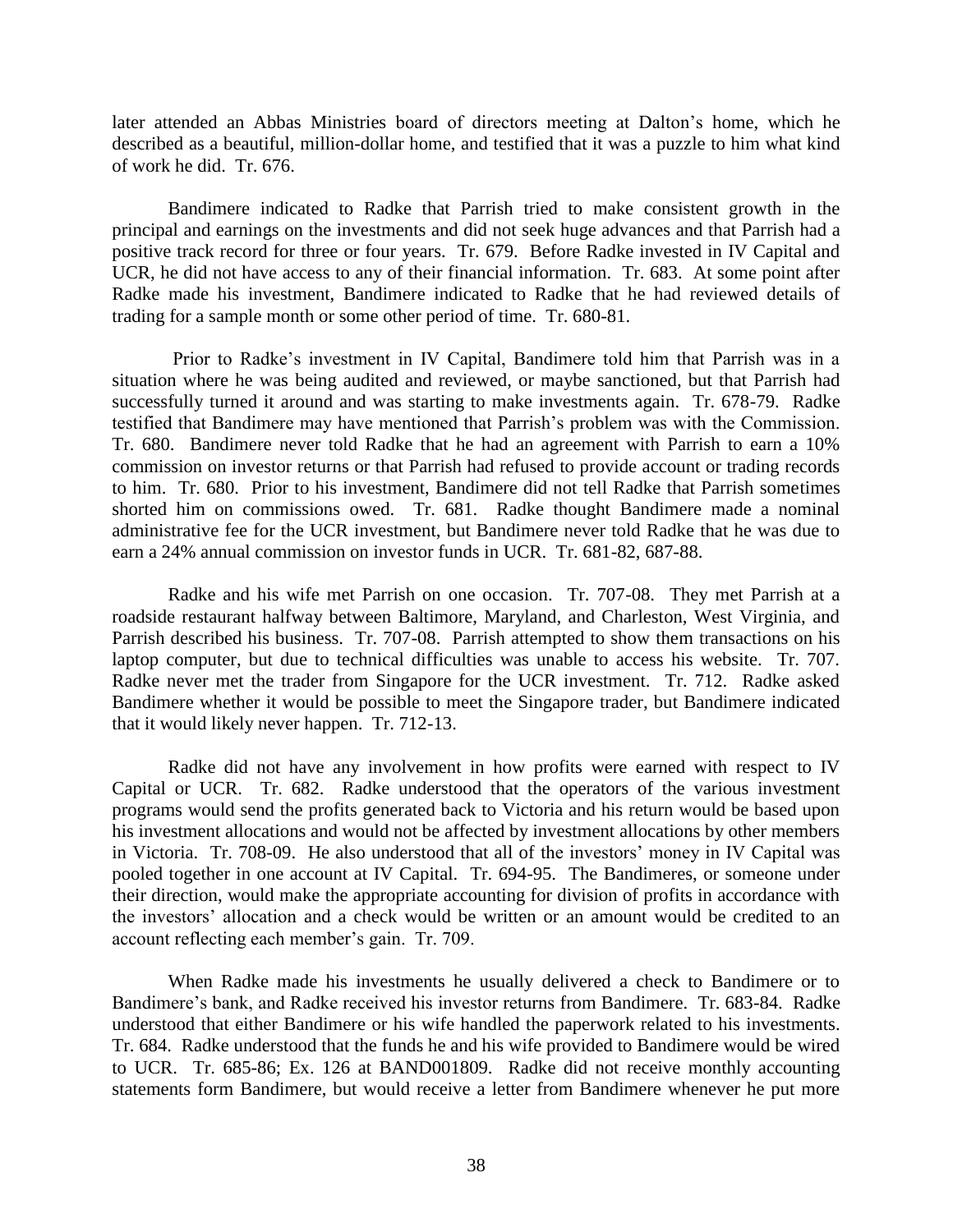money into his account. Tr. 688-89; Ex. 126 at BAND001840. In September 2009, Radke asked Bandimere if he could provide routine statements regarding his investments, but he did not receive periodic statements after he made his request; he still only received statements, usually on an Excel spreadsheet, when he had a question or a withdrawal. Tr. 689-91, 698-99; Ex. 126 at BAND001849, BAND001857.

At some point Radke learned from Bandimere that his investment money was frozen as part of a bank audit and he was not allowed to put more money into the account or receive any dividends on the account. Tr. 693-94. Radke invested approximately \$240,000 in total principal through Bandimere, and lost that same amount. Tr. 699. Radke did not lose the principal he invested in Blue Rose; initially there was a \$2,000 or \$3,000 loss on the account, but Bandimere made him whole on the investment out of his own pocket. Tr. 702.

## **9. Cameron Syke**

Syke does not consider himself to be a securities specialist, although prior to 1997 he worked for a law firm that did some securities work. Tr. 719. Since 2007, Syke has performed primarily general business transaction work, contract work, formation of entities, tax planning, trusts and estates work, and some probate. Tr. 718. Syke is a co-founder of Global Connection, and he served on the board of directors with Bandimere for many years. Tr. 719, 782. Syke has known Bandimere since the mid-1990s. Tr. 719.

Syke testified that he did not believe Bandimere's description of IV Capital to the Global Connection board of directors was misleading or inappropriate at the time, nor did he ever believe it was per se misleading or inappropriate. Tr. 783-84. Syke testified that Bandimere's statement that IV Capital was producing approximately 2% in income every month and had been very dependable, and that the trader had been trading for fifteen years, made him interested in investing. Tr. 725-26. Around the same time, Syke met with Parrish who told him that he had been a money manager for over twenty years, starting out with Credit Suisse, and he had an organization with six major partners who all specialized in different areas, although he owned the majority of the organization. Tr. 726. After learning about the investment from both Bandimere and Parrish, Syke decided to invest. Tr. 726-27. At the time Syke was interested in IV Capital, he was an accredited investor and had invested for years in different investments in the stock market and mutual funds, had used other professional money managers before, and had invested in real estate. Tr. 727.

Syke invested \$400,000 in IV Capital and \$150,000 in UCR through Cielo Capital LLC, an entity owned by Syke and his two children. Tr. 730-31; Ex. 67 at 2. Syke invested \$200,000 in the UCR "deal," with total investments in IV Capital and UCR of \$750,000. Tr. 731; Ex. 67 at 2-3. It was Syke's understanding that it would be the efforts of Parrish or his traders that would result in any profits as to the IV Capital investment, and it would be the efforts of the trader, or whoever was in charge of the diamonds, to generate profits with respect to UCR. Tr. 741. None of the members of Exito had any role in generating profits for IV Capital or UCR. 742.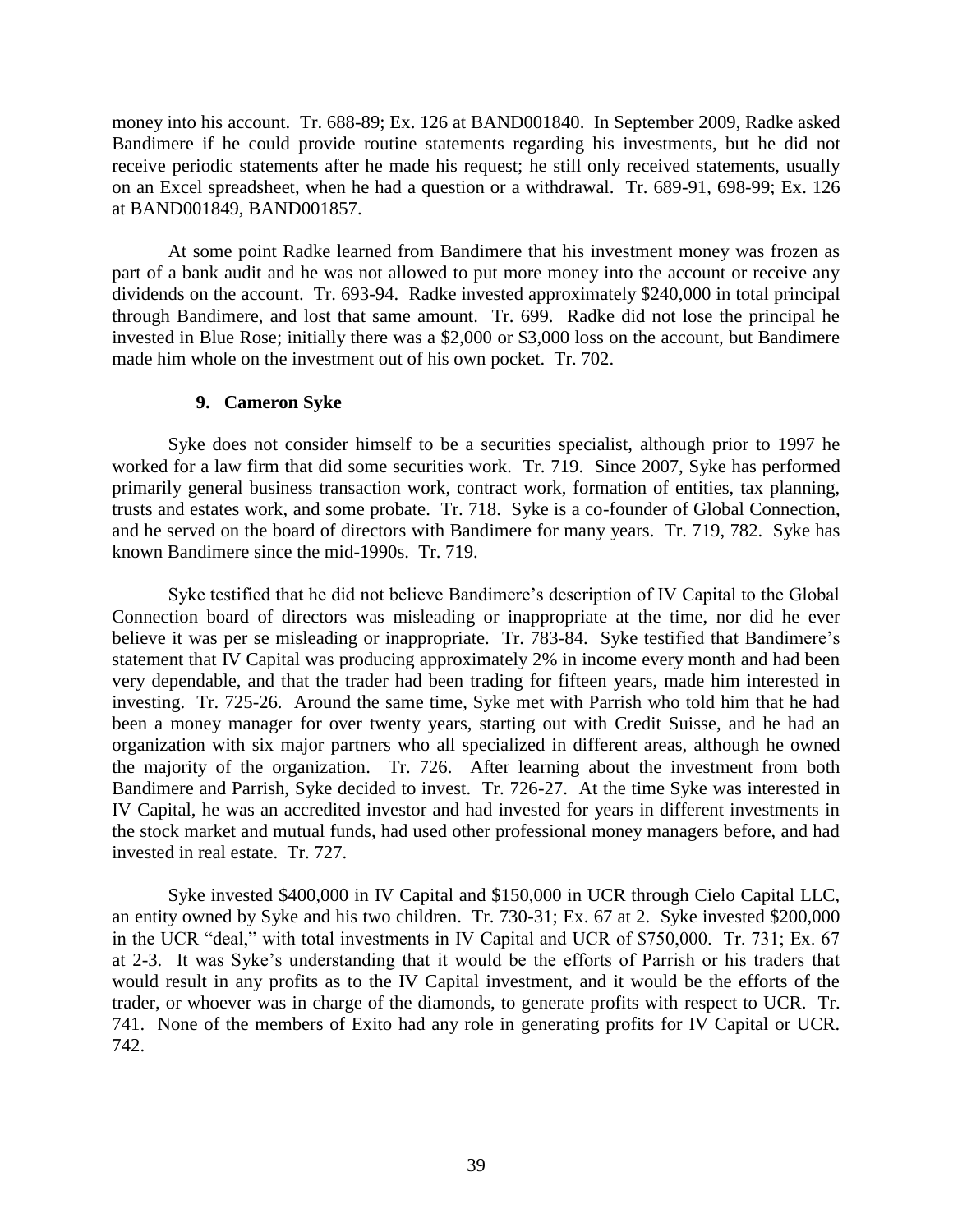Syke co-managed Exito with Bandimere, and his role was primarily to set the entity up, address legal matters, and oversee tax treatment. Tr. 742. Syke also located a CPA firm that would review the financials and prepare the tax returns. Tr. 743. Bandimere and his wife managed the day-to-day operations, interacted with Parrish and Dalton, received money from investors and deposited it, coordinated returns with investors, distributed returns, and made the deposits and wires. Tr. 743. On one or two occasions when Bandimere was out of town, Syke may have made a deposit or a wire, but generally Bandimere and his wife took care of those tasks. Tr. 743. Other than the meeting at which Syke heard Bandimere describe IV Capital, Syke was not aware of what he would tell investors or potential investors about IV Capital or UCR. Tr. 744. Syke did not know anything about Bandimere's activities in managing Victoria or anything about Ministry Minded. Tr. 744-45.

With respect to Exito, Bandimere negotiated a management fee from Parrish who agreed to pay an amount in excess of the earnings based solely on the income or profit that was earned, which Syke believed to be approximately 10%. Tr. 745, 797. Syke and Bandimere split that fee after paying expenses. Tr. 745, 797. Syke did not participate in any of the conversations between Parrish and Bandimere regarding the fee arrangements, and he believed that the portion of the fee he received was relatively small for the time he put into it. Tr. 745, 796. Syke did not consider his share of the management fee to be a commission because the fee was for managing the entity. Tr. 798. Syke testified that the fee was a percentage, so the amount would increase when more money was invested and more investors created more work. Tr. 798. Syke did not believe the fee was a commission notwithstanding that he introduced family members to the opportunity and provided them with descriptions of the investments. Tr. 799-800. Nor did Syke consider himself to be a broker within the meaning of the federal securities laws, although he did not consider himself an expert in that area. Tr. 800, 802. Syke agreed that if he had thought the circumstances would have made him a broker, he would not have done it. Tr. 800-01. Syke agreed that at the time he was discussing Bandimere's activities for Exito, he did not think that Bandimere's activities would cause him to be considered a broker under the securities laws. Tr. 802.

Investors in Exito received profits in proportion to the amounts they had invested in IV Capital or UCR, they did not split the profits equally. Tr. 752. Syke testified that Bandimere generally handled the money for Exito and questions from investors about IV Capital and UCR. Tr. 753. Bandimere facilitated people's ability to invest retirement funds from IRAs into IV Capital or UCR. Tr. 753. According to Syke, investors did not play any role in the trading or operations of IV Capital or UCR. Tr. 753.

Syke continued to discuss IV Capital with Bandimere during the time in which he was invested. Tr. 764. Periodically, Syke and Bandimere would discuss what information Bandimere may have received from Parrish, the results from the previous month, and what they had heard of how the investment was doing. Tr. 764. Syke testified that he became more comfortable with Parrish over time. Tr. 765. Syke testified that Parrish had commented on occasion that "we're not trying to hit home runs, we're just trying to hit, you know, singles and doubles," and that "I'm not taking that kind of risk and so that's why we're not getting those kinds of returns." Tr. 766. Syke recalled conversations with Parrish where he described a deal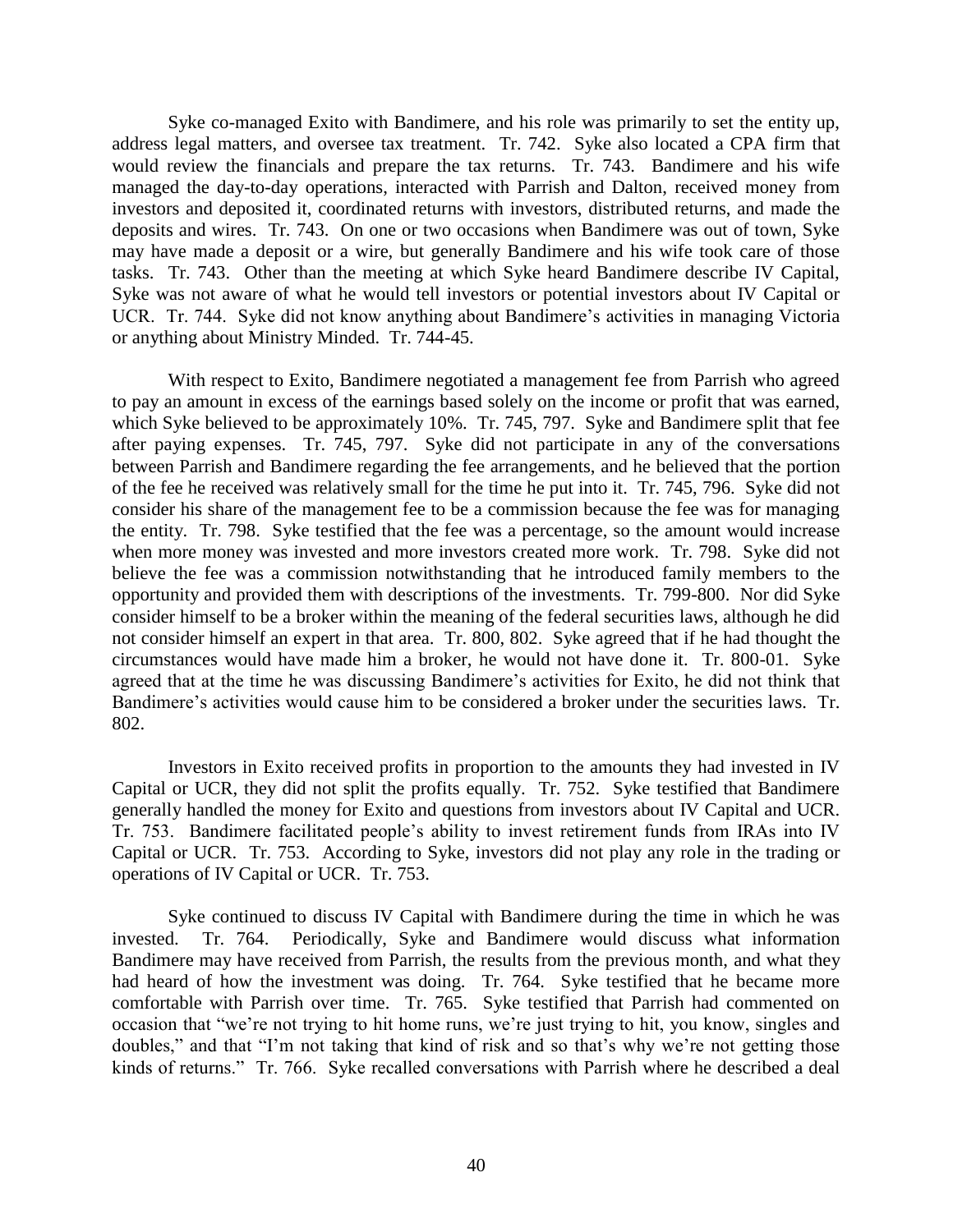with his bank that required him to use stop losses which would "kick in at 10 percent, on the downside" and would limit losses to 15 or 20% at the "real top end." Tr. 767.

Syke also spoke to Pickering about IV Capital. Tr. 768. Pickering was an investor in Exito and she had invested money with Parrish before Syke did. Tr. 768. Parrish referred Pickering to Bandimere and Exito because she wanted the centralized management of an LLC. Tr. 768. Syke testified that Pickering was one of the best sources of due diligence for him because she claimed to have known a friend whose parents had invested with Parrish for five years without any problems. Tr. 769. Before investing, Syke asked Parrish directly for supporting documents, such as financial statements and trading records, but Parrish never provided them and told Syke that they were a small, closed hedge fund that did not want to be regulated and did not provide supporting documents. Tr. 765. Parrish explained a bit more about how the investment worked and set up a telephone call with Hardtman, who Parrish represented to be his partner and a lawyer in Nevis. Tr. 775-76.

Syke testified that it did cause him some concern that Parrish did not provide supporting documents, and that is why he initially invested small amounts, but there were people such as Hardtman and Pickering who provided some positive due diligence. Tr. 776-77. Prior to investing, Syke was not aware that Parrish had "an SEC problem" in 2004 or 2005, and Parrish never told him that the SEC had a case against him or that his name was Larry Michael Parrish. Tr. 777. Syke testified that Parrish told him something to the effect that they were not regulated, that he had talked to the Commission, and that they did not want to provide the requested information, and that is why they were offshore. Tr. 777. Bandimere did not tell Syke about Parrish's problem with the Commission, and Syke testified that he did not know whether Bandimere knew "all that." Tr. 778. Syke did not find it troublesome that Parrish ran his business offshore to avoid registration because Syke had heard about people "being offshore" for different reasons. Tr. 813. Syke heard about Dalton's decision to stop placing money with Parrish, but he did not know the details of Dalton's reasoning. Tr. 778.

Syke assumed Bandimere received some sort of monthly statement regarding investments and income from IV Capital, and he did not believe that Bandimere ever told him that was not the case. Tr. 778. Syke testified that Bandimere mentioned on one or two occasions that he had to go back and forth with Parrish to get on the right track regarding deposits and what was owed, but Syke did not know the details or see records. Tr. 778-79. Syke does not recall Bandimere telling him that it seemed like Parrish and IV Capital did not have any accounting records at all. Tr. 779. Syke did not recall Bandimere disclosing that Parrish and Dalton often wired the wrong amount of money each month. Tr. 779-80. Bandimere did not tell Syke that Dalton had been involved in several failed investments in previous years. Tr. 780.

After Parrish stopped making payments on the IV Capital investment, Syke told Pickering everything he knew about the situation. Tr. 823. Pickering disclosed to Syke that she had directly invested the rest of her money with Parrish, in addition to the investments she made through Exito. Tr. 823. Syke did not believe that he somehow enticed Pickering or induced her to increase her participation in Parrish's program, and, in fact, Syke testified that he cautioned her against "putting all of her eggs in one basket." Tr. 813.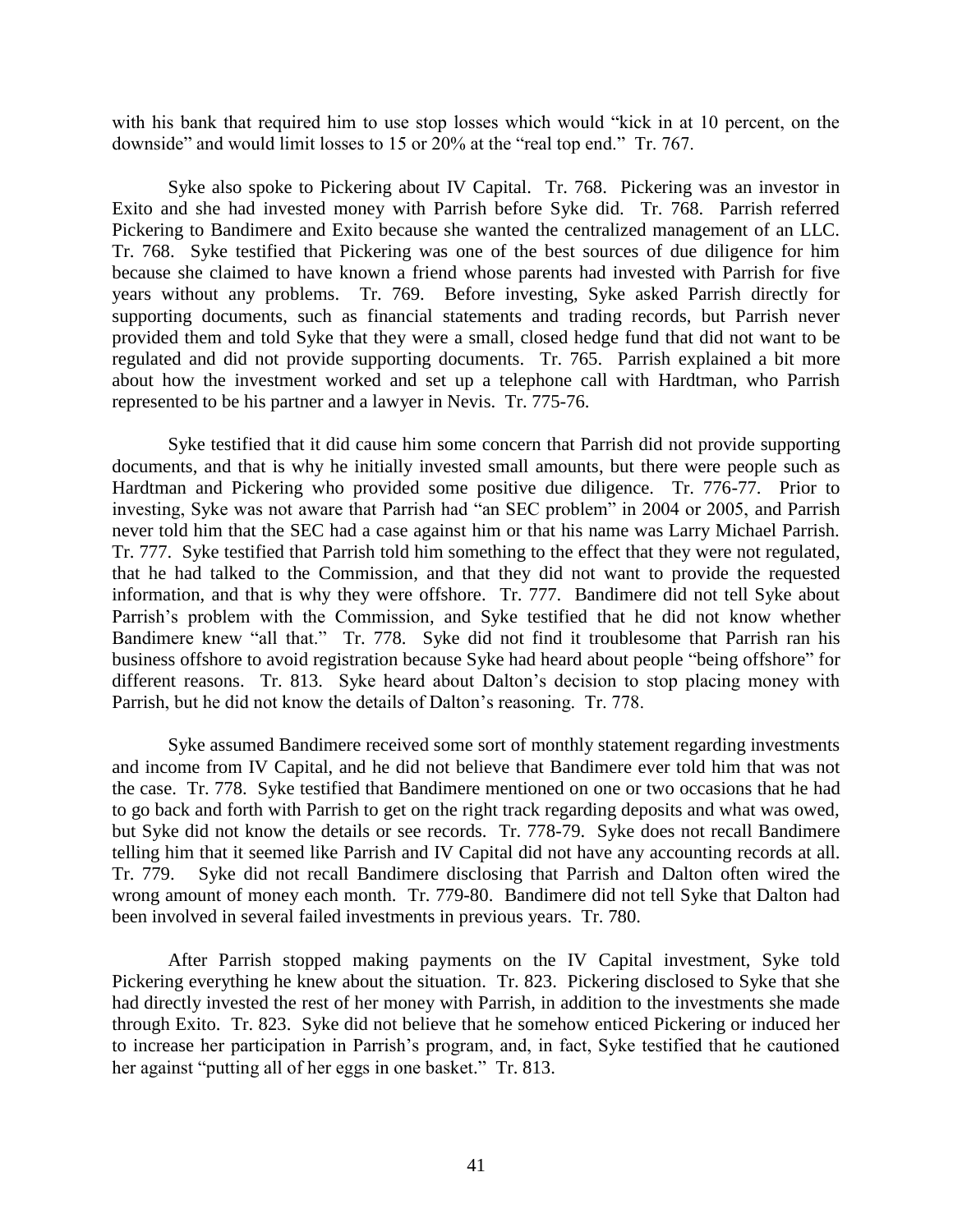Syke testified that he did not believe Pickering ever asked him about finding another investment to generate income to meet her living expenses, but he believed she may have asked Bandimere. Tr. 824. Syke recalled a conversation with Bandimere that indicated Pickering was contemplating investing in something else, possibly one of the UCR deals. Tr. 824. Syke did not recall having a very substantive discussion with Pickering about "the Singapore trader," but she may have asked him about the trader and Syke may have told her what he knew. Tr. 824-25. Syke did not recall an email sent to him from Pickering on March 19, 2010, until presented with it during his testimony. Tr. 825. That email stated: "Dave called me last night about the Singapore deal and he was quite helpful and gracious. Thanks for asking him to do that. It worked and I'll be sending money by the end of this month to get something going." Ex. 232. Syke believed that the email may have been in response to a telephone call with Pickering, and he testified that she may have asked him about the Singapore deal and he may have given her a quick explanation. Tr. 827. Syke recalled telling Bandimere that, "as far as [he] was concerned, [Pickering was] not accredited, I'm . . . not sure any of these deals are suitable for her anyway, but – but certainly not in Exito." Tr. 827.

Syke originally knew of Dalton through Bandimere. Tr. 759. Syke met Dalton after he had made an initial investment in IV Capital in approximately spring 2007, when Syke, Dalton, and Bandimere spoke for approximately a half-an-hour about IV Capital and other trading programs. Tr. 759-60. Syke learned about the UCR Diamond Program from Bandimere who told him that Dalton had some contacts in the government at a high level in Angola and that an opportunity was available for a small group of people to invest money to purchase diamonds on a wholesale basis. Tr. 757-58. Bandimere told Syke that there would be really no risk because the purchase was being done through the government and they would facilitate the shipping of the diamonds through the government to New York. Tr. 758.

When Syke first invested in the Diamond Program in March 2009, Bandimere told him that Dalton said he thought the program would yield close to a 25% return. Tr. 761. Syke understood that the return would be paid after the wholesale transaction was complete, which was expected to be within a couple of months of the investment, but that did not occur. Tr. 761- 62. Syke later invested another \$50,000 with Dalton on a different diamond connection, and Syke received a return of 20% or 25% within three weeks. Tr. 762. After receiving his returns, Syke invested another \$50,000 in the Diamond Program, but he never heard anything about the return or received it. Tr. 762. Syke made three investments of \$100,000, \$50,000 and \$50,000 into the Diamond Program, and received a check for a \$12,500 return on the second investment. Tr. 762-63.

In an email to Bandimere dated March 5, 2010, regarding the Diamond Program, Syke stated, "The representations made on the diamond deal at this point are simply different from what is going on and the timetable has been stretched to constitute a totally different deal. Therefore, the first deal and the third deal need to be concluded by the payment of the earnings or the money refunded." Tr. 770; Ex. 43. Syke also wrote, "This definitely constitutes an investment contract which is a security." Ex. 43. Syke explained that the stories he had received on different tranches of the diamond deal were not as originally represented, that he wanted to bring this to Bandimere's attention before approaching Dalton, and that he hoped Bandimere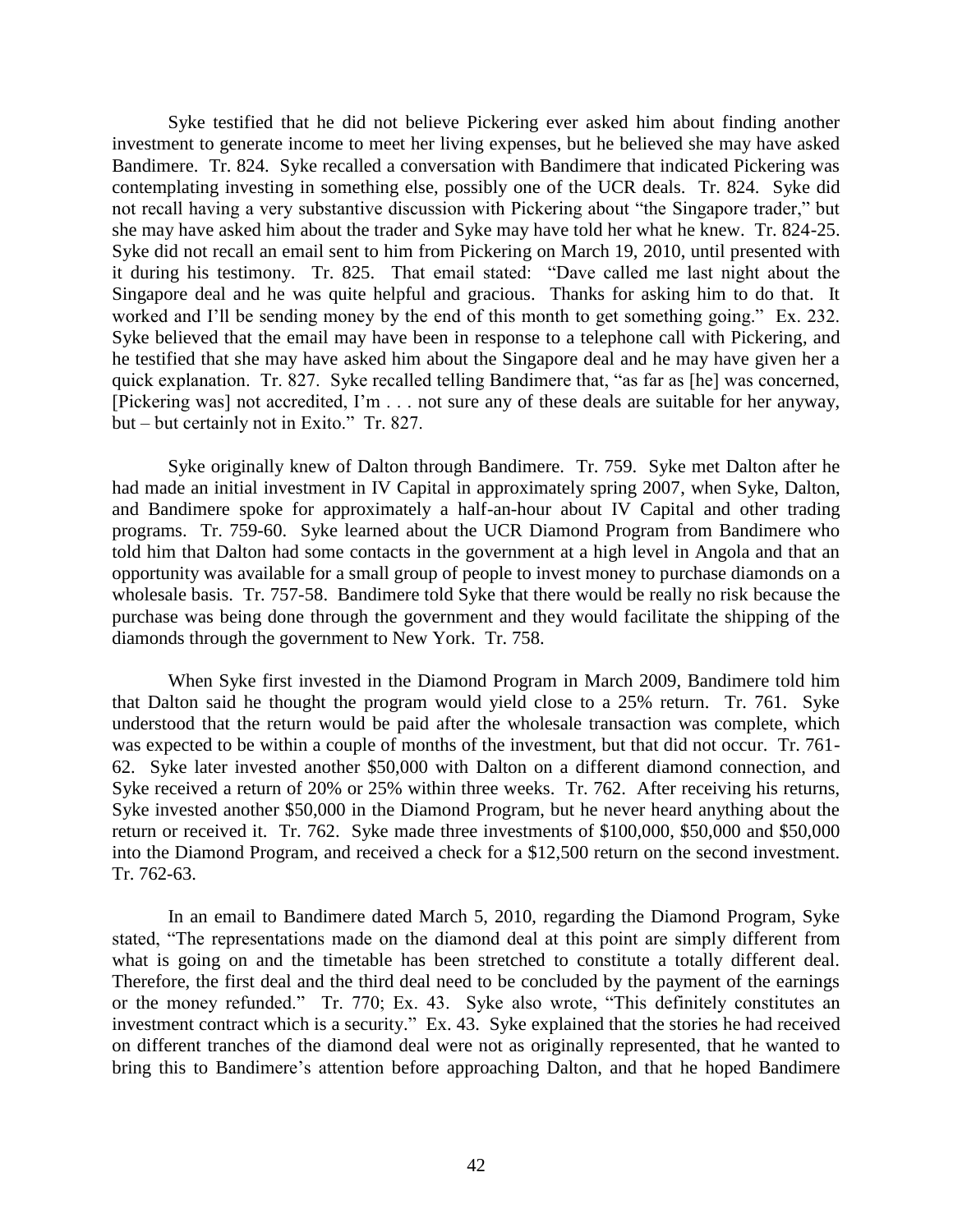would see the "gravity of the situation and take all the action he could with . . . Dalton." Tr. 772; Ex. 43.

Pickering wrote an email to Syke on March 19, 2010, in which she asked Syke what it would take "to have the Exito Capital declared a theft." Ex. 232. Syke forwarded the email to Bandimere on March 21, 2010, five days before she invested \$100,000 in UCR, and stated that Pickering could not invest in Exito because she was no longer accredited. Exs. 115 at BAND000846, 232. Syke responded to Pickering that "I have concerns about this deal, I don't know that anybody should still invest." Tr. 842. In addition to his March 5, 2010, email, in which Syke told Bandimere that "the failure to perform on the diamond deal . . . effectively precludes new investors from investing in either deal," Syke also told Bandimere on the telephone that neither UCR nor the Diamond Program were suitable for Pickering. Tr. 842; Ex. 43. Bandimere had no particular reaction to Syke's opinion. Tr. 843.

Syke testified that because the diamond deals were going through UCR, and because they were not performing as represented, the whole entity was affected. Tr. 773; Ex. 43. UCR, in fact, stopped making payouts shortly after Syke's email – in June 2010. Tr. 773. Syke discussed the contents of the email with Bandimere, and Syke believed that Bandimere spoke to Dalton, but there was no resolution. Tr. 773-74. Syke eventually hired an attorney and sent a demand letter to Dalton. Tr. 774. Syke received a check, but it was not signed, and when Dalton sent a signed check, it did not clear through the bank. Tr. 774-75. Syke did not get any recovery from that lawsuit. Tr. 775.

Syke lost all of the \$750,000 in principal that he invested in IV Capital and UCR, although some money was returned, but Syke was not sure if they were returned as earnings or as principal. Tr. 780.

## **10. George W. Stepan**

George W. Stepan (Stepan) is the pastor at Ward Road Baptist Church in Arvada, and has held that position for over nine years. Tr. 1079-80. Stepan met Bandimere and his wife in 1969 at Beth Eden Baptist Church and they have had an ongoing friendship since that time. Tr. 1080. Since 1999, Stepan and his wife have had a ministry called Rekindle the Flame that is now part of the ministries of Ward Road Baptist Church. Tr. 1081.

Stepan testified that approximately three years ago, Bandimere spoke to him about certain investments that he was involved in that he described as having an unusually high rate of return. Tr. 1080-81. Stepan testified that at some point Bandimere funded an investment account in one of his LLCs in the name of Rekindle the Flame. Tr. 1082. Stepan learned of the account one year around Christmas when the Bandimeres took him out to dinner and gave him an envelope with a Christmas greeting and a printout describing the investment. Tr. 1082-83. Stepan testified that the source of the funds in the investment account came from the Bandimeres, and he did not invest any of his own funds or the funds of any organization he was affiliated with into the investment account. Tr. 1082-83.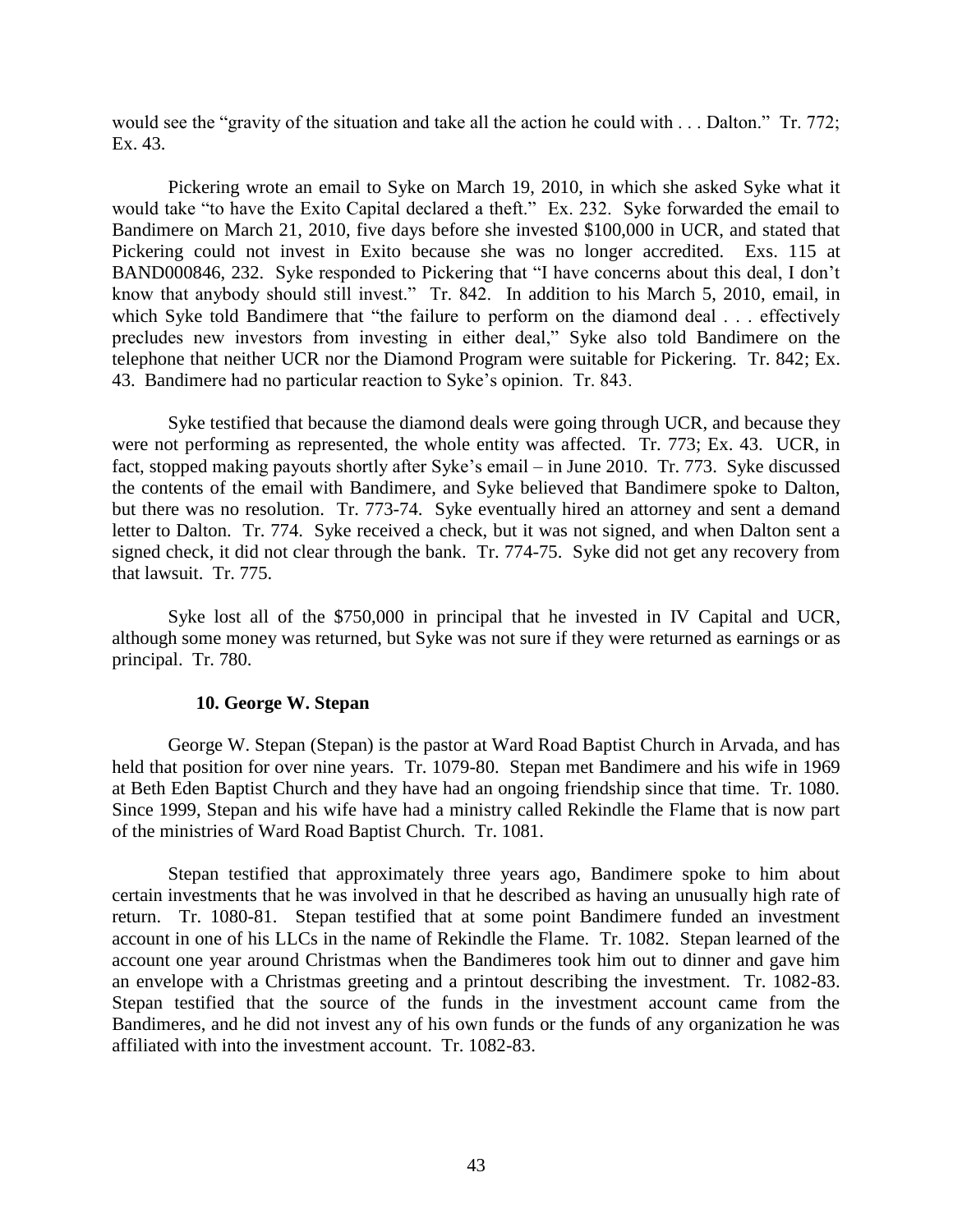#### **G. Expert Witness Testimony**

 $\overline{a}$ 

Bandimere called Phillip A. Parrott (Parrott) as an expert witness.<sup>29</sup> Ex. 239. Parrott has investigated and prosecuted criminal and civil cases involving Ponzi schemes as a prosecutor and private attorney. Id. at 4. He has tried, or assisted in the trial of, approximately seven criminal securities fraud trials involving Ponzi schemes, and pursued two civil suits to recover funds for Victims of Ponzi schemes as a civil attorney, leading him to interact with dozens of victims of Ponzi schemes. Id.

In his expert report, Parrott opined that Bandimere was a victim of Dalton and Parrish and that Bandimere fit the profile of an unwitting leader or investor selected and used for the purposes of reaching new investors. Id. at 5. Parrott explained that Bandimere appears to have possessed three attributes typical of an unwitting leader: 1) Bandimere was connected to, well know within, and respected in his community; 2) based solely on what Bandimere learned from the promoters, he was excited by the investments; and 3) Bandimere trusted the promoters completely. Id. at 6. According to Parrott, this was a classic affinity fraud, which he defined as an investment scam that preys upon members of identifiable groups, such as religious or ethnic communities. Id. at 4, 8.

Parrott opined that Bandimere's substantial personal financial investment was inconsistent with the actions of a perpetrator or co-promoter and denoted a victim. Id. at 6. Parrott asserted that Bandimere received advice from a trusted legal and evangelical community adviser – Syke – and Syke's active participation as an adviser and co-manager of Exito would have reinforced Bandimere's belief in the legitimacy of the promoters. Id. at 7. Parrott stated that Bandimere's guarantee of the Global Connection and Nomad Club investments was unique in his nineteen years of dealing with Ponzi schemes. Id.

Parrott claimed that as an unwitting recruit, Bandimere lacked the scienter required to violate the federal securities laws as alleged in the OIP. Id. at 8. According to Parrott, although the SEC alleges that Bandimere ignored certain red flags regarding Parrish and Dalton, red flags are often difficult for investors to discern while under the spell of a Ponzi promoter and also depend on the situation of the investor. Id. Parrott opined that red flags often seem easy to detect in hindsight after a scheme collapses, but are more difficult to detect during the fraud. Id. Parrott believed that the charges against Bandimere are an unjustified, unwarranted, and unwise exercise of the prosecutorial power of the Commission. Id. at 9.

During cross-examination, Parrott testified that he did not believe that Bandimere was engaged in selling securities because he was, in essence, a victim and Bandimere was not receiving a fee or commission for offering for sale or promoting the sale of a security. Tr. 1270- 71. Parrott admitted that he has never worked for the Commission and that he had no idea what the Commission considered when it determined whether to bring a case against Bandimere. Tr. 1276-77. Parrott clarified that the statement in his report that Bandimere lacked the scienter

 $29$  Parrott received a bachelor of arts degree from Colorado State University in 1978 and a law degree from the University of Colorado School of Law in 1981. He is currently a member of the law firm Campbell Killin Brittan & Ray, LLC. Ex. 239 at 10.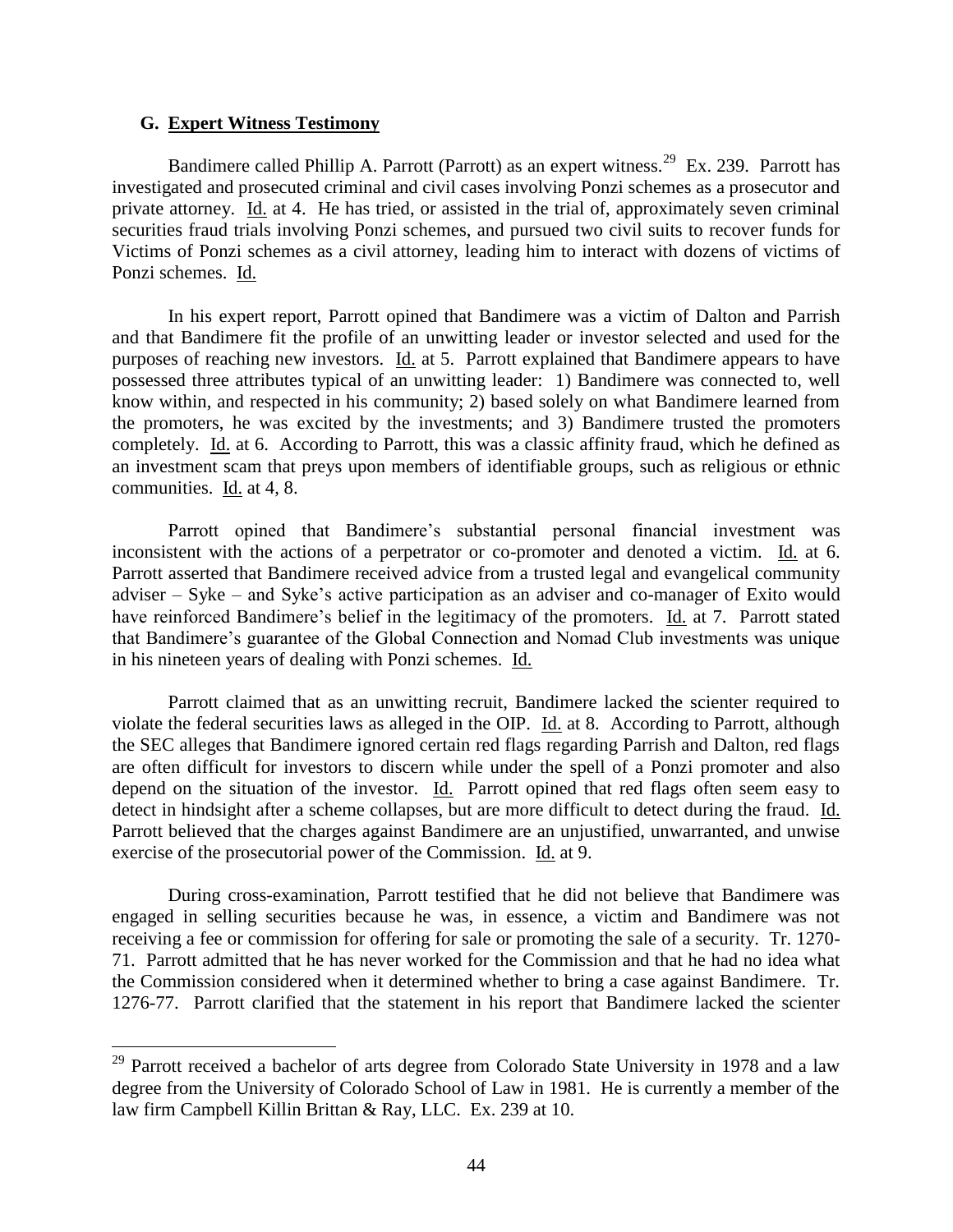required to violate the federal securities laws did not apply to the Securities Act Section 5 claims because the Division does not have to prove scienter with respect to Section 5. Tr. 1280-81. Parrott acknowledged that there were investors that had no religious connection to Bandimere. Tr. 1283-85. Parrott disagreed that Bandimere helped raise or facilitated approximately \$9 million in investor funds into IV Capital or UCR, although he acknowledged that Bandimere did manage the LLCs through which the investors made their investments and wired investor funds. Tr. 1287.

### **III. Discussion and Conclusions of Law**

#### **A. The IV Capital and UCR Investments Were Securities**

Sections  $2(a)(1)$  of the Securities Act and  $3(a)(10)$  of the Exchange Act define the term "security" to include an "investment contract." 15 U.S.C.  $\S$  77b(a)(1), 78c(a)(10). In SEC v. W.J. Howey Co., the Supreme Court defined an investment contract as a contract, transaction, or scheme involving: 1) an investment of money; 2) in a common enterprise; 3) with a reasonable expectation of profits to be derived solely from the efforts of others. 328 U.S. 293, 298-99, 301 (1946); see also Johnny Clifton, Securities Act Release No. 9417, 2013 SEC LEXIS 2022, at \*32 & n.55 (July 12, 2013) (noting that the Commission has held that a common enterprise is not a distinct requirement under Howey). The third Howey element generally requires that "profits be generated . . . predominantly from the efforts of others, not counting purely ministerial or clerical efforts." SEC v. Banner Fund Int'l, 211 F.3d 602, 615 (D.C. Cir. 2000) (internal quotation marks omitted) (finding the third Howey element was met where investors were "supposed to receive returns without exerting any effort" and where the brochure advertising the program provided that the defendant "was to manage all funds in its capacity as trustee"). The definition of an investment contract is a "flexible rather than a static principle, one that is capable of adaptation to meet the countless and variable schemes devised by those who seek the use of the money of others on the promise of profits." Howey, 328 U.S. at 299; accord SEC v. Edwards, 540 U.S. 389, 393-94 (2004).

The Division argues that Bandimere sold investments in IV Capital and UCR and those investments were securities. Div. Br. at 12. With respect to IV Capital, the Division contends that investors placed their money in a single entity to be pooled and purportedly invested with the expectation of earning profits derived from IV Capital's trading in securities, and the investors' profits were entirely dependent on the efforts and successes of IV Capital in identifying and executing profitable trades. Id. With respect to UCR, the Division argues that investors invested money that was pooled together in UCR bank accounts to allegedly trade in notes or diamonds, and investors expected to share in the profits from UCR's trading. Id. The Division asserts investors in UCR did not exercise any control over the operations of the investment, but relied solely on the efforts of Dalton, UCR, and Dalton's traders, who were expected to make all decisions regarding the use of investor funds. Id.

Bandimere argues, on the other hand, that the arrangements with IV Capital were joint ventures and because those who participate in joint ventures have substantial management powers over the venture as a matter of law, there is a strong presumption against participation in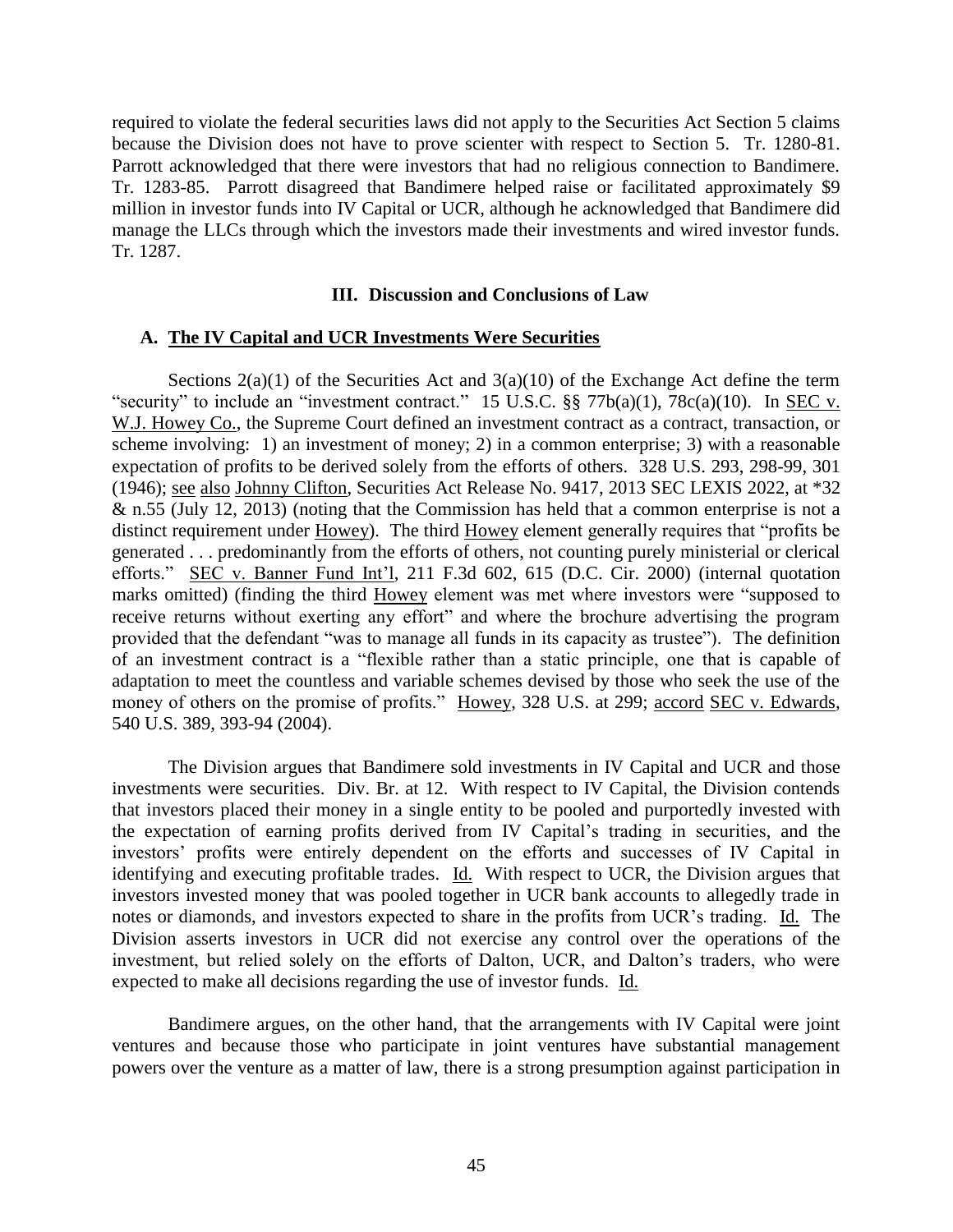joint ventures being considered an investment contract.<sup>30</sup> Bandimere Br. at 30. Bandimere contends that the presumption against a joint venture being a security exists even where a joint venture delegates direction of the affairs of the venture to a manager. Id. Bandimere argues that the Division has not presented any evidence to suggest that any joint venturer lacked the legal power to affect management. Id. at 30-31. Bandimere points to Exhibit 23, a Joint-Venture Agreement between Exito and IV Capital, and Exhibit 220, a Joint-Venture Agreement between IV Capital and the Jean E. Hunter Trust, in support of his contention that the arrangements with IV Capital were joint ventures. Id. at 31. Bandimere also asserts that there is no evidence that he sold "participations" in either IV Capital or UCR, with the exception of the Jean E. Hunter Trust, which entered into a separate joint venture agreement with IV Capital, and argues that there is no evidence that any investor bought IV Capital or UCR securities that he sold. Id.; Bandimere Reply Br. at 14.

The evidence, however, demonstrates that the investments in IV Capital and UCR were securities within the meaning of Sections  $2(a)(1)$  of the Securities Act and  $3(a)(10)$  of the Exchange Act. Bandimere agreed during his testimony that he would send investor funds from the LLCs to one bank account at either IV Capital or UCR, and IV Capital and UCR would purportedly use the pooled funds to make profitable trades or use the funds in either a trading or diamond operation, respectively. Tr. 849-50. Bandimere also agreed it was the efforts of IV Capital or UCR or their traders that determined whether those entities were profitable and generated any profits for the investors; investors did not decide which trades or deals in which IV Capital or UCR engaged. Tr. 850-52. Bandimere's explanation of how the investments in IV Capital and UCR worked is in accordance with Howey's definition of an investment contract.

The investors' testimony shows that their understanding of the IV Capital and UCR investments is also in accordance with Howey's definition. Not one investor testified that they played any role with respect to trading or how profits were earned by IV Capital or UCR, and those investors who were asked during the hearing whether they played any role affirmatively testified that they did not. Tr. 168 (Moravec), 227-28 (Pickering), 294-95 (Loebe), 455 (Blackford), 548 (Hunter), 682 (Radke). Not one investor testified that they played any role in the management of IV Capital or UCR, and those investors who were asked during the hearing whether they played any role in the management affirmatively testified they did not. Tr. 228 (Pickering), 455 (Blackford), 548 (Hunter).

 $30$  Bandimere also argues that interests in the LLCs were not securities because members of the LLCs retained control over the deployment of the funds used to purchase their interests and the only purpose of the LLCs was to provide administrative services. Bandimere Br. at 29-30. The Division stated in its reply brief, however, that it does not contend that interests in the LLCs were securities, rather the LLCs operated as a "pass through" so investors could invest their funds in IV Capital and UCR, and it was the interests in IV Capital and UCR offered by Bandimere that were securities. Div. Reply Br. at 8-9. Thus, whether the interests in the LLCs were securities is not at issue.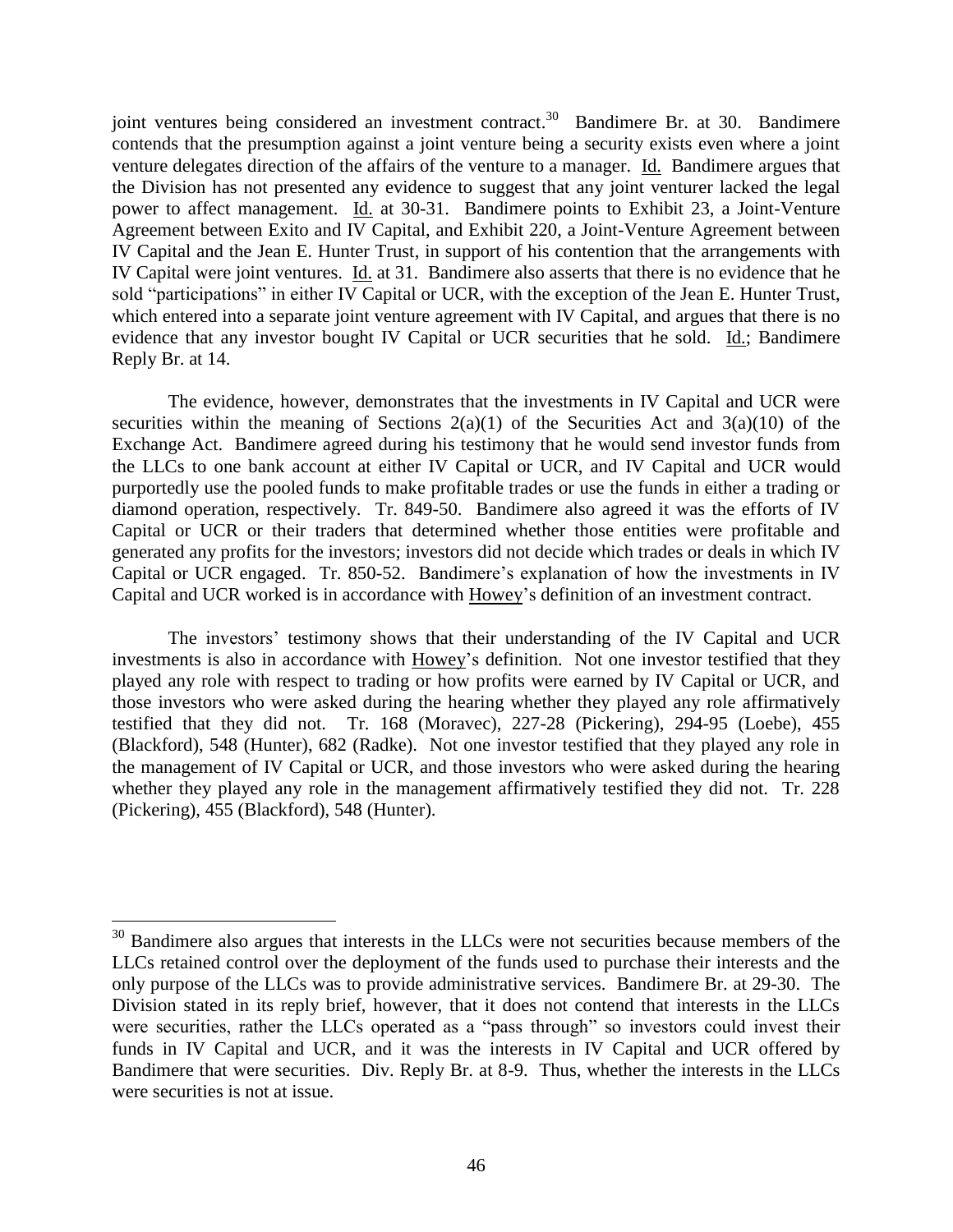Bandimere's argument that the arrangements with IV Capital were joint ventures and not investment contracts is not persuasive.<sup>31</sup> By making this argument, Bandimere is essentially asserting that the third part of the Howey test requiring the expectation of profits solely from the efforts of a third party has not been met. Bandimere cites Banghart v. Hollywood General Partnership for the proposition that there is a strong presumption against participation in joint ventures being investment contracts. 902 F.2d 805, 807-08 (10th Cir. 1990). While Joint-Venture Agreements between Bandimere and IV Capital, Exito and IV Capital, and the Jean E. Hunter Trust and IV Capital have been offered into evidence, there is no evidence in the record of such an agreement between Victoria and IV Capital or Ministry Minded and IV Capital, the LLCs in which the majority of the investors who testified at the hearing were members. Assuming that such agreements existed, and that they were similar to those agreements that were offered and admitted as exhibits, Bandimere's argument would still fail. The Tenth Circuit ruled in Banghart that the presumption arises "[w]hen a partnership agreement allocates powers to general partners that are specific and unambiguous and those powers provide the general partners with access to information and the ability to protect their investment." Id. at 808. The Joint-Venture Agreements between IV Capital and Bandimere, Exito, and the Jean E. Hunter Trust provided investors with absolutely no general or management powers. In fact, each Joint Venture Agreement provided that the investors' sole responsibility was to "transfer / deposit liquid Legal Funds as currency and other with Escrow Agent at IV Capital's designated bank for the benefit of the Joint Venture to be exclusively managed by IV Capital as described herein." Ex. 2 (emphasis added); see also Exs. 23, 220. The reality is that investors had no management role and were dependent on the efforts of Parrish, Dalton, and their traders to generate any profits. Tr. 850-52. As noted by the Fifth Circuit in Williamson v. Tucker, a case cited by Bandimere, a "scheme which sells investments to inexperienced and unknowledgeable members of the general public cannot escape the reach of the securities laws merely by labeling itself a general partnership or joint venture." 645 F.2d 404, 423 (5th Cir. 1981). Indeed, the Joint Venture Agreements Bandimere sold appear to be "note[s] . . . just gussied up with a different form." SEC v. Thompson, No. 11-4182, 2013 WL 5498133 at \*2 n.4 (10th Cir. Oct. 4, 2013).

Bandimere's argument that there is no evidence he sold "participations" in IV Capital or UCR, or that any investor bought IV Capital or UCR securities that he sold, is not entirely clear. Any reasonable interpretation of that argument, however, is simply not in accordance with the evidence in this case. The investors knew that the funds they provided to Bandimere would be invested in either IV Capital or UCR. Tr. 160 (Moravec), 216 (Pickering), 288-89 (Loebe), 446- 47 (Blackford), 496-97 (Davis), 547-48 (Hunter), 588-89 (Koch), 673-74 (Radke). Bandimere testified that he specifically described the IV Capital and UCR investments to potential investors and answered questions from potential investors about IV Capital and UCR. Tr. 844-45. There is no question that Bandimere and the investors understood that investor funds were invested with IV Capital or UCR.

 $31$  It is not clear from Bandimere's brief whether he also contends the arrangements with UCR were joint ventures. Assuming he does, that argument would be rejected. There are no Joint-Venture Agreements with UCR in evidence and Bandimere has not otherwise offered any evidence reflecting that a joint venture existed between any of the LLCs or the investors and UCR.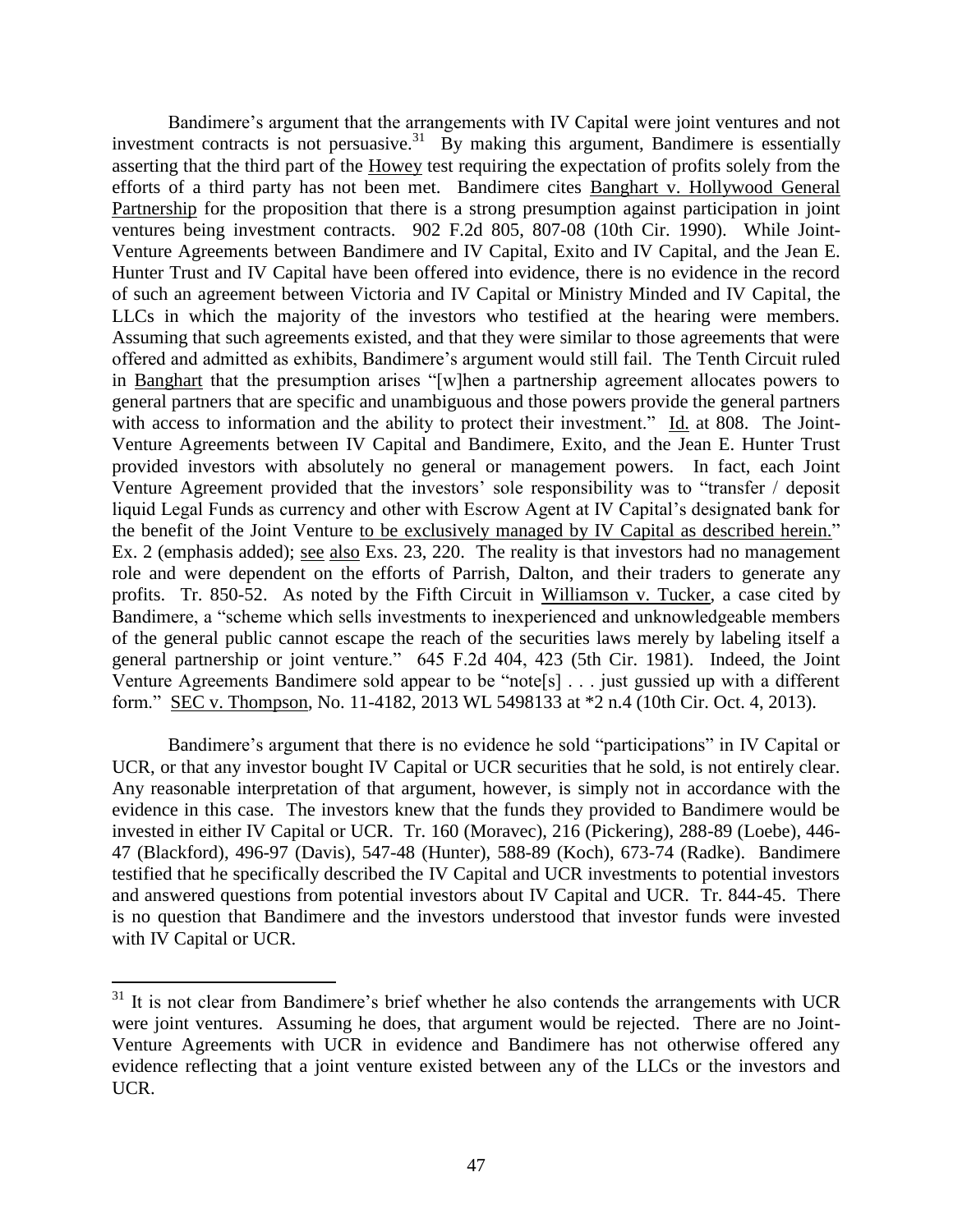In addition, the United States District Court for the District of Colorado has found the IV Capital and UCR investments to be securities. SEC v. Parrish, No. 11-cv-00558, 2012 U.S. Dist. LEXIS 137544 (D. Colo. Sept. 25, 2012) (granting the Commission's motion for default judgment against Parrish); SEC v. Universal Consulting Res. LLC, No. 10-cv-02794, 2011 WL 6012532 (D. Colo. Dec. 1, 2011) (granting the Commission's motion for default judgment against Dalton and UCR). For the reasons stated above, I agree with that finding.

### **B. Bandimere Willfully Violated Sections 5(a) and 5(c) of the Securities Act**

The Division contends that Bandimere willfully violated Sections 5(a) and 5(c) of the Securities Act by directly or indirectly selling and offering IV Capital and UCR securities when no registration statement was in effect or had been filed for the IV Capital or UCR securities. Div. Br. at 15. As discussed below, I find that he willfully violated those provisions.

Section 5(a) of the Securities Act provides:

Unless a registration statement is in effect as to a security, it shall be unlawful for any person, directly or indirectly  $-$ 

(1) to make use of any means or instruments of transportation or communication in interstate commerce or of the mails to sell such security through the use or medium of any prospectus or otherwise; or

(2) to carry or cause to be carried through the mails or in interstate commerce, by any means or instruments of transportation, any such security for the purpose of sale or for delivery after sale.

15 U.S.C. § 77e(a). Section 5(c) of the Securities Act provides, in pertinent part:

It shall be unlawful for any person, directly or indirectly, to make use of any means or instruments of transportation or communication in interstate commerce or of the mails to offer to sell or offer to buy through the use or medium of any prospectus or otherwise any security, unless a registration statement has been filed as to such security.

15 U.S.C. § 77e(c).

A prima facie case for a violation of Section 5 is established by showing that: 1) the defendant directly or indirectly sold or offered to sell securities; 2) through the use of interstate facilities or mail; 3) when no registration statement was in effect. SEC v. Calvo, 378 F.3d 1211, 1214-15 (11th Cir. 2004) (citing SEC v. Continental Tobacco Co., 463 F.2d 137, 155 (5th Cir. 1972)). Proof of scienter is not required. Calvo, 378 F.3d at 1215; SEC v. Universal Major Indus. Corp., 546 F.2d 1044, 1047 (2d Cir. 1976); SEC v. Softpoint, Inc., 958 F. Supp. 846, 859- 60 (S.D.N.Y. 1997), aff'd, 159 F.3d 1348 (2d Cir. 1998). Liability under Section 5, including liability for disgorgement of profits, may be found for persons who are "necessary participants" or whose activities were a "substantial factor" in the illicit sale. Calvo, 378 F.3d at 1215; see generally SEC v. Murphy, 626 F.2d 633, 649-52 (9th Cir. 1980) (summarizing cases). Once the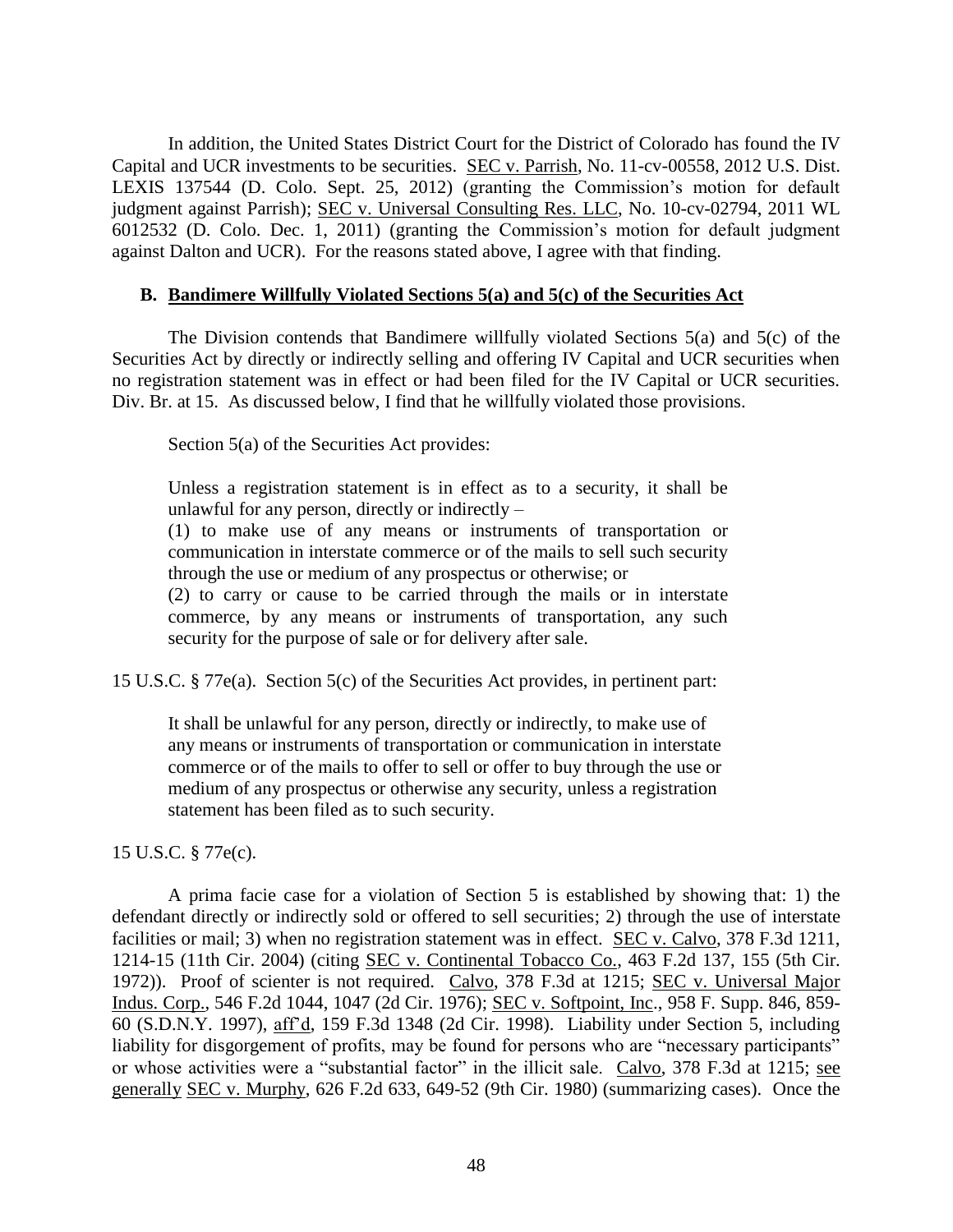Division has made out a prima facie case that respondent has violated the registration provisions, the burden shifts to respondent to prove entitlement to an exemption. SEC v. Ralston Purina Co., 346 U.S. 119, 126 (1953); Quinn & Co. v. SEC, 452 F.2d 943, 945-46 (10th Cir. 1971); Murphy, 626 F.2d at 641.

It is undisputed that the IV Capital and UCR investments were never registered with the Commission. Joint Stipulation at 1. As explained above, the IV Capital and UCR investments were securities. The only remaining issue is whether Bandimere directly or indirectly sold or offered to sell the IV Capital and UCR securities through the use of interstate facilities or the mail.

Bandimere makes two primary arguments in opposition to the Division's allegations. First, Bandimere claims that he was not a seller of securities because his motivation was to benefit his family and friends and not himself, citing to the United States Supreme Court's decision in Pinter v. Dahl, 486 U.S. 622, 647 (1998). Bandimere Br. at 31. Second, Bandimere argues that he did not act willfully because he did not understand his actions were wrongful. Id. at 34. He argues that the definition of willfulness is unclear and that Wonsover v. SEC, 205 F.3d 408, 415 (D.C. Cir. 2000) – which is often cited for the proposition that a finding of willfulness does not require intent to violate the law – actually requires some knowledge by the defendant that the act being performed was, in some sense, wrongful. Id. at 33-34. Bandimere further argues that, regardless of the meaning of willfully, his reliance on the advice he received from Syke, an attorney, is a defense to a willful violation of Section 5 of the Securities Act.<sup>32</sup> Id. at 34.

The evidence is clear that Bandimere sold IV Capital and UCR securities when no registration statement was in effect through the use of interstate facilities or the mails. Bandimere: introduced and explained the IV Capital and UCR securities to investors; answered investors' questions about the securities; handled the paperwork necessary for investors to invest; obtained signatures from investors for their investments; accepted their investment funds in the LLCs he managed or co-managed; sent investment funds from the LLCs to IV Capital and UCR for investment; sometimes signed investor return checks and provided those checks to investors, sometimes by mail;<sup>33</sup> and, as discussed further in the next section, received transaction-based compensation for selling those securities. Tr. 844-47. When asked whether "from the beginning to the end, you were involved in the process of handling investments of your investors in IV

 $32$  In his Answer, Bandimere asserts as an affirmative defense, "To the extent that the interests in the limited liability companies are deemed securities, and to the extent that Mr. Bandimere can be deemed to have been a seller of those securities, the sales are exempt." Answer at 10. Because the Division does not argue that the interests in the LLCs were securities, this argument is rejected as moot. Div. Reply Br. at 8-9. In addition, the burden of showing entitlement to an exemption falls on Bandimere, and he has not even asserted which exemption would apply, much less met his burden of proof. See ACAP Fin., Inc., Exchange Act Release No. 70046, 2013 SEC Lexis 2156, at \*29 n.52 (July 26, 2013).

<sup>&</sup>lt;sup>33</sup> Bandimere testified that sometimes his wife signed the return checks. Tr. 847.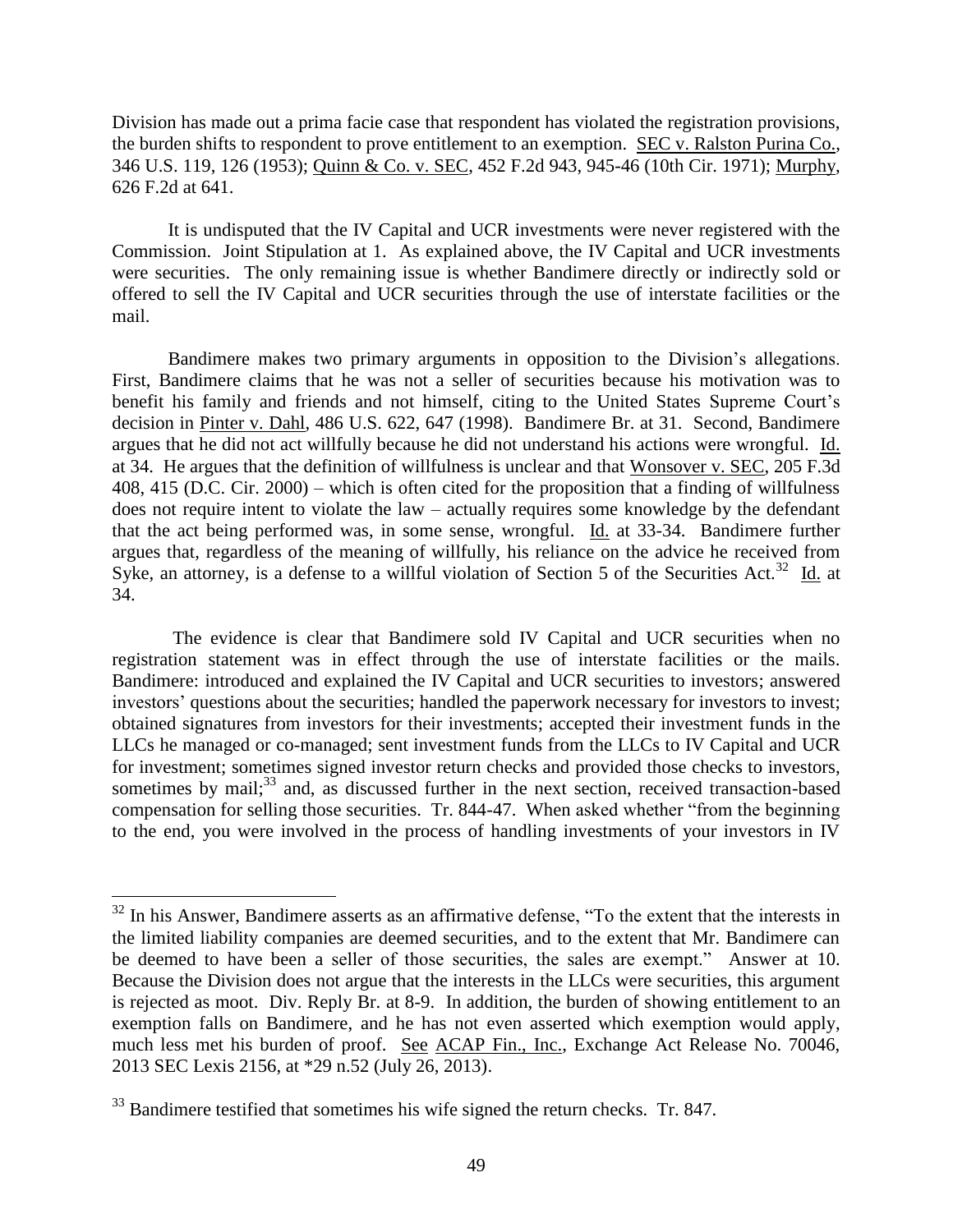Capital and UCR," Bandimere replied, "yes." Tr. 849. Bandimere was therefore both a necessary participant and a substantial factor in the illicit sales of IV Capital and UCR securities.

Bandimere's reliance on Pinter to avoid liability is misplaced. First, even if I interpreted Pinter's holding that Congress did not intend the Securities Act to apply to persons involved in a sale of a security where the person's sole motivation was to benefit the buyer as broadly as Bandimere urges I do, Bandimere testified that he received \$734,996.33 in fees in connection with IV Capital and UCR from 2006 through  $2010<sup>34</sup>$  Tr. 889. Bandimere's assertion that he acted solely to benefit the buyer is not credible in light of the fact he received approximately three-quarters of a million dollars in fees. Moreover, I do not believe that Pinter should be read so broadly. The issue presented in Pinter was whether one must intend to confer a benefit on himself or on a third party in order to qualify as a seller within the meaning of Securities Act Section 12(1), which created a private right of action for violations of Securities Act Section  $5^{35}$ Pinter, 486 U.S. at 641-42. In making that determination, the Supreme Court expressly rejected the test previously applied by the Fifth Circuit that defined a seller to include "one whose participation in the buy-sell transaction is a substantial factor in causing the transaction to take place," for purposes of Securities Act Section 12(1). Id. at 648-50. The Court stated, "[Section] 12's failure to impose express liability for mere participation in unlawful sales transactions suggests that Congress did not intend that the section impose liability on participants' collateral to the offer of sale." Pinter, 486 U.S. at 650.

Securities Act Section 5, unlike Section 12, imposes liability on persons who "directly or indirectly" sell securities. The Commission, as well as the federal courts, regularly examine whether a person is a substantial factor or necessary participant when determining whether a person is liable under Securities Act Section 5. See John A. Carley, Securities Act Release No. 8888 (Jan. 31, 2008), 92 SEC Docket 1693, 1709 ("To show that a person bears participant liability for a Section 5 violation, the Division must prove that the person was a 'necessary participant' or 'substantial factor' in the violation."); SEC v. Holschuch, 694 F.2d 130, 139 (7th Cir. 1982); Calvo, 378 F.3d at 1215. Therefore, there is a distinction in who may be held liable under Securities Act Sections 5 and 12. When presented with the question of whether Pinter applied to a Securities Act Section 5 claim, the United States Court of Appeals for the D.C. Circuit ruled that it did not. Zacharias v. SEC, 569 F.3d 458, 466-67 (D.C. Cir. 2009). In Zacharias, the petitioner relied on Pinter to argue that he was not a statutory seller of securities for purposes of Securities Act Section 5. Id. The Zacharias court explained that, under Pinter, "[b]ecause of the 'purchas[e] . . . from' requirement,  $\S 12(1)$  liability 'extends only to the person who successfully solicits the purchase, motivated at least in part by a desire to serve his own financial interests or those of the securities owner.'" Id. at 466. The court reasoned that, "[a]s  $\S$ 

 $34$  As discussed in Section II.C., infra, those fees constituted transaction-based compensation.

 $35$  At the time, Securities Act Section 12(1) stated: "Any person who – (1) offers or sells a security in violation of section [5] . . . shall be liable to the person purchasing such security from him, who may sue either at law or in equity in any court of competent jurisdiction, to recover the consideration paid for such security with interest thereon, less the amount of any income received thereon, upon the tender of such security, or for damages if he no longer owns the security." Pinter, 486 U.S. at 627 n.4.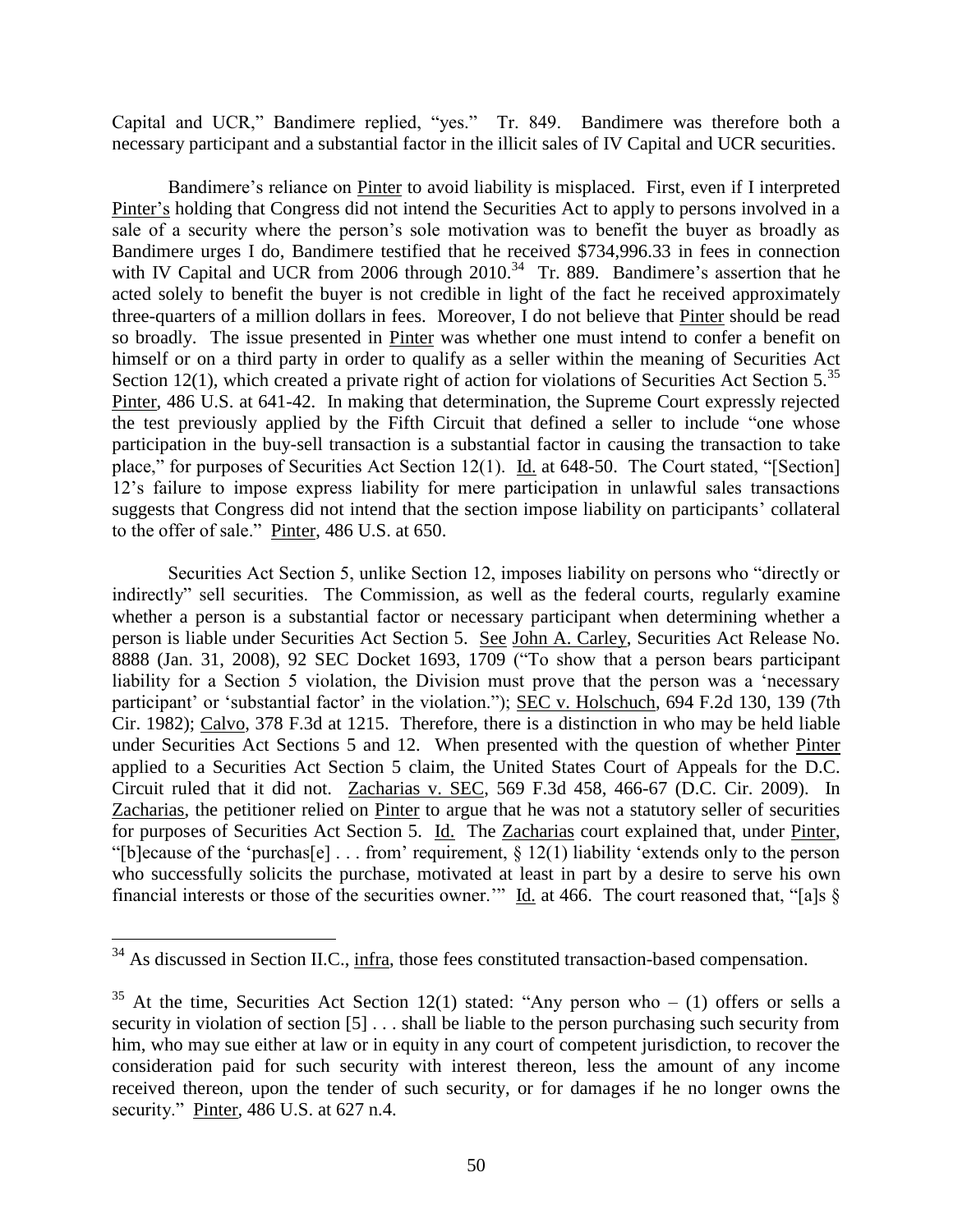5 does *not* include the 'purchas[e] . . . from' language or any equivalent, Pinter is plainly of no use to [petitioner]." Id.; see also Geiger v. SEC, 363 F.3d 481, 487-88 (D.C. Cir. 2004); SEC v. Phan, 500 F.3d 895, 906 n.13 (9th Cir. 2007).

Bandimere also challenges the meaning of a willful violation and disputes that he acted willfully. Bandimere Br. at 32-34. Bandimere apparently contends that although Commission and federal case law has established that a willful violation under the federal securities laws simply requires that the person charged with the duty knows what he or she is doing, the Commission and the courts have not actually applied that standard, instead requiring "some knowledge by the defendant that the act being performed was, in some sense, wrongful." Id. This contention is entirely without merit. The Commission has consistently held that it is not necessary to find that the respondent "was aware of the rule he violated or that he acted with a culpable state of mind" to find a willful violation. See, e.g., Joseph S. Amundsen, Exchange Act Release No. 69406 (Apr. 18, 2013), 106 SEC Docket 66744, 66757.

In Wonsover, the court upheld the Commission's ruling that respondent had willfully violated Securities Act Section 5. 205 F.3d at 416. Bandimere contends that the Wonsover court did not base its finding of willfulness on "merely doing an act which constituted participating in a sale." Bandimere Br. at 33. To the contrary, the Wonsover court stated in no uncertain language that:

> In the context of the provision at issue here, we have rejected the knowledge and the reckless disregard standards and defined willfulness thus: It is only in very few criminal cases that "willful" means done with a bad purpose. Generally, it means no more than that the person charged with the duty knows what he is doing. It does not mean that, in addition, he must suppose that he is breaking the law.

205 F.3d at 414 (citation omitted). The court held that "the Commission did not err in determining that his resulting violations were willful under our traditional formulation of willfulness for the purpose of section 15(b)." Id. (emphasis added).

The fact that the Commission or the federal courts may have determined in some cases, such as Wonsover, that respondents acted with knowledge or intent to violate the law or acted recklessly simply reflects that those respondents acted with greater culpability than was necessary, not that the Division was required to prove respondents acted with knowledge that their conduct was wrongful to prove a willful violation. Similarly, the fact that Congress added Section 21C to the Exchange Act, which expanded the authority of the Commission to bring administrative proceedings, but did not use the term willful in describing the violative conduct, has no bearing on the meaning of a willful violation. See Bandimere Br. at 34.

While Bandimere has argued that he did not act willfully in selling IV Capital and UCR securities because he did not understand his actions were wrongful, Bandimere has not argued, nor could he, that he did not intend to do the acts that constituted the sale of securities in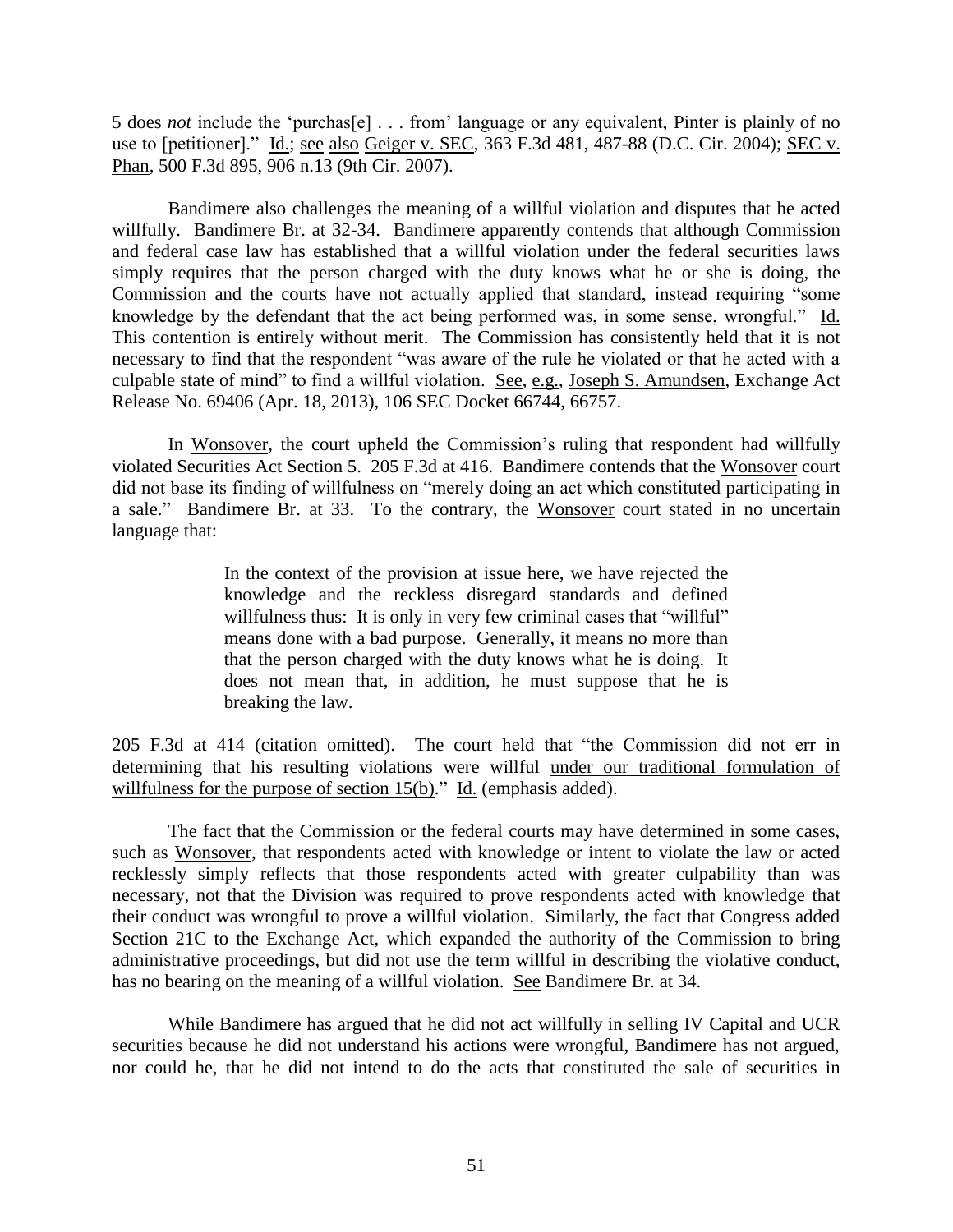violation of Securities Act Section 5 as set forth above. Accordingly, Bandimere's conduct was willful.

Finally, Bandimere argues that his reliance on the advice he received from Syke is a defense to a willful violation of Securities Act Section 5. Bandimere Br. at 34. Although the U.S. Court of Appeals for the D.C. Circuit indeed stated in Zacharias that "[i]t appears to be an open question in this circuit whether reliance on the advice of counsel is a good defense to a securities violation," the Commission has held that reliance on counsel "is of no consequence" to its determination of violations of Securities Act Section 5 because the "advice-of-counsel defense only goes to the question of scienter" and scienter is not an element of Section 5 violations. Zacharias, 569 F.3d at 467; Rodney R. Schoemann, Securities Act Release No. 9076 (Oct. 23, 2009), 97 SEC Docket 21726, 21745, aff'd, 398 F. App'x 603 (D.C. Cir. 2010) (per curiam).

In any event, Bandimere has not made the required showing to establish an advice-ofcounsel-defense. To do so, he must show: 1) that he made complete disclosure to counsel; 2) that he sought advice on the legality of the intended conduct; 3) that he received advice that the intended conduct was legal; and 4) that he relied in good faith on counsel's advice. Schoemann, 97 SEC Docket at 21746 (citing Zacharias, 569 F.3d at 467).

Syke testified that he represented Bandimere in connection with the formation of Victoria, but that, following formation, he did not represent Victoria or any other entity associated with Bandimere. Tr. 730. According to Syke, he only represented Bandimere in the context of preparing a will for Bandimere and his wife. Tr. 720-21. While Syke testified that he attempted to give Bandimere an outline of the "parameters" of securities offerings, he testified that he told Bandimere that if he was going to have more investors in the future, he needed to engage counsel and, depending on his plans, consider filing a Reg. D registration. Tr. 739-40. Syke did not advise Bandimere on whether he would be acting as an unregistered broker-dealer when he offered the IV Capital or UCR investments. Tr. 736-37. Moreover, the evidence does not reflect that Bandimere made complete disclosure to Syke. At the time Syke was involved in the formation of Victoria, he understood that approximately five investors were involved, and he ultimately never knew how many investors were involved in Victoria. Tr. 839.

Finally, the required interstate nexus is de minimis and is satisfied by even "tangential mailings or intrastate telephone calls." SEC v. Softpoint, Inc., 958 F. Supp. 846, 861 (S.D.N.Y. 1997); see also SEC v. N. Am. Finance Co., 214 F. Supp. 197, 202 (D. Ariz. 1959) (collection of installment payments by mail and mailing stock certificates after payment held to satisfy interstate nexus under Section 5). This requirement is satisfied by Bandimere's use of the mail to send return checks to investors, his use of wires to send money from the LLCs to IV Capital and UCR, and his use of faxes, email and telephone to communicate with Parrish, among other things. Tr. 846-47, 849, 942, 1209.

#### **C. Bandimere Willfully Violated Section 15(a) of the Exchange Act**

Section  $15(a)(1)$  of the Exchange Act makes it illegal for a broker to make use of the mails or any means or instrumentality of interstate commerce to effect any transactions in, or to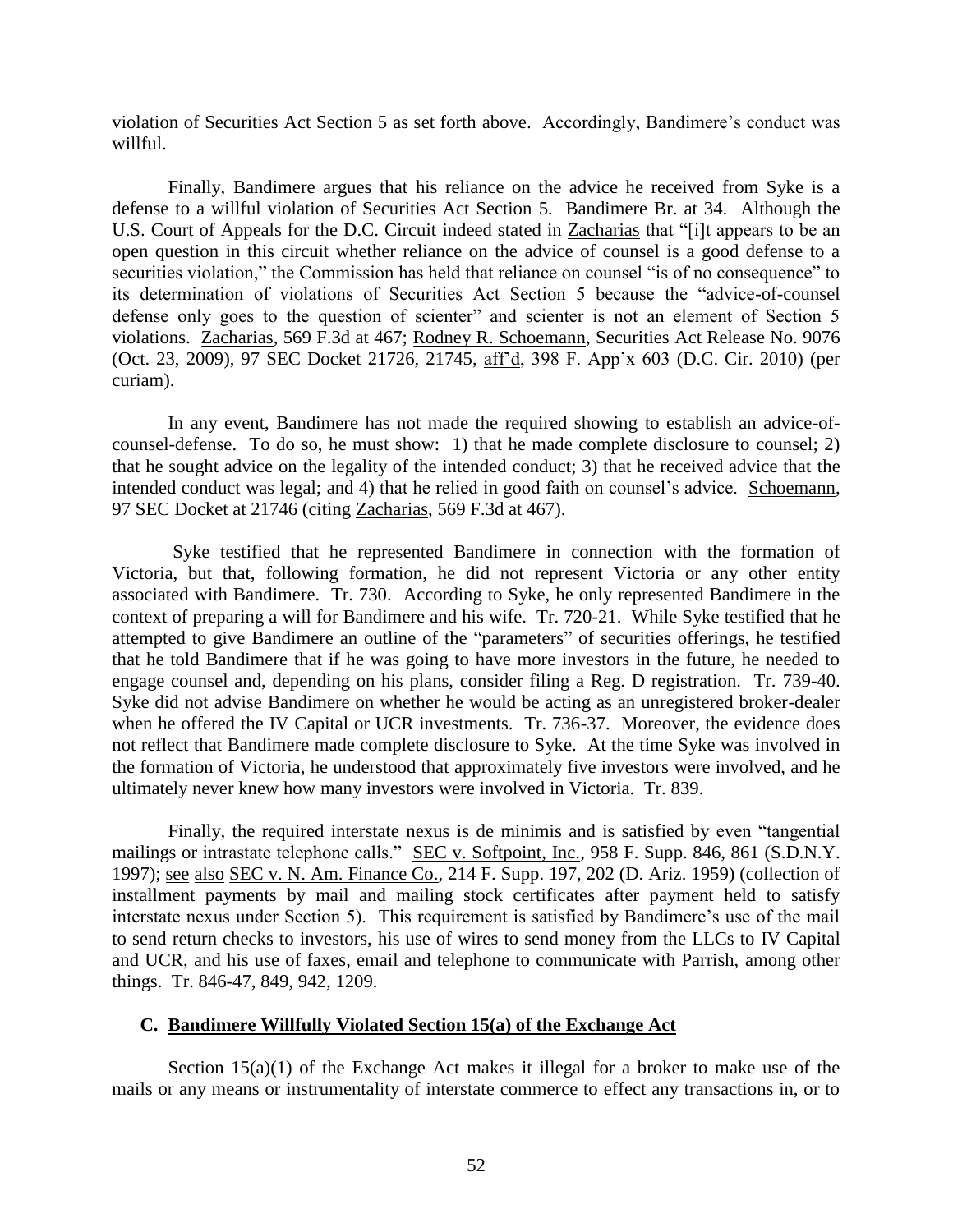induce or attempt to induce the purchase or sale of, any security unless such broker is registered with the Commission or associated with a registered entity. 15 U.S.C. § 78o(a)(1). Section 3(a)(4) of the Exchange Act defines a broker as any person "engaged in the business of effecting transactions in securities for the account of others." 15 U.S.C. § 78c(a)(4)(A). Scienter is not required to prove a violation of Section 15(a)(1). SEC v. Martino, 255 F. Supp. 2d 268, 283 (S.D.N.Y. 2003); SEC v. Nat'l Exec. Planners, Ltd., 503 F. Supp. 1066, 1073 (M.D.N.C. 1980).

Activities of a broker are characterized by "a certain regularity of participation in securities transactions at key points in the chain of distribution." Mass. Fin. Servs., Inc. v. Sec. Investor Prot. Corp., 411 F. Supp. 411, 415 (D. Mass. 1976), aff'd, 545 F.2d 754 (1st Cir. 1976). Actions indicating that a person is "effecting" securities transactions include soliciting investors; providing either advice or a valuation as to the merit of an investment; actively finding investors; handling customer funds and securities; and participating in the order-taking or order-routing process. Martino, 255 F. Supp. 2d at 283; SEC v Benger, 697 F. Supp. 2d 932, 945 (N.D. Ill. 2010); SEC v. Kramer, 778 F. Supp. 2d 1320, 1334 (M.D. Fla. 2011). Other factors to consider are the dollar amount of securities sold and the extent to which advertisement and investor solicitation were used. SEC v. Kenton Capital, Ltd., 69 F. Supp. 2d 1, 12-13 (D.D.C. 1998). Transaction-based compensation, in particular, is one of the hallmarks of being a broker-dealer. Kramer, 778 F. Supp. at 1334. Transaction-based compensation means "compensation tied to the successful completion of a securities transaction." Order Exempting the Federal Reserve Bank of New York, Maiden Lane LLC and the Maiden Lane Commercial Mortgage Backed Securities Trust 2008-1 from Broker-Dealer Registration, Exchange Act Release No. 61884 (Apr. 9, 2010), 98 SEC Docket 27276, 27278-79. "Compensation based on transactions in securities can induce high pressure sales tactics and other problems of investor protection" which necessitate broker registration under the Exchange Act. Persons Deemed Not To Be Brokers, Exchange Act Release No. 22172 (June 27, 1985), 33 SEC Docket 685, 687.

Bandimere violated Section 15(a) of the Exchange Act by acting as an unregistered broker in connection with the offer and sale of IV Capital and UCR securities. As discussed in Section III.A., supra, the investments in IV Capital and UCR were investments contracts and thus securities for the purposes of the federal securities laws. It is undisputed that Bandimere has never been registered with the Commission as a broker, dealer, or investment adviser and has never been associated with a registered broker, dealer, or investment adviser. Joint Stipulations at 1. Moreover, Bandimere regularly participated at key points in the chain of distribution of IV Capital and UCR securities. Bandimere introduced the IV Capital and UCR investments to many of the investors, and, while he may not have used actual "promotional materials" when discussing the IV Capital and UCR investments, he described the investments to potential investors and answered questions posed by potential investors. Tr. 844-45. Bandimere handled the paperwork necessary for people to invest in IV Capital and UCR, and obtained signatures from investors. Id. Investors gave their money to Bandimere to be invested, and received their returns from, or had their returns coordinated by, Bandimere. Tr. 170-72, 295-96, 506, 550, 673, 683-84, 848. Bandimere recruited many of the investors by sharing stories of his success. Tr. 155-56, 438-39, 546-47, 1188.

Even assuming Bandimere did not receive transaction-based compensation, the evidence that he acted as an unregistered broker is overwhelming. However, the evidence also shows that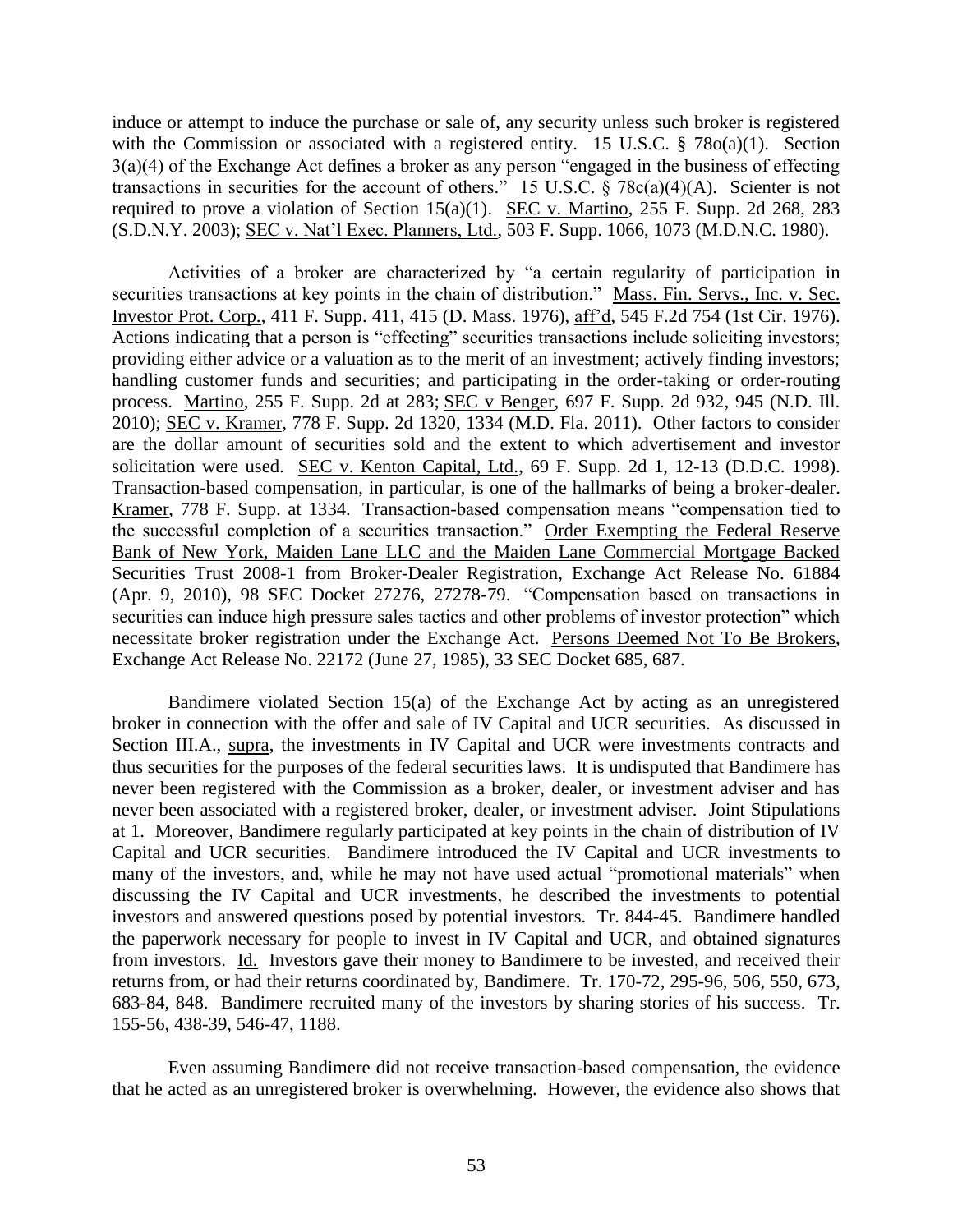he received such compensation. Bandimere did not receive a salary from IV Capital or UCR but received compensation of 10% of investors' monthly returns from IV Capital and 2% each month of investors' capital in UCR. Tr. 870, 926. Bandimere disputes that this was transactionbased compensation, and instead asserts that he received those fees to compensate him for performing recordkeeping and other administrative functions with respect to the investments. Bandimere Br. at 37. Bandimere claims he received nothing from IV Capital when investors increased their investment or when new investors joined the investment. Id. However, the evidence reflects the contrary. From IV Capital, Bandimere received a percentage of the investors' monthly returns and the investors' monthly returns were calculated based on how much they invested. Tr. 446-48, 673, 870. With respect to UCR, Bandimere received a percentage of the investors' total amount of invested funds each month. Tr. 870. Additional investors and additional funds generated additional returns and meant higher investment totals and higher compensation for Bandimere. When asked ". . . so the more investor funds that – that you brought in, the more that those fee payments would be, correct," Bandimere answered "yes." Tr. 870.

Bandimere's performance of certain tasks related to the investments, such as accounting and processing investor contributions and returns, is not inconsistent with the conclusion that he received transaction-based compensation.<sup>36</sup> As explained in the previous paragraph, Bandimere's compensation correlated to the amount of investments involved in the two schemes, not the number of hours he spent performing administrative tasks.<sup>37</sup> The more money he brought

<sup>&</sup>lt;sup>36</sup> Bandimere argues that Exito Capital's receipt of compensation from IV Capital of 5% of Pickering's monthly returns on her initial \$750,000 investment, which was made directly with Parrish and which Bandimere had no role in selling, reflects that the fees paid were for administrative services, not sales compensation. While it may be true in this instance that Bandimere was not compensated for his role in selling that particular investment, Bandimere received transaction-based compensation for soliciting at least one subsequent Pickering investment. Pickering subsequently invested \$250,000 in IV Capital under the Exito contract and approximately \$501,000 from her IRA through Entrust into IV Capital. Tr. 216, 219-20. Bandimere contacted Pickering and informed her that it was possible to invest IRA funds in IV Capital through Entrust. Tr. 220-21. Pickering testified that at the time she did not think she was "aggressively pursuing [her] IRA being placed someplace," and she was surprised to receive Bandimere's call. Tr. 222.

<sup>&</sup>lt;sup>37</sup> Bandimere cites Financial Planning Ass'n v. SEC, 482 F.3d 481, 488 (D.C. Cir. 2007), for the proposition that the fees he received from UCR, which were calculated as a percentage of assets under management, are not considered part of a broker's normal compensation, but are special compensation. That case involved a challenge to a Commission rule which exempted brokerdealers, in certain circumstances, from the Advisers Act when they received special compensation, often a certain percentage of assets under advisement, for providing investment advice. Id. at 485. The relevance of that case to the issues in this proceeding is not apparent. Indeed, Bandimere argues in his post-hearing brief that there "there is no allegation (and no evidence) he was in the business of, and compensated for, giving advice regarding investing in securities." Bandimere Br. at 39. Therefore, it is unclear why he seeks to analogize the fees he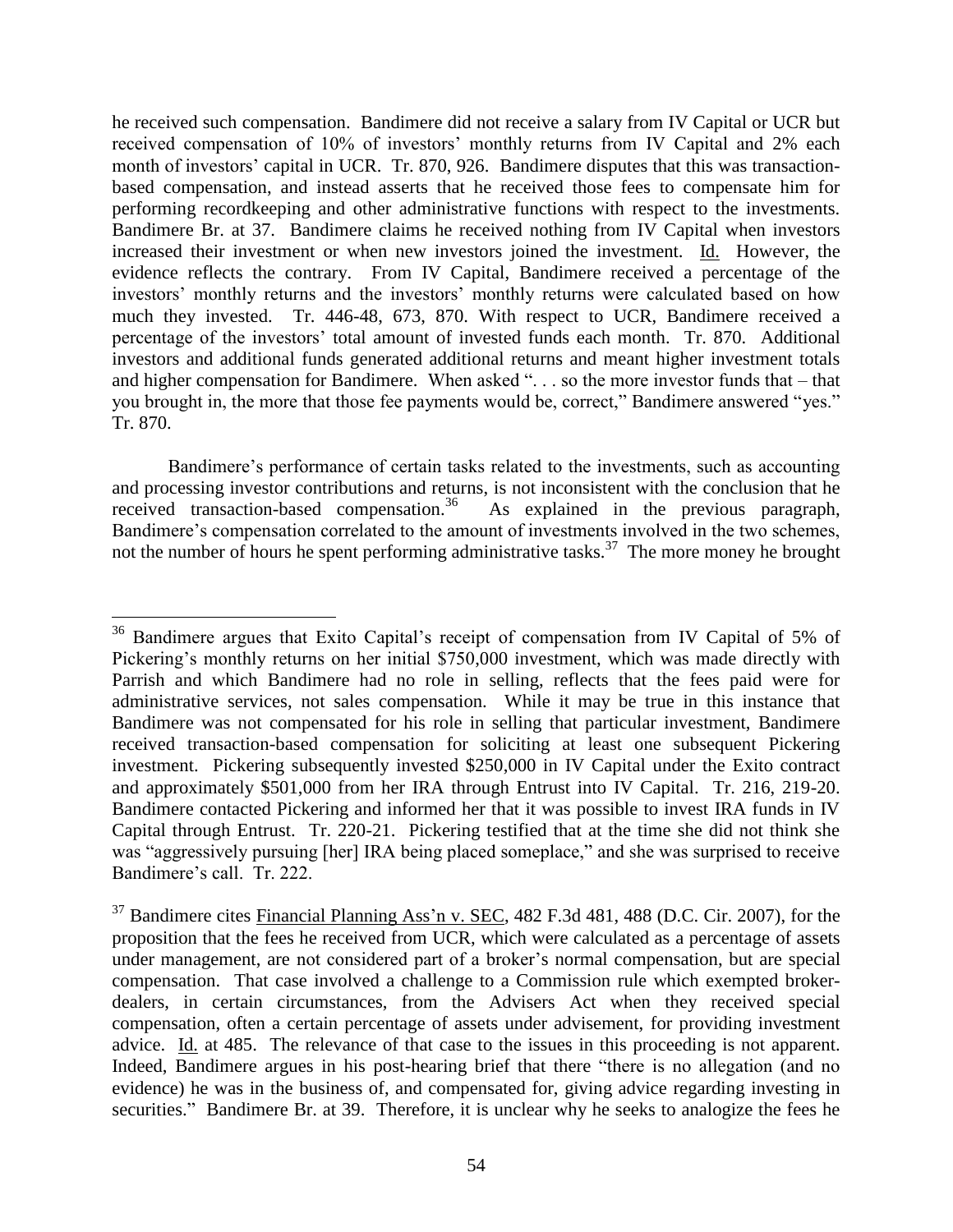in for the investment contracts in IV Capital and UCR, the more money Bandimere took home, and his compensation was therefore tied to the successful completion of securities transactions. There is no evidence that Bandimere kept track of the time spent on administrative work or submitted that information to Parrish or Dalton. Bandimere's testimony that he did not negotiate the fee he received from Parrish further belies his argument that he was being compensated for administrative tasks because, presumably, Bandimere would have needed to explain the amount and type of work he was performing before an appropriate fee arrangement was reached. Tr. 1199. Similarly, the fee from Dalton was based on Dalton's offer, not a negotiated agreement. Tr. 927. Furthermore, Bandimere's argument that if IV Capital's returns did not exceed the targeted returns for the LLCs, none of the monthly returns to the LLCs would have been allocated as management fees, does not appear to support his position. Even if the targeted returns were not met, Bandimere still would have performed the administrative tasks in connection with the investments, and yet he would not have been compensated for that work.

Bandimere likens the facts of his case to SEC v. M&A West, Inc., where a district court ruled that the defendant had not acted as an unregistered broker. No. 01-3376, 2005 U.S. Dist. LEXIS 22452 (N.D. Cal. June 20, 2005), rev'd on other grounds, 538 F.3d 1043 (9th Cir. 2008). In that case, however, the district court noted that no assets were entrusted to the defendant. Id. at \*27. Here, Bandimere received investment checks from investors, wired funds from the LLCs to IV Capital and UCR, and distributed monthly returns to investors. Tr. 846-49. Therefore, M&A West, Inc., is clearly distinguishable.<sup>38</sup> Bandimere also contends that his role was more akin to a finder than a broker, citing Kramer. Kramer, 778 F. Supp. 2d at 1336-37. Kramer acknowledges some cases have identified "a limited, so-called finder's exception" that permits a person or entity to "perform a narrow scope of activities without triggering the b[r]oker/dealer registration requirements." Id. at 1336 (quoting Salamon v. Teleplus Enters., Inc., Civ. No. 05- 2058, 2008 U.S. Dist. LEXIS 43112 at \*25 (D.N.J. June 2, 2008)). Kramer states, "'Merely bringing together the parties to transactions, even those involving the purchase and sale of securities, is not enough' to warrant broker registration under Section 15(a)." Id. (quoting Apex Global Partners, Inc. v. Kaye/Bassman Int'l Corp., No. 09-cv-637, 2009 U.S. Dist. LEXIS 77679 at \*10 (N.D. Tex. Aug. 31, 2009)). As previously discussed, Bandimere did not merely bring together the parties to the investment transactions; the record reflects that Bandimere was involved at nearly every point in the chain of distribution, absent the purported trading of the investment funds. He described his success with the investments, explained the investments and answered any questions, hosted meetings at his home for investors and Parrish, received investment funds, and distributed and/or coordinated investor returns.

received from UCR to the special compensation some brokers may receive for providing investment advice.

<sup>&</sup>lt;sup>38</sup> Bandimere also offers In re Slatkin, 525 F.3d 805, 817-18 (9th Cir. 2008), for the proposition that a person who does not have the ability to make a transaction in securities happen and does not hold himself out as having such an ability, but who must go through a broker, does not engage in the business of effecting transactions in securities and is not a broker. Bandimere Reply Br. at 20. Slatkin analyzed the meaning of "stockbroker" under a provision of the Bankruptcy Code and does not govern the analysis in this case.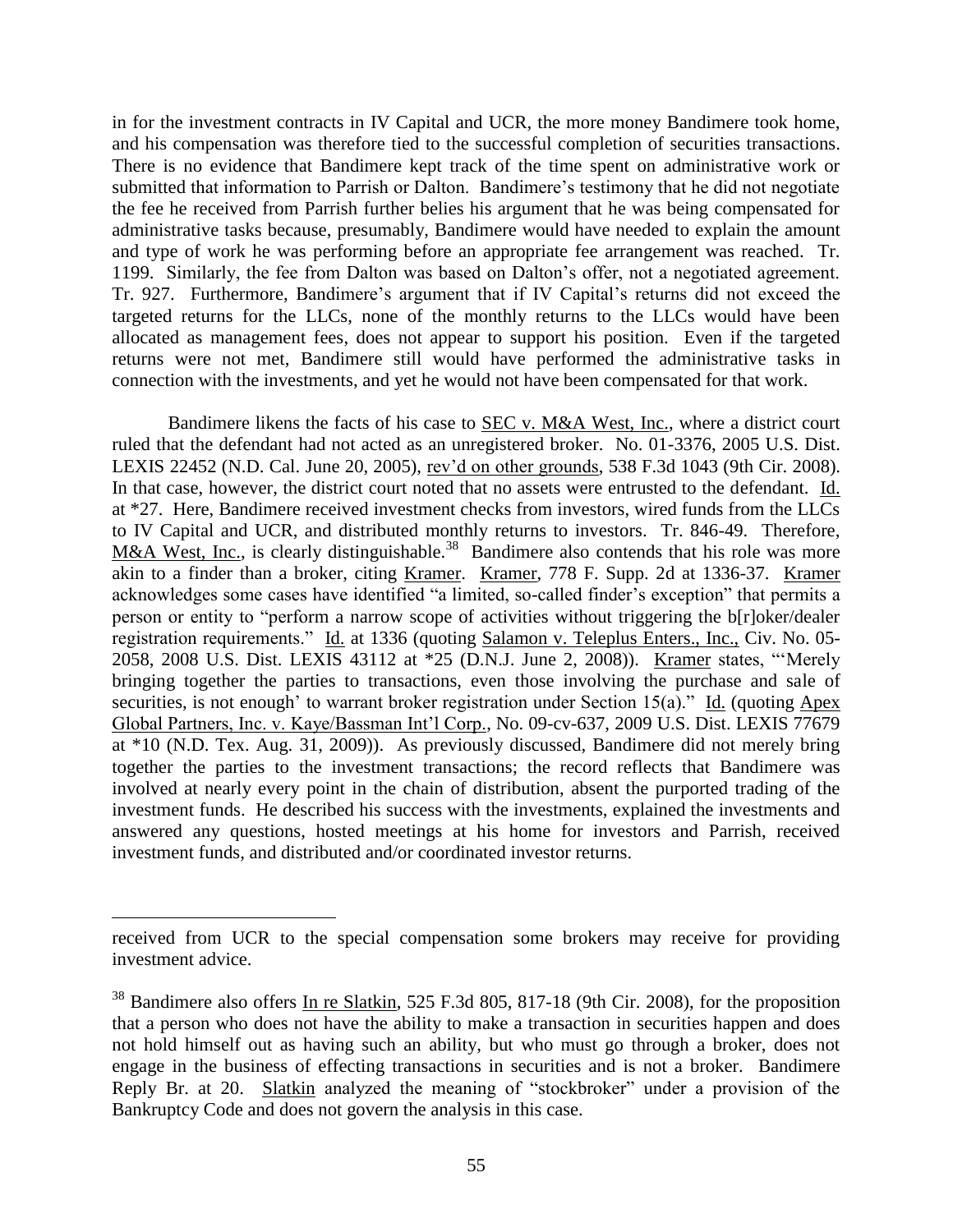Bandimere further argues that because, in his view, there is uncertainty surrounding the activities that may cause a person to be considered a broker, punishing him for not understanding a legal concept "so unclearly defined" would violate due process due to a lack of notice of what the law requires. Bandimere Br. at 36. Even assuming I have the authority to hold a federal statute to be void for vagueness, which I surely do not, the argument is meritless. Due process requires "only that laws give the person of ordinary intelligence a reasonable opportunity to know what is prohibited." Joseph John VanCook, Exchange Act Release No. 61039A (Nov. 20, 2009), 97 SEC Docket 22664, 22685 (quoting Valicenti Advisory Servs., Inc. v. SEC, 198 F.3d 62, 66 (2d Cir. 1999)) (internal quotations omitted). Bandimere does not explain why he believes the definition of a broker is vague or point to any aspects of the statute or case law that have caused him confusion. To the extent that Bandimere takes issue with the fact that the Commission and the federal courts have analyzed a set of factors to determine whether someone is acting as a broker, that argument is also rejected. Numerous aspects of the law involve the application of multi-factored tests, and the existence of such a test in the context of determining whether someone is acting as a broker does not in itself violate due process. The fact that Syke, who testified that he did not consider himself to be a securities specialist and who worked for a law firm prior to 1997 that performed some securities work, did not see the activities in which he and Bandimere engaged as implicating a need to register as a broker, does not make Bandimere's argument more persuasive.

Bandimere again disputes that he acted willfully, arguing that his reliance on Syke, who "missed the issue," precludes any finding that he acted willfully. Bandimere Br. at 37. This argument is rejected for the same reasons as set forth in Section III.B., supra. While Bandimere may not have known that he was acting as a broker within the meaning of the federal securities laws, Bandimere intended to do the activities that constituted acting as a broker. Thus, Bandimere acted willfully. Reliance on the advice of counsel is not a complete defense to a nonscienter based claim and, as previously discussed, Bandimere did not make complete disclosure to Syke.

# **D. Bandimere Willfully Violated Section 17(a) of the Securities Act, Section 10(b) of the Exchange Act and Exchange Act Rule 10b-5**

Bandimere willfully violated Section 17(a) of the Securities Act, Section 10(b) of the Exchange Act and Exchange Act Rule 10b-5 by making material misstatements and omissions to investors about the IV Capital and UCR investments.<sup>39</sup>

Securities Act  $17(a)(2)$  makes it "unlawful for any person in the offer or sale of any securities . . . directly or indirectly . . . to obtain money or property by means of any untrue statement of a material fact or any omission to state a material fact necessary in order to make the statements made, in light of the circumstances under which they were made, not misleading." 15 U.S.C. § 77q(a). Exchange Act Section 10(b) makes it unlawful for any person, directly or indirectly, to "use or employ, in connection with the purchase or sale of any security . . . any

 $39$  The Division stated in its post-hearing brief that it is not pursuing scheme liability. Div. Br. at 16 n.3.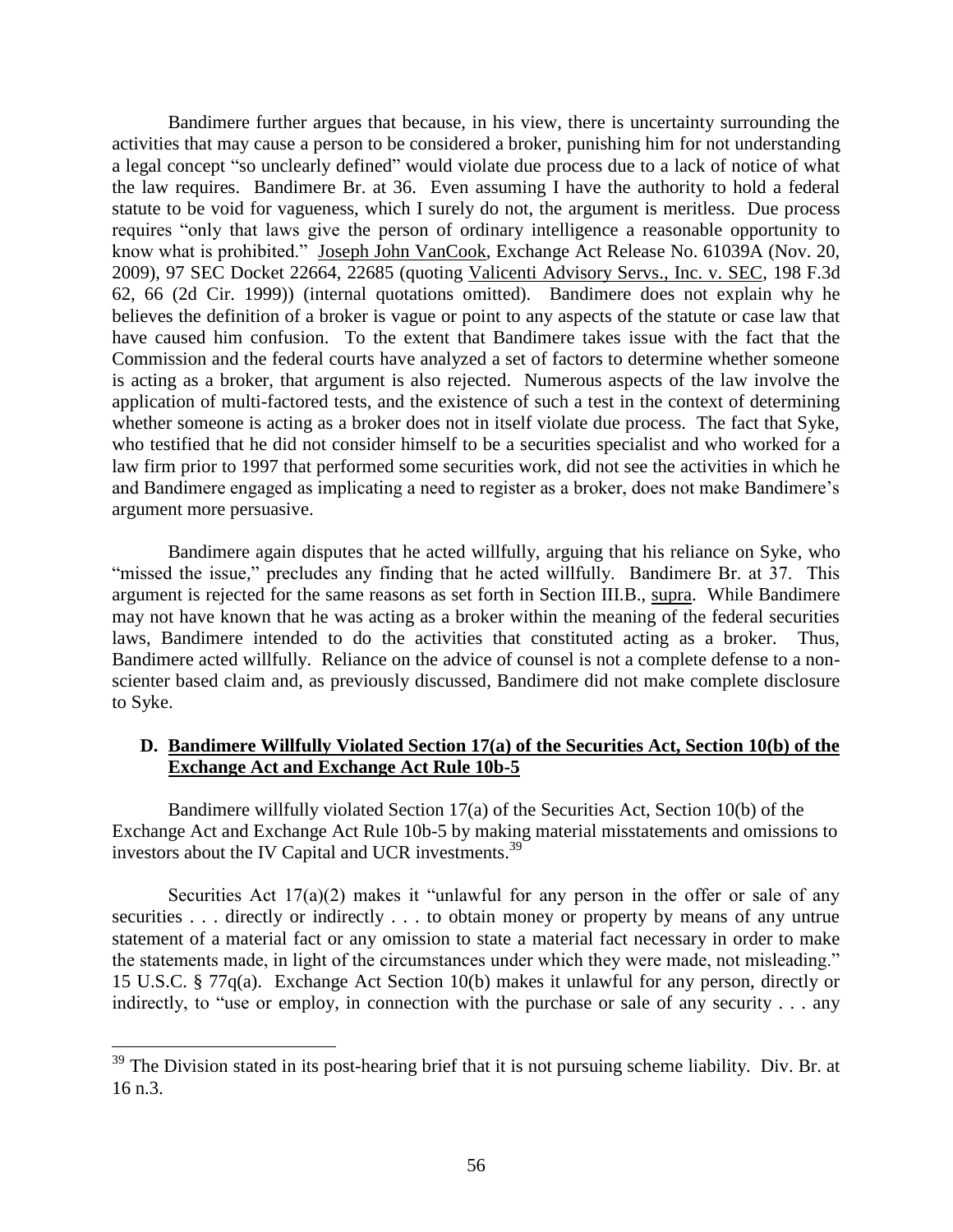manipulative or deceptive device or contrivance in contravention of such rules and regulations as the Commission may prescribe as necessary or appropriate in the public interest or for the protection of investors." 15 U.S.C. § 78j(b). Exchange Act Rule 10b-5(b) makes it unlawful for any person, directly or indirectly, to "make any untrue statement of a material fact or to omit to state a material fact necessary in order to make the statements made, in light of the circumstances under which they were made, not misleading." 17 C.F.R. § 240.10b-5.

To prove a violation of Exchange Act Section 10(b) and Rule 10b-5, the Division must prove that Bandimere made: 1) a misrepresentation or omission; 2) of material fact; 3) with scienter; 4) in connection with the purchase or sale of securities; and 5) by means of interstate commerce. SEC v. Smart, 678 F.3d 850, 856-57 (10th Cir. 2012) (citing SEC v. Wolfson, 539 F.3d 1249, 1256 (10th Cir. 2008)); see also SEC v. Steadman, 967 F.2d at 641-43. Section  $17(a)(2)$  "requires substantially similar proof with respect to the offer or sale of securities," except negligence is sufficient to prove a violation of Section 17(a)(2). Smart, 678 F.3d at 857; see also Weiss v. SEC, 468 F.3d 849, 855 (D.C. Cir. 2006).<sup>40</sup>

Scienter is defined as a "mental state embracing the intent to deceive, manipulate, or defraud." Aaron v. SEC, 446 U.S. 680, 686 n.5 (1980); Ernst & Ernst v. Hochfelder, 425 U.S. 185, 193 n. 12 (1976). A finding of recklessness satisfies the scienter requirement. Hollinger v. Titan Capital Corp., 914 F.2d 1564, 1568-69 (9th Cir. 1990); Hackbart v. Holmes, 675 F.2d 1114, 1117-18 (10th Cir. 1982); David Disner, 52 S.E.C. 1217, 1222 & n.20 (1997). In the context of securities fraud, recklessness is "highly unreasonable" conduct, "which represents 'an extreme departure from the standards of ordinary care . . . to the extent that the danger was either known to the defendant or so obvious that the defendant must have been aware of it.'" [Rolf v.](http://www.lexis.com/research/buttonTFLink?_m=1b2b123a3d6e7b496a3fd7f296ed5fb9&_xfercite=%3ccite%20cc%3d%22USA%22%3e%3c%21%5bCDATA%5b2013%20SEC%20LEXIS%201973%5d%5d%3e%3c%2fcite%3e&_butType=3&_butStat=2&_butNum=16&_butInline=1&_butinfo=%3ccite%20cc%3d%22USA%22%3e%3c%21%5bCDATA%5b570%20F.2d%2038%2cat%2047%5d%5d%3e%3c%2fcite%3e&_fmtstr=FULL&docnum=3&_startdoc=1&wchp=dGLbVzk-zSkAb&_md5=2e90e72626f6ae7b378a0125ad80c4fa)  [Blyth, Eastman Dillon & Co., 570 F.2d 38, 47 \(2d Cir. 1978\)](http://www.lexis.com/research/buttonTFLink?_m=1b2b123a3d6e7b496a3fd7f296ed5fb9&_xfercite=%3ccite%20cc%3d%22USA%22%3e%3c%21%5bCDATA%5b2013%20SEC%20LEXIS%201973%5d%5d%3e%3c%2fcite%3e&_butType=3&_butStat=2&_butNum=16&_butInline=1&_butinfo=%3ccite%20cc%3d%22USA%22%3e%3c%21%5bCDATA%5b570%20F.2d%2038%2cat%2047%5d%5d%3e%3c%2fcite%3e&_fmtstr=FULL&docnum=3&_startdoc=1&wchp=dGLbVzk-zSkAb&_md5=2e90e72626f6ae7b378a0125ad80c4fa) (quoting [Sanders v. John Nuveen &](http://www.lexis.com/research/buttonTFLink?_m=1b2b123a3d6e7b496a3fd7f296ed5fb9&_xfercite=%3ccite%20cc%3d%22USA%22%3e%3c%21%5bCDATA%5b2013%20SEC%20LEXIS%201973%5d%5d%3e%3c%2fcite%3e&_butType=3&_butStat=2&_butNum=17&_butInline=1&_butinfo=%3ccite%20cc%3d%22USA%22%3e%3c%21%5bCDATA%5b554%20F.2d%20790%2cat%20793%5d%5d%3e%3c%2fcite%3e&_fmtstr=FULL&docnum=3&_startdoc=1&wchp=dGLbVzk-zSkAb&_md5=adc0e29627db2cd58e646955f9cb4102)  [Co., 554 F.2d 790, 793 \(7th Cir. 1977\)\);](http://www.lexis.com/research/buttonTFLink?_m=1b2b123a3d6e7b496a3fd7f296ed5fb9&_xfercite=%3ccite%20cc%3d%22USA%22%3e%3c%21%5bCDATA%5b2013%20SEC%20LEXIS%201973%5d%5d%3e%3c%2fcite%3e&_butType=3&_butStat=2&_butNum=17&_butInline=1&_butinfo=%3ccite%20cc%3d%22USA%22%3e%3c%21%5bCDATA%5b554%20F.2d%20790%2cat%20793%5d%5d%3e%3c%2fcite%3e&_fmtstr=FULL&docnum=3&_startdoc=1&wchp=dGLbVzk-zSkAb&_md5=adc0e29627db2cd58e646955f9cb4102) see also Hackbart, 675 F.2d at 1118; Johnny Clifton, Exchange Act [Release No. 6998](http://www.lexis.com/research/buttonLink?_m=1b2b123a3d6e7b496a3fd7f296ed5fb9&_xfercite=%3ccite%20cc%3d%22USA%22%3e%3c%21%5bCDATA%5b2013%20SEC%20LEXIS%201973%5d%5d%3e%3c%2fcite%3e&_butType=1&_butStat=0&_butNum=18&_butInline=1&_butinfo=.cl%3bFEDSEC%3bSECREL%3brelease-no%2869930%29%3b.fu&_fmtstr=FULL&docnum=3&_startdoc=1&wchp=dGLbVzk-zSkAb&_md5=90ae60850a434c738d1a985f2a6c1903)2, 2013 WL 3487076, at \*10 n.67 (July 12, 2013).

The standard of materiality is whether or not a reasonable investor would have considered the information important in deciding whether or not to invest, and if disclosure of the misstated or omitted fact would have significantly altered the total mix of information available to the investor. See SEC v. Steadman, 967 F.2d at 643; see also TSC Indus., Inc. v. Northway, Inc., 426 U.S. 438, 449 (1976); Basic Inc. v. Levinson, 485 U.S. 224, 231-32, 240 (1988).

As previously discussed in Section III.A., supra, the IV Capital and UCR investments are investment contracts and thus constitute securities within the meaning of the Securities and Exchange Acts, and Bandimere offered and sold those securities to investors. The required interstate nexus is satisfied by Bandimere's use of the mail to send return checks to investors and his use of wires to send money from the LLCs to IV Capital and UCR, among other things. Tr.

<sup>&</sup>lt;sup>40</sup> Although the Division cites to the United States Supreme Court's decision in Janus Capital Group, Inc. v. First Derivative Traders, 131 S. Ct. 2296, 2302 (2011), in its post-hearing brief, Bandimere does not make any arguments about Janus in his post-hearing briefs and Janus does not appear to be an issue since the OIP alleges that all of the misrepresentations and omissions were made by Bandimere.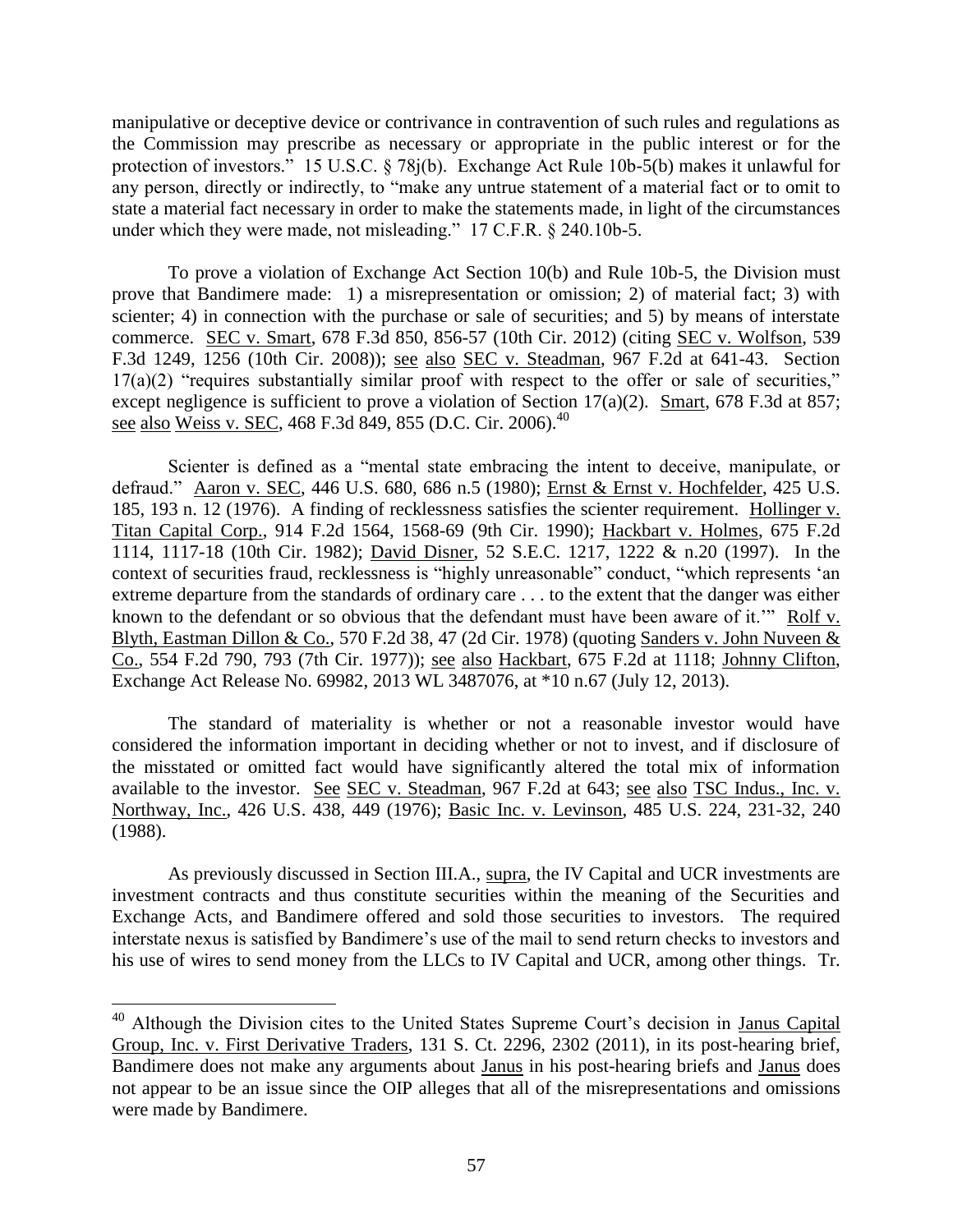846-47, 849, 1210. The remaining inquiry is whether material misrepresentations and omissions were made with scienter.

The Division contends that when describing the IV Capital and UCR securities to investors, Bandimere represented to many investors that he thought the investments were low risk and very good investments and he also presented a one-sided view to potential investors and highlighted only positive facts, including: 1) the consistent rates of return; 2) the established track record of performance; 3) the experienced and successful traders; 4) his personal dealings with Parrish and Dalton which gave him confidence in their abilities; and 5) with regard to Dalton, his long-standing personal relationship. Div. Br. at 17; OIP at 8-9. The Division argues that despite these representations, Bandimere knew about material red flags which suggested a different picture than the generally rosy view Bandimere presented and together the red flags suggested, at a minimum, the investments had very significant risks. Div. Br. at 17-18.

Bandimere argues that the only affirmative misrepresentations attributed to him are that he characterized IV Capital and UCR as low risk or very good investments, and these generalized statements constitute non-actionable opinions or puffing. Bandimere Br. at 3. He also asserts that material omissions are only actionable where the omitted fact is necessary to make the statements made, in light of the circumstances under which they were made, not misleading, and the OIP fails to identify a single statement rendered misleading by the alleged omissions of material fact. Id. at 4.

This case is, however, distinguishable from those cases where courts have dismissed fraud claims because the defendants' statements constituted non-actionable opinions or puffing. Bandimere did not merely make statements expressing general corporate optimism, but instead made material misstatements and omissions in the context of acting as an unregistered broker selling unregistered securities to the investors. Bandimere was not merely an impartial observer offering his opinion on the historical returns of IV Capital and UCR, rather Bandimere testified that he described the IV Capital and UCR investments to potential investors, answered their questions, handled the paperwork necessary for investments, accepted investment funds, wired or sent the investment funds to IV Capital and UCR, received and calculated investor returns from IV Capital and UCR, distributed returns to investors, and received fees, which constitute transaction-based compensation or commissions. Tr. 844-49, 869-70, 890-91, 926-28, 955-56.

Moravec, Loebe, Blackford, Koch, and Radke all testified that Bandimere told them the rate of return the IV Capital investment was supposed to earn and some of these investors testified that Bandimere described the rates of returns as good or great. Tr. 160, 288, 439-40, 582-83, 584-85, 669-70. Hunter testified that Bandimere brought up the IV Capital investment opportunity to him during a telephone call and told him that he was personally involved in the investment, he had a large amount of money invested, and that there were other people Hunter knew that had invested. Tr. 546-47. Syke testified that it was Bandimere's representations that the investment was paying approximately 2% a month and had been dependable that made him interested in investing. Tr. 725-26. Radke testified that Bandimere told him that he had been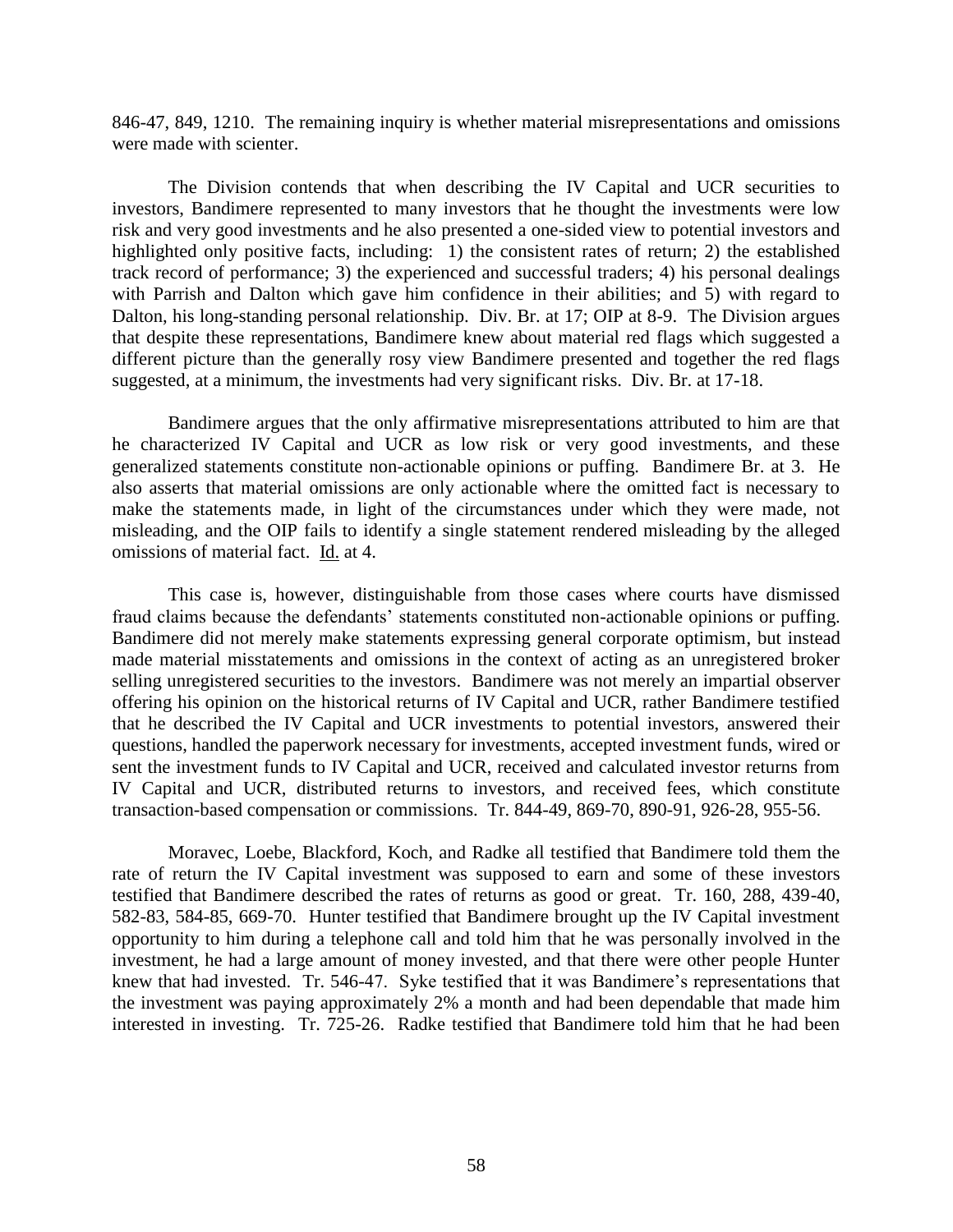involved with IV Capital for several years and that the investment had lived up to its target yield month-after-month and year-after-year. Tr. 669-70.<sup>41</sup>

With respect to UCR, Moravec, Loebe, Davis, and Koch all testified that Bandimere told them about the rate of return the UCR investment was supposed to earn. Tr. 162-63, 288-89, 501, 504, 525-26, 584-85. Radke testified that Bandimere told him that the investment principal would be kept in a bank as collateral and it was not the investors' money that would go directly to the trader to be used in deals, essentially implying that the funds would be safe. Tr. 674-75. Bandimere did not tell Moravec, Loebe, Koch, or Radke any negative information about the investments. Tr. 161, 164, 297, 587, 670-71. Blackford testified that Bandimere did not provide him with any information that would cause him concern. Tr. 442.

While it is true that Exchange Act Section 10(b) and Rule 10b-5(b) do not create an affirmative duty to disclose any and all material information, disclosure is required when necessary to make statements made, in light of the circumstances under which they were made, not misleading. Matrixx Initiatives, Inc. v. Siracusano, 131 S. Ct. 1309, 1321 (2011). Bandimere's disclosure of positive information about the investments was rendered materially misleading in light of his failure to disclose other material facts to investors.

Bandimere generally contends that he did not act with scienter or even act negligently. Bandimere Br. at 20-28. This contention lacks merit. Bandimere's high degree of scienter is demonstrated by various knowing falsehoods, intentional concealments, and counter-accusations that he directed to his victims, whose investments resulted in his handsome compensation.

First, with respect to Bandimere's compensation, Loebe testified that Bandimere told him that any funds in excess of investor returns each month would be given to a Christian charity doing work overseas. Tr. 294. There is no evidence in the record that Bandimere gave funds in excess of investor returns to charity. When asked whether he told Loebe that excess returns would be donated to charity, Bandimere responded, "I don't recall that that was the case. I may have shared with him that – he may have asked what I did with some of my funds in my life. And most people who know very much about me know what – that  $\Gamma m$  – that I give to a variety of causes, so that may have been what was in the conversation that – that he – that he took from that." Tr. 929. However, on this point, Loebe's testimony is more credible than Bandimere's testimony. Loebe's investment of \$75,000 is comparatively small and he exhibited a straightforward, matter of fact demeanor during the hearing. In contrast, Bandimere has a significant interest in the outcome of this proceeding, and, in light of the other knowing falsehoods Bandimere told investors, his testimony is simply not credible.

Bandimere's behavior with respect to Dalton's identity and Dalton's involvement with UCR similarly supports a finding of scienter. Koch and Radke testified that Bandimere knew that they knew Dalton and yet, when Bandimere explained the UCR investments to them, he did not tell either of them that Dalton was involved. Tr. 590-91, 677. The only reasonable explanation for concealing Dalton's identity and involvement in UCR is that Bandimere knew that disclosing Dalton's involvement would make Koch and Radke change their minds about

 $^{41}$  Radke testified that Bandimere did tell him that the returns were not guaranteed. Tr. 670-71.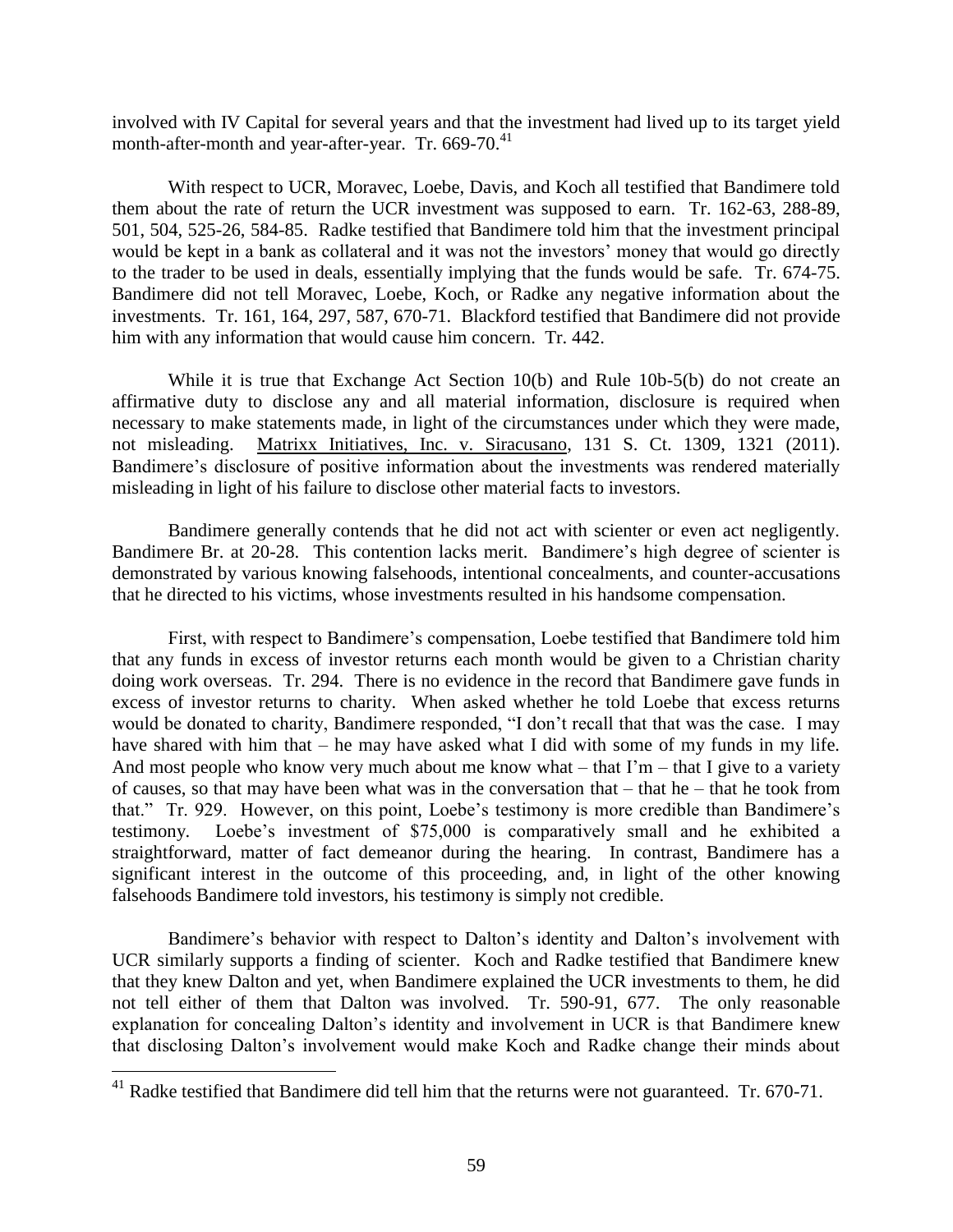investing. Koch testified that he would not have invested in UCR if he had known Dalton was involved, and Radke testified that Dalton was not necessarily someone he would have wanted to invest with and that he knew Dalton had some financial difficulties. Tr. 591, 675-76. Bandimere deliberately deceived Koch and Radke to get their investments.

When Koch questioned Bandimere at least about the Diamond Program, Bandimere "just kept telling [Koch] that – that he had to maintain the confidentiality, that he had promised this broker and diamond dealer anonymity." Tr. 598. This was because the person involved possessed "significant" contacts and was of "such stature" that he "wouldn't want to be bothered by small investors." Id. In approximately April 2011, long after Dalton's scheme collapsed, when Koch found out from Bandimere that Dalton, a mutual acquaintance, was involved, Koch felt betrayed. Tr. 598-99. There is no evidence in the record that Dalton was of "such stature" that he did not want small investors, or that Bandimere ever promised Dalton anonymity. Bandimere's statement to Koch was a knowing falsehood intended to discourage Koch from further inquiry.

Bandimere also said to Koch, "[w]ell, if you're so smart . . . why did you invest," and Koch felt that Bandimere, as a friend, should have done his due diligence to determine whether the investment opportunity was credible. Tr. 600. Koch asked Bandimere if he would refund his principal investment, but Bandimere refused and said he was bothered by the fact that some Christians were so interested in their capital and getting a return on their investments "that they're not interested in the ministry side and being willing to understand and forgive." Tr. 600. Koch also requested Bandimere give him the interest that was represented would have been earned on the principal. Tr. 645. Koch asked him to return the money based on their friendship and because Bandimere was a person who had counseled him in his investment. Tr. 647; Ex. 144. Bandimere refused and Koch testified that Bandimere said that he was upset because Koch had been harsh with him. Tr. 597, 600-01. In short, when confronted by Koch, Bandimere threw back counter-accusations that Koch was to blame, accused him, in effect, of not being a good Christian, and acted like Koch was the wrongdoer instead of Bandimere.<sup>42</sup> Tr. 600, 602. In contrast to Bandimere, a man wealthy enough to lose \$1 million in Ponzi schemes and still not have to work, Koch was a "modest" earner and had previously worked for Bandimere and the Bandimere family. Tr. 580-81, 601, 611-13, 992, 1119, 1241-42. Such bullying is also evidence of scienter.

Bandimere argues that Koch testified inconsistently as to whether he had inquired about Dalton's involvement prior to investing. Bandimere Br. at 17 n.9. Bandimere claims that Koch stated in a January 7, 2012, letter that he had asked Bandimere specifically about Dalton's involvement in the investment, but later admitted during testimony that he did not. Id.; Tr. 654- 56; Ex. 144. Bandimere contends that, later in his testimony, Koch affirmed the correctness of what was stated in the letter. Bandimere Br. at 17 n.9; Tr. 665. I find, however, that Koch testified consistently. Koch testified that when Bandimere was describing the investment to him, he did not specifically ask whether the anonymous trader was Dalton. Tr. 654-55. The January

 $42$  When I asked Koch if he felt like Bandimere had accused him of not being a good Christian, Koch said that he did not know. Tr. 602. Nonetheless, it is a reasonable inference from Koch's testimony that Bandimere meant exactly that.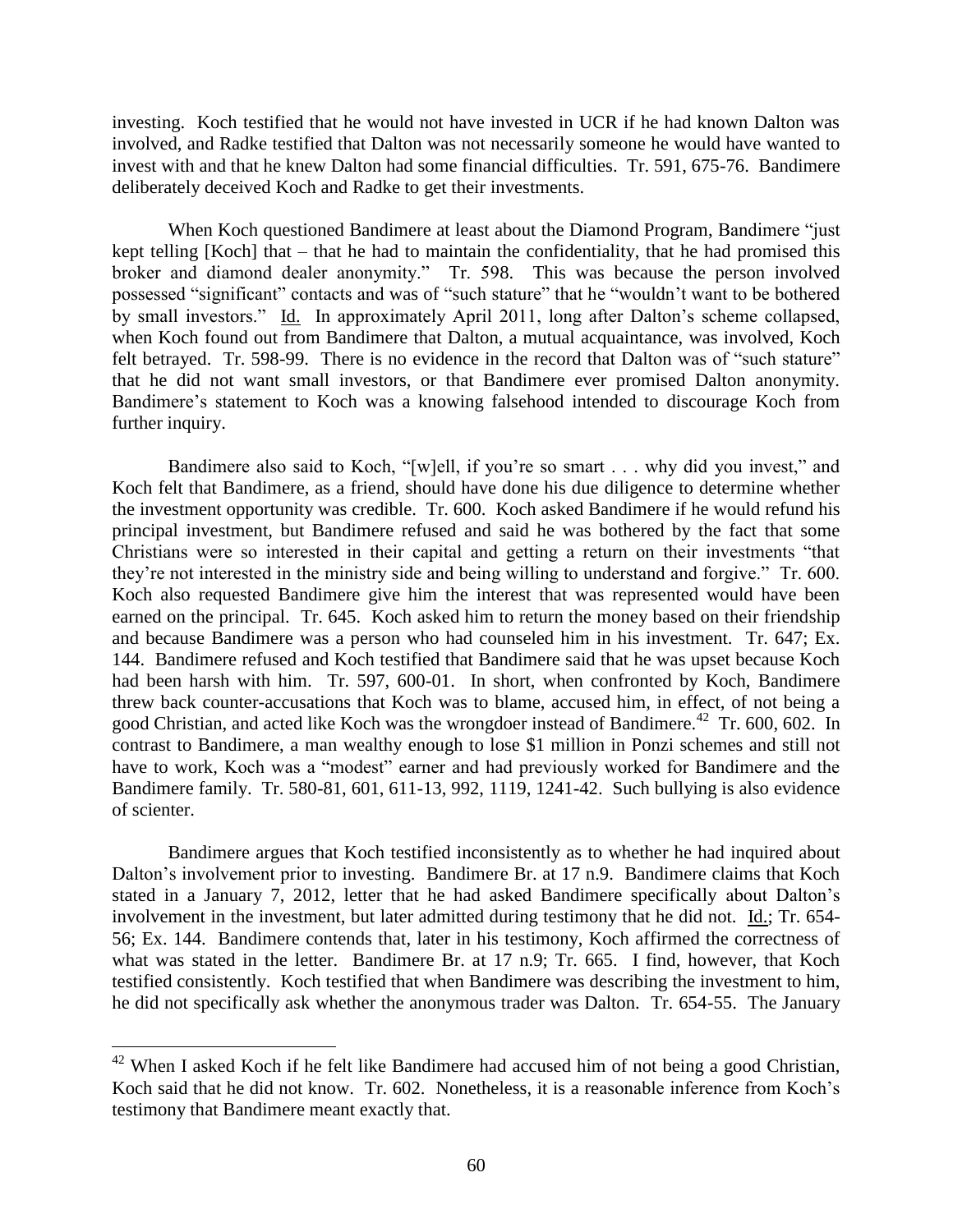7, 2012, letter states in part "I even inquired of you specifically regarding Dick Dalton," however, it gives no time frame for when this inquiry was supposed to have occurred. Later, when Koch was asked whether the January 7, 2012, letter essentially captured why he felt like he should have gotten his money back from Bandimere, Koch said yes. Tr. 665. Koch's testimony that the letter accurately captured his feelings in no way contradicts his previous testimony that he did not ask Bandimere at the outset whether Dalton was involved in the investment. I asked Koch during the hearing when it was that he first asked Bandimere whether Dalton was involved with the investments, and he testified that it was around April of 2011, which is consistent with his testimony that he did not ask Bandimere whether Dalton was involved at the outset. Tr. 660- 61.

Radke's testimony that Bandimere failed to disclose Dalton's involvement with UCR despite knowing that Radke knew Dalton is consistent with Koch's experience. In addition, Radke testified that he first heard about the IV Capital investment opportunity through Bandimere during a meeting of the full board of directors of Abbas Ministries. Tr. 667-68. At the time, he, Bandimere, and Dalton were all members of the Abbas Ministries board. Tr. 668- 69. Radke did not recall whether Dalton was present at the board meeting when he first learned about the investment, but he testified that Dalton was routinely in attendance at board meetings. Tr. 677. The evidence is clear that Bandimere learned about Parrish from Dalton in 2005 and Bandimere understood that Dalton had been an employee of Parrish. Tr. 880-83. The email Pickering sent to the SEC in 2011, which she testified was an almost verbatim summary of a June 14, 2011, conversation with Bandimere, supports the conclusion that Bandimere and Syke started the LLC due in part to Dalton's high discomfort level with Parrish and that Bandimere knew Dalton had stopped doing business with Parrish. Tr. 232-38; Ex. 71. It also supports the conclusion that Dalton had warned Bandimere at the time to be careful about doing business with Parrish. Tr. 237-38; Ex. 71.

Despite Bandimere's knowledge of Dalton's involvement with Parrish and IV Capital, and despite Dalton's warning to Bandimere to be careful about doing business with Parrish, Bandimere explained and ultimately sold IV Capital securities to Radke and Abbas Ministries apparently without disclosing either of those facts. Even if Dalton was not present at the board meeting where the IV Capital investments were explained, Bandimere's failure to inform the board that Dalton had sold IV Capital investments for Parrish for many years, has only one plausible explanation: Bandimere and Dalton were actively concealing Dalton's prior affiliation with the investment from the board members.

Bandimere's conduct with respect to Pickering's March 2010 investment in UCR can only be described as shamelessly cruel. On March 5, 2010, Syke wrote an email to Bandimere warning him that "the failure to perform on the diamond deal casts a cloud over the U/C and effectively precludes new investors from investing in either deal." Tr. 770-73; Ex. 43. Bandimere therefore knew in early March that the UCR trading program and Diamond Program presented so much risk that no further investments should be made.

Pickering wrote an email to Syke on March 19, 2010, in which she asked Syke what it would take "to have the Exito Capital declared a theft." Ex. 232. Syke forwarded the email to Bandimere on March 21, 2010, five days before Pickering invested \$100,000 in UCR, and stated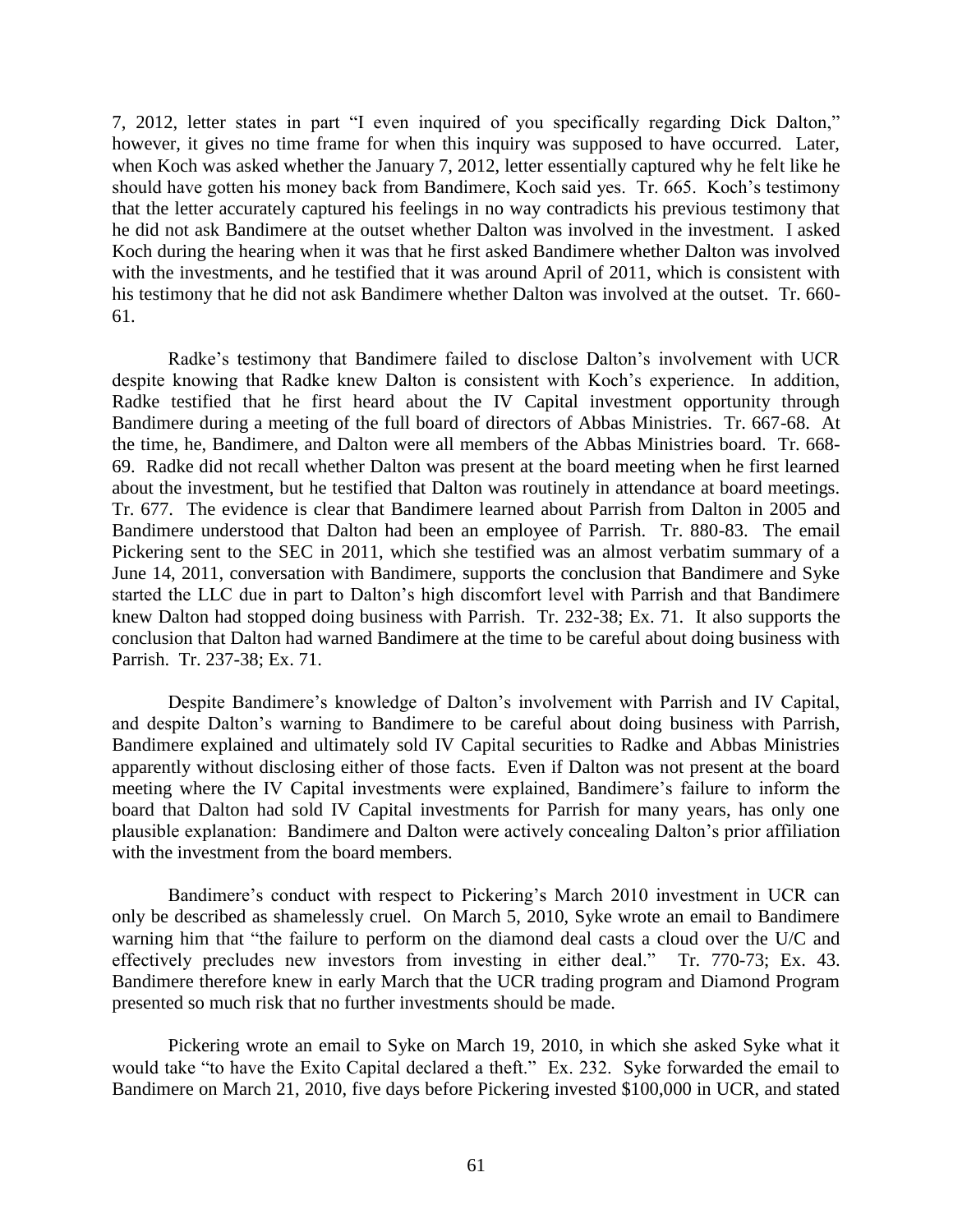that Pickering could not invest in Exito because she was no longer accredited. Exs. 115 at BAND000846, 232. Syke responded to Pickering that "I have concerns about this deal, I don't know that anybody should still invest." Tr. 842. In addition to his March 5, 2010, email, in which Syke told Bandimere that the failure to perform on the diamond deal effectively precluded investors from investing in either UCR deal, Syke also told Bandimere on the telephone that neither UCR nor the UCR Diamond Program was suitable for Pickering. Tr. 842; Ex. 43. Bandimere had no particular reaction to Syke's opinion. Tr. 843.

Pickering invested \$100,000 in UCR through Victoria on March 26, 2010, using a \$2,000 loan from her brother and credit lines on her credit cards. Tr. 214, 242, 247-48; Ex. 115 at BAND000846. Bandimere admitted that he knew that Pickering had borrowed the \$100,000, that she needed more income, and that she had lost at least \$2.5 million in IV Capital. Tr. 986. According to Pickering, Bandimere told her "Don't worry, honey. We'll get you money coming in right away, next month." Tr. 242-43, 365. He sold her UCR securities despite knowing that Pickering was in a desperate financial situation, knowing the demonstrated serious risk presented by UCR, knowing all the other red flags about UCR, and having been warned by Syke that no further investments in UCR should be made. This was not an omission, it was a wildly deceptive affirmative misrepresentation and demonstrated an extreme degree of scienter.

All of these incidents reinforce the conclusion that Bandimere possessed an intent to defraud, that is, scienter, throughout his course of misconduct. The transaction-based compensation that Bandimere received from IV Capital, UCR, and the UCR Diamond Program was large and tied to the amount of money the investments brought in, thus giving him a motive to mislead his victims. It does not matter whether Bandimere knew he had a duty not to omit disclosing the red flags alleged in the OIP, because his conduct toward, at a minimum, Loebe, Koch, Radke, and Pickering amply demonstrates that, by remaining silent about certain issues, he intended to defraud all the investors as to which violations have been found.

Bandimere's claim that the Division's ability to prove that he acted with scienter is inextricably tied to its ability to prove that he knew or must have known that IV Capital and UCR were fraudulent investment programs is meritless. As discussed in greater detail in Section III.E., infra, the OIP does not charge Bandimere with operating a Ponzi scheme or even knowing that the securities he sold were interests in Ponzi schemes. Instead, the gravamen of the antifraud allegations is that Bandimere knew about material red flags and negative facts associated with IV Capital and UCR and never disclosed them to investors, which constitutes a highly misleading sales approach. OIP at 9. Those material red flags can be proven, and, in certain cases described below, have been proven, irrespective of whether Bandimere knew IV Capital and UCR were Ponzi schemes.

Moreover, Bandimere's conduct was willful because he acted intentionally when described the investments to investors and answered their questions. To the extent Bandimere argues that he did not act willfully because he did not know that his conduct was wrongful, that argument is rejected for the reasons set forth in Sections III.B and C, supra. See Wonsover, 205 F.3d at 415.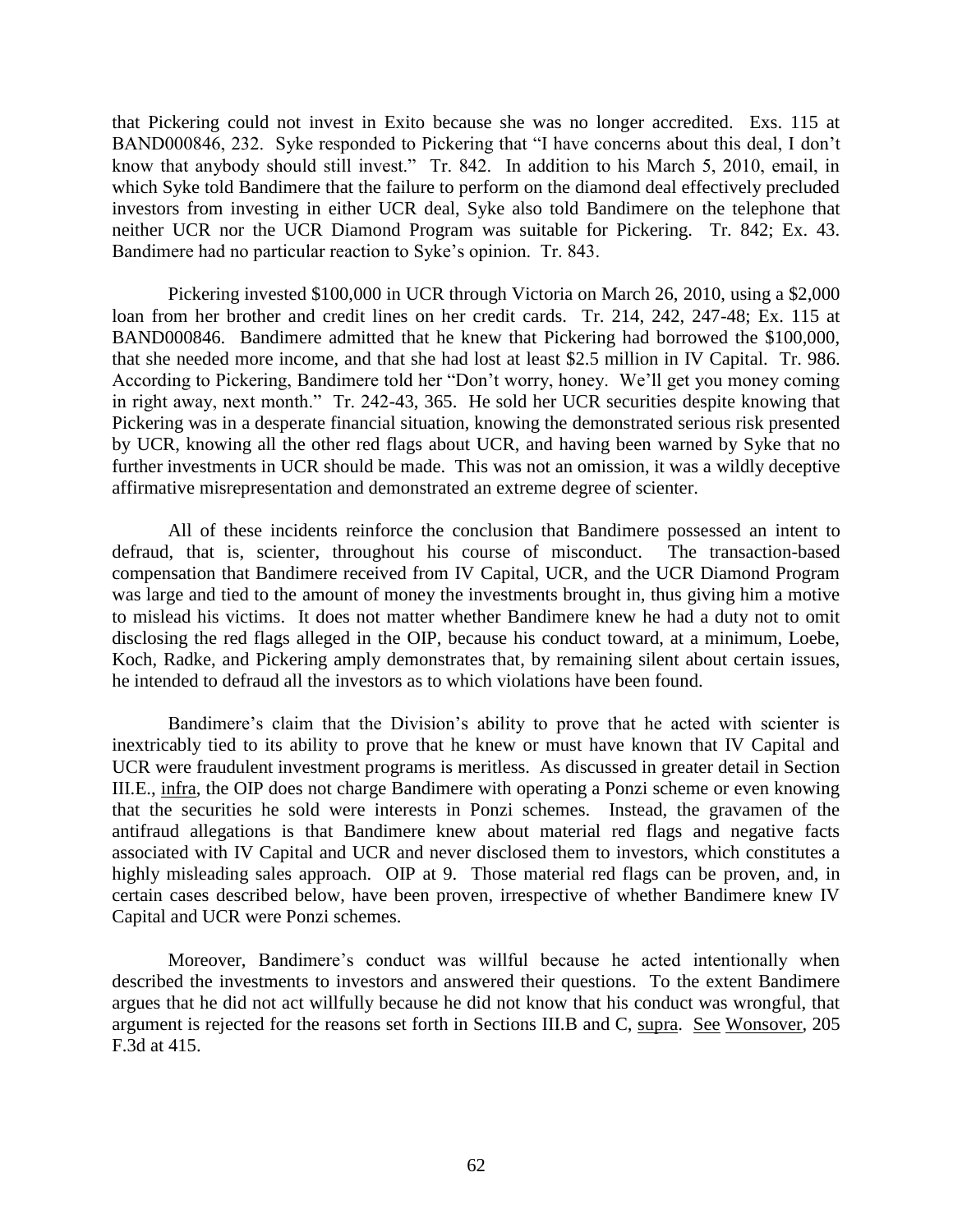#### **1. Bandimere's Receipt of Fees and Disclosure of Fees to Investors**

The OIP alleges that Bandimere knew and failed to disclose that IV Capital and UCR paid him large commissions tied to the amount of funds he brought in for investment. OIP at 8. The Division alleges that Bandimere knew of this red flag no later than November 2006 as to IV Capital; July 2008 as to UCR; and March 2009 as to the Diamond Program. Supplemental Statement at 1-2. Bandimere testified that he received a fee of 10% of investors' monthly returns from IV Capital and 2% of the total investors' funds each month or 24% annually from UCR. Tr. 870, 926. While some of the investors testified that they knew Bandimere or the LLCs received some sort of compensation, none of the investors, with the exception of Hunter, who remains a close personal friend of Bandimere, and Syke, with respect to the 10% fee received from IV Capital, were told that Bandimere or the LLCs received a fee of 10% of investors' monthly returns from IV Capital or a 24% annual return on investors' funds from UCR. Tr. 165- 67 (Moravec as to IV Capital and UCR),  $^{43}$  293-94 (Loebe as IV Capital and UCR), Tr. 466-67 (Blackford as to IV Capital), 507 (Davis as to UCR), 562 (Hunter), 591-92 (Koch as to IV Capital and UCR), 681-82, 687-88 (Radke as to IV Capital), 745 (Syke). In fact, Loebe testified that Bandimere told him that any funds in excess of investor returns every month would go to a Christian charity doing work overseas. Tr. 294.

Although the Operating Agreements for Exito and Victoria disclosed that the managers of those entities would receive reasonable compensation for services to the LLCs and that any amount would be deemed in excess of the targeted returns per annum to Members, the Operating Agreements did not disclose any particular compensation amount. 44 Bandimere admitted that fact. Tr. 926-29; Ex. 11 at Syke 0000051; Ex. 70 at 14. Nor did the Operating Agreements indicate that the compensation received would be tied to the amount invested. Both of those facts are clearly material and were not disclosed to most of the investors either through receipt of the Operating Agreements or through any statements made by Bandimere. The fact that the fees received were tied to the amount invested is material because it creates the potential for a conflict of interest in Bandimere's sale of the investments. See IMS/CPAs & Assocs., 55 S.E.C. 436, 453-54 (2001) ("Courts have recognized that economic conflicts of interest, such as undisclosed compensation, are material facts that must be disclosed.") The large amount of the commissions is material because it indicates that in addition to generating returns for investors, the investments would need to generate the large fees payable to Bandimere and the LLCs for the investments to be successful.

Therefore, I find that Bandimere knew and failed to disclose that IV Capital and UCR paid him large commissions tied to the amount of funds he brought in for investment at least as to investors Moravec (as to IV Capital and UCR), Loebe (as to IV Capital and UCR), Blackford

 $43$  During the hearing, the parties at times used the term UCR to refer to the Trading Program, the Diamond Program, or both.

<sup>&</sup>lt;sup>44</sup> The version of the Operating Agreement for Victoria included as Exhibit 136 did refer to a management fee equal to 20% of the gross income of the LLC, but Bandimere testified that to his knowledge this version of the Operating Agreement was never given to investors. Tr. 1204; Ex. 136 at BAND003411.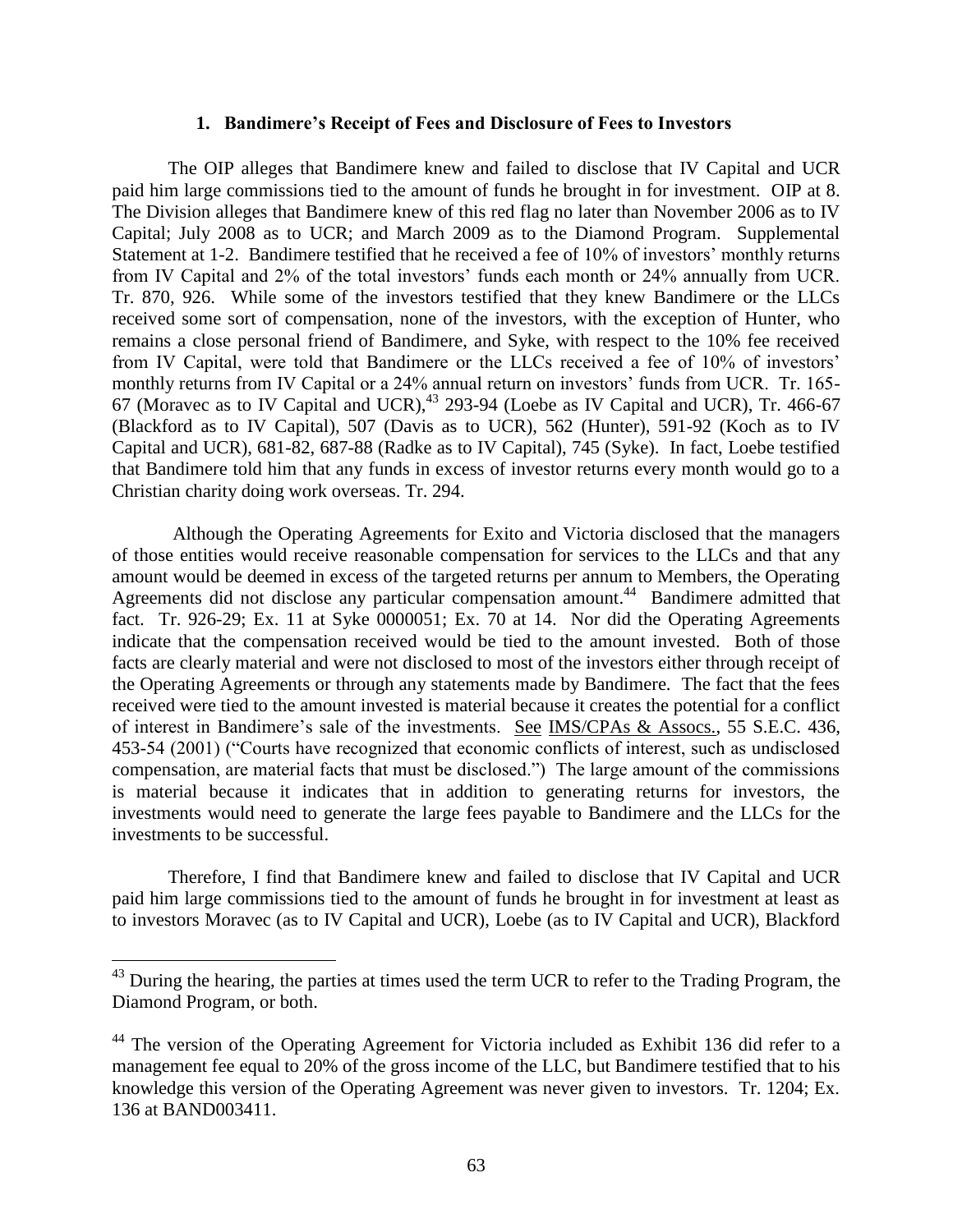(as to IV Capital), Davis (as to UCR), Koch (as to IV Capital and UCR), and Radke (as to IV Capital and UCR).

## **2. Bandimere's Knowledge of the SEC Complaint Against Parrish**

The OIP alleges that Bandimere knew and failed to disclose that Parrish had been sued by the SEC in 2005 and that Bandimere admitted to an investor that he knew that the Commission had previously sued Parrish at the time that Bandimere was offering the IV Capital investment. OIP at 8. The Division alleges that Bandimere knew of this red flag no later than November 2005. Supplemental Statement at 1. Bandimere argues that the Division failed to prove that he knew, or even believed, that Parrish had been sued by the SEC in 2005. Bandimere Br. at 9. Bandimere admits that he was told Parrish had an unspecified regulatory issue in 2004 or 2005, but he contends that he was told this was resolved. Id.

Bandimere testified that sometime in 2005, Dalton told him that Parrish had an "issue with some jurisdiction," but that the issue had been resolved. Tr. 909. At the time, Bandimere testified that he may have understood the issue to be with the SEC or IRS, but he was not clear about the jurisdiction. Tr. 910. Bandimere testified that he did not recall telling investors in IV Capital about Parrish's issue, and this included Radke and Hunter. Tr. 911.

Hunter's testimony, after having his recollection refreshed by his notes, was that Bandimere had told him about Parrish's "run-in with the SEC," and Hunter thereafter spoke to Parrish who purportedly explained the situation. Tr. 555-57; Ex. 143. Radke also testified that prior to his investment in IV Capital, Bandimere told him that Parrish was in a situation where he was being audited and reviewed, or maybe sanctioned, but that Parrish had successfully turned it around and was starting to make investments again. Tr. 678-79. Radke testified that Bandimere may have mentioned that Parrish's problem was with the Commission. Tr. 679-80. Finally, Pickering testified that during a conversation with Bandimere in 2011, Bandimere told her that he had been aware that Parrish had some sort of problem in the past, and that Bandimere may have referred to the SEC. Tr. 385-88. An email Pickering sent to the SEC, which was based on her "almost verbatim" notes of a 2011 conversation with Bandimere, stated that Dalton had told Bandimere, sometime in "'04 or early '05," about Parrish's "investment problem with the old LLC business/ SEC complaint problem." Tr. 385-88, 430-31, Ex. 71.

Investors Moravec, Blackford, and Koch all testified that they were not aware that Parrish or a principal of IV Capital had a problem with the SEC. Tr. 165-66 (Moravec), 465-66 (Blackford), 592 (Koch). Blackford testified that he would have wanted to know that information and whether the problem was resolved. Tr. 465-66.

There is sufficient evidence in the record to support the conclusion that Bandimere knew that Parrish had been sued by the SEC in 2005 and Bandimere selectively disclosed this information to investors. Bandimere admits that he knew Parrish had some sort of problem with a regulatory authority. Bandimere Br. at 9. Bandimere may not currently recall whether Parrish's issue was with the SEC or some other jurisdiction, however, Hunter's contemporaneous notes of his discussion with Bandimere which mention Parrish's "run-in with the SEC," support the conclusion that Bandimere knew at the time that Parrish's problem was with the SEC. Tr.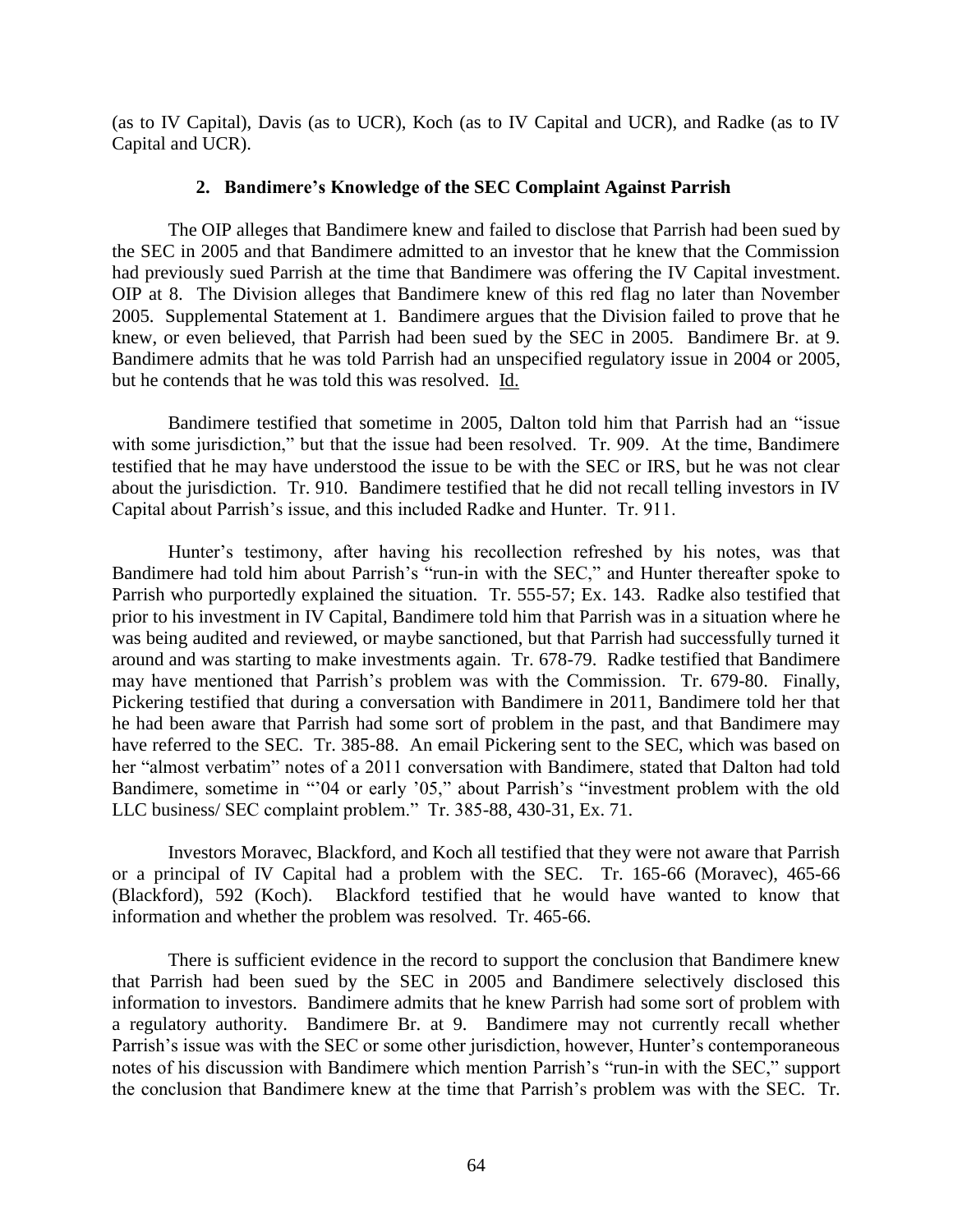557; Ex. 143. Bandimere quibbles with phraseology, arguing that the fact that Parrish had an issue or a problem with the SEC does not support the OIP's allegation that he knew Parrish had been previously sued by the SEC. Bandimere Br. at 9-10. Pickering's almost verbatim notes of her discussion with Bandimere in 2011, which mention an SEC complaint problem, support the conclusion that Bandimere knew a complaint had been filed. Indeed, Pickering's notes refer to a complaint on two occasions. Ex. 71. In addition to the comment regarding the SEC complaint problem, the notes further state, "And, as a result of that complaint, Mike went offshore after the fact that (sic) so as not to be under U.S. jurisdiction and regulation." Ex. 71 at 1-2; see Tr. 430- 32.

In deciding whether or not to invest in IV Capital, investors would have considered the fact that a principal of IV Capital had been sued by the SEC to be an important factor in their decision, and an investor in this case testified to that fact. See Wilson v. Great Am. Indus., Inc., 855 F.2d 987, 991-92 (2d Cir. 1988) (failure to disclose adverse civil judgment held material under Exchange Act Rule 14a-9). Blackford, who was never told about the SEC's complaint against Parrish, testified that he would have wanted to know if a principal of IV Capital had a problem with the SEC and he would have wanted to know whether the problem was resolved. Tr. 465-66. After Hunter learned of Parrish's "run-in with the SEC," he testified that he actually spoke to Parrish about the problem. Tr. 557, 564. Hunter's follow-up with Parrish supports the conclusion that a reasonable investor would consider the existence of a run-in with the SEC to be material when investing and a reasonable investor would want to get more information to make sure his or her investment was secure. The fact that Hunter does not specifically mention a complaint against Parrish, but a run-in, which would be generally understood to be less serious than a complaint, supports the conclusion that even lesser interactions with the SEC would be material to investors, although there is evidence here that Bandimere knew the SEC had filed a complaint against Parrish.

Therefore, I find that Bandimere knew and failed to disclose that Parrish had been sued by the SEC in 2005 at least as to investors Moravec, Blackford, and Koch.

# **3. Dalton Told Bandimere He Stopped Working with IV Capital and Parrish**

The OIP alleges that Bandimere knew and failed to disclose that Dalton told Bandimere that he stopped working with IV Capital and Parrish because of problems with getting paid commissions. OIP at 8. The Division alleges that Bandimere knew of this red flag no later than September 2007. Supplemental Statement at 1. Bandimere argues that no evidence was offered at the hearing to support that allegation. Bandimere Br. at 10.

Bandimere testified that Dalton stopped representing Parrish in investment matters at some point and it was expressed to him that Dalton and Parrish had complications, but Bandimere did not know what the issues were. Tr. 912. Syke testified that he heard about Dalton's decision to stop placing money with Parrish, but he did not know Dalton's reasons for doing so. Tr. 778. Pickering testified that Bandimere told her about Dalton's relationship with Parrish during their conversation in June 2011, and in the email she subsequently sent to the Commission summarizing that conversation, she stated that Bandimere told her that Dalton had a high discomfort level with Parrish and had stopped doing business with Parrish because Dalton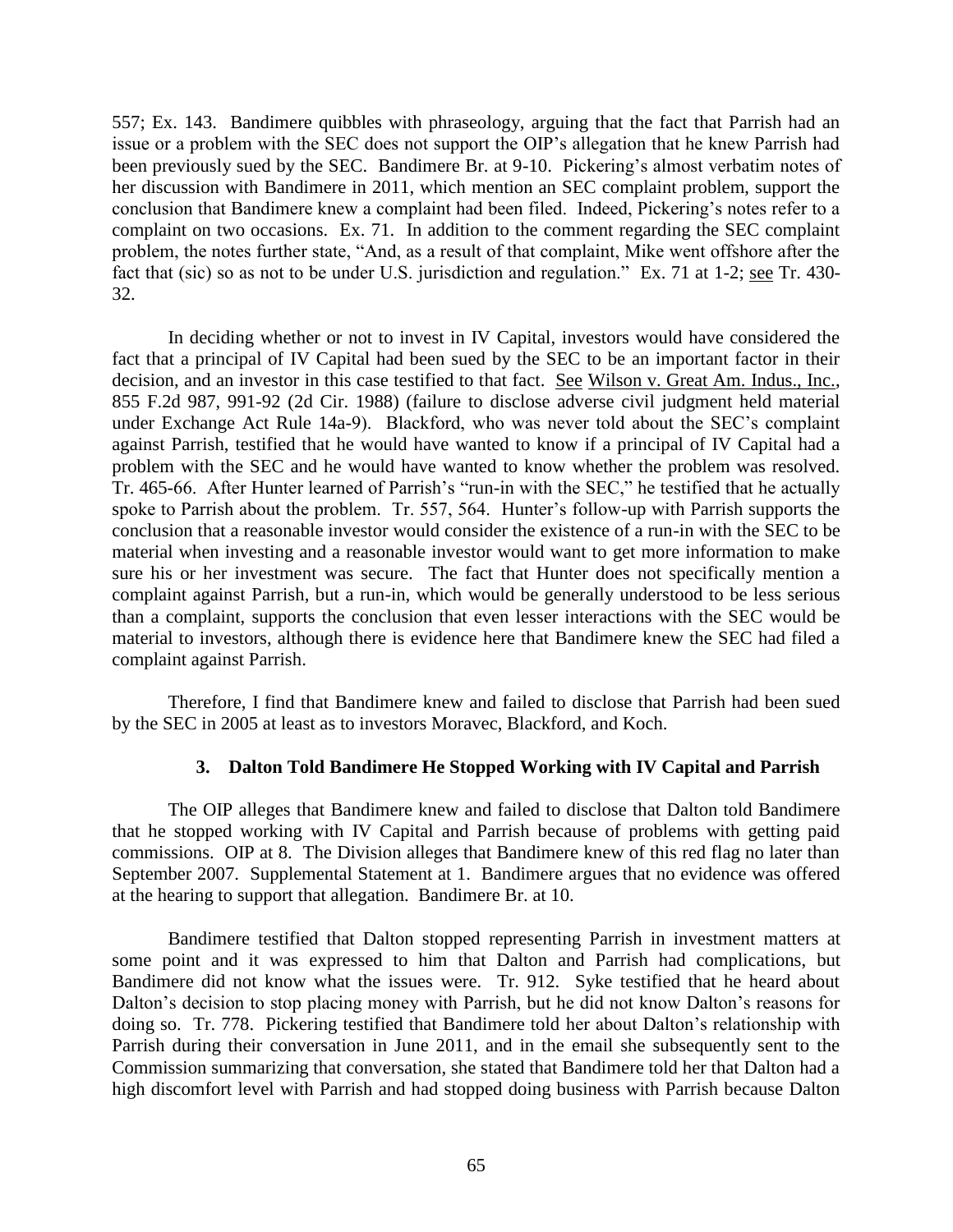could not get the contracts he wanted from Parrish, Parrish ignored his calls, and Parrish took forever to get things done. Tr. 237; Ex. 71 at 2. She testified that Bandimere told her that Dalton warned him strongly at the time to be careful about doing business with Parrish. Tr. 237-38; Ex. 71 at 2.

Although the evidence reflects that Dalton had a high discomfort level with Parrish, that Dalton could not get contracts from Parrish, that Parrish ignored Dalton's calls, and that Parrish and Dalton had complications, there is no direct evidence that Dalton told Bandimere that he stopped working with IV Capital and Parrish because of problems with getting paid commissions. In its post-hearing briefs, the Division does not point to any other evidence to support its claim and therefore the Division has not proven this allegation.

## **4. Written Documentation, Financial Statements, Audits, Trading Confirmations, Account Statements, and Third-Party Service Providers**

Paragraphs 35(f) and (j) of the OIP allege that Bandimere knew and failed to disclose to investors that:

> (f) While Bandimere initially signed written agreements with UCR and IV Capital when the LLCs made their initial investments, there was no subsequent written documentation provided by UCR or IV Capital when additional investments were made.

. . .

(j) Neither IV Capital nor UCR ever provided any account statements documenting the investments or purported monthly earnings.

OIP at 8-9.

With respect to subparagraph 35(f), the Division alleges that Bandimere knew of this red flag no later than June 2007 for IV Capital and no later than September 2008 for UCR. Supplemental Statement at 2. With respect to subparagraph 35(j), the Division alleges that Bandimere knew of this red flag no later than December 2005 for IV Capital and no later than August 2008 for UCR. Id.

With respect to UCR, the evidence supports the conclusion that Bandimere knew that following his initial signed written agreements with UCR, he never received any documentation from UCR or Dalton when additional investments were made and he knew that UCR never provided any account statements documenting the investments or purported monthly earnings. Bandimere admitted that neither Dalton nor UCR ever provided him with any accounting statements. Tr. 903-04. Although Bandimere claims that he viewed accounting records on UCR's computer when visiting Dalton's office, viewing records on a computer screen is materially different from receiving documentation reflecting the details of additional investments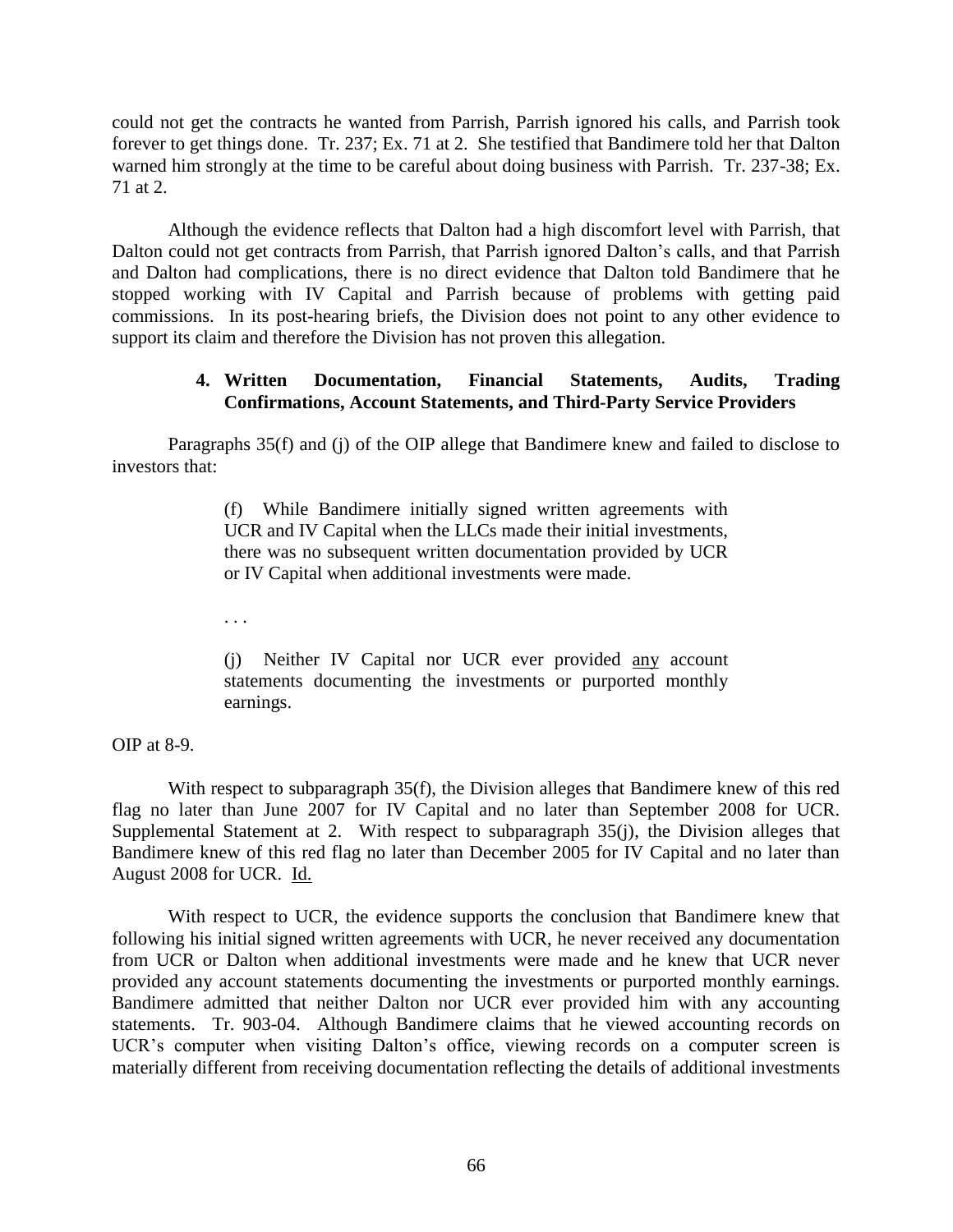or purported monthly earnings from the individual or entity with which investor funds have been entrusted.

Bandimere testified that for approximately the first fifteen months of the investment with IV Capital, IV Capital provided some form of accounting statement generally listing the investment amount, number of trading days, interest, and profit distribution; however, he acknowledged that the LLCs took over the accounting after the first fifteen months. Tr. 904, 1113-14; Ex. 131 at BAND002364. Therefore, the evidence supports the conclusion that Bandimere knew that after the initial fifteen months of the investment with IV Capital, he never received any documentation from IV Capital or Parrish when additional investments were made and he knew that he never received any account statements documenting the investments or purported monthly earnings. The accounting function Bandimere and the LLCs performed for investors' funds is markedly different from receiving documentation or account statements from the individual or entity that had control over investors' funds and was purportedly trading those funds.

IV Capital and UCR's failure to provide subsequent written documentation when additional investments were made and failure to provide any account statements documenting the investments or purported monthly earnings (at least after the initial fifteen months of the investment as to IV Capital) was not disclosed to the investors. Many of the investors testified that prior to making their investments, Bandimere did not tell them that Parrish, IV Capital, Dalton, or UCR had refused to provide account or trading records to him. Tr. 166-67 (Moravec), 297-98 (Loebe), 457-58 (Blackford), 507-08 (Davis as to UCR), 591-93 (Koch), 680-81 (Radke as to Parrish).

The lack of subsequent documentation or account statements documenting investments or purported monthly earnings is clearly material to investors. A reasonable investor would consider the absence of documentation confirming his or her investments or transactions to be important in deciding whether or not to invest. For example, Syke testified that when Parrish refused to provide him with financial statements and trading records before he invested, it caused him some concern and "it took [him] a little while to kind of get over that and consider investing, which is why I started small, but also why I was trying – and, obviously, it didn't really succeed, but to – to ferret out more of the facts and get some more substantiation." Tr. 776. Bandimere argues that the lack of subsequent documentation is immaterial because he could look to bank records and wire transfers to verify the investments. See Bandimere Br. at 26. However, gathering information from bank records is materially different from receiving records and evidence of investments from the individuals and entities to which Bandimere entrusted millions of dollars.

Therefore, I find that Bandimere knew and failed to disclose that IV Capital and UCR failed to provide subsequent written documentation when additional investments were made and failed to provide any account statements documenting the investments or purported monthly earnings (at least after the initial fifteen months of the investment as to IV Capital) at least as to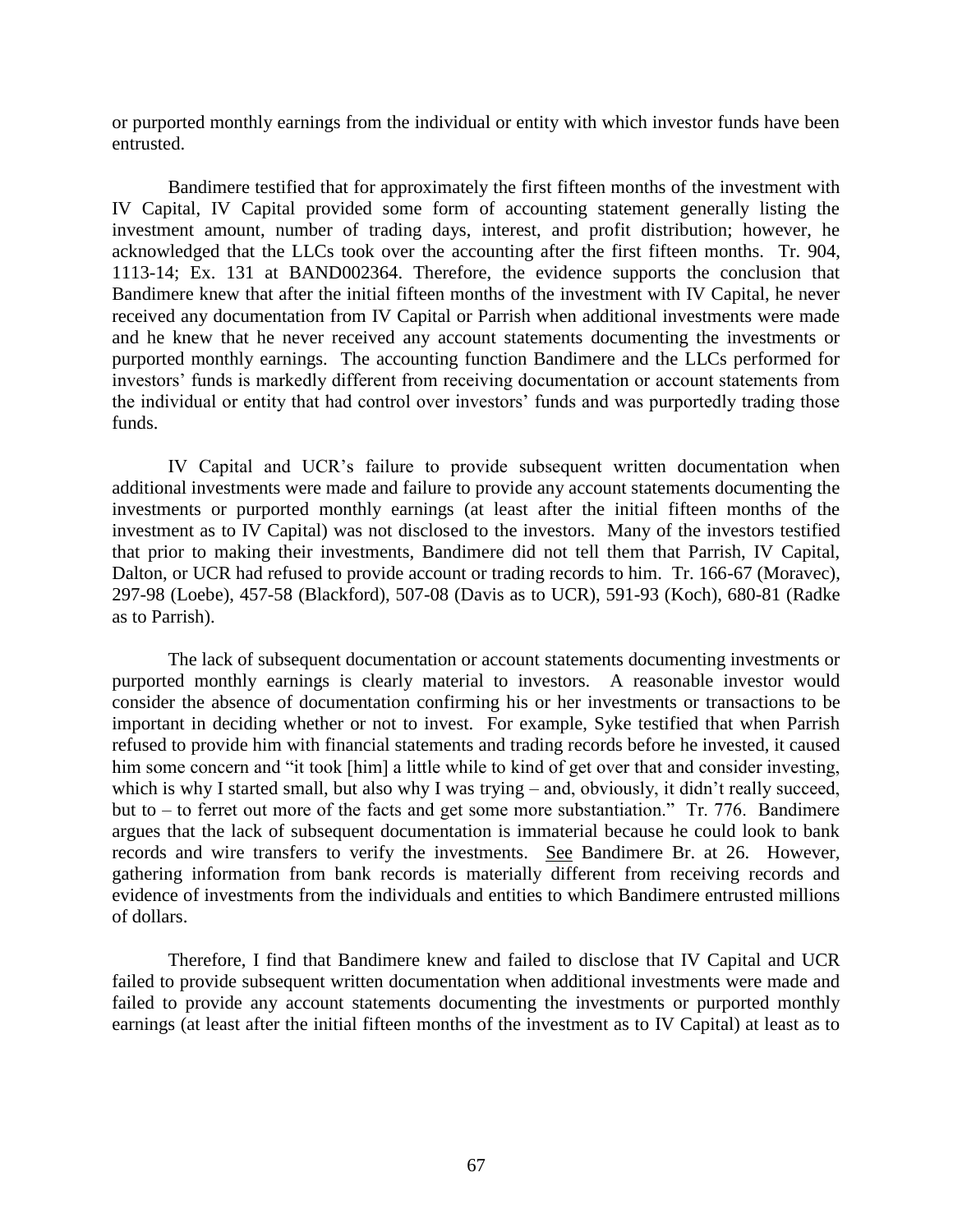investors Moravec (as to IV Capital),<sup>45</sup> Loebe (as to both), Blackford (as to IV Capital), Davis (as to UCR), Koch (as to both), and Radke (as to both). 46

Paragraph 35(g) of the OIP alleges that Bandimere knew and failed to disclose to investors that:

> (g) Bandimere knew that neither UCR nor IV Capital had any financial statements nor were they audited by any accounting firm. In fact, Bandimere testified that it seemed like Dalton and Parrish did not appear to have any accounting records whatsoever.

OIP at 8-9. The Division alleges that Bandimere knew of this red flag no later than December 2005 for IV Capital and no later than September 2008 for UCR. Supplemental Statement at 2.

As to the first part of subparagraph (g), Bandimere admitted during his testimony that Parrish never provided him with any financial statements for IV Capital; however, the fact that Parrish did not provide him with more than a minimal quantity of financial and trading information does not necessarily mean that IV Capital did not have any financial statements. Tr. 897-904; Ex. 217. Although Parrish's failure to produce any financial statements in response to Bandimere's requests could imply that he did not have any financial statements, it could also imply that he was merely lazy or disorganized. Therefore, the Division has failed to prove that Bandimere knew that IV Capital did not have any financial statements.

Similarly, with respect to UCR, Bandimere was asked during the hearing, "Mr. Dalton never provided financial statements to you for UCR, correct," and he responded, "[H]e never provided printed statements as such. But when I would go to their . . . office . . . if there were times that we needed to verify numbers or whatever, it was very obvious that what – well, the

<sup>&</sup>lt;sup>45</sup> Moravec invested in UCR in June and July 2008; however, the Division does not allege that Bandimere knew that UCR failed to provide subsequent written documentation when additional investments were made or failed to provide any account statements documenting the investments or purportedly monthly earnings until September 2008 and August 2008, respectively. Ex. 122 at BAND001669; Supplemental Statement at 2. In the Supplemental Statement, the Division alleges that Moravec also made an investment in September 2009. Supplemental Statement at 5. It is possible that the September 2009 investment refers to a \$10,000 investment in the UCR Diamond Program; however, the transcript provides no corroboration for that conclusion and the Schedule of Member's Interest admitted as part of Exhibit 122 does not appear to provide a date for the investment in the Diamond Program. Ex. 122 at BAND001669.

<sup>46</sup> Radke invested in UCR in June 2008; however, as explained above, the Division does not allege that Bandimere knew of the red flags relating to UCR until August or September of 2008. The Division alleged in the Supplemental Statement that Radke also made an investment in January 2010. Supplemental Statement at 5. Although that investment was not discussed at the hearing and it is not clear from the Supplemental Statement into which entity that investment was made, Exhibit 126 contains a receipt reflecting that Radke invested \$5,000 on January 26, 2010, and those funds were wired to UCR. Ex. 126 at BAND001814.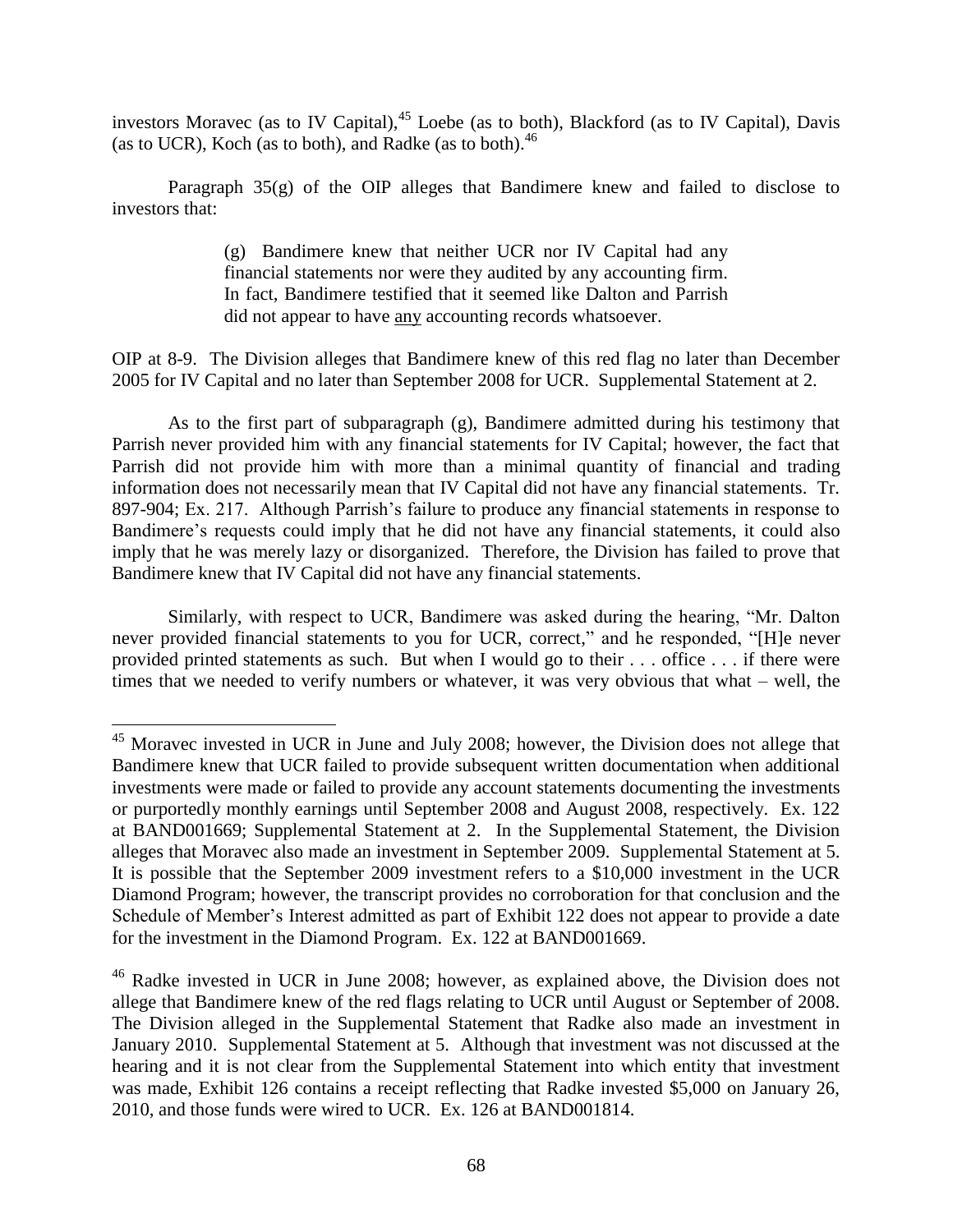way it appeared, Marie Dalton was doing the accounting work, and she did have records . . ." Tr. 903-04. Although that testimony may establish that Dalton never provided UCR's financial statements to Bandimere, it does not support the proposition that Bandimere knew that UCR did not have any financial statements. The Division does not cite to any additional evidence in its post-hearing briefs that would show that Bandimere had knowledge that no financial statements existed for UCR and therefore the Division has not proven that Bandimere knew that UCR did not have any financial statements.

As to the second part of subparagraph (g), Bandimere testified that he did not know whether audits of IV Capital or UCR occurred. Tr. 1112. The Division asked, "Well, you testified that it appeared to you that you and your wife were really the only ones that appeared to be doing any accounting, correct?" Bandimere replied, "I did make that statement, but it was based on a time frame that – early on in the – in the transition of going from our personal checking to the LLCs . . . ." Tr. 904-05. The Division does not point to, and the record does not otherwise appear to contain, any other evidence to support the Division's claim that Bandimere knew that neither UCR nor IV Capital was audited. At most, the evidence shows that Bandimere did not know whether UCR or IV Capital was audited and therefore the Division has not proven this allegation. While Bandimere's statement indicating that he believed he and his wife were the only ones who appeared to be doing any accounting is related to the concept of auditing, it does not provide sufficient direct evidence of Bandimere's knowledge.

Paragraph 35(h) of the OIP alleges that Bandimere knew and failed to disclose to investors that:

> (h) Bandimere knew that neither UCR nor IV Capital had any third-party service providers: brokerage firms, accountants, etc., which could be verified by him.

OIP at 9. The Division alleges that Bandimere knew of this red flag no later than November 2005 for IV Capital and no later than July 2008 for UCR. Supplemental Statement at 2.

With respect to subparagraph (h), the only relevant evidence appears to be Bandimere's testimony that he did not understand Parrish's trading to have been done through a brokerage firm and he did not have the ability to verify with any brokerage firm the trading that Parrish purported to engage in. Tr. 1114-15. Aside from Pickering's testimony that she learned in 2007 that Bandimere was not receiving evidence of trades or third-party documentation from Parrish, there does not appear to be any evidence in the record regarding whether Bandimere disclosed to the investors that he knew neither UCR nor IV Capital had any third-party service providers such as brokerage firms or accountants that he could verify. Tr. 402-03. The Division does not point to any specific evidence of this in their post-hearing briefs. Therefore, the Division has not proven their claim with respect to subparagraph (h).

Paragraph 35(i) of the OIP alleges that Bandimere knew and failed to disclose to investors that: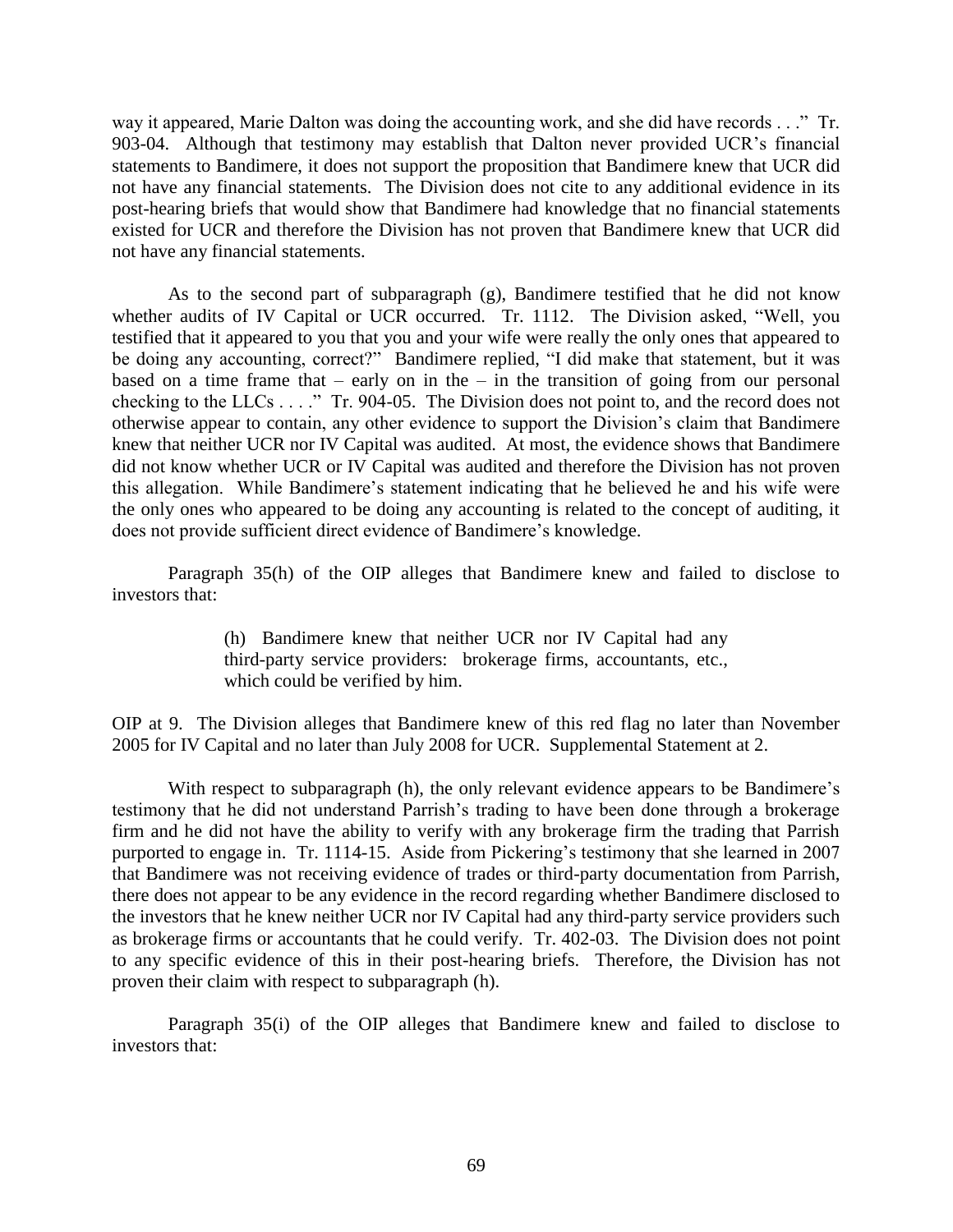(i) Dalton and Parrish refused to provide Bandimere with any documents confirming trading, their traders, or any other aspects of the investments.

OIP at 9. The Division alleges that Bandimere knew of this red flag no later than November 2005 for IV Capital and no later than July 2008 for UCR. Supplemental Statement at 2.

With respect to subparagraph (i), the Division has proven that allegation as to Parrish only. Bandimere asked Parrish for every kind of documentation he could get and Parrish promised to get him certain documents; however, Bandimere could only point to a web site that Parrish had put together and a series of trading records representing a span of eleven days in February 2009 that Parrish had given to him. Tr. 897-98; Ex. 217. Bandimere's testimony is not entirely clear on this point, but it does not appear that the eleven days of trading records were reflective of the trading of LLC investors' funds, but rather was representative of "how much he supposedly earned and  $-$  in a particular group of trades." Tr. 901. Indeed, it is entirely possible that the eleven days of records had nothing to do with IV Capital. Tr. 902-03 ("[Parrish] represented that he'd borrow from the Nevis Bank in multiples in order to create various kinds of trades"). Moreover, as the trading records were for a period of time in February 2009, it appears that Bandimere had been selling investments in IV Capital for at least a year before he received any sort of trading confirmation. Therefore, Bandimere knew that Parrish and IV Capital refused to provide him with any documents confirming their trading, their traders, or any other aspects of the investments. When questioned by the Division during the hearing, Radke, Koch, and Moravec all testified that Bandimere did not disclose to them that Parrish had refused to provide him with account or trading records. Tr. 166-67 (Moravec), 592-93 (Koch), 680-81 (Radke). Syke's testimony that he asked Parrish directly for financial statements and trading records and Parrish refused to provide them, allegedly because IV Capital was a small, closed hedge fund that did not want to be regulated, is corroborative of this allegation. Tr. 775.

Reasonable investors would consider the fact that the principal of the entity they had invested with had refused to provide documents confirming trading, its traders, or any other aspects of the investments, to be material and an important consideration in deciding whether or not to invest. Without trading records, investors are not able to evaluate whether their money was invested in accordance with their understanding of the investments.

With respect to UCR and Dalton, there is insufficient evidence in the record to support the allegation that they refused to provide Bandimere with any documents confirming trading, trader identities, or any other aspects of the investments. Bandimere testified that Dalton never provided financial statements or accounting statements, but there is no evidence showing that Bandimere affirmatively asked for this material and was refused. Tr. 903-04. Similarly, there is not any evidence that Bandimere specifically asked for documents confirming trading or their trades and was refused. Although Koch testified that when Bandimere explained the UCR investments to him, Bandimere described them as having a "mysterious or secret broker" and a "mysterious or secret diamond dealer," that inference alone is insufficient to establish that Dalton refused to provide Bandimere with any documents confirming trades, traders, or other aspects of the investment, and therefore this allegation is denied. Tr. 585.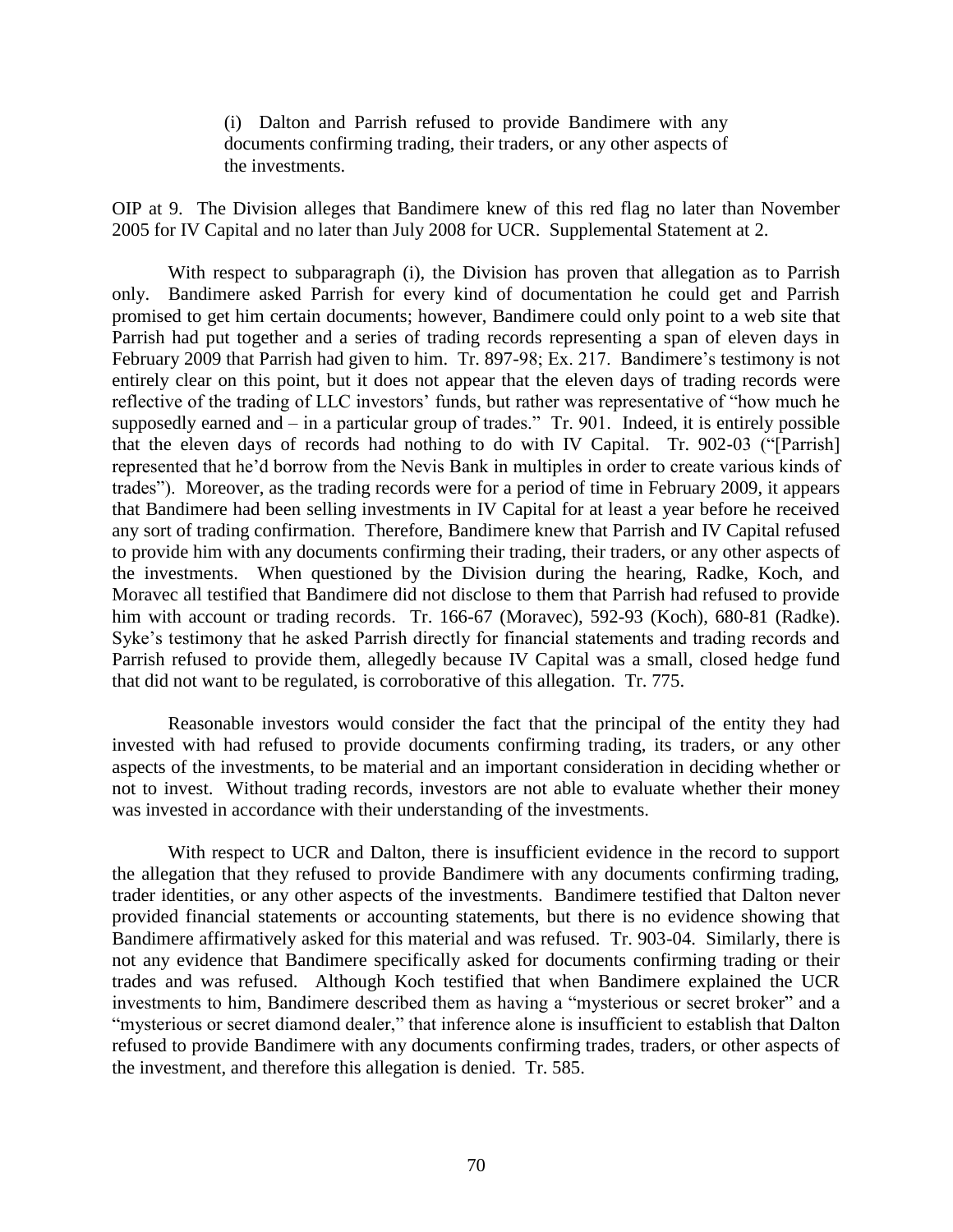Therefore, I find that Bandimere knew and failed to disclose that Parrish refused to provide Bandimere with any documents confirming trading, IV Capital's traders, or any other aspects of the investments at least as to investors Moravec, Radke, and Koch. Tr. 166-67, 592- 93, 680-81.

#### **5. Dalton's Previous History**

Paragraphs 35(n) and (o) of the OIP allege that "Bandimere knew that Dalton had no experience with managing a large, successful investment program; and in fact, Dalton had been involved in multiple failed investment schemes," and "Bandimere knew that Dalton had serious financial problems as a result of his unsuccessful investments. OIP at 9. They also allege that Bandimere had loaned Dalton money to participate in a multilevel marketing program after Dalton lost his money in a different multilevel marketing program that had gone bankrupt. Id. Bandimere also allegedly rented Dalton an inexpensive apartment in a complex Bandimere owned, a living situation inconsistent with the high level of income Dalton claimed to be earning from his UCR investments. Id. The Division alleges that Bandimere knew of these red flags no later than January 2005. Supplemental Statement at 2.

The evidence reflects that Bandimere knew all of this information and he failed to disclose it to investors. Bandimere knew of Dalton's involvement in a debenture program in which "\$2 or \$3 million" of investor funds were lost. Tr. 875. At the hearing, Bandimere testified that Dalton never made it clear whether he had raised the funds or referred people to the investment; however, Bandimere acknowledged that in his 2012 investigative testimony he stated that Dalton was part of a debenture investment and Dalton had represented to him that he had raised approximately \$2 or \$3 million that he felt he had the responsibility to repay, and "[s]o he had been working on various supposed projects to try to recover that situation, and he presented to [Bandimere] different kinds of opportunities that he was looking at that he hoped would be an answer." Tr. 1245-46. Bandimere also saw Dalton at a meeting or two about an investment project in the Philippines in which Bandimere ultimately lost \$50,000. Tr. 875-76, 1183. Bandimere testified he was under the impression that Dalton knew some of the people who had an interest in the project, but Dalton did not sell or participate in the sale of those investments to Bandimere. Tr. 876-77, 1183.

Bandimere testified that he knew Dalton was involved in two multilevel marketing businesses, one of which Bandimere assumed went bankrupt, and the other of which Bandimere assumed had dismissed Dalton. Tr. 874-75, 1178-82. Bandimere did not believe Dalton to be the owner of the business that went bankrupt. Tr. 1180. Following Dalton's involvement in the second business, Bandimere paid an initiation fee of approximately \$500 or \$600 to another multilevel marketing business on Dalton's behalf because Dalton told him he did not have the funds to pay the fee. Tr. 1244. Bandimere testified that from approximately 2004 through 2006, Dalton and his wife lived in a two-bedroom apartment that he owned and they paid approximately \$800 in rent. Tr. 878. Later, Dalton moved into a home in Golden, Colorado, which was a few thousand square feet in size, according to Bandimere. Tr. 879-80. Bandimere's claim that he had known Dalton for over thirty years as an "honest businessman with potentially valuable connections in the business world" does not outweigh his knowledge of the serious red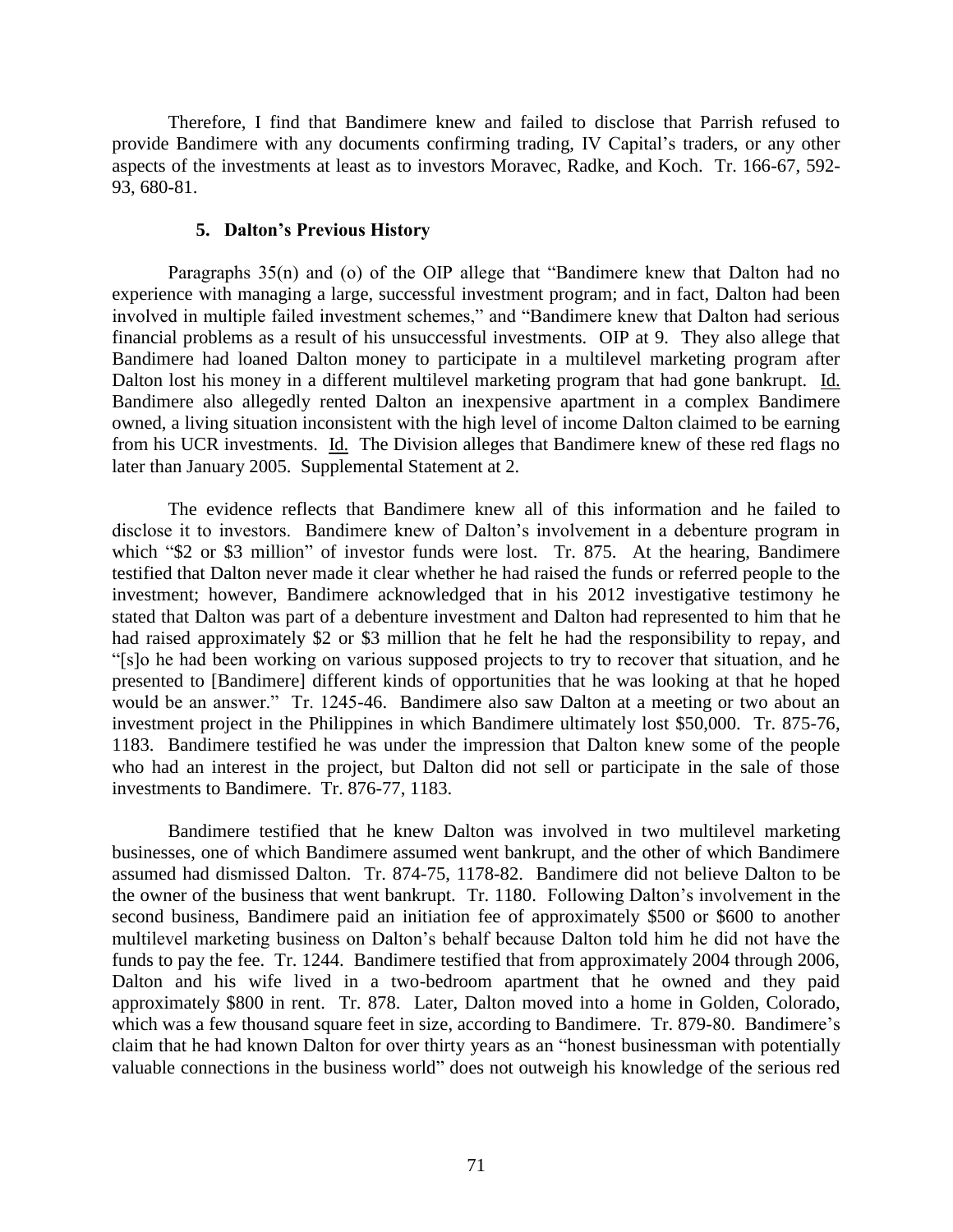flags, in particular Dalton's involvement with the debenture program, set forth above. Bandimere Br. at 27.

Bandimere did not disclose any of this information to investors. Moravec, Loebe, and Davis each testified that Bandimere did not disclose that a principal of UCR had previous failed financial dealings Tr. 166-67, 297-98, 507-08. Loebe and Davis both testified that they would have wanted to know that fact. Tr. 298, 508. Dalton's involvement in previous failed financial dealings, and in particular a situation where \$2 to \$3 million of investor funds was lost, clearly constitutes material information that a reasonable investor would want to know before investing. See Erik W. Chan, 55 S.E.C. 715, 723-25, 731 (2002) (failure to disclose incorporator's prior bankruptcy in private placement offering materials found to be a material omission under antifraud provisions of securities laws). Failed financial dealings and investments raise questions as to the competence, skill, and judgment of the person involved in the investment and the fact that there were failings would certainly alter the "total mix" of information available to the investor. See TSC Indus., 426 U.S. at 449.

Koch testified that when he was planning to invest in UCR, he asked Bandimere who was involved in at least the Diamond Program, and Bandimere responded that the person possessed significant contacts and was of such stature that Bandimere had promised the person anonymity. Tr. 598, 663. In fact, Dalton was a mutual acquaintance of both Koch and Bandimere, and Bandimere knew that Koch knew Dalton at the time he made the investments. Tr. 590-91, 598. Koch would not have invested in UCR or the Diamond Program if he knew that Dalton was involved because, to his knowledge, Dalton had never been successful financially or as an employee. Tr. 591. Koch testified that he did not see Dalton as "a person who was doing well." Tr. 591.

Similarly, Radke testified that at the time Bandimere was explaining investments to him, Bandimere did not disclose that Dalton was involved, despite the fact that Bandimere knew that Radke knew Dalton. Tr. 677. When asked whether Dalton was someone Radke would have wanted to invest with, Radke responded: "not necessarily." Tr. 676. Radke explained that he knew Dalton from the board of directors of Abbas Ministries and he knew Dalton was struggling financially. Tr. 668-69, 676-77. Radke knew that Dalton was living in an apartment building owned by Bandimere at one point; however, the following year, Radke attended a board of directors meeting at Dalton's home, which was a beautiful, million-dollar home. Tr. 668-69, 676-77.

Therefore, I find that Bandimere knew and failed to disclose the red flags alleged in Paragraphs 35(n) and (o) of the OIP at least as to investors Moravec, Loebe, and Davis.<sup>47</sup>

 $47$  If the OIP had instead alleged that Bandimere misrepresented or failed to disclose the identity of the principal involved with UCR, the Division would have proven that allegation as to Koch and Radke. Although Bandimere's conduct with respect to Koch and Radke does not form the basis of a violation, it is nonetheless probative of Bandimere's scienter for the reasons previously explained. Additionally, because I do not find any violations associated with Koch and Radke, Bandimere's citation to Jensen v. Kimble, 1 F.3d 1073 (10th Cir. 1993), is beside the point.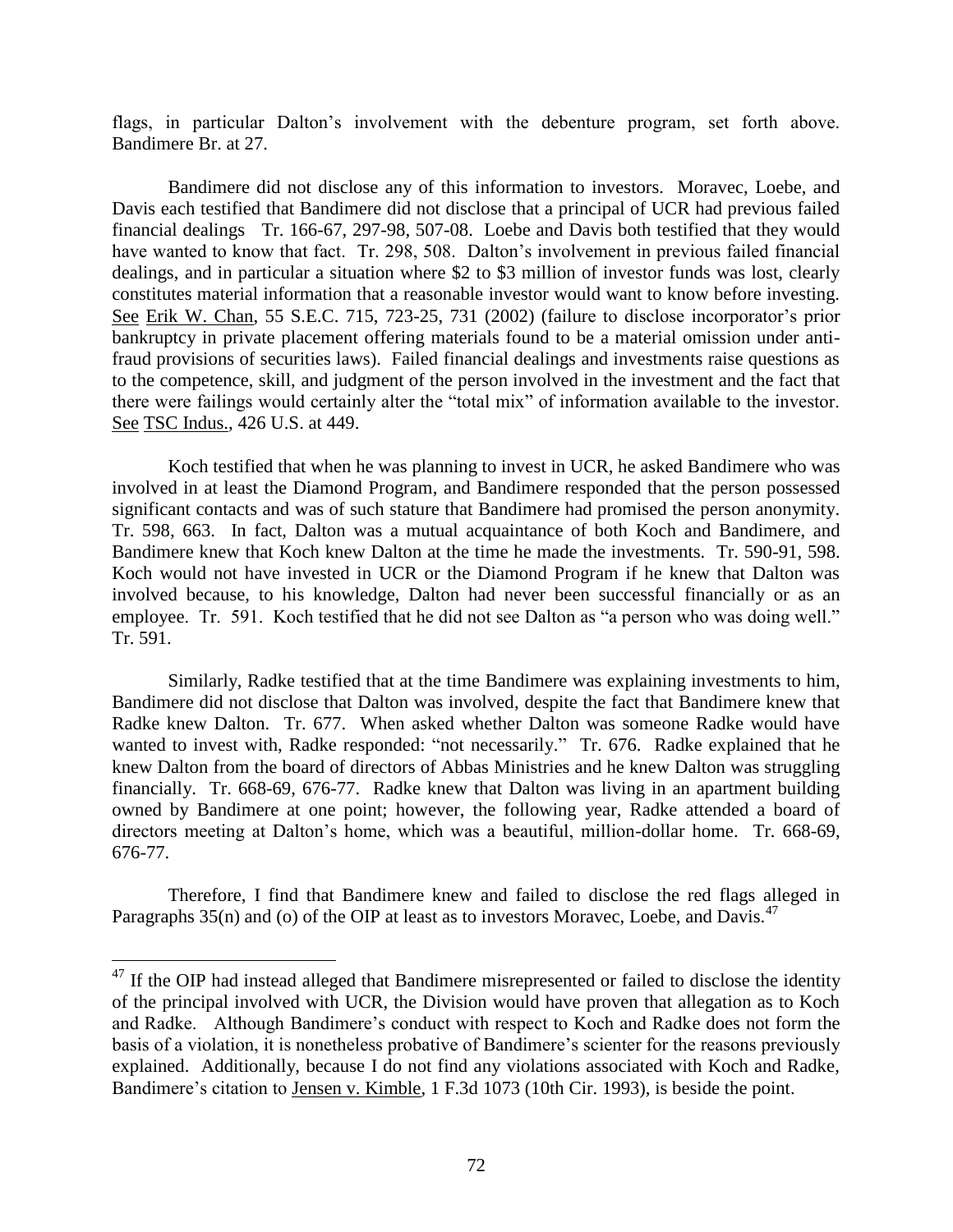# **6. Bandimere's Calculation of Purported Returns and Receipt of Insufficient Funds**

Paragraph 35(k) of the OIP alleges that "[e]ach month, Bandimere had to calculate how much the LLCs were owed based upon the purported returns and then he had to direct Parrish and Dalton to wire those amounts, rather than being provided this information by Parrish and Dalton." OIP at 9. The Division alleges that Bandimere knew of this red flag no later than May 2007 for IV Capital and no later than August 2008 for UCR. Supplemental Statement at 2. The evidence reflects that this allegation is true as to Parrish. According to Bandimere, Parrish would wire investor returns to him for a particular month and give him the number of trade dates during the month. Tr. 950-53. Bandimere then calculated investors' returns based on the number of trade dates. Tr. 952-53. Bandimere testified he would let Parrish know what he thought the return should be. Tr. 890-91. Although Bandimere testified he would tell Dalton on a regular basis what he thought the investment total in the UCR investment programs should be, there is insufficient evidence that Bandimere actually calculated investors' returns and provided that information to Dalton, and therefore this allegation is unproven as to Dalton. Tr. 955-65.

Bandimere's calculation of returns was not disclosed to investors. Bandimere testified that he did not believe he ever told the investors that he calculated their profit payments and then sent that information to Parrish and he did not think any investor had asked about it. Tr. 953-54. Loebe testified that it was not his understanding that Bandimere calculated the returns for IV Capital each month and told it how much to pay. Tr. 297. Bandimere's calculation of the returns on investments, rather than Parrish, is material because it suggests that Parrish did not keep track of the returns on his own. That information would be important to an investor in deciding whether or not to invest, because it raises the possibility that the returns investors received from IV Capital may not have actually been earned by that entity, because Bandimere did not use any actual trading records, just the number of alleged trade dates, to calculate the returns.

Therefore, I find that Bandimere knew and failed to disclose that each month he calculated the amount the LLCs were owed based on the purported returns and then directed Parrish to wire those amounts at least as to investor Loebe. Tr. 297. The Division has otherwise failed to prove the allegation in Paragraph 35(k) of the OIP.

Paragraphs 35(l) and (m) of the OIP respectively allege that "[e]ven after receiving notice of the monthly amounts owed, Parrish and Dalton often wired insufficient funds to the LLCs" and "Parrish and Dalton regularly violated their agreements to compensate Bandimere, and Bandimere was paid significantly less than he was promised by Parrish and Dalton." OIP at 9. The Division alleges that Bandimere knew of these red flags no later than June 2007 for IV Capital and no later than September 2008 for UCR. Supplemental Statement at 3.

Bandimere testified that there were months when the funds he received from Parrish may not have balanced out with the numbers, and Parrish may have sent him larger payments in later months to make up for any previous miscalculations. Tr. 890-93. Bandimere explained that sometimes there was "confusion" between the LLCs; funds that were owed to one LLC may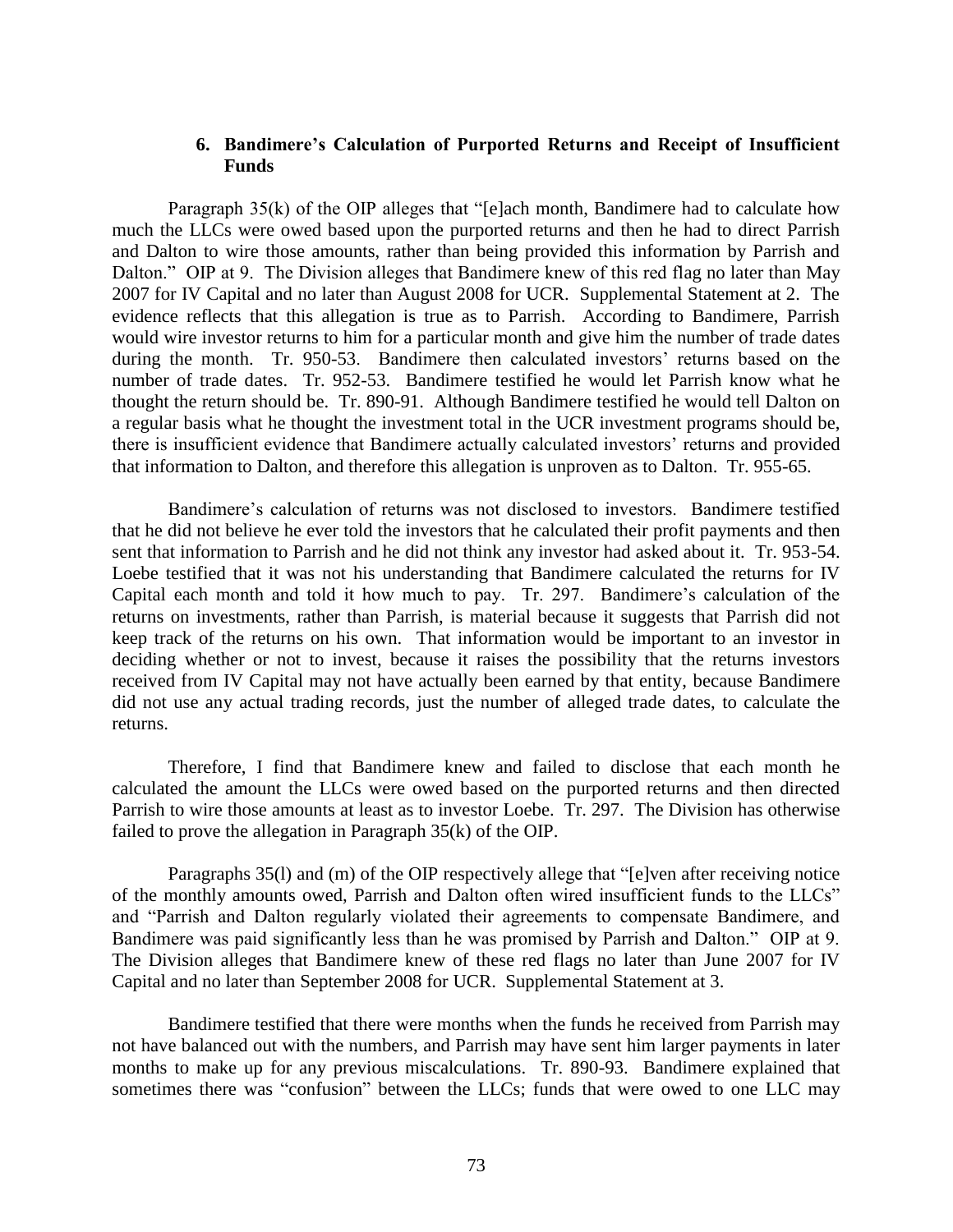have been paid to a different LLC and he would have to reallocate the funds. Tr. 892; Ex. 93 at 33. Bandimere also stated, speaking in terms of thirty-day blocks of time, that there were times when IV Capital or UCR did not send enough money to pay both investor returns and management fees; however, there was always enough to pay the investors. Tr. 905-07. Barbara Bandimere also stated that at times Parrish shorted Bandimere. Tr. 1028.

During cross-examination, the Division pointed out various instances in the summary of earnings and fees that Bandimere prepared (which was admitted as Exhibit 93), where it appeared that Bandimere had received very small fees or had not received any fees at all for a particular month. Tr. 888-97, 905-09. Later on direct examination, Bandimere testified that IV Capital (as of spring 2007) and UCR sent one wire or one check with investor returns and fees to the appropriate LLC checking account, and that he did not always withdraw all of the cash, either as investment returns or fees, which he was entitled to withdraw from the LLCs at a particular time. Tr. 1128-29. Bandimere claimed that Exhibit 93 was "strictly to show in realtime what money actually, in that specific time period, would have been written on my behalf and it – it doesn't reflect anything more than just that." Tr. 1131. Bandimere claimed that Exhibit 93 did not show what was received from IV Capital or UCR. Tr. 1131-32.

The strongest evidence presented in support of these allegations appears to have occurred in late 2009 and early 2010, when the IV Capital and UCR Ponzi schemes were beginning to unravel. Bandimere was unable to explain the meaning of an entry for "balance of management earnings not paid in 2010" included on an Account QuickReport for Victoria as of January 1, 2011. Tr. 896; Ex. 93 at 49. That entry was associated with a check for \$14,000 that was paid to Bandimere on October 28, 2010, which he agreed was several months after all of the investments had collapsed. Tr. 896-97; Ex. 93 at 49. Barbara Bandimere testified that she helped prepare Exhibit 93, attempted to calculate the amount of shortage Bandimere received, and made an entry for \$123,137 at the end of 2009 to adjust for the shortages. Tr. 1038-40. When questioned, she agreed that Bandimere was shorted \$123,137 in 2009; however, she thereafter qualified her answer by stating: "Now, it wasn't necessarily a shortage. There [were] times when the checks [were] just not written to him personally. So it was an accumulation, over the year, of both earnings and management fees . . . . In order to reconcile for the income that would come in 2009, we made an adjusting entry." Tr. 1039-40. Barbara Bandimere testified the shortages were then paid in 2010. Tr. 1038-39. Bandimere also concedes that UCR paid him \$24,157 less than was due in September 2009. Bandimere Br. at 8. That underpayment was only partially made up by payments in November 2009 and February 2010, and there was still \$8,597 unpaid when UCR stopped making payments after March 2010. Id. at 8-9.

There is no evidence that Bandimere ever disclosed to investors that even after receiving notice of the monthly amounts owed, Parrish often wired insufficient funds to the LLCs. Bandimere did not tell investors in IV Capital that in some months he was able to pay their returns, but not pay himself management fees, because of lack of funds. Tr. 909. Investors Moravec, Loebe, Blackford, Koch, and Radke all testified that Bandimere never told them that Parrish or IV Capital had shorted him funds needed to pay returns or cover his commissions. Tr. 165-66, 297, 466, 593, 681.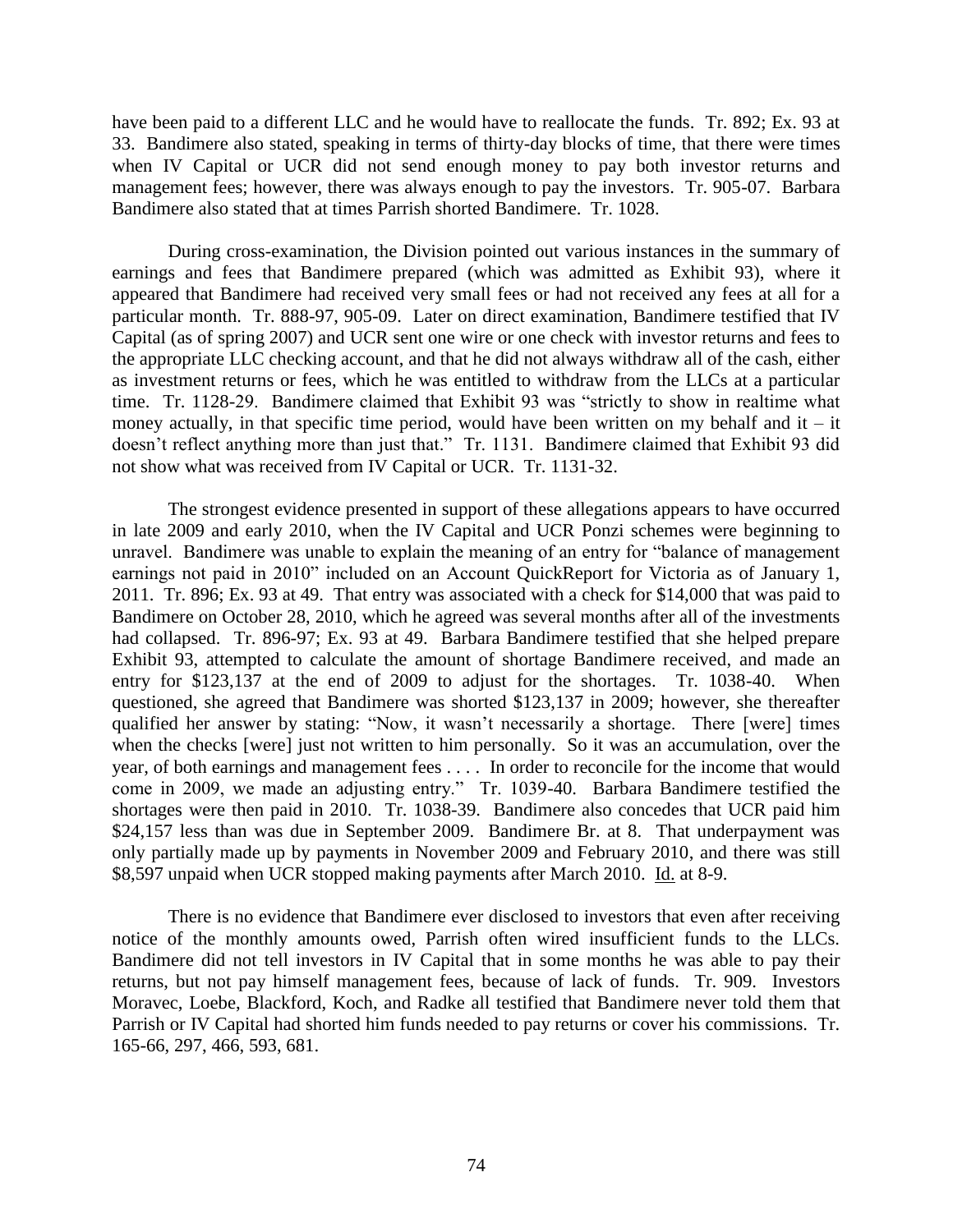The evidence clearly establishes that, at least on a month-to-month basis, Bandimere knew that Parrish often wired insufficient funds to the LLCs even after receiving notice of the monthly amounts owed, and therefore Paragraph 35(l) of the OIP is proven as to Parrish with respect to investor Loebe. Tr. 297. Receiving insufficient funds on a month-to-month basis or frequent errors in calculation are material to investors because it suggests that IV Capital at least performed incorrect or careless accounting work, and, more significantly, that the investment returns they were receiving were not necessarily sustainable, given its inability to keep up with monthly return and fee payments.

With respect to Dalton, however, because the Division failed to prove that each month Bandimere calculated how much the LLCs were owed and directed Dalton to wire that amount – the allegation at Paragraph  $35(k)$  of the OIP – the Division has failed to prove that Dalton received notice from Bandimere of the monthly amounts owed, which is a necessary predicate to proving Dalton often wired insufficient funds to the LLC as alleged in Paragraph 35(l) of the OIP.

Although it is a close question, there is not enough evidence in the record to support the conclusion that Parrish and Dalton regularly violated their agreements to compensate Bandimere, or that Bandimere was paid significantly less than promised by Parrish and Dalton. Barbara Bandimere testified that Bandimere was shorted \$123,137 in 2009; however, she testified that the shortages were then paid in 2010. Tr. 1038-40. Bandimere concedes that there was \$8,597 in fees that remained unpaid when UCR stopped making payments after March 2010, but Bandimere received \$734,996.33 in management fees in total, and therefore I cannot conclude that Bandimere was paid significantly less than he was promised. Ex. 200; Bandimere Br. at 8.

Therefore, I find that Bandimere knew and failed to disclose that even after receiving notice of the monthly amounts owed, Parrish often wired insufficient funds to the LLCs with respect to investor Loebe. The Division has otherwise failed to prove the allegations in Paragraphs 35(l) and (m) of the OIP.

# **E. Defenses**

# **1. Equal Protection**

Bandimere asserts as an affirmative defense that the present proceeding denied him equal protection. Bandimere Answer at 11; Bandimere Br. at 43-48. I have grave doubts whether such a claim is justiciable in this forum. I have found no cases where the Commission or a Commission administrative law judge has found merit in an equal protection claim, nor has Bandimere identified any. In Commission administrative proceedings, there is apparently no provision for counterclaims or for dismissal of an OIP on procedural grounds. See Alchemy Ventures, Inc., Administrative Proceedings Rulings Release No. 702 (Apr. 27, 2012), 103 SEC Docket 53938, 53940 (OIP cannot be dismissed for failure to serve respondent); Gupta v. SEC, 796 F. Supp. 2d 503, 513 (S.D.N.Y. 2011) (counterclaims are not permitted in Commission administrative proceedings). It would seem that any relief on equal protection grounds must be predicated on a finding that the present proceeding should never have been instituted, that is, that the Commission's institution of this proceeding in itself violated Bandimere's equal protection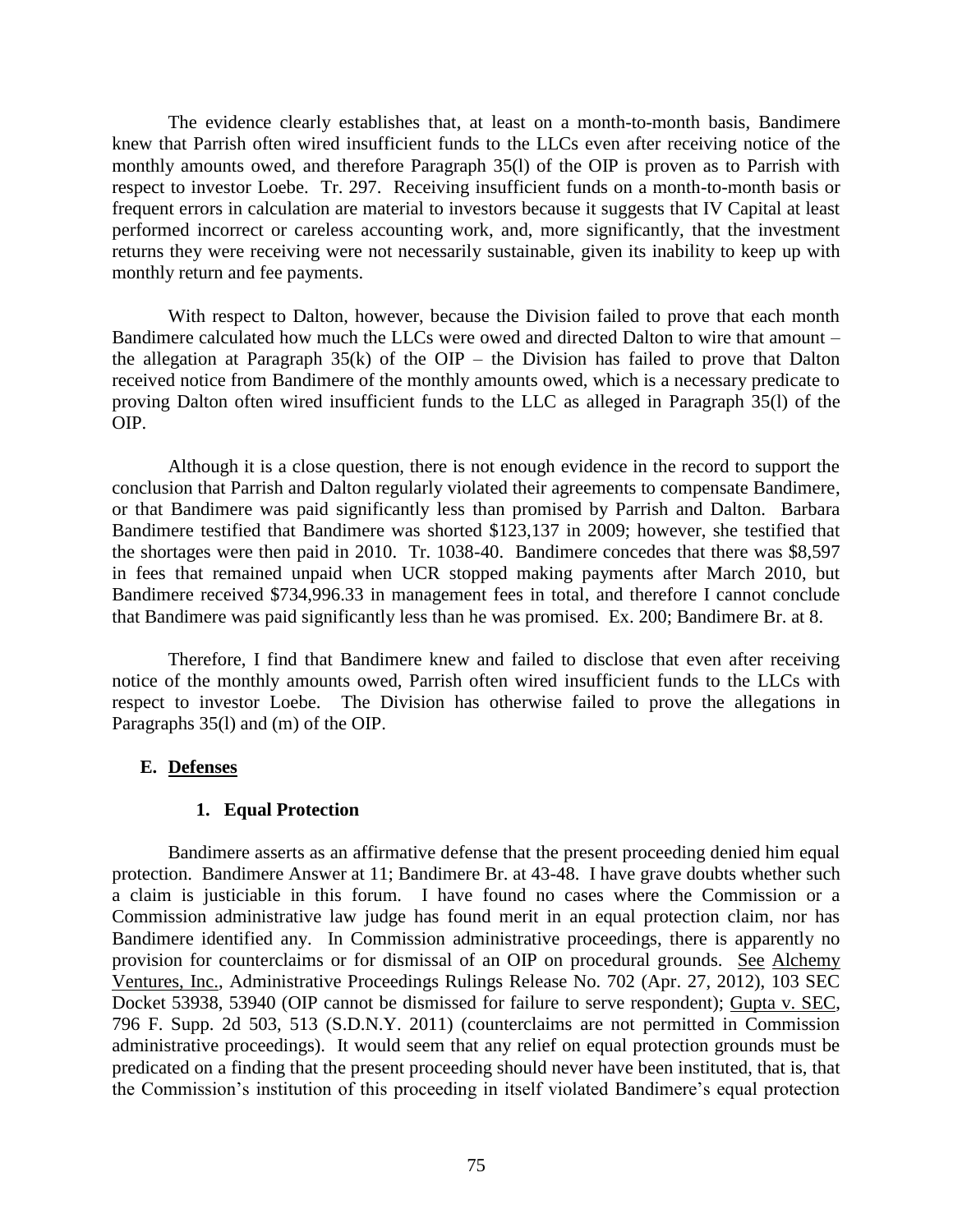rights. Such a finding presupposes that I have the authority to second-guess the Commission's decision to issue the OIP. See C.E. Carlson, Inc., 48 S.E.C. 564, 568 (1986) ("Our decision to institute these proceedings was wholly unaffected by any possible bias on the part of our staff."), aff'd, 859 F.2d 1429 (10th Cir. 1988). I doubt that my authority extends that far.

Furthermore, a common basis for an alleged equal protection violation is selective prosecution, which was the subject of the criminal case U.S. v. Armstrong, 517 U.S. 456 (1996). In that case, the Supreme Court held that a "selective-prosecution claim is not a defense on the merits to the criminal charge itself, but an independent assertion that the prosecutor has brought the charge for reasons forbidden by the Constitution." Id. at 463. Additionally, the Supreme Court observed that it had "never determined whether dismissal of the indictment, or some other sanction, is the proper remedy if a court determines that a defendant has been the victim of [selective] prosecution." 517 U.S. at 461 n.2. If a selective prosecution claim is not a proper defense, then I may not have the authority to dismiss this proceeding for selective prosecution even if I found such a claim to be meritorious.

Accordingly, I reject Bandimere's equal protection claim on the basis that I lack authority to afford him any relief on it.

Alternatively, assuming that I do have such authority, I find that Bandimere's claim fails on the merits. Bandimere does not identify any particular legal standard that he claims has been violated, nor does he cite a single equal protection case that he claims is analogous to the present one. Bandimere Br. at 43-48; Bandimere Reply Br. at 30-32. The essence of his equal protection claim is that "the Commission initiated 198 civil injunctive actions against alleged Ponzi schemers, but only 13 Ponzi scheme cases . . . as administrative proceedings," and "[n]othing in the record suggests a benign explanation for this special treatment." Bandimere Br. at 46. Such an allegation does not even state an equal protection claim, because a decision to bring a claim administratively rather than civilly is "committed to agency discretion," and is presumptively unreviewable. Robert Radano, Advisers Act Release No. 2750 (June 30, 2008), 93 SEC Docket 7495, 7509-10 n.74 (internal quotation marks omitted); Eagletech Communications, Inc., Exchange Act Release No. 54095 (July 5, 2006), 88 SEC Docket 1225, 1231.

Inasmuch as Bandimere's claim is that he was selectively prosecuted, he must prove that he was singled out for an administrative enforcement action, while others similarly situated were not, and that the present action was motivated by invidious discrimination or the desire to prevent the exercise of a constitutional right. Radano, 93 SEC Docket at 7509-10 n.74; Eagletech, 88 SEC Docket at 1231. He has not proven any of these elements, and some of them he has not even articulated. The OIP does not charge Bandimere with operating a Ponzi scheme, or even knowing that the securities he sold were interests in Ponzi schemes. To be sure, the OIP asserts that "[t]hese numerous red flags and negative facts cited above should have alerted Bandimere to the fact that IV Capital and UCR were likely frauds . . . [and] Bandimere recklessly ignored these obvious signs of fraud." OIP at 2, 9. But there is no actual allegation that Bandimere knew that IV Capital and UCR were Ponzi schemes, or that he intended to defraud anyone by operating or promoting Ponzi schemes, or that he otherwise had scienter with respect to IV Capital and UCR. Not every allegation in the OIP needs to be proven. The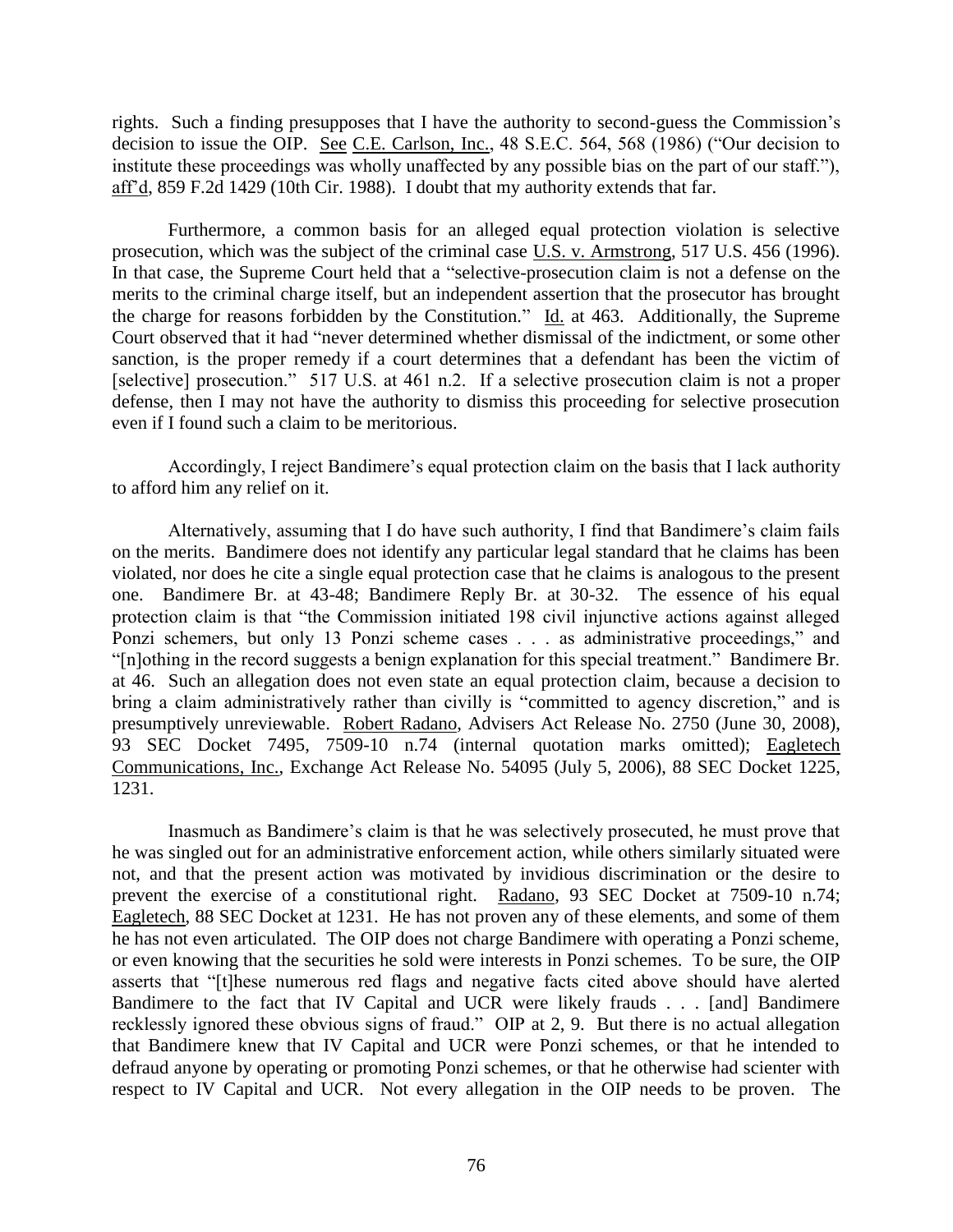gravamen of the antifraud allegations of the OIP is that Bandimere "knew about numerous material red flags and negative facts associated with IV Capital and UCR that he never disclosed to investors," which constituted a "highly misleading sales approach." OIP at 9. He was not singled out for administrative enforcement while other Ponzi schemers were prosecuted civilly, because he was not a Ponzi schemer, and his evidence that the Commission almost always "sues Ponzi schemers in the federal courts" is thus completely beside the point. Bandimere Br. at 43; Ex. 228. In fact, the persons with whom he is most similarly situated, Young and Smith, were also the subject of administrative proceedings. Bandimere has also failed to identify a protected class of which he is a member, and has failed to identify, much less prove, an improper motive by the Commission in instituting the present proceedings. Indeed, Bandimere's equal protection claim is so utterly meritless that I likely would have dismissed it before hearing had the Division so moved.

# **2. Due Process**

Bandimere asserts as an affirmative defense that the Commission's administrative proceeding does not provide him with due process. Answer at 11. As with his equal protection claim, I have grave doubts whether his due process claim is justiciable in this forum. Assuming that it is justiciable, it is plainly meritless.

Although this claim is somewhat alluded to in Bandimere's post-hearing brief, he offers no substantive discussion and makes no attempt to link his alleged deprivation of due process to any evidence in the case. See Bandimere Br. at 43 (" . . . Bandimere has been denied both equal protection of the laws, and due process, in contravention of the United States Constitution."). In any event, the Commission has ruled on several occasions that "[a]dministrative due process is satisfied where the party against whom the proceeding is brought understands the issues and is afforded a full opportunity to meet the charges during the course of the proceeding." Jonathan Feins, 54 S.E.C. 366, 378 (1999); see also William C. Piontek, 57 S.E.C. 79, 90 (2003); KPMG Peat Marwick LLP, 55 S.E.C. 1 (2001), pet. denied, 289 F.3d 109 (D.C. Cir. 2002). While it is true that a district court may have provided Bandimere with different procedural protections than were available in this administrative proceeding, Bandimere did avail himself of one powerful procedural protection that would likely not have been available to him in district court: Commission Rule 230(b)(2), which prohibits the Division from withholding documents that contain material exculpatory evidence contrary to Brady v. Maryland, 373 U.S. 83 (1963). 17 C.F.R. § 201.230(b)(2). During the course of this proceeding, I conducted an in camera review of otherwise privileged material to determine whether that material contained any material exculpatory evidence. I concluded it did not. Tr. 1102-09.

# **3. Statute of Limitations**

In his Answer, Bandimere asserted that to the extent the OIP seeks a penalty for conduct occurring more than five years prior to the initiation of this proceeding, such claims are barred by the statute of limitations. Bandimere Answer at 10. Neither Bandimere nor the Division presented any argument regarding the statute of limitations in their briefs. In making this argument, I assume that Bandimere is referring to the five-year statute of limitations for fraud claims, codified at 28 U.S.C. § 2462. Under Gabelli v. SEC, 133 S. Ct. 1216, 1220-21 (2013),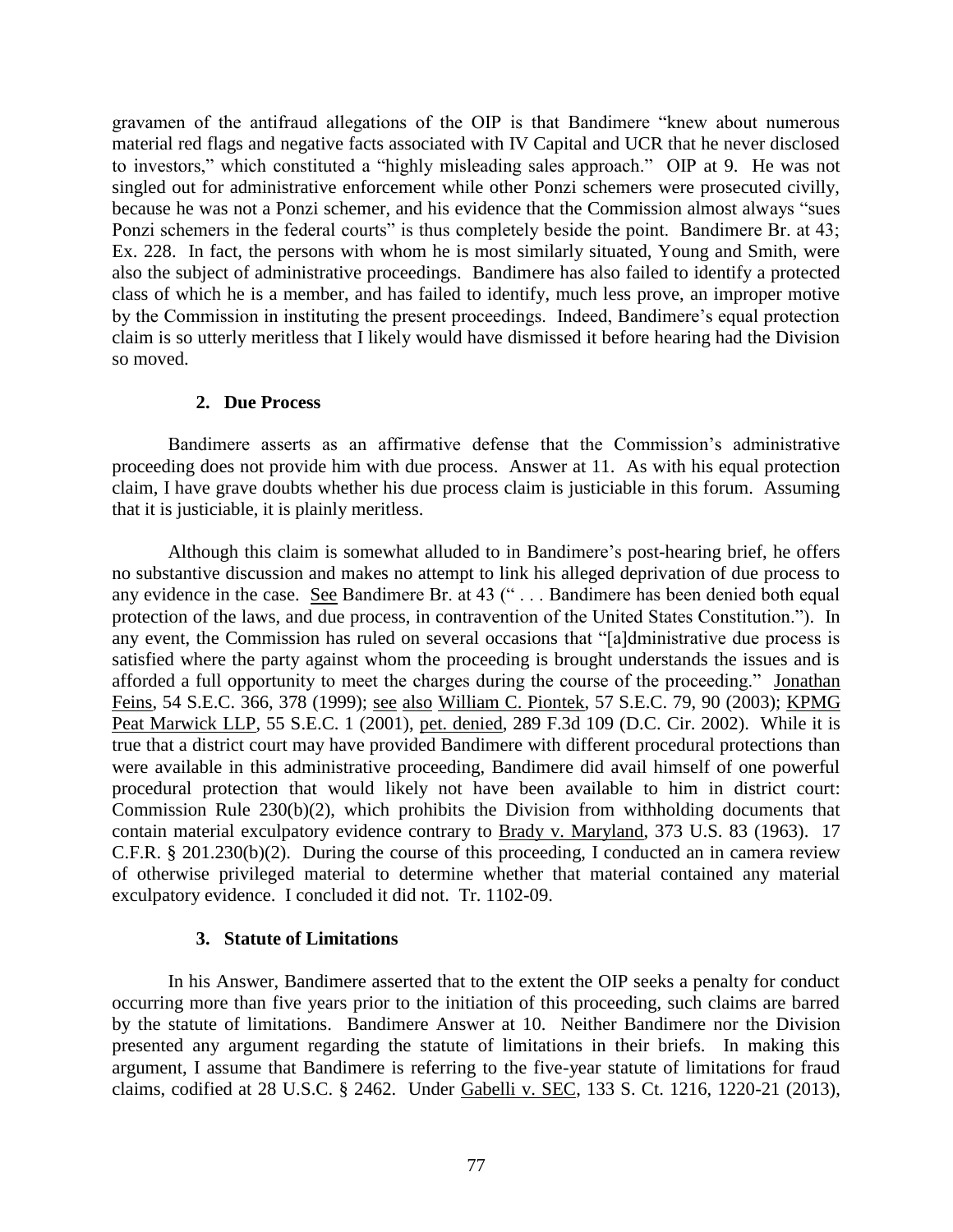the statute of limitations begins running at the time of accrual, that is, when the cause of action becomes enforceable. Each offer, sale, or purchase of an IV Capital or UCR security was a separate and distinct violation, and any resulting cause of action could not have accrued until the offer, sale, or purchase occurred.

The statute of limitations set forth in Section 2462 does not apply to this entire proceeding, but only to particular sanctions, specifically, civil penalties and any associational bar. See Gregory O. Trautman, Exchange Act Release No. 61167 (Dec. 15, 2009), 97 SEC Docket 23492, 23525-26. The OIP alleges that Bandimere's violations took place between 2006 and 2010. The OIP was filed on December 6, 2012, and therefore, any offers, sales, or purchases of IV Capital or UCR securities any time after December 6, 2007, may be considered in this proceeding as to those issues affected by the statute of limitations. None of the material misrepresentation or omissions found to be violations was based on any offers, sales, or purchases of securities prior to December 6, 2007.

# **4. Judicial Estoppel**

 $\overline{a}$ 

Finally, Bandimere contends that the Division's fraud claims are barred by judicial estoppel. Answer at 10.<sup>48</sup> Judicial estoppel precludes a party from prevailing in one phase of a case on an argument and then relying on a contradictory argument to prevail in another phase. New Hampshire v. Maine, 532 U.S. 742, 749-50 (2001). There is no rigid test for judicial estoppel. Id. Instead, three factors inform the decision whether to apply judicial estoppel:

> First, a party's subsequent position must be clearly inconsistent with the former position. Next, a court should inquire whether the suspect party succeeded in persuading a court to accept that party's former position, so that judicial acceptance of an inconsistent position in a later proceeding would create the perception that either the first or second court was misled. Finally, the court should inquire whether the party seeking to assert an inconsistent position would gain an unfair advantage in the litigation if not estopped.

Queen v. TA Operating, LLC, No. 11-8090, 2013 U.S. App. LEXIS 17296, at \*10 (10th Cir. Aug. 20, 2013) (citations omitted).

Bandimere argues that in its enforcement action against Parrish, the Commission alleged that Bandimere was a victim of Parrish's lulling activities and was a victim duped by Parrish. Bandimere Br. at 28. Bandimere asserts that the judge in the enforcement action referred to the lulling activities in his order granting judgment in that matter. Id. He claims that the

<sup>&</sup>lt;sup>48</sup> In his Answer, Bandimere asserts as an affirmative defense that "[a]ll claims arising from transactions involving IV Capital or Lawrence Michael Parrish are barred by the doctrine of equitable estoppel," but offers no substantive discussion of this defense in his post-hearing briefs and therefore this defense is rejected.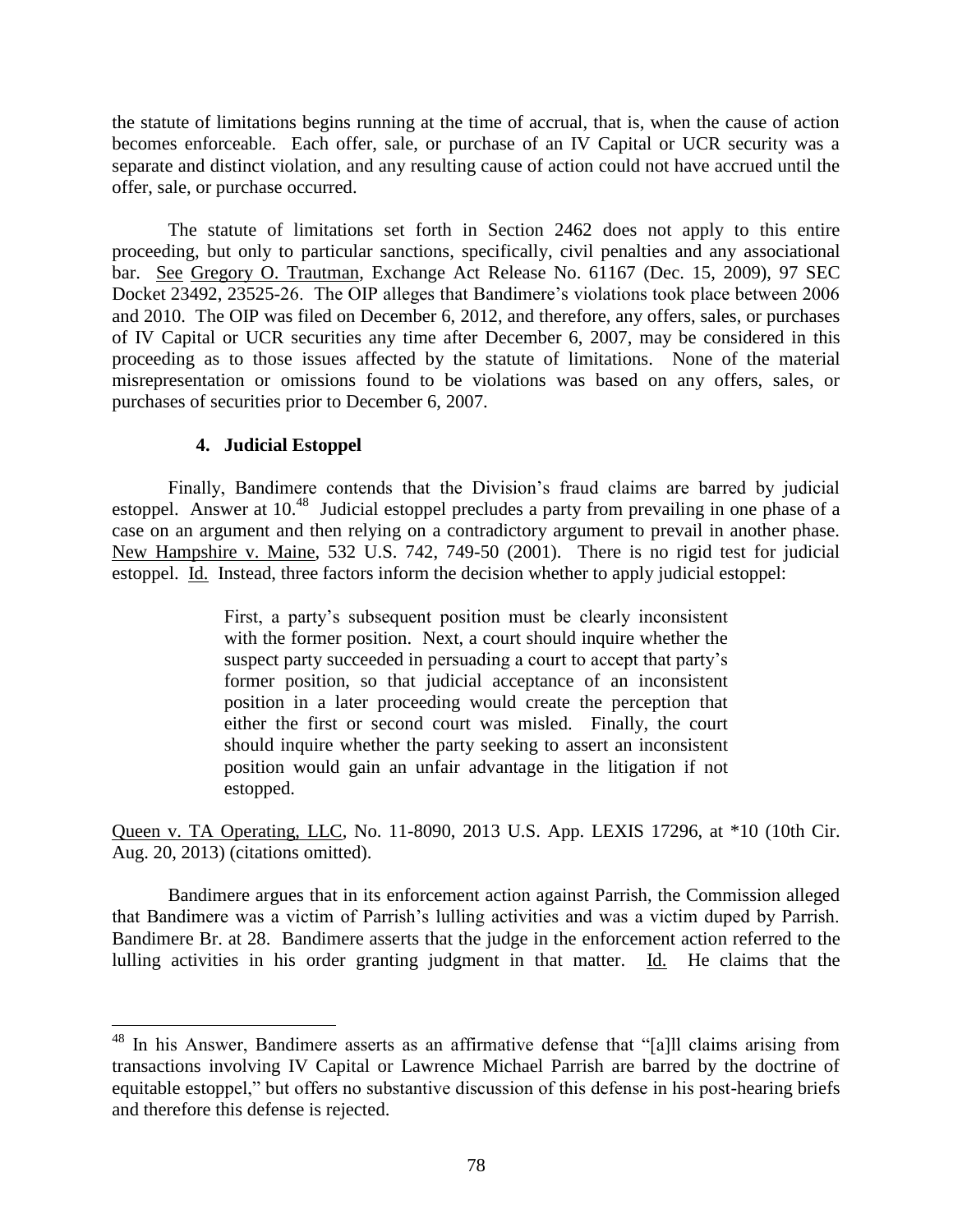Commission has now reversed its position by claiming that Bandimere knew or must have known that the IV Capital scheme was fraudulent. Id.

Even if the Commission had asserted that Bandimere was one of the investors to whom Parrish's lulling activities were directed, Bandimere's claim for judicial estoppel still would not lie because the Commission's position in this case is not clearly inconsistent with its position in the Parrish action. As previously explained, Paragraphs I.E.34 and 35 of the OIP charge Bandimere with making specific material misstatements and omissions while offering and selling IV Capital and UCR securities. OIP at 8-9. These alleged misstatements and omissions relate to Bandimere's knowledge of matters he could have known, and, as found above in, did know in certain instances, irrespective of whether he knew or should have known the IV Capital scheme was a fraud. There was insufficient evidence presented as to whether Bandimere knew or should have known IV Capital or UCR was a Ponzi scheme and any such claim would be denied.

#### **IV. Sanctions**

The Division requests that Bandimere be barred from association with a broker, dealer, investment adviser, municipal securities dealer, municipal advisor, transfer agent, or NRSRO; be ordered to cease and desist from committing or causing violations of Sections 5 and 17(a) of the Securities Act, Sections 10(b) and 15(a) of the Exchange Act and Exchange Act Rule 10b-5; pay disgorgement of \$734,996.33 and prejudgment interest; and pay three third-tier civil penalties totaling \$390,000. Div. Br. at 22-27. The Division also requests that I order the creation of a Fair Fund for the benefit of defrauded investors pursuant to Section 308 of the Sarbanes-Oxley Act of 2002 and Rule 1100 to distribute any disgorgement, prejudgment interest, and civil penalty payments. Div. Br. at 27.

#### **A. Willful Violations and the Public Interest**

The Division seeks sanctions pursuant to Section 8A of the Securities Act and Sections 15(b), 21B, and 21C of the Exchange Act. OIP at 12-13; Div. Br. at 22-27. To impose sanctions under Exchange Act Sections 15(b) and 21B, Bandimere's violations must have been willful. As discussed in Sections III.B and C, supra, a finding of willfulness does not require intent to violate the law, but merely intent to do the act which constitutes a violation of the law. Wonsover, 205 F.3d at 414; Arthur Lipper Corp. v. SEC, 547 F.2d 171, 180 (2d Cir. 1976).

Bandimere acted willfully because he intentionally offered and sold unregistered IV Capital and UCR securities while acting as an unregistered broker. Bandimere also acted intentionally when he explained the IV Capital and UCR investments to investors, answered their questions, handled paperwork for the investments, accepted investors' funds, and sent those funds to IV Capital or UCR bank accounts. I have already rejected Bandimere's arguments that he did not act willfully because he did not understand his actions were wrongful and because he relied on the advice of Syke. Furthermore, the credibility of Bandimere's asserted reliance on Syke is questionable in light of Bandimere's decision to sell UCR securities to Pickering after receiving an email and telephone call from Syke warning him not to do so.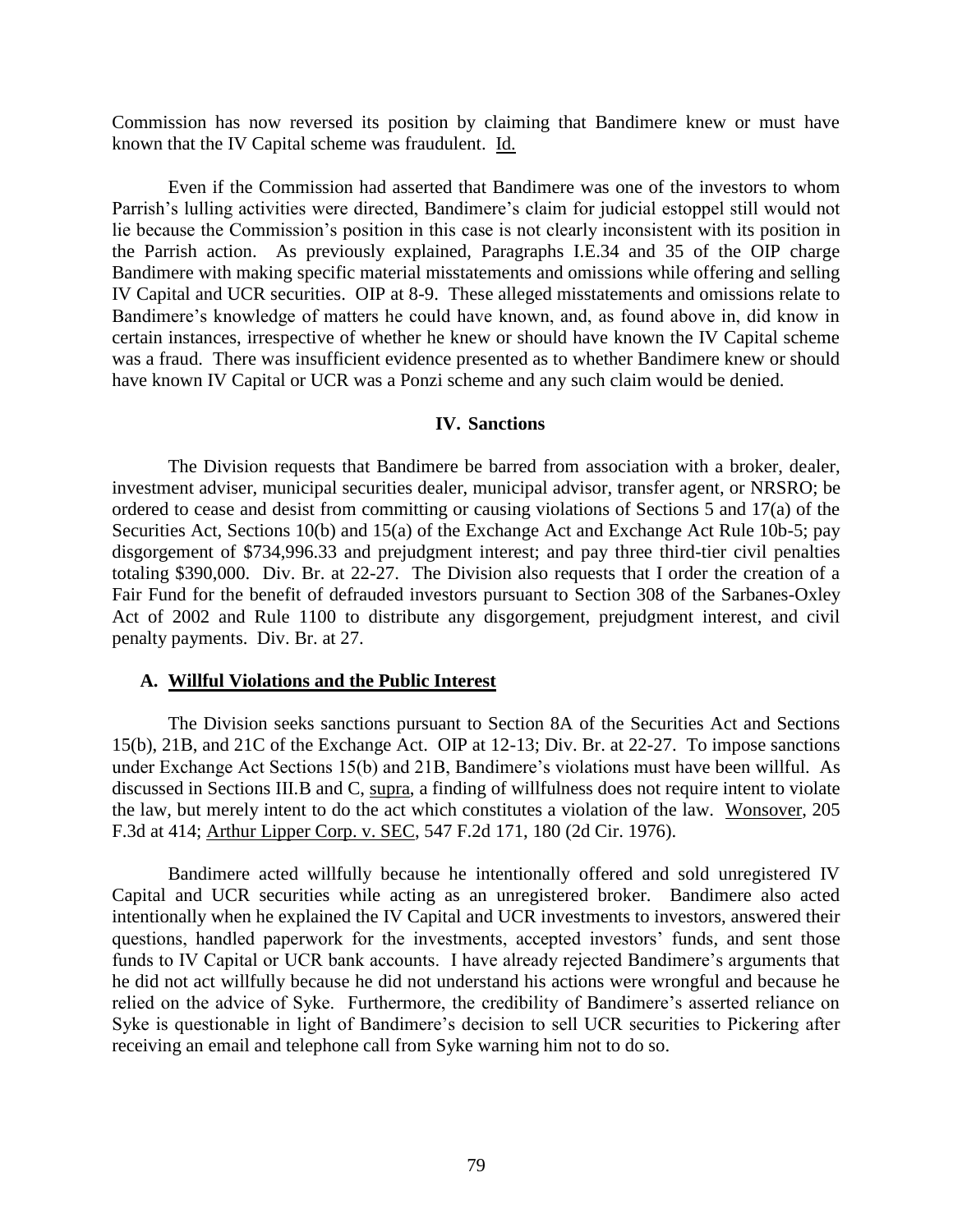When considering whether an administrative sanction serves the public interest, the Commission considers the factors identified in Steadman v. SEC, 603 F.2d 1126, 1140 (5th Cir. 1979), aff'd on other grounds, 450 U.S. 91 (1981): the egregiousness of the respondent's actions, the isolated or recurrent nature of the infraction, the degree of scienter involved, the sincerity of the respondent's assurances against future violations, the respondent's recognition of the wrongful nature of his or her conduct, and the likelihood that the respondent's occupation will present opportunities for future violations (Steadman factors). Gary M. Kornman, Exchange Act Release No. 59403 (Feb. 13, 2009), 95 SEC Docket 14246, 14255, pet. denied, 592 F.3d 173 (D.C. Cir. 2010). The Commission also considers the extent to which the sanction will have a deterrent effect. See Schield Mgmt. Co., Exchange Act Release No. 53201 (Jan. 31, 2006), 87 SEC Docket 848,  $862 \& n.46$  (citations omitted). The Commission's inquiry into the appropriate sanction to protect the public interest is a flexible one and no one factor is dispositive. See Gary M. Kornman, 95 SEC Docket at 14255.

In this case, the public interest factors weigh in favor of a heavy sanction. Bandimere violated the federal securities laws by selling unregistered securities while acting as an unregistered broker over the course of approximately three years. In addition to his registration violations, the Division alleged that Bandimere made fifteen material misstatements and omissions to numerous investors, and I found that the Division had proven their allegations with respect to eight allegations and in part as to three allegations. The LLCs collected over \$9 million in investor funds and many of the investors who testified at the hearing stated that they lost most, if not all, of their investments when the two Ponzi schemes collapsed. Tr. 176-78 (Moravec), 247 (Pickering), 300 (Loebe), 467-68 (Blackford), 510 (Davis), 600-01 (Koch), 699 (Radke). While Bandimere personally invested \$1,145,419 in IV Capital and UCR investment programs, he received \$477,878.93 in earnings or profits on those investments and \$734,996.33 in transaction-based compensation. Tr. 969-71, 1032-33; Ex. 200. Thus, Bandimere's conduct was egregious and recurrent.

Bandimere's high degree of scienter in violating the antifraud provisions supports the imposition of a heavy sanction. As previously explained, Bandimere's conduct toward, at a minimum, Loebe, Koch, Radke, and Pickering amply demonstrates that he intended to defraud all the investors as to which violations of the antifraud provisions were found. Bandimere lied to Loebe when he told him that any funds in excess of investor returns would be given to charity. He deliberately concealed Dalton's identity from Koch and Radke to get their investments. He lied to Koch when he told him that he could not disclose the identity of the UCR trader because he had high stature and Bandimere promised him anonymity. He engaged in wildly deceptive behavior when he sold Pickering UCR securities, despite knowing that Pickering was in a desperate financial situation, knowing the serious risk presented by UCR, and having been warned by Syke that no further investments in UCR should be made.

Bandimere has also failed to recognize the wrongful nature of his conduct. Bandimere acknowledges that his "brief foray into the securities world ended disastrously, causing him to lose both money and personal relationships;" however, he has not taken responsibility for selling unregistered securities, acting as an unregistered broker, or making material misrepresentations and omissions to investors. See Bandimere Br. at 41. Bandimere attempts to shift blame to Syke and argues that he was deceived by Parrish and Dalton. While he may have been deceived by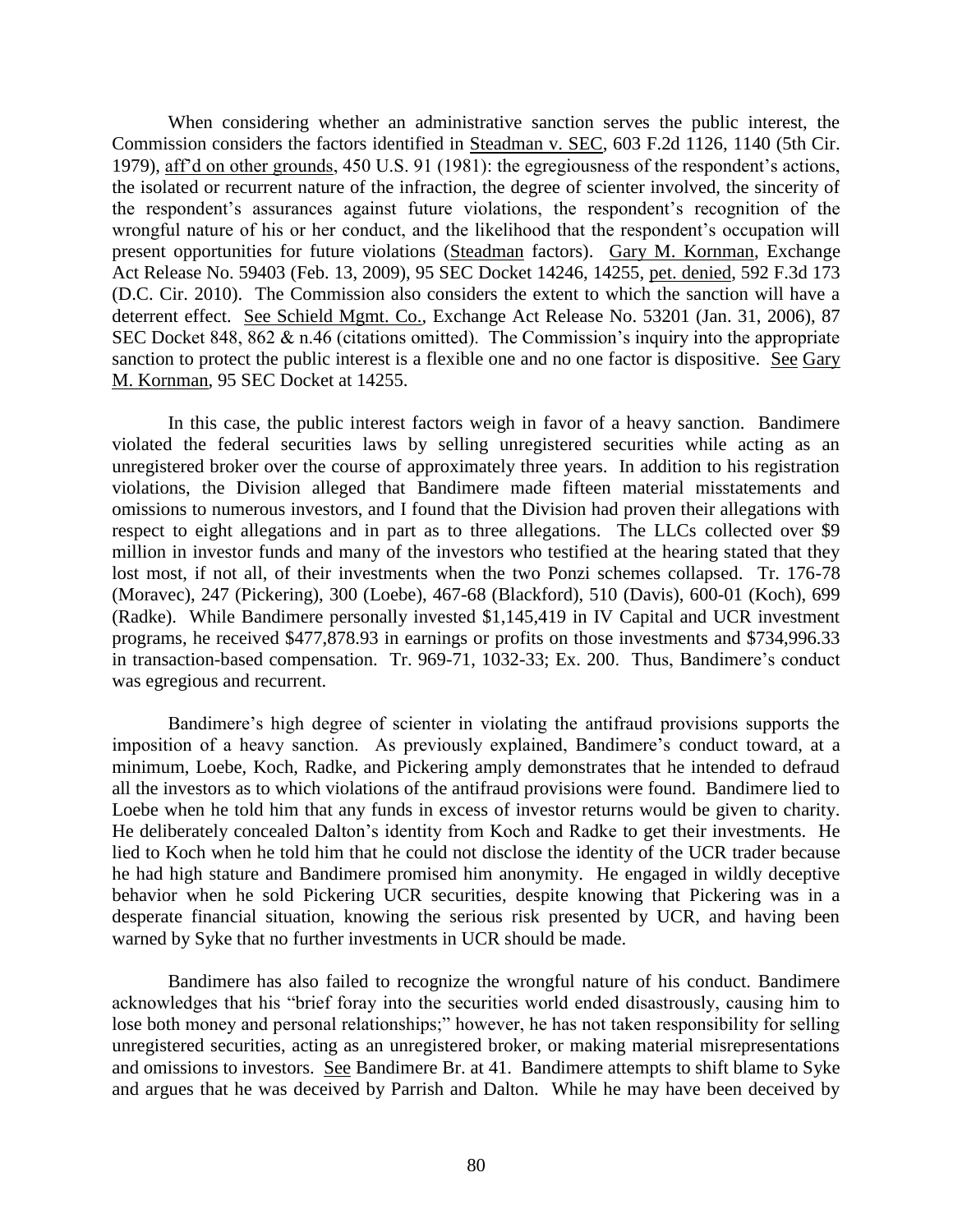Parrish and Dalton, Bandimere's failure to recognize that he committed wrongdoing irrespective of the existence of Parrish's and Dalton's Ponzi schemes weighs in favor of a substantial sanction. Bandimere has made assurances against future violations to the extent that he testified that, in light of his experiences with IV Capital and UCR, he would not be inclined to get other people involved in investments in the future. Tr. 1242. Bandimere's conduct with respect to Pickering's 2010 investment in UCR, however, raises serious questions in my mind about the credibility of those assurances. At the time Bandimere sold Pickering the UCR securities, he knew that there were serious problems with the UCR Diamond Program and investors were not receiving returns and Syke had told him not to sell the UCR securities to Pickering. Bandimere's decision to proceed with the sale despite knowing those facts is baffling and leads to the conclusion that Bandimere has disregarded known risks, which increases the potential for future violations.

Finally, although it is not entirely clear from the record, it does not appear that Bandimere is currently employed and therefore the likelihood that his occupation would present opportunities for future violations is small. Tr. 1241-42. Therefore, this factor weighs against imposing a severe sanction. In addition, Bandimere has taken some steps to help out investors or pay them back, which is admirable. Bandimere testified that after IV Capital stopped making payments he agreed to make a number of payments towards Hunter's home mortgage after Hunter called him and expressed grave concern over the possibility of losing his home. Tr. 1234-35. Although seriously misguided, Bandimere also testified sometime after the UCR investments had stopped making payments in approximately July 2010, he gave Dalton additional funds to invest with a different group of individuals in the hopes of earning money to repay investors in UCR. Tr. 1222-25.

In sum, while Bandimere's current occupation weighs against imposition of a severe sanction, and he has represented that he is not inclined to get other people involved with investments in the future, all of the other Steadman factors weigh in favor of a sanction. Bandimere's recurrent and egregious conduct, his high degree of scienter, and failure to recognize the wrongfulness of his conduct significantly outweigh his assurances against future violations and the fact that his current occupation will not present opportunities for future violations. Under the circumstances, a severe sanction is warranted.

#### **B. Cease-and-Desist Order**

Section 8A of the Securities Act and Section 21C of the Exchange Act provide that the Commission may order a person found to be violating or to have violated a provision of the Securities or Exchange Act to cease and desist from such violations. 15 U.S.C. §§ 77h-1, 78u-3(a). While some likelihood of future violation must be present, the required showing is "significantly less than that required for an injunction." KPMG, 55 S.E.C. at 14. Indeed, absent evidence to the contrary, a single past violation ordinarily suffices to establish a risk of future violations. Id. at 1191. In evaluating the propriety of a cease-and-desist order, the Commission considers the Steadman factors, as well as the recency of the violation, the resulting harm to investors in the marketplace, and the effect of other sanctions. Id. at 1192.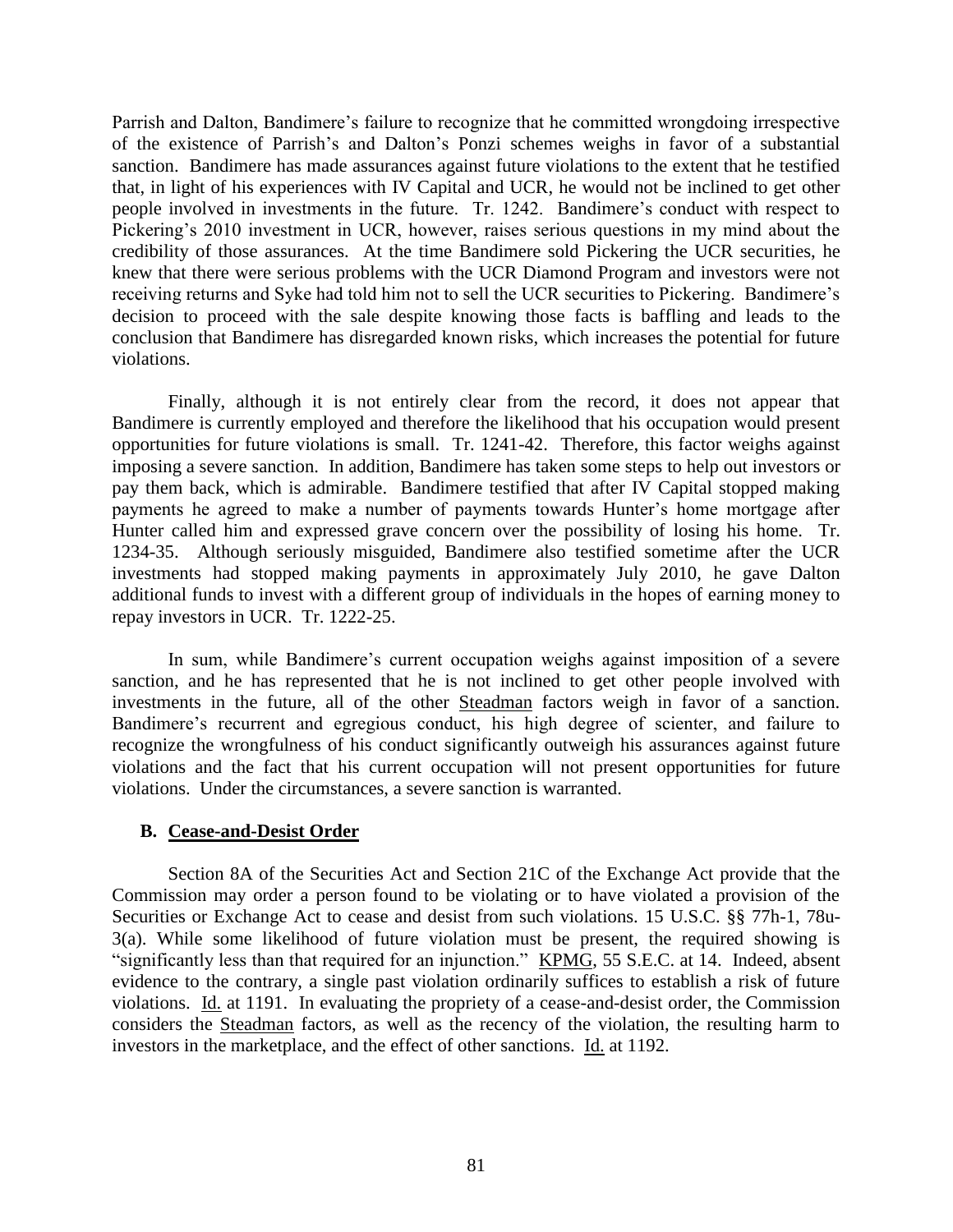In the context of analyzing whether a cease-and-desist order is appropriate, Bandimere argues that the Steadman factors have not been accepted by the United States Court of Appeals for the District of Columbia Circuit as authoritative and are in some respects contrary to the law of the Circuit. Bandimere Br. at 40. Although Bandimere seems to stop short of arguing that the Steadman factors should not be used in determining whether an administrative sanction serves the public interest, to that extent that is in fact his contention, I reject it. The Commission considers the public interest factors in determining whether an administrative sanction serves the public interest and therefore I will also consider those factors. See KPMG Peat Marwick LLP, 54 S.E.C. 1135, 1192 (2001), pet. denied, 289 F.3d 109 (D.C. Cir. 2002).

As noted, the Steadman factors weigh in favor of a heavy sanction. Bandimere's unlawful conduct continued until relatively recently. As recently as April 2011, Bandimere was continuing to conceal Dalton's identity and involvement in UCR from Koch. Many of the investors testified that they lost most, if not all, of their investments when the two Ponzi schemes collapsed. Bandimere's high degree of scienter and the egregiousness of his conduct outweigh the fact that he is not currently employed in the securities industry. While Bandimere may now be 69 years old, his age is not a barrier to a cease-and-desist order. Some of the violations occurred within the past three years, which means that Bandimere was approximately 64 years old at the time the violations were committed and therefore age is not a good predictor of the risk of future violations in this case. Although the other sanctions are serious, my review of the public interest criteria show that it is necessary and appropriate to order Bandimere to cease and desist from violations of Sections 5(a), 5(c), and 17(a) of the Securities Act and Sections 10(b) and 15(a) of the Exchange Act and Exchange Act Rule  $10b-5$ <sup>49</sup>

# **C. Associational Bar**

 $\overline{a}$ 

Section 15(b)(6) of the Exchange Act authorizes the Commission to bar a person from association with any broker, dealer, investment adviser, municipal securities dealer, municipal

<sup>&</sup>lt;sup>49</sup> Bandimere also offers <u>SEC v. First City Financial Corp.</u>, 890 F.2d 1215, 1229 (D.C. Cir. 1989) for the proposition that federal courts have held that a lack of remorse, as shown by the decision to defend the case and the arguments raised by counsel, was not a legitimate consideration in determining the appropriate relief. Bandimere Br. at 40. He also cites that case to support his position that whether the violations were flagrant or deliberate or merely technical in nature should be considered in determining relief and the Steadman factors do not encompass those important factors. First City Fin. Corp., 890 F.2d at 1228. Bandimere is entitled to present a zealous defense of the charges against him but the fact remains that he repeatedly made material misrepresentations and omissions to investors with scienter and does not recognize that his conduct was wrongful. See Michael C. Pattison, CPA, Initial Decision Release No. 434 (Sept. 29, 2011), 102 SEC Docket 46456, 46466 (citing Seghers v. SEC, 548 F.3d 129, 136-37 (D.C. Cir. 2008) ("due process is not violated by giving a respondent a choice between recognizing the wrongfulness of his conduct, or refusing to do so and thereby risking more severe remedial action")). Considering whether Bandimere's violation was flagrant or deliberate does not result in a more favorable outcome for Bandimere because his violations were not merely technical in nature – he acted with scienter in violating the antifraud provisions of the Securities and Exchange Acts.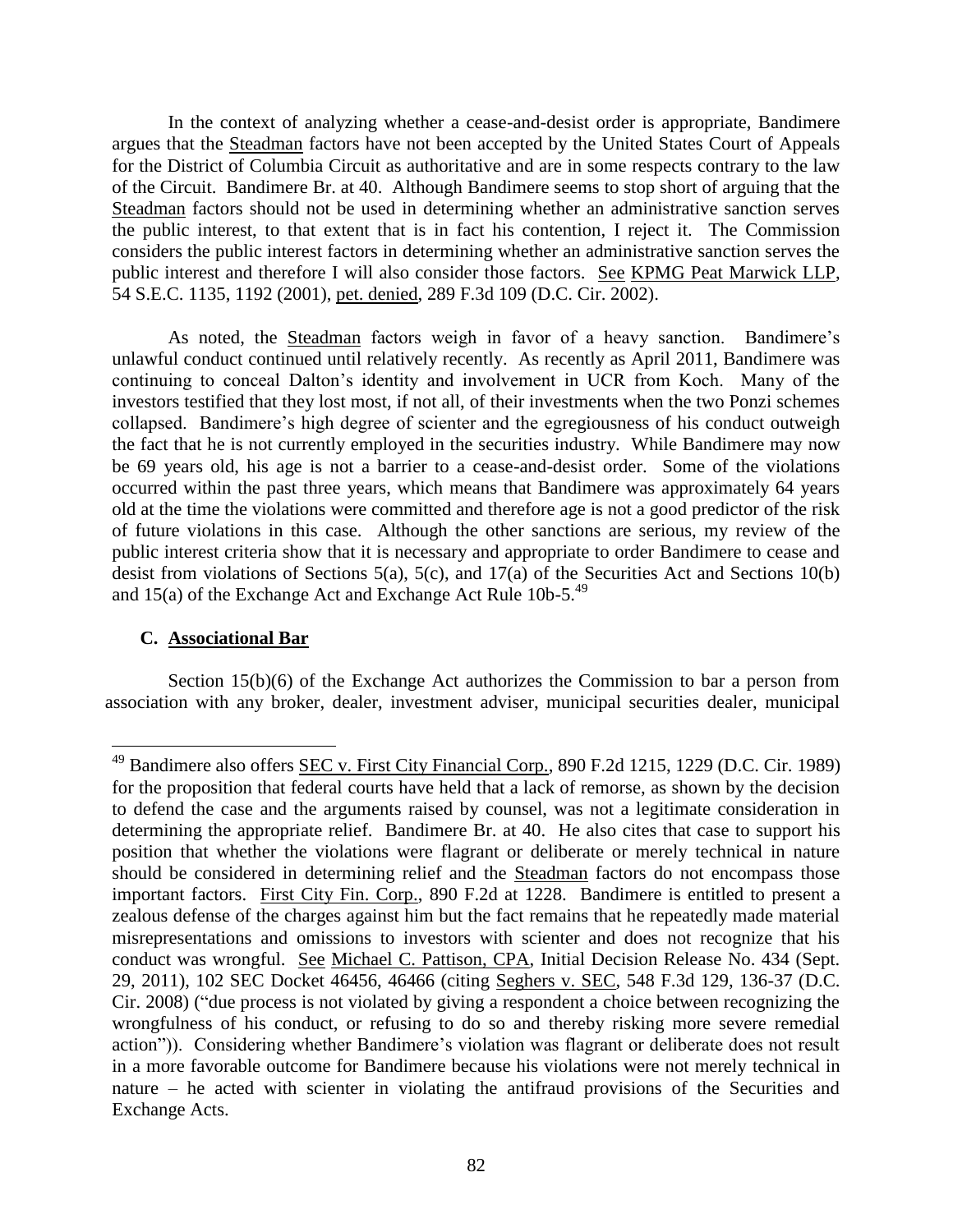advisor, transfer agent, and NRSRO, if the person has willfully violated any provision of the Exchange Act and it is in the public interest. 15 U.S.C. § 78o(b)(6)(A). Bandimere clearly has no business associating with the securities industry in any capacity, and, as discussed, the Steadman factors weigh in favor of a severe sanction. The Commission has held that the requested collateral bar is not impermissibly retroactive and it will be imposed as well. John W. Lawton, Advisers Act Release No. 3513 (Dec. 13, 2012), 105 SEC Docket 61722, 61737. The fact that Bandimere was not associated with a registered broker-dealer during his wrongdoing does not insulate him from a bar. See Vladislav Steven Zubkis, Exchange Act Release No. 52876 (Dec. 2, 2005), 86 SEC Docket 2618, 2627, recon. denied, Exchange Act Release No. 53651 (Apr. 13, 2006), 87 SEC Docket 2584 (noting that Exchange Act Section 15(b) applies to persons acting as a broker or dealer).

#### **D. Disgorgement and Prejudgment Interest**

Disgorgement pursuant to Exchange Act Section 21C is an equitable remedy that requires a violator to give up wrongfully-obtained profits causally related to the proven wrongdoing. See First City Fin. Corp., 890 F.2d at 1230-32. It returns the violator to where he or she would have been absent the misconduct and deters others from violating the securities laws. Id.; see also Zacharias v. SEC, 569 F.3d 458, 471 (D.C. Cir. 2009). "Disgorgement need only be a reasonable approximation of the profits causally connected to the violation." Guy P. Riordan, Securities Act Release No. 9085 (Dec. 11, 2009), 97 SEC Docket 23445, 23480 (quoting First City Fin. Corp., Ltd., 890 F.2d at 1231), pet. denied, 627 F.3d 1230 (D.C. Cir. 2010). Once the Division shows that its disgorgement figure reasonably approximates the amount of unjust enrichment, the burden of going forward shifts to the respondent to demonstrate that the Division's disgorgement figure is not a reasonable approximation. Id. The consequence of uncertainty as to the disgorgement amount falls on the wrongdoer whose illegal conduct created the uncertainty. See First City Fin. Corp., 890 F.2d at 1232.

The Division argues that Bandimere should be ordered to disgorge the \$734,996.33 he received as management fees during the relevant period plus prejudgment interest. Div. Br. at 24; Ex. 93. On the other hand, Bandimere argues that, for purposes of disgorgement, gains are equivalent to profits and therefore disgorgement is inappropriate in this case because he never realized a gain; instead, he lost money in the Ponzi schemes and his net financial outcome from his activities with IV Capital and UCR was a loss of over \$76,000. Bandimere Br. at 41-42. Bandimere also argues that the management fees he received are too attenuated to be subject to disgorgement. Id. Bandimere did not retain investors' funds but transmitted them to IV Capital and UCR at the direction of the investors and the compensation he received was for performing administrative services and therefore not causally connected to the alleged violations. Id. Finally, Bandimere argues that the Division did not differentiate between the compensation Bandimere received for performing legitimate administrative activities, which he contends took up approximately 90% of his time, and compensation Bandimere received related to raising money, which he contends took up 10% of his time. Id. at 43.

I reject Bandimere's arguments that he did not receive a gain that is subject to disgorgement and he is entitled to offset any management fees he received with the losses he sustained in the Ponzi schemes. Bandimere has again conflated the misconduct alleged in the OIP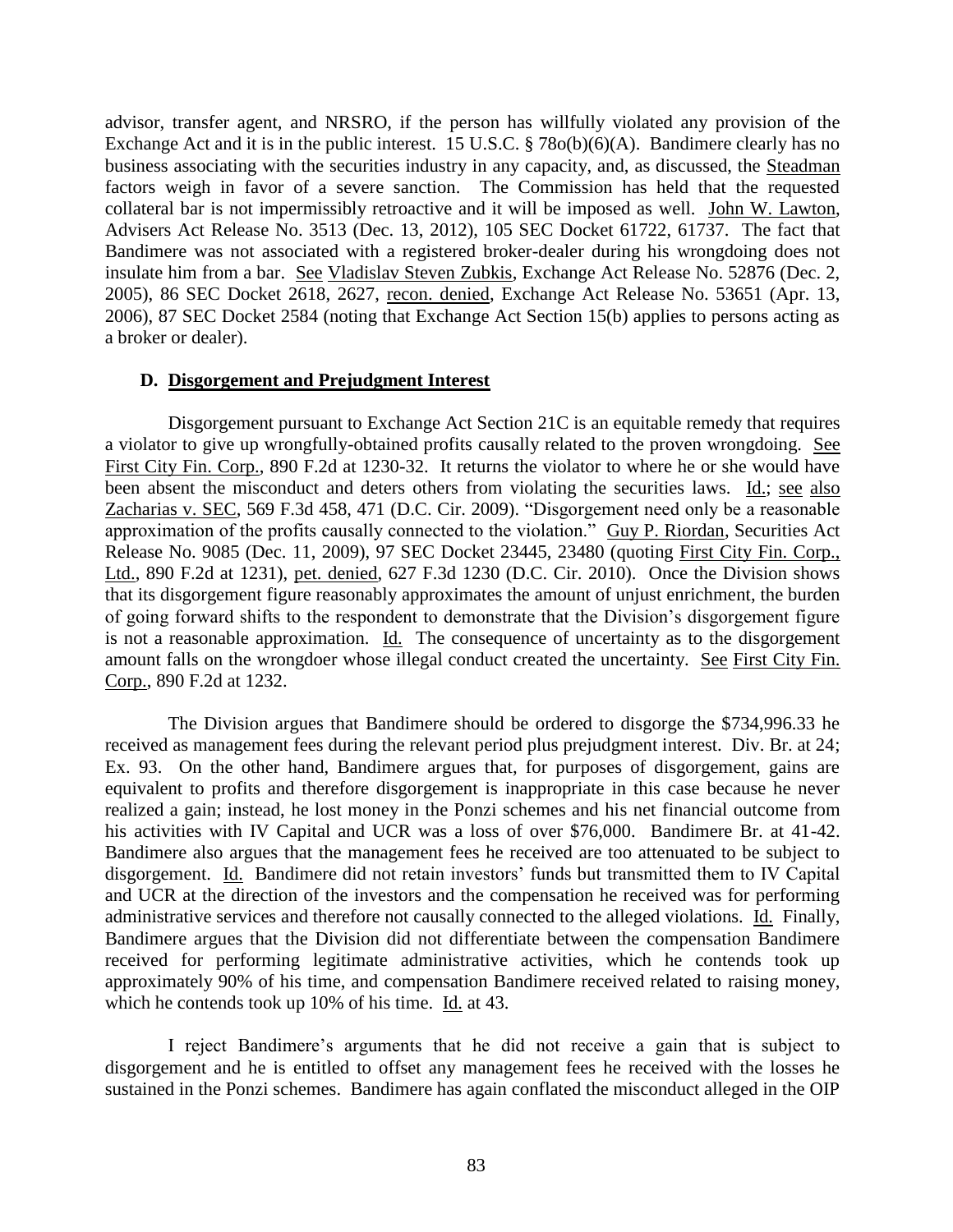– selling unregistered securities, operating as an unregistered broker, and making material misrepresentations and omissions to investors – with Parrish's and Dalton's misconduct. Even if IV Capital and UCR had been legitimate businesses, I still would have found Bandimere liable for operating as an unregistered broker and selling unregistered securities to investors. None of the misrepresentations or omissions I determined Bandimere made to investors was dependent upon Bandimere's knowledge that Parrish and Dalton were operating Ponzi schemes. Bandimere earned over \$700,000 in management fees while operating as an unregistered broker selling unregistered securities. Bandimere made misrepresentations and omission to investors while selling those unregistered securities. Therefore, Bandimere's arguments are rejected.

Bandimere's assertion that 90% of the management fees he earned are not subject to disgorgement because he spent 90% of his time engaged in legitimate administrative and management activities is also rejected. All of the administrative and managerial activities he engaged in were in furtherance of his illegal sale of unregistered securities while acting as an unregistered broker. Bandimere made material misrepresentations and omissions to investors while selling those unregistered securities. Therefore, none of Bandimere's administrative and managerial tasks were in furtherance of legitimate activities and the management fees are causally connected to Bandimere's violations.

Bandimere's citation to SEC v. McCaskey, No. 98-cv-6153, 2002 WL 850001 (S.D.N.Y. Mar. 26, 2002), does not convince me that I should find otherwise. In that case, the defendant was previously held liable for market manipulation by engaging in wash sales and matched orders over the course of approximately a six-month period; the question remaining for the magistrate judge was whether the defendant should be ordered to disgorge ill-gotten gains. McCaskey, 2002 WL 850001 at \*1. The Commission requested disgorgement equal to the net proceeds from the defendant's sale of stock on the sixteen days that the defendant sold more stock than he purchased and reaped profits from his scheme. Id. at  $*6$ . The magistrate judge held that disgorgement was not appropriate, reasoning that the Division's approach ignored the other wash trades the defendant executed during the alleged six-month period of manipulation, which he lost money on. Id. at  $*8$ , 10. The other losses had to be considered when calculating disgorgement because the wash trades were central to his scheme to sell stock at a profit. Id. at \*8. The Commission had argued throughout the case that the wash trades "were part and parcel of the same scheme." Id. Unlike in McCaskey, the investment losses Bandimere sustained are not "part and parcel" of the conduct for which has been held liable. Bandimere violated the securities laws irrespective of the fact that Dalton and Parrish were running Ponzi schemes and irrespective of whether Bandimere knew about the schemes and lost money.

Bandimere further argues that \$734,996.33 is not a reasonable approximation of unjust enrichment because that amount includes fees earned on investments: 1) made by Bandimere on behalf of himself, his son, and George Stepan; 2) made by Pickering, which Bandimere argues he had nothing to do with; and 3) made through Exito Capital, for which Bandimere argues there is insufficient evidence that he, as opposed to Syke, acted as a broker. Bandimere Reply Br. at 27. I find, however, that the amount of management fees Bandimere earned on the investments is a reasonable approximation of Bandimere's unjust enrichment. Tr. 889; Ex. 200. Brokering involves a number of discrete activities, some of which are tangential to the actual sales, including providing advice as to the merit of an investment and handling customer funds.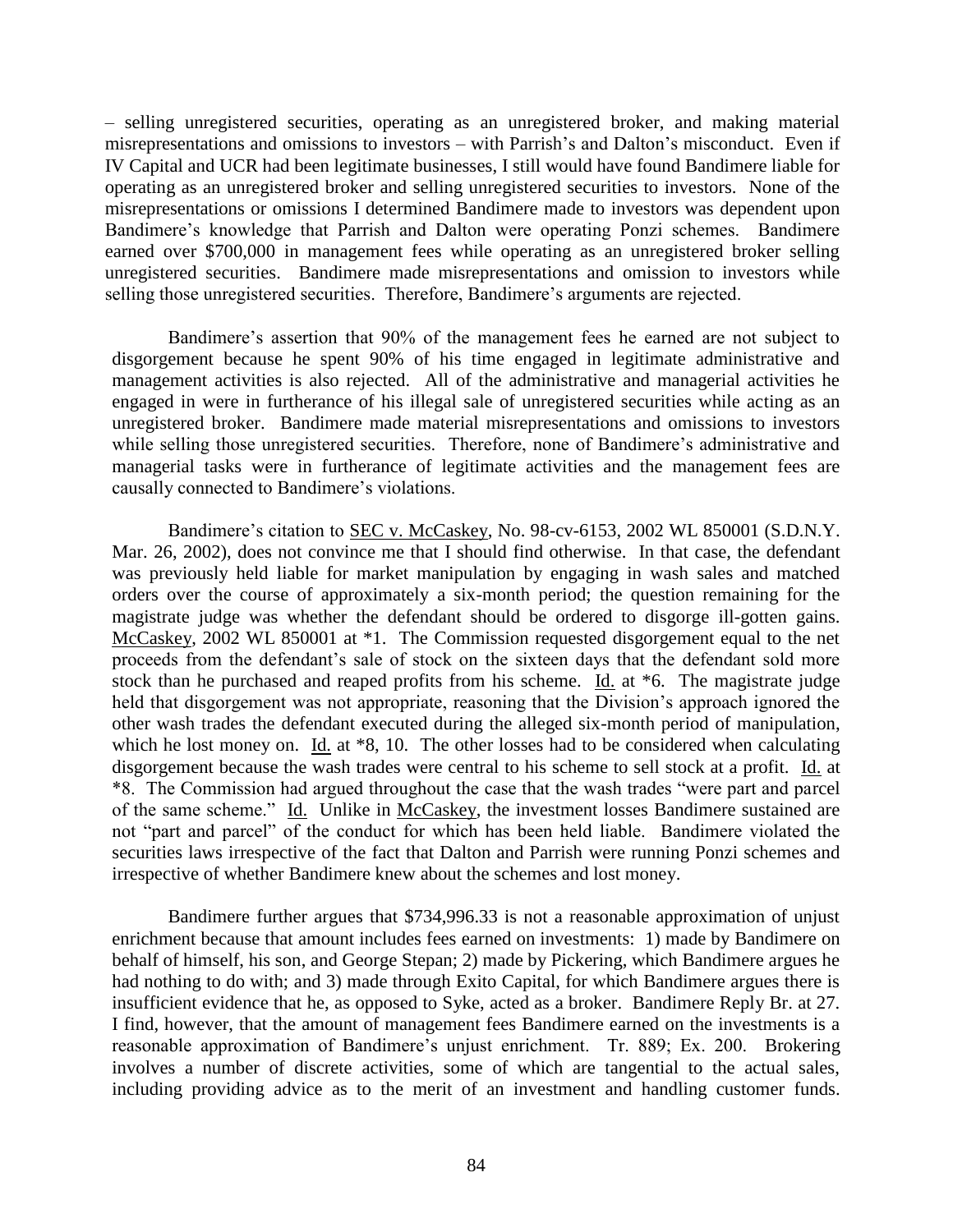Martino, 255 F. Supp. 2d at 283; see also SEC v. Gagnon, No. 10–cv–11891, 2012 WL 994892, at \*11 (E.D. Mich. Mar. 22, 2012) (person who solicited sales, advised investors about the merits of the investment, and received transaction-based compensation, but did not actually sell any securities, found to be broker); Alchemy Ventures, Inc., Initial Decision Release No. 473 (Nov. 28, 2012), 105 SEC Docket 61204, 61206-07 (respondent who received transaction-based compensation in return for allowing customers to execute trades using respondent's trading accounts, but did not actually sell any securities, found to be broker).

Bandimere acted as a broker for essentially every investor in IV Capital and UCR, because, at a minimum, he distributed their monthly returns and received compensation based on the size of each investment. He also advised investors on the merits of investments, even when he was not the salesman, as with Pickering. Tr. 210-12, 270-71. The Division's disgorgement approximation may not be perfect, but it is undeniably reasonable because it correctly presupposes that Bandimere violated the law as to essentially all investors, and in any event Bandimere has failed to offer a specific alternative amount. See David Henry Disraeli, Securities Act Release No. 8880 (Dec. 21, 2007), 92 SEC Docket 852, 879, aff'd, 334 F. App'x 334 (D.C. Cir. 2009). Although it is possible that Bandimere may have been able to show that the disgorgement amount should be reduced by the fees paid in connection with the three categories set forth above, he has not identified or specified those amounts or provided any proof verifying those assertions and therefore his argument is rejected. See id.

I do, however, believe it is appropriate to reduce the disgorgement amount by the amount Bandimere returned to investors. See SEC v. United Energy Partners, Inc., 88 F. App'x 744, 747 (5th Cir. 2004); David Henry Disraeli, 92 SEC Docket at 879 & n. 106. Therefore, the following amounts will be subtracted from the disgorgement total because they constitute repayments Bandimere provided to investors: \$50,000 repaid on the guarantee to Global Connection; \$1,000 repaid on the guarantee to Nomad Club; \$2,815 repaid on the guarantee to Abbas Ministries; \$40,425 in investor advances; and \$2,700 paid as an adjustment to Radke. Tr. 972-75; Ex. 200. Exhibit 200 also included an "Investor repayment" category referencing \$17,750 in alleged repayments; however, Bandimere testified that he did not recall what that amount referred to and therefore there is insufficient evidence in the record with respect to these repayments and they will not be subtracted from the disgorgement total.

Therefore, \$96,940 is subtracted from the \$734,996.33 in management fees Bandimere earned and Bandimere is ordered to disgorge \$638,056.33 plus prejudgment interest. Prejudgment interest shall be calculated from February 1, 2010, the first day of the month following the last alleged investment date for the investors who testified at the hearing and as to whom Bandimere made misrepresentations or omissions through the last day of the month preceding the month in which payment of disgorgement is made. See 17 C.F.R. § 201.600(a); Supplemental Statement at 5.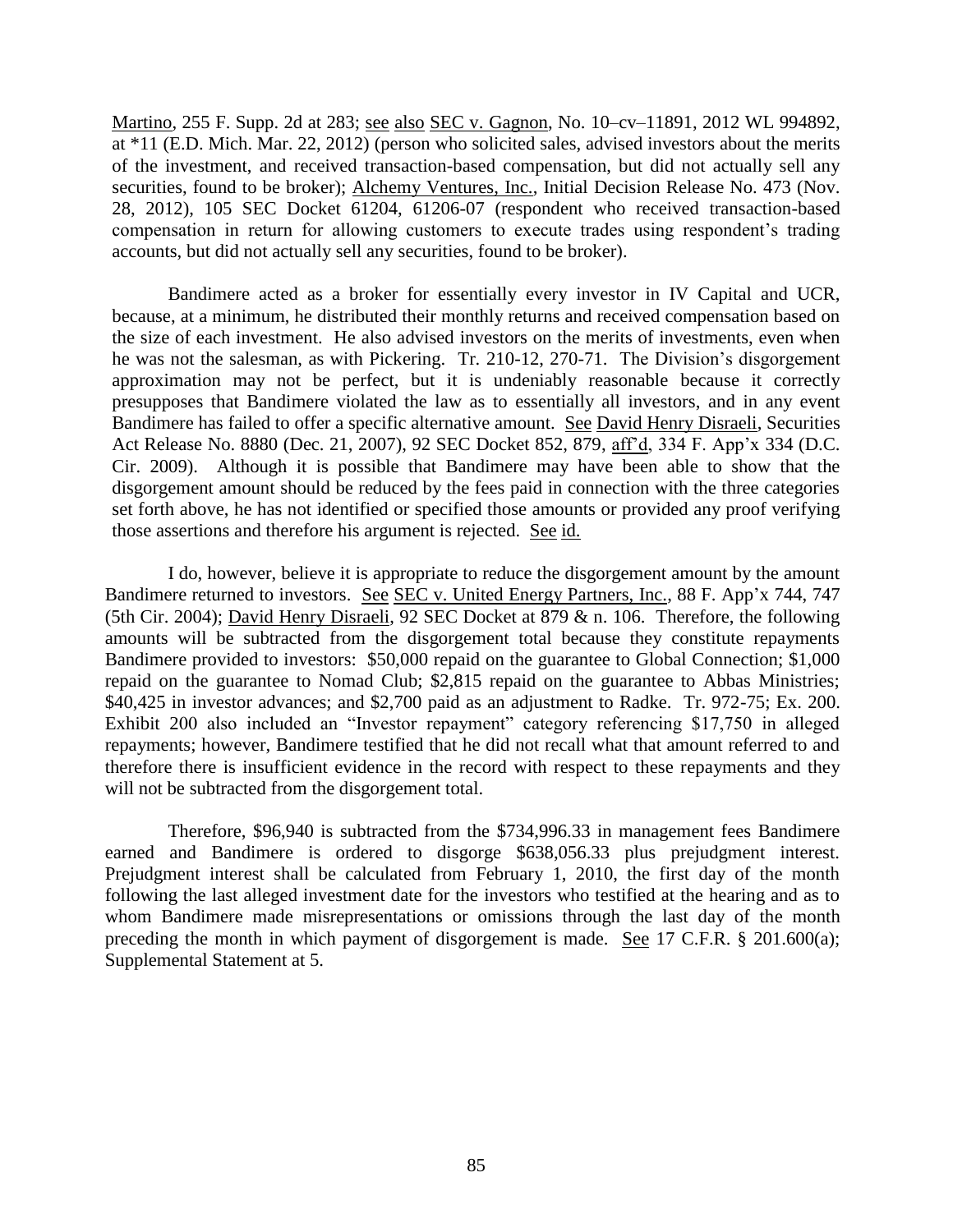## **E. Civil Penalty**

 $\overline{a}$ 

The Division requests imposition of a civil penalty against Bandimere pursuant to Section  $8A(g)$  of the Securities Act and Section 21B of the Exchange Act.<sup>50</sup> Under Section 21B(a)(1) of the Exchange Act, the Commission may impose a civil penalty if it is in the public interest and if respondent has willfully violated any provision of the Securities or Exchange Acts. 15 U.S.C. §  $78u-2(a)(1)$ . This section authorizes the imposition of civil penalties where the proceeding was instituted pursuant to Exchange Act Section 15(b)(6). Id.

Bandimere argues that prior to the Dodd-Frank amendments, the Commission had no authority to impose penalties against a non-regulated person and because Bandimere was neither a registered broker (or associated person) nor a registered investment adviser, civil penalties are unavailable. Bandimere Br. at 40. However, as explained in the context of the associational bar, the Commission has applied Section 15(b)(6) to bar an unregistered associated person of an unregistered broker-dealer from association with a broker or dealer. The fact that Bandimere was not associated with a registered broker-dealer during his misconduct does not insulate him from the application of Section 15(b)(6). See Zubkis, 86 SEC Docket at 2627. Even prior to Dodd-Frank, Exchange Act Section 21B(a)(1) authorized the imposition of monetary penalties in any proceeding instituted pursuant to Exchange Act Section 15(b)(6), and therefore civil penalties may be imposed on Bandimere pursuant to Exchange Act Section 21B(a)(1).

A three-tier system establishes the maximum civil money penalty that may be imposed for each violation found. 15 U.S.C. § 78u-2(b). Where a respondent's misconduct involved fraud, deceit, or deliberate or reckless disregard of a regulatory requirement and resulted in "substantial losses or created a significant risk of substantial losses to other persons or resulted in substantial pecuniary gain," the Commission may impose a third-tier penalty of up to \$130,000 for each act or omission prior to March 3, 2009, and \$150,000 for each act or omission thereafter. Id.; 17 C.F.R. § 201.1004, .1005 (adjusting the statutory amounts for inflation). In determining whether a penalty is in the public interest, the Commission may consider: 1) whether the violation involved fraud, deceit, manipulation, or deliberate or reckless disregard of a regulatory requirement; 2) the resulting harm to other persons; 3) any unjust enrichment and prior restitution; 4) the respondent's prior regulatory record; 5) the need to deter the respondent and other persons; and 6) such other matters as justice may require. 15 U.S.C. § 78u-2(c). "Not all factors may be relevant in a given case, and the factors need not all carry equal weight." See Robert G. Weeks, Initial Decision Release No. 199 (Feb. 4, 2002), 76 SEC Docket 2609, 2671.

 $50$  The civil penalty provisions codified at Section 8A(g) of the Securities Act and Section 21B(a)(2) of the Exchange Act were added to the Securities and Exchange Acts by the Dodd-Frank Wall Street Reform and Consumer Protection Act of 2010 (Dodd-Frank). Bandimere argues that the Division has offered no evidence that he committed any violations after the Dodd-Frank amendments became effective and therefore Securities Act Section 8A(g) and Exchange Act Section  $21B(a)(2)$  do not apply to him. Bandimere Br. at 39. Because the Commission has the authority to impose civil penalties on Bandimere pursuant to Exchange Act Section 21B(a)(1), which was in existence prior to Dodd-Frank, I have not relied upon Securities Act Section  $8A(g)$  or Exchange Act Section  $21B(a)(2)$  in imposing civil penalties.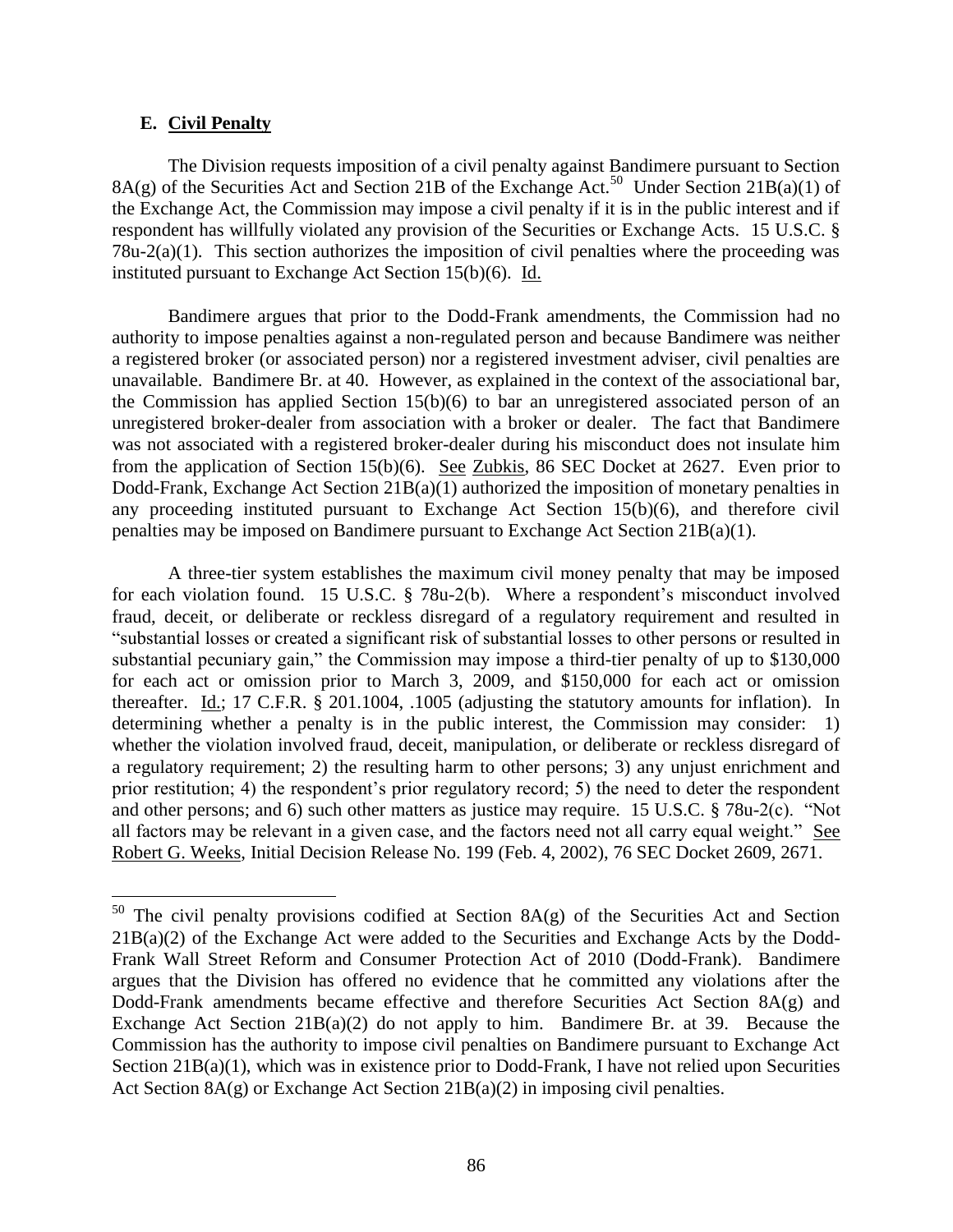The Commission must determine how many violations occurred to impose civil penalties under the statute. See Rapoport v. SEC, 682 F.3d 98, 108 (D.C. Cir. 2012). The Division is seeking three third-tier penalties against Bandimere for a total of \$390,000, but it does not specify the unit of violation upon which its request is based. Division Br. at 26. The most serious violations alleged in this proceeding are the violations of the antifraud provisions. The Division alleged that Bandimere made fifteen misrepresentations or omissions to investors, and I concluded that the Division had proven their case as to eight of those allegations and three of those allegations in part. Because assessing third-tier penalties for three violations would prejudice Bandimere far less than assessing penalties for at least eight violations, I find that there were three violations for purposes of the civil penalty calculation. Because Bandimere acted with scienter, generated substantial pecuniary gain for himself, and investors actually suffered substantial losses, the violation falls into the third tier. Bandimere shall, therefore, be assessed three third-tier penalties. Although his violative conduct continued after March 3, 2009, a civil penalty calculated using pre-2009 rates prejudices Bandimere less than one calculated using 2009 rates, and therefore pre-2009 rates shall apply.

Although the tier determines the maximum penalty, "each case has its own particular facts and circumstances which determine the appropriate penalty to be imposed" within the tier. SEC v. Murray, No. OS-CV-4643 (MKB), 2013 WL 839840, at \*3 (E.D.N.Y. Mar. 6, 2013) (quotation omitted); see also SEC v. Kern, 425 F.3d 143, 153 (2d Cir. 2005). In addition to the statutory factors cited above, courts consider:

(1) the egregiousness of the violations at issue, (2) defendants' scienter, (3) the repeated nature of the violations, (4) defendants' failure to admit to their wrongdoing; (5) whether defendants' conduct created substantial losses or the risk of substantial losses to other persons; (6) defendants' lack of cooperation and honesty with authorities, if any; and (7) whether the penalty that would otherwise be appropriate should be reduced due to defendants' demonstrated current and future financial condition.

SEC v. Lybrand, 281 F. Supp. 2d 726, 730 (S.D.N.Y. 2003), aff'd on other grounds, 425 F.3d 143 (2d Cir. 2005) (Lybrand factors).

As noted, the Steadman factors weigh in favor of a heavy sanction. Bandimere's conduct was egregious, he acted with a high degree of scienter, and his violations were recurrent. Bandimere has failed to admit the wrongfulness of his conduct and his conduct resulted in substantial losses for the investors. Many of the investors testified that they lost most, if not all, of their investments when the two Ponzi schemes collapsed. Tr. 176-78 (Moravec), 247 (Pickering), 300 (Loebe), 467-68 (Blackford), 538 (Davis), 594-95 (Koch), 699 (Radke). Moravec testified that investing with Bandimere had a devastating impact on his life and he currently lives in a 600-square foot single-room cabin that did not have plumbing until last fall. Tr. 176-78. Pickering testified that her "immune system basically collapsed" and she was forced to sell her home as a result of her losses. Tr. 247-49. The need to deter Bandimere and others is considerable. On the other hand, Bandimere has no prior regulatory record and apparently cooperated with the authorities, at least with respect to his and Syke's decision to report Parrish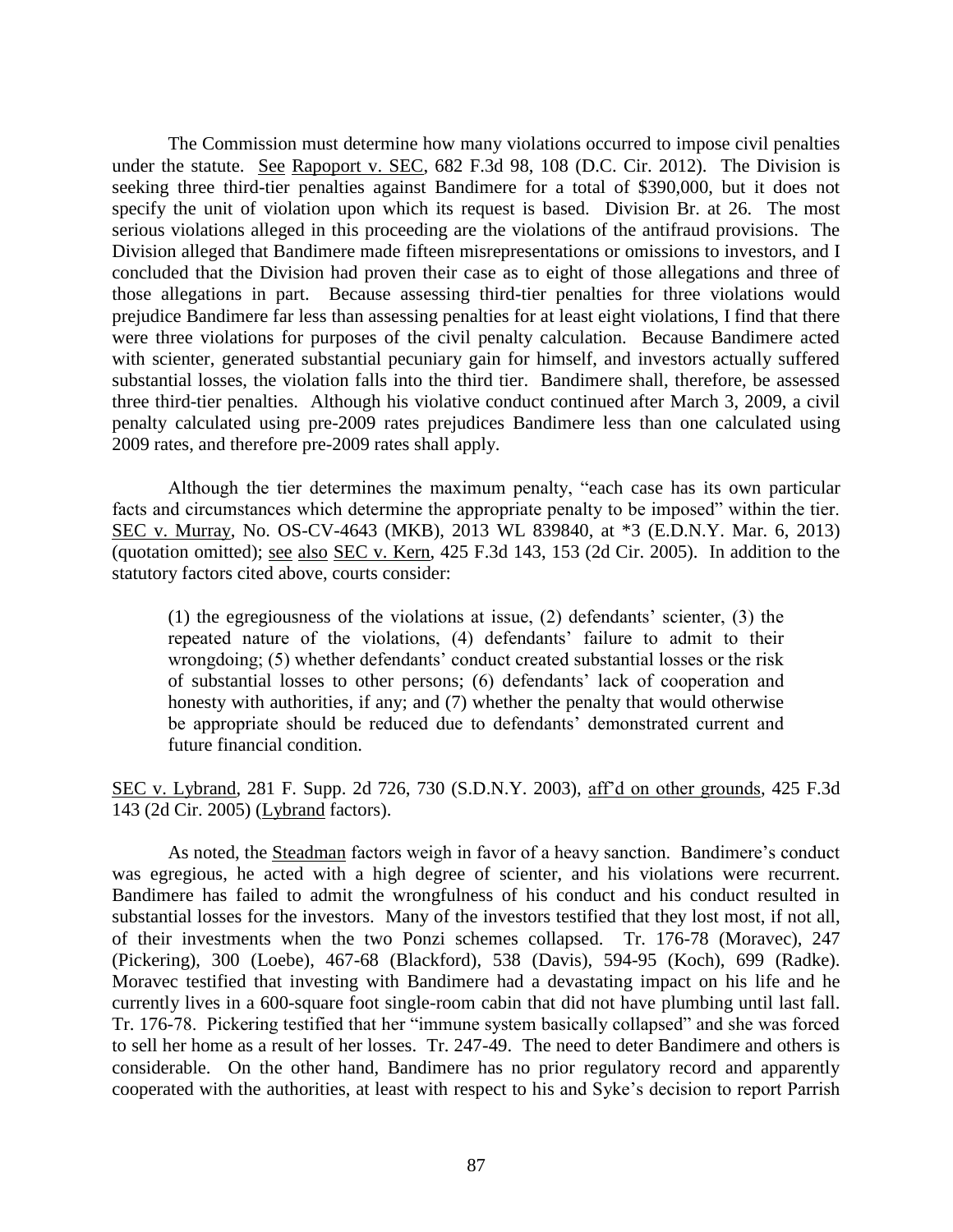to the authorities. Tr. 1228-29. Although Bandimere testified that if some sort of monetary sanction were imposed on him, even in the amount of \$500,000, it would change his economic position and both he and his wife would probably seek employment again, he has not otherwise offered any evidence of his financial condition. Tr. 1241-42.

The mitigating factors are insufficient to warrant a civil penalty less than the maximum authorized. I place particular weight on the Steadman factors, the substantial losses suffered by the investors, and Bandimere's unjust enrichment. Under the totality of the circumstances, I find that three third-tier penalties of \$130,000 each, or \$390,000 total, to be warranted.

## **V. Fair Fund**

Pursuant to Rule 1100 of the Commission's Rules of Practice, 17 C.F.R. § 201.1100, I will require that the disgorgement, prejudgment interest, and civil money penalties be used to create a Fair Fund for the benefit of investors in IV Capital and UCR securities. The Fair Fund will be the same Fair Fund that was created in the Initial Decision as to Respondent John O. Young. See David F. Bandimere, Initial Decision Release No. 506 (Oct. 4, 2013).

## **VI. Record Certification**

Pursuant to Rule 351(b) of the Commission's Rules of Practice, 17 C.F.R. § 201.351(b), I certify that the record includes the items set forth in the Record Index issued by the Secretary of the Commission on September 24, 2013.

#### **VII. Order**

IT IS ORDERED that, pursuant to Section 8A of the Securities Act of 1933 and Section 21C of the Securities Exchange Act of 1934, Respondent David F. Bandimere shall CEASE AND DESIST from committing or causing violations or future violations of Sections 5(a), 5(c), and 17(a) of the Securities Act of 1933 and Sections 10(b) and 15(a) of the Securities Exchange Act of 1934 and Rule 10b-5 of the Securities Exchange Act of 1934.

IT IS FURTHER ORDERED that, pursuant to Section 15(b) of the Securities Exchange Act of 1934, Respondent David F. Bandimere is BARRED from association with a broker, dealer, investment adviser, municipal securities dealer, municipal advisor, transfer agent, or nationally recognized statistical rating organization.

IT IS FURTHER ORDERED that, pursuant to Section 21C of the Securities Exchange Act of 1934, Respondent David F. Bandimere shall DISGORGE \$638,056.33 plus prejudgment interest at the rate established under Section 6621(a)(2) of the Internal Revenue Code, 26 U.S.C. § 6621(a)(2), compounded quarterly, pursuant to 17 C.F.R. § 201.600(b). Pursuant to 17 C.F.R. § 201.600(a), prejudgment interest is due from February 1, 2010, through the last day of the month preceding which payment is made.